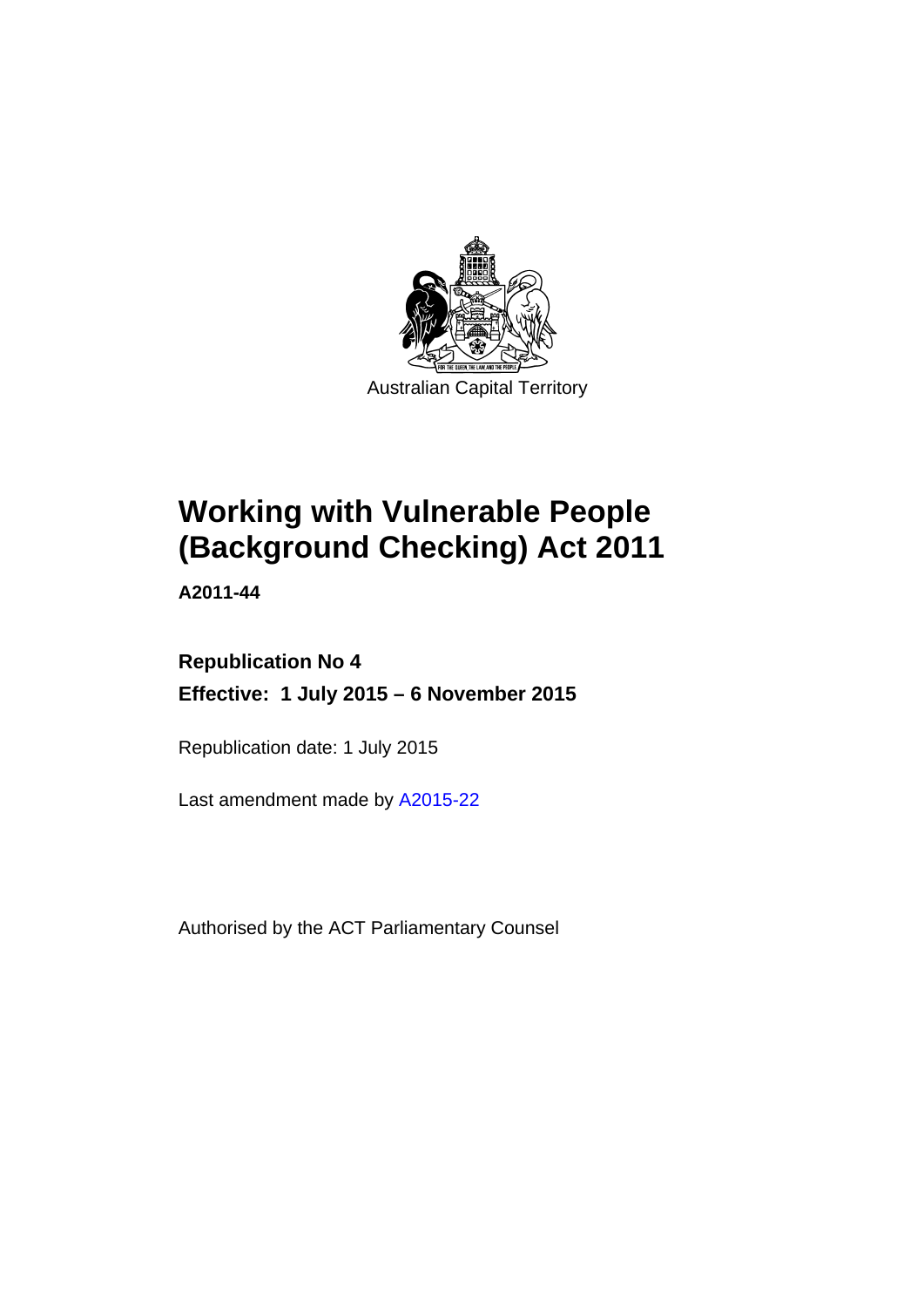### **About this republication**

#### **The republished law**

This is a republication of the *Working with Vulnerable People (Background Checking) Act 2011* (including any amendment made under the *[Legislation Act 2001](http://www.legislation.act.gov.au/a/2001-14)*, part 11.3 (Editorial changes)) as in force on 1 July 2015*.* It also includes any commencement, amendment, repeal or expiry affecting this republished law to 1 July 2015.

The legislation history and amendment history of the republished law are set out in endnotes 3 and 4.

#### **Kinds of republications**

The Parliamentary Counsel's Office prepares 2 kinds of republications of ACT laws (see the ACT legislation register at [www.legislation.act.gov.au](http://www.legislation.act.gov.au/)):

- authorised republications to which the *[Legislation Act 2001](http://www.legislation.act.gov.au/a/2001-14)* applies
- unauthorised republications.

The status of this republication appears on the bottom of each page.

#### **Editorial changes**

The *[Legislation Act 2001](http://www.legislation.act.gov.au/a/2001-14)*, part 11.3 authorises the Parliamentary Counsel to make editorial amendments and other changes of a formal nature when preparing a law for republication. Editorial changes do not change the effect of the law, but have effect as if they had been made by an Act commencing on the republication date (see *[Legislation Act 2001](http://www.legislation.act.gov.au/a/2001-14)*, s 115 and s 117). The changes are made if the Parliamentary Counsel considers they are desirable to bring the law into line, or more closely into line, with current legislative drafting practice.

This republication does not include amendments made under part 11.3 (see endnote 1).

#### **Uncommenced provisions and amendments**

If a provision of the republished law has not commenced, the symbol  $\mathbf{U}$  appears immediately before the provision heading. Any uncommenced amendments that affect this republished law are accessible on the ACT legislation register [\(www.legislation.act.gov.au\)](http://www.legislation.act.gov.au/). For more information, see the home page for this law on the register.

#### **Modifications**

If a provision of the republished law is affected by a current modification, the symbol  $\mathbf{M}$ appears immediately before the provision heading. The text of the modifying provision appears in the endnotes. For the legal status of modifications, see the *[Legislation Act 2001](http://www.legislation.act.gov.au/a/2001-14)*, section 95.

#### **Penalties**

At the republication date, the value of a penalty unit for an offence against this law is \$150 for an individual and \$750 for a corporation (see *[Legislation Act 2001](http://www.legislation.act.gov.au/a/2001-14)*, s 133).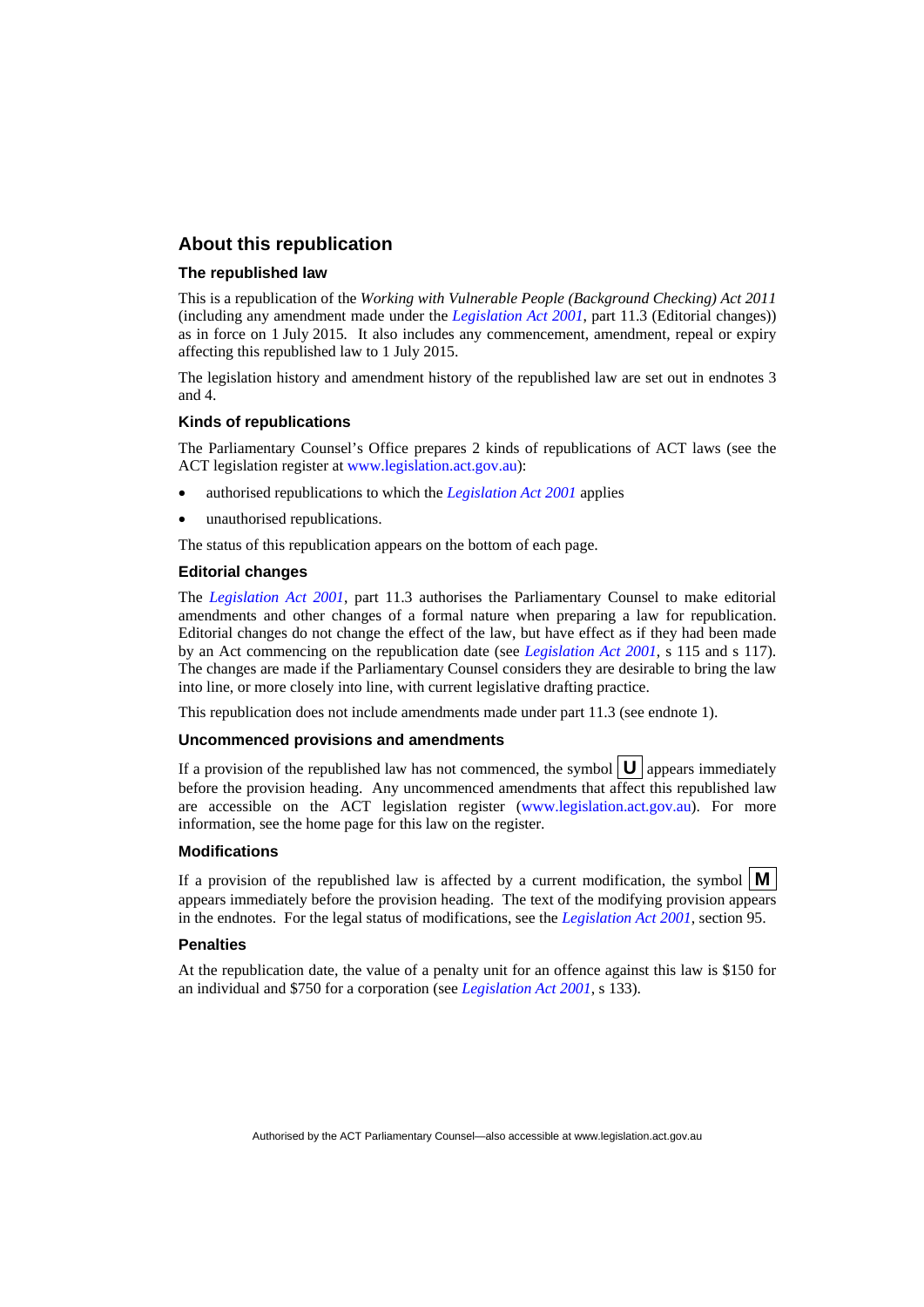

# **Working with Vulnerable People (Background Checking) Act 2011**

# **Contents**

| Part 1 | <b>Preliminary</b>                                    |   |
|--------|-------------------------------------------------------|---|
| 1      | Name of Act                                           | 2 |
| 3      | When does Act apply to a regulated activity?          | 2 |
| 4      | Dictionary                                            | 3 |
| 5      | <b>Notes</b>                                          | 3 |
| 6      | Offences against Act-application of Criminal Code etc | 4 |
|        |                                                       |   |
| Part 2 | <b>Important concepts</b>                             |   |
| 7      | Who is a <i>vulnerable person</i> ?                   | 5 |
| 8      | What is a regulated activity?                         | 5 |
| 9      | When is a person engaged in a regulated activity?     | 6 |
| 10     | What is <i>contact</i> with a vulnerable person?      |   |

Page

| R4       | Working with Vulnerable People (Background Checking) | contents 1 |
|----------|------------------------------------------------------|------------|
| 01/07/15 | Act 2011                                             |            |
|          | Effective: 01/07/15-06/11/15                         |            |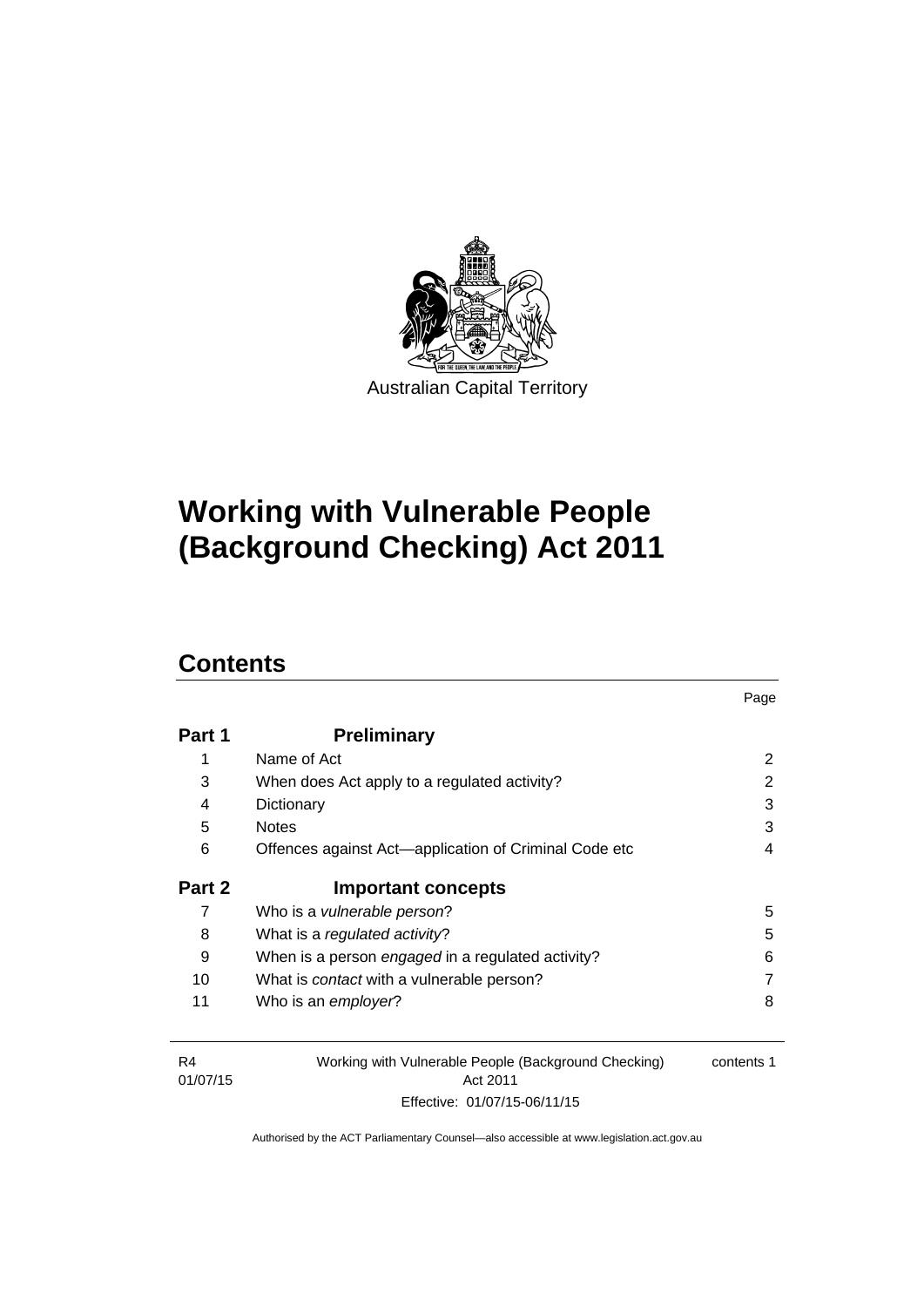| Part 3              | <b>Requirement for registration</b>                                                                |    |
|---------------------|----------------------------------------------------------------------------------------------------|----|
| 12                  | When is a person required to be registered?                                                        | 9  |
| 13                  | Offences-person engage in regulated activity for which person not<br>registered                    | 13 |
| 14                  | Offences—employer engage person in regulated activity for which<br>person not registered           | 15 |
| 15                  | When unregistered person may be engaged in regulated activity-<br>supervised employment            | 16 |
| 16                  | When unregistered person may be engaged in regulated activity-<br>kinship carer                    | 17 |
| Part 4              | <b>Applying for registration</b>                                                                   |    |
| 17                  | Application for registration                                                                       | 19 |
| 18                  | Application for registration-contents                                                              | 19 |
| 19                  | Application for registration-additional information                                                | 21 |
| 20                  | Application for registration-withdrawal                                                            | 22 |
| 21                  | Offences-applicant fail to disclose charge, conviction or finding of<br>guilt for relevant offence | 22 |
| 22                  | Restriction on reapplying for registration                                                         | 23 |
| Part 5              | <b>Risk assessments</b>                                                                            |    |
| Division 5.1        | <b>Important concepts</b>                                                                          |    |
| 23                  | Meaning of risk assessment                                                                         | 25 |
| 24                  | Meaning of criminal history                                                                        | 25 |
| 25                  | Meaning of non-conviction information                                                              | 26 |
| 26                  | Meaning of relevant offence                                                                        | 26 |
| <b>Division 5.2</b> | <b>Risk assessment guidelines</b>                                                                  |    |
| 27                  | Risk assessment guidelines                                                                         | 27 |
| 28                  | Risk assessment guidelines-content                                                                 | 28 |
| 29                  | Risk assessment guidelines-criminal history                                                        | 29 |
| 30                  | Risk assessment guidelines-non-conviction information                                              | 30 |
| 31                  | Risk assessment guidelines-other information                                                       | 31 |
| <b>Division 5.3</b> | <b>Conducting risk assessments</b>                                                                 |    |
| 32                  | Risk assessments                                                                                   | 32 |

| contents 2 | Working with Vulnerable People (Background Checking) | R4       |
|------------|------------------------------------------------------|----------|
|            | Act 2011                                             | 01/07/15 |
|            | Effective: 01/07/15-06/11/15                         |          |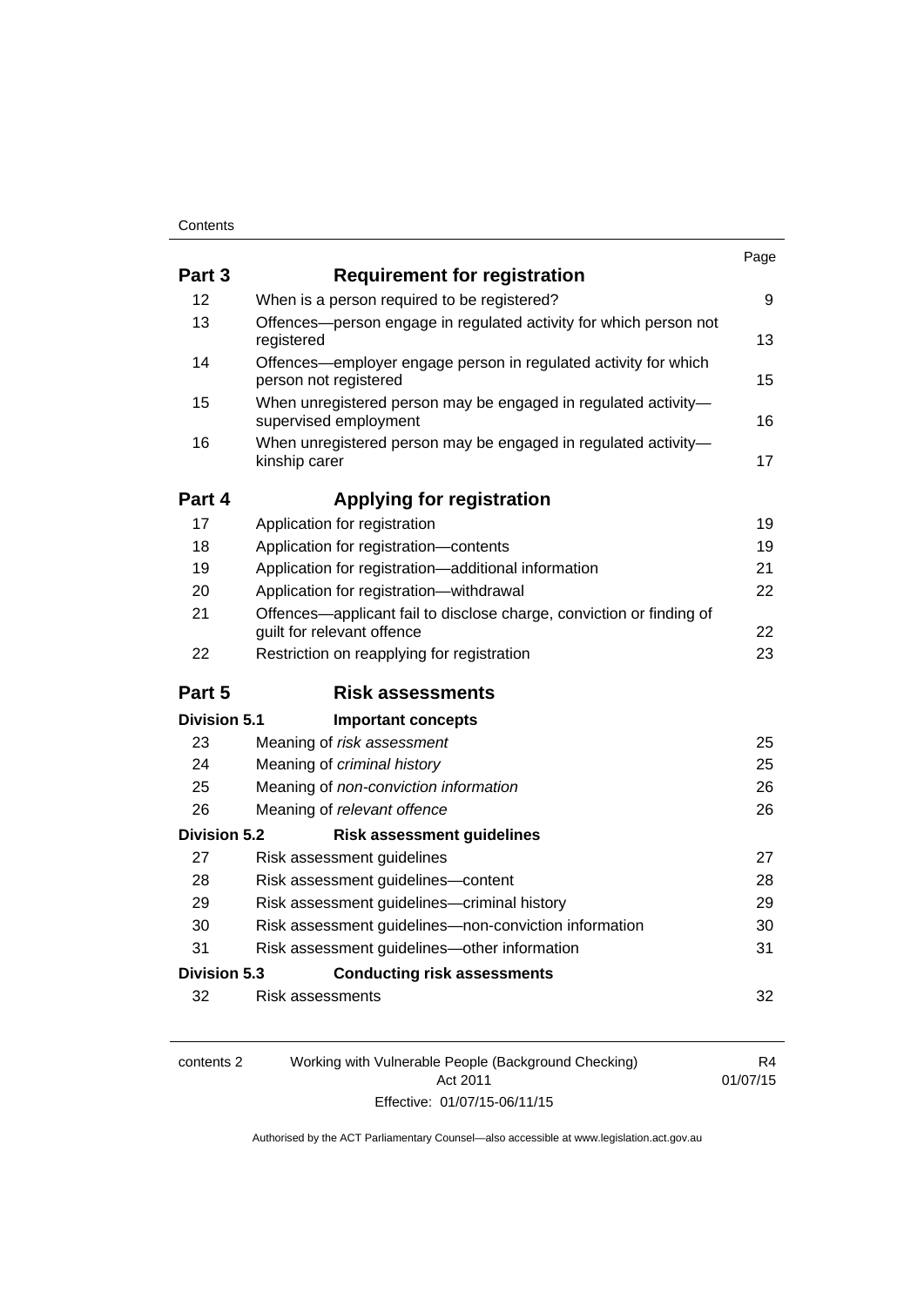|                            |                                                                                  | Page       |
|----------------------------|----------------------------------------------------------------------------------|------------|
| 33                         | Commissioner may seek information from entities to conduct risk<br>assessments   | 32         |
| 34                         | Independent advisors-appointment                                                 | 33         |
| 35                         | Independent advisors-advice                                                      | 34         |
| 36                         | Independent advisors—ending appointment                                          | 34         |
| <b>Division 5.4</b>        | <b>Negative risk assessments</b>                                                 |            |
| 37                         | Proposed negative notices                                                        | 35         |
| 38                         | Reconsideration of negative risk assessments                                     | 36         |
| 39                         | Extensions of period for reconsideration of negative risk assessment             | 37         |
| 40                         | Negative notices                                                                 | 37         |
| Part 6                     | <b>Registration</b>                                                              |            |
| <b>Division 6.1</b>        | <b>Registration</b>                                                              |            |
| 41                         | Registration                                                                     | 40         |
| 42                         | Conditional registration                                                         | 41         |
| 43                         | Proposed conditional registration                                                | 42         |
| 44                         | Reconsideration of proposed conditional registration                             | 42         |
| 45                         | Extensions of period for reconsideration of proposed conditional<br>registration |            |
| 46                         | Notice of conditional registration                                               | 43<br>44   |
| 47                         | Conditional registration-amendment                                               | 45         |
| 48                         | Offences-registered person contravene condition of registration                  | 46         |
| <b>Division 6.2</b>        | <b>Registration cards</b>                                                        |            |
| 49                         | <b>Registration cards</b>                                                        | 47         |
| 50                         | Offence-fail to produce registration card                                        | 48         |
| 51                         | Lost, stolen or damaged registration cards                                       | 48         |
| 52                         | Offence-fail to return registration card                                         | 49         |
| <b>Division 6.3</b>        | <b>Monitoring registered people</b>                                              |            |
| 53                         | Commissioner may seek information from entities about registered<br>people       | 50         |
| 54                         | Additional risk assessments                                                      | 50         |
| 55                         | Offences—registered person fail to disclose charge, conviction or                |            |
|                            | finding of guilt for relevant offence                                            | 51         |
| 56                         | Offence-fail to notify change of name or address                                 | 52         |
| R <sub>4</sub><br>01/07/15 | Working with Vulnerable People (Background Checking)<br>Act 2011                 | contents 3 |

Effective: 01/07/15-06/11/15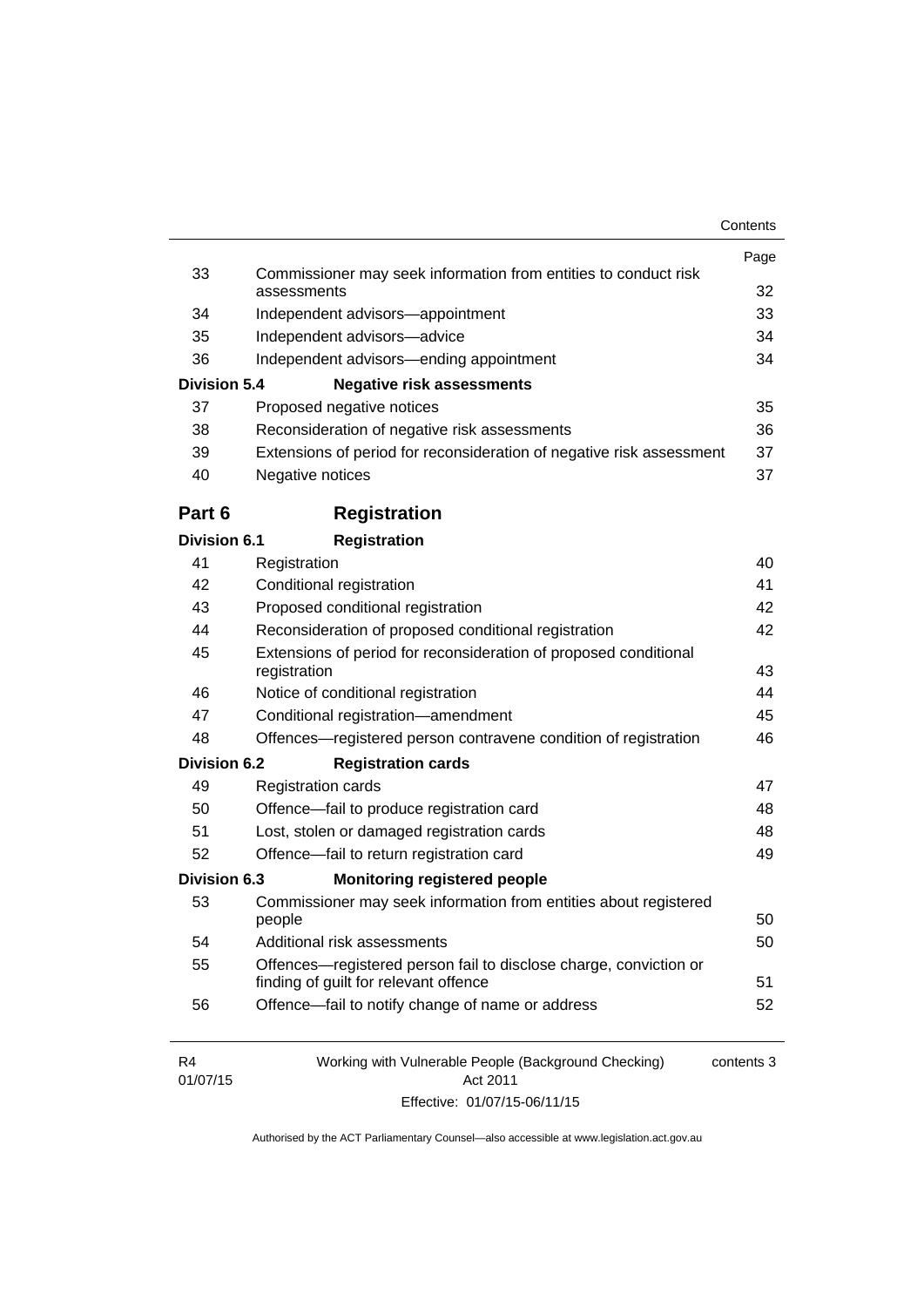### **Contents**

| Division 6.4        |                                                               | Page     |
|---------------------|---------------------------------------------------------------|----------|
|                     | <b>Suspending or cancelling registration</b>                  |          |
| 57                  | Grounds for suspension or cancellation of registration        | 53       |
| 58                  | Notice of proposed suspension or cancellation of registration | 53       |
| 59                  | Suspension or cancellation of registration                    | 54       |
| <b>Division 6.5</b> | <b>Surrendering registration</b>                              |          |
| 60                  | Surrendering registration                                     | 55       |
| Part 7              | <b>Notification and review of decisions</b>                   |          |
| 61                  | Meaning of reviewable decision-pt 7                           | 57       |
| 62                  | Reviewable decision notices                                   | 57       |
| 63                  | Applications for review                                       | 57       |
| Part 8              | <b>Miscellaneous</b>                                          |          |
| 64                  | Protection from liability                                     | 58       |
| 65                  | Offences—use or divulge protected information                 | 58       |
| 66                  | Evidentiary certificates                                      | 61       |
| 67                  | <b>Disqualification orders</b>                                | 61       |
| 68                  | Determination of fees                                         | 61       |
| 69                  | Approved forms                                                | 62       |
| 70                  | <b>Review of Act</b>                                          | 62       |
| 71                  | Regulation-making power                                       | 62       |
| <b>Schedule 1</b>   | <b>Regulated activities</b>                                   | 64       |
| <b>Part 1.1</b>     | <b>Activities or services for children</b>                    | 64       |
| 1.1                 | Child protection services                                     | 64       |
| 1.2                 | Justice facilities for children                               | 65       |
| 1.3                 | Childcare service                                             | 66       |
| 1.4                 | Child education services                                      | 66       |
| 1.5                 | Child accommodation services                                  | 67       |
| 1.6                 | Counselling and support services for children                 | 67       |
| 1.7                 | Commercial services for children                              | 68       |
| <b>Part 1.2</b>     | Activities or services for vulnerable people                  | 69       |
| 1.8                 | Mental health                                                 | 69       |
| contents 4          | Working with Vulnerable People (Background Checking)          | R4       |
|                     | Act 2011                                                      | 01/07/15 |

Effective: 01/07/15-06/11/15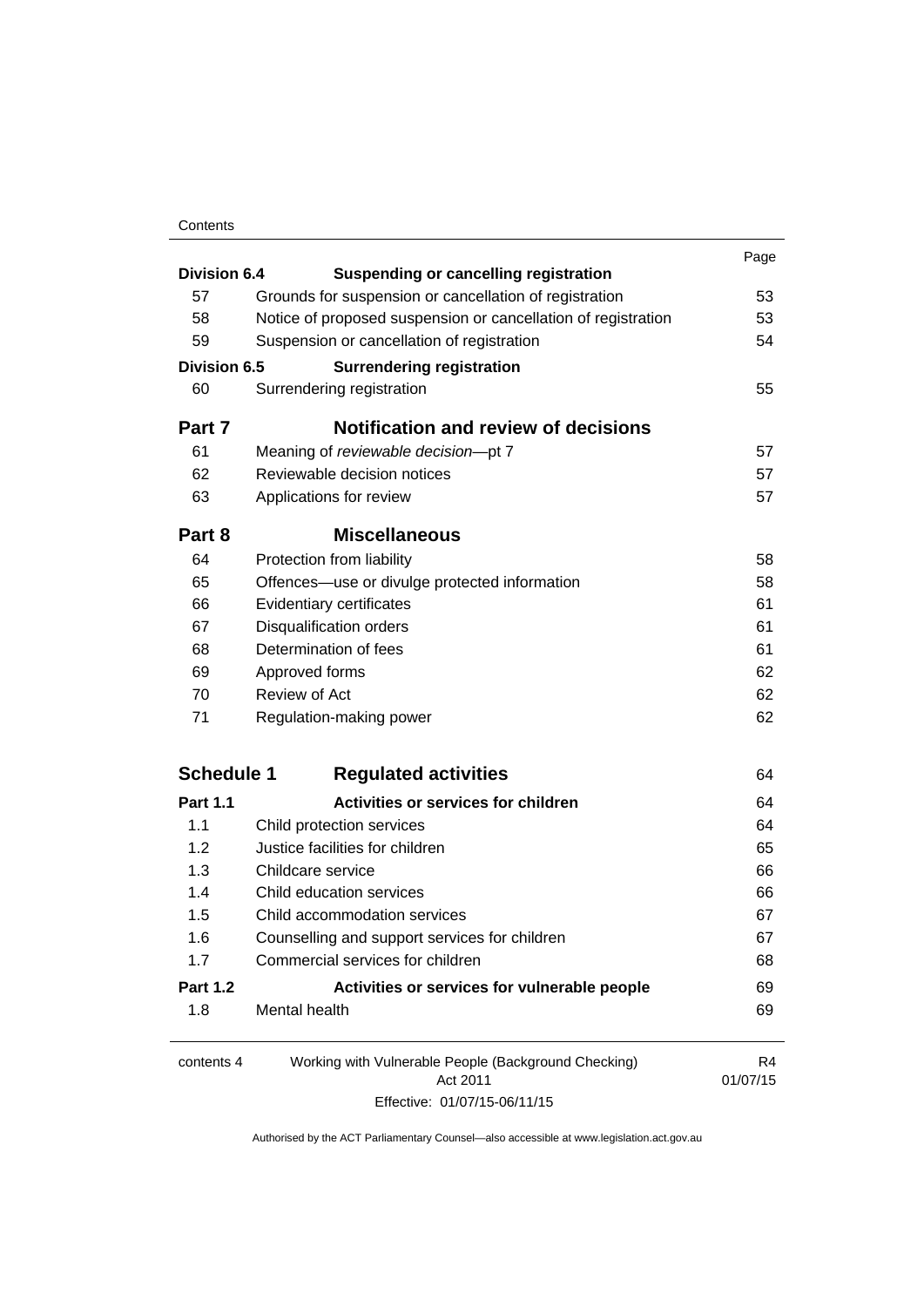| 1.9               | Migrants, refugees and asylum seekers              | Page<br>69 |
|-------------------|----------------------------------------------------|------------|
| 1.10              | Homeless people                                    | 70         |
| 1.11              | Housing and accommodation                          | 70         |
| 1.12              | Justice facilities                                 | 71         |
| 1.13              | Prevention of crime                                | 72         |
| 1.14              | Victims of crime                                   | 72         |
| 1.15              | Services for addictions                            | 72         |
| 1.16              | <b>Community services</b>                          | 73         |
| 1.17              | <b>Disability services</b>                         | 74         |
| 1.18              | Respite care services                              | 75         |
| 1.19              | Emergency services personnel                       | 75         |
| <b>Part 1.3</b>   | Other activities or services for vulnerable people | 76         |
| 1.20              | Transport                                          | 76         |
| 1.21              | Coaching and tuition                               | 77         |
| 1.22              | Vocational and educational training                | 77         |
| 1.23              | Religious organisations                            | 77         |
| 1.24              | Clubs, associations and movements                  | 78         |
| <b>Schedule 2</b> | <b>Reviewable decisions</b>                        | 79         |
| <b>Dictionary</b> |                                                    | 80         |
| <b>Endnotes</b>   |                                                    |            |
| 1                 | About the endnotes                                 | 83         |
| 2                 | Abbreviation key                                   | 83         |
| 3                 | Legislation history                                | 84         |

|   | Legislation history    | 84 |
|---|------------------------|----|
|   | Amendment history      | 85 |
| 5 | Earlier republications | 86 |

Working with Vulnerable People (Background Checking) Act 2011 Effective: 01/07/15-06/11/15

contents 5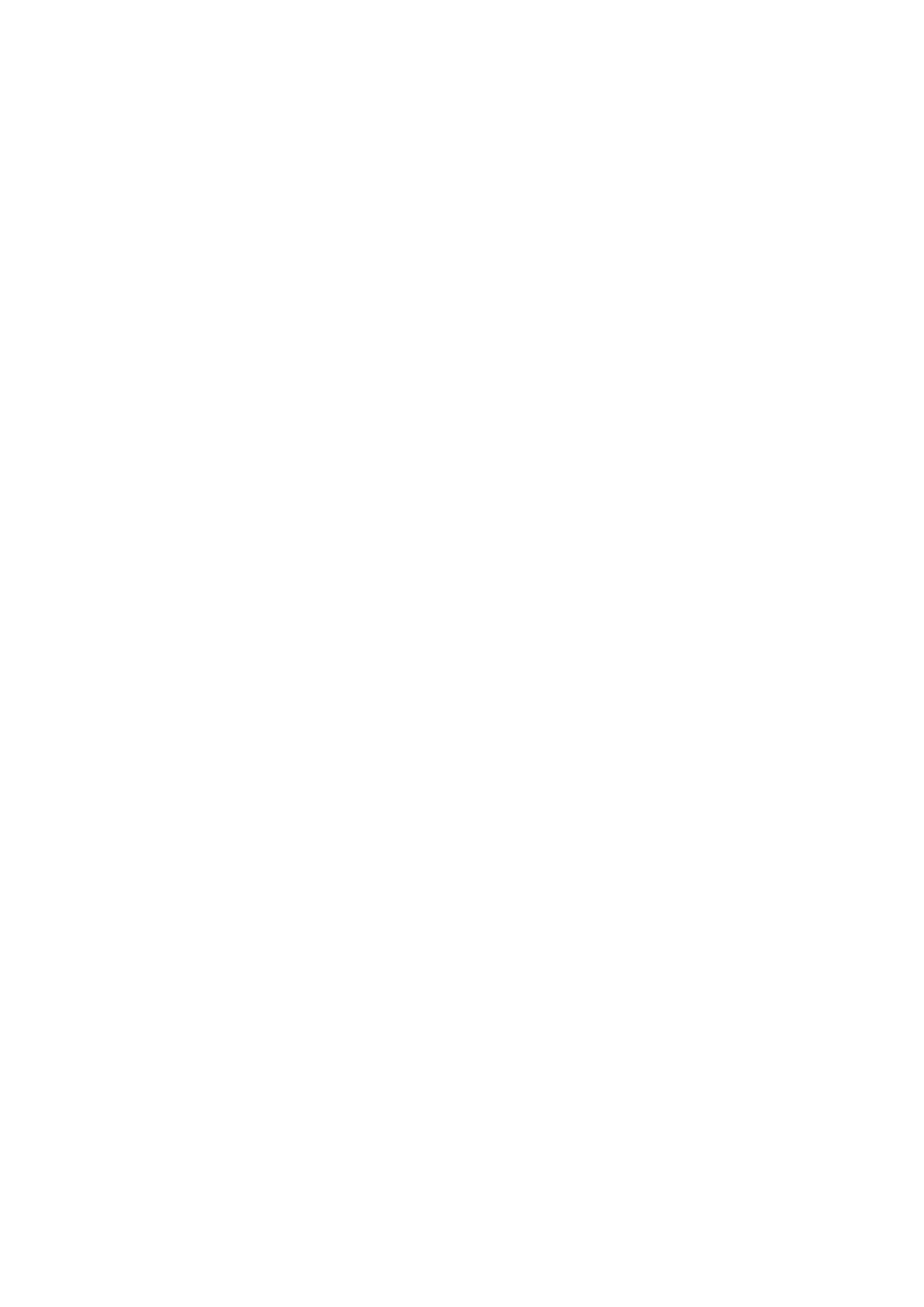

# **Working with Vulnerable People (Background Checking) Act 2011**

An Act to provide for background checking and registration of people who work with vulnerable people, and for other purposes

R4 01/07/15

Ī

Working with Vulnerable People (Background Checking) Act 2011 Effective: 01/07/15-06/11/15

page 1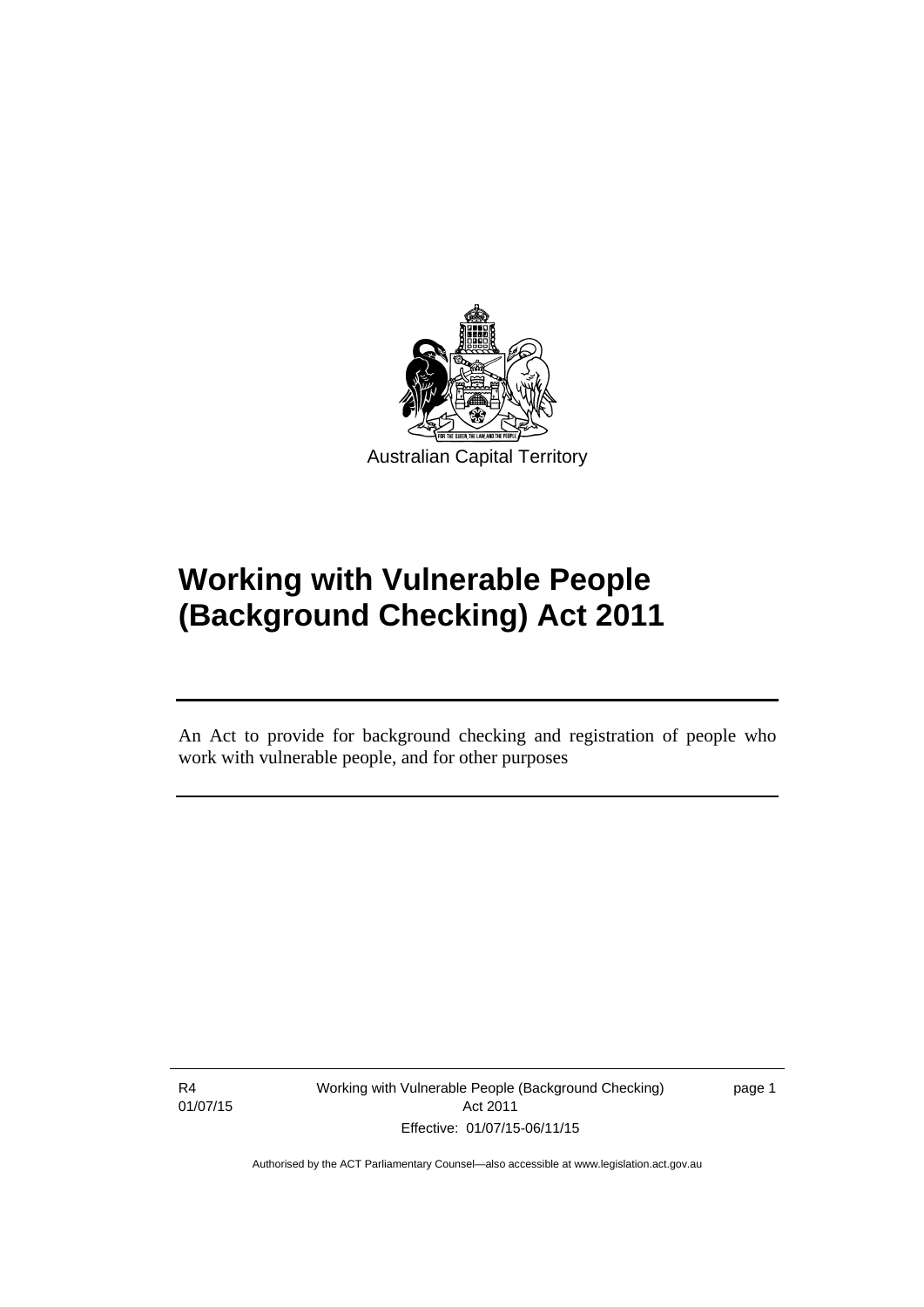#### Part 1 **Preliminary**

Section 1

# <span id="page-9-0"></span>**Part 1** Preliminary

### <span id="page-9-1"></span>**1 Name of Act**

This Act is the *Working with Vulnerable People (Background Checking) Act 2011*.

### <span id="page-9-2"></span>**3 When does Act apply to a regulated activity?**

(1) This Act applies to a regulated activity mentioned in an item in table 3, column 2 on and after the date mentioned in column 3 in relation to the item.

| rapie s  | Application of Act to regulated activities                                                                                                                                                                                                                           |                                           |  |
|----------|----------------------------------------------------------------------------------------------------------------------------------------------------------------------------------------------------------------------------------------------------------------------|-------------------------------------------|--|
| column 1 | column 2                                                                                                                                                                                                                                                             | column 3                                  |  |
| item     | regulated activity                                                                                                                                                                                                                                                   | date of application                       |  |
| 1        | activities or services for children (see sch 1,<br>pt $1.1$ )                                                                                                                                                                                                        | 1 year after the day part 2<br>commences  |  |
| 2        | homeless people (see sch 1, s 1.10)<br>victims of crime (see sch 1, s $1.14$ )<br>community services (see sch 1, s 1.16)<br>disability services (see sch 1, $s$ 1.17)<br>respite care services (see sch 1, s 1.18)<br>religious organisations (see sch 1,<br>s 1.23) | 2 years after the day part 2<br>commences |  |
| 3        | migrants, refugees and asylum seekers<br>(see sch 1, $s$ 1.9)<br>coaching and tuition (see sch 1, s 1.21)<br>vocational and educational training (see<br>sch 1, s 1.22)<br>clubs, associations and movements (see<br>sch 1, s 1.24)                                  | 3 years after the day part 2<br>commences |  |

### **Table 3 Application of Act to regulated activities**

page 2 Working with Vulnerable People (Background Checking) Act 2011 Effective: 01/07/15-06/11/15

R4 01/07/15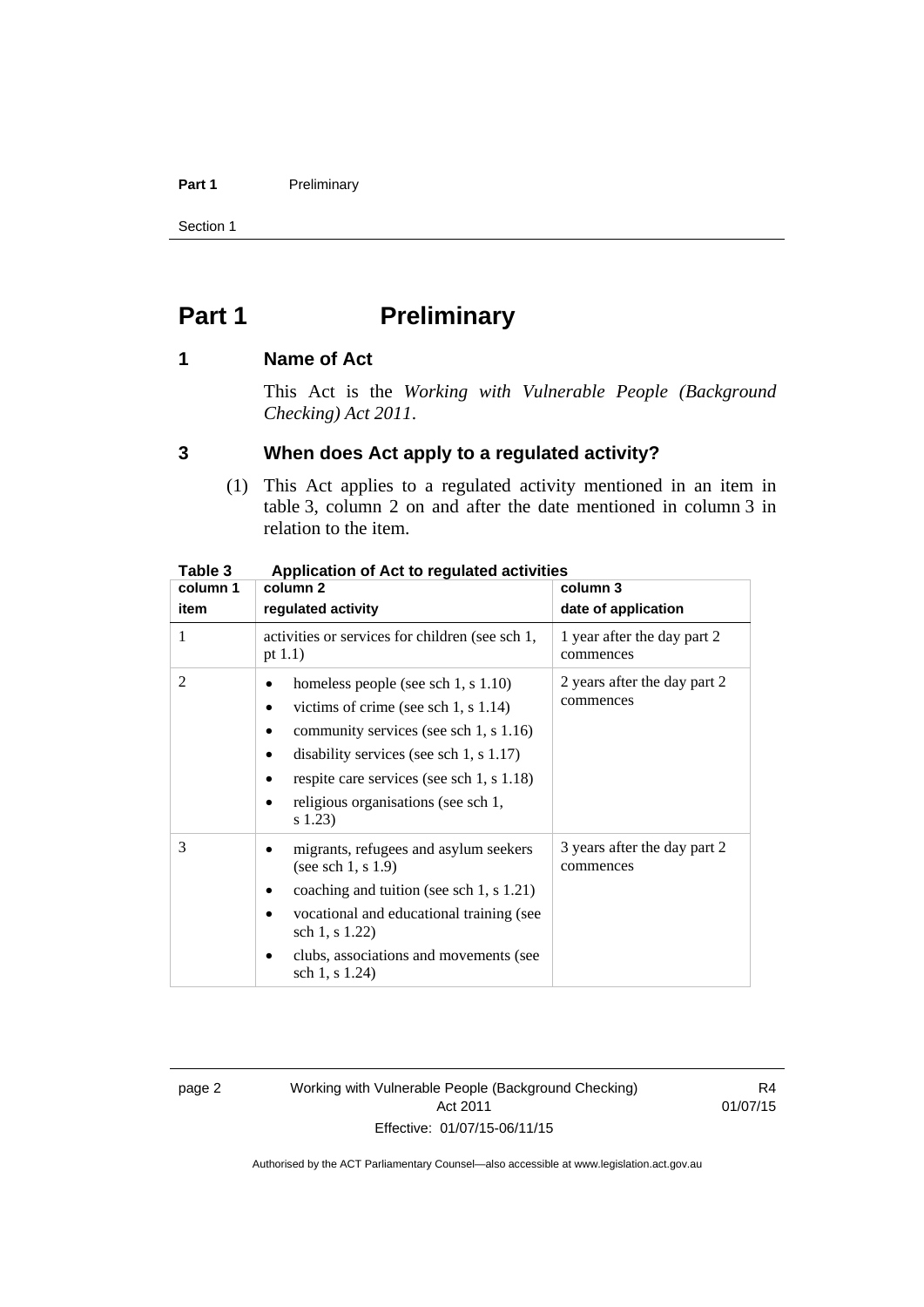| column 1<br>item | column 2<br>requlated activity                              | column 3<br>date of application           |
|------------------|-------------------------------------------------------------|-------------------------------------------|
| 4                | housing and accommodation (see sch 1,<br>s(1.11)            | 5 years after the day part 2<br>commences |
|                  | prevention of crime (see sch 1, $\vert$ 1.13)<br>$\bullet$  |                                           |
|                  | emergency services personnel (see<br>sch 1, s 1.19)         |                                           |
|                  | transport (see sch 1, s $1.20$ )<br>٠                       |                                           |
|                  | mental health (see sch 1, s $1.8$ )                         | 6 years after the day part 2<br>commences |
|                  | justice facilities (see sch 1, s 1.12)<br>$\bullet$         |                                           |
|                  | services for addictions (see sch 1,<br>$\bullet$<br>s(1.15) |                                           |

(2) This section expires 6 years after the day part 2 commences.

### <span id="page-10-0"></span>**4 Dictionary**

The dictionary at the end of this Act is part of this Act.

*Note 1* The dictionary at the end of this Act defines certain terms used in this Act, and includes references (*signpost definitions*) to other terms defined elsewhere in this Act.

> For example, the signpost definition '*spent*, for a conviction—see the *[Spent Convictions Act 2000](http://www.legislation.act.gov.au/a/2000-48)*, section 7.<sup>7</sup> means that the term 'spent' is defined in that section and the definition applies to this Act.

*Note 2* A definition in the dictionary (including a signpost definition) applies to the entire Act unless the definition, or another provision of the Act, provides otherwise or the contrary intention otherwise appears (see [Legislation Act,](http://www.legislation.act.gov.au/a/2001-14)  $s$  155 and  $s$  156 (1)).

### <span id="page-10-1"></span>**5 Notes**

A note included in this Act is explanatory and is not part of this Act.

*Note* See the [Legislation Act,](http://www.legislation.act.gov.au/a/2001-14) s 127 (1), (4) and (5) for the legal status of notes.

R4 01/07/15 page 3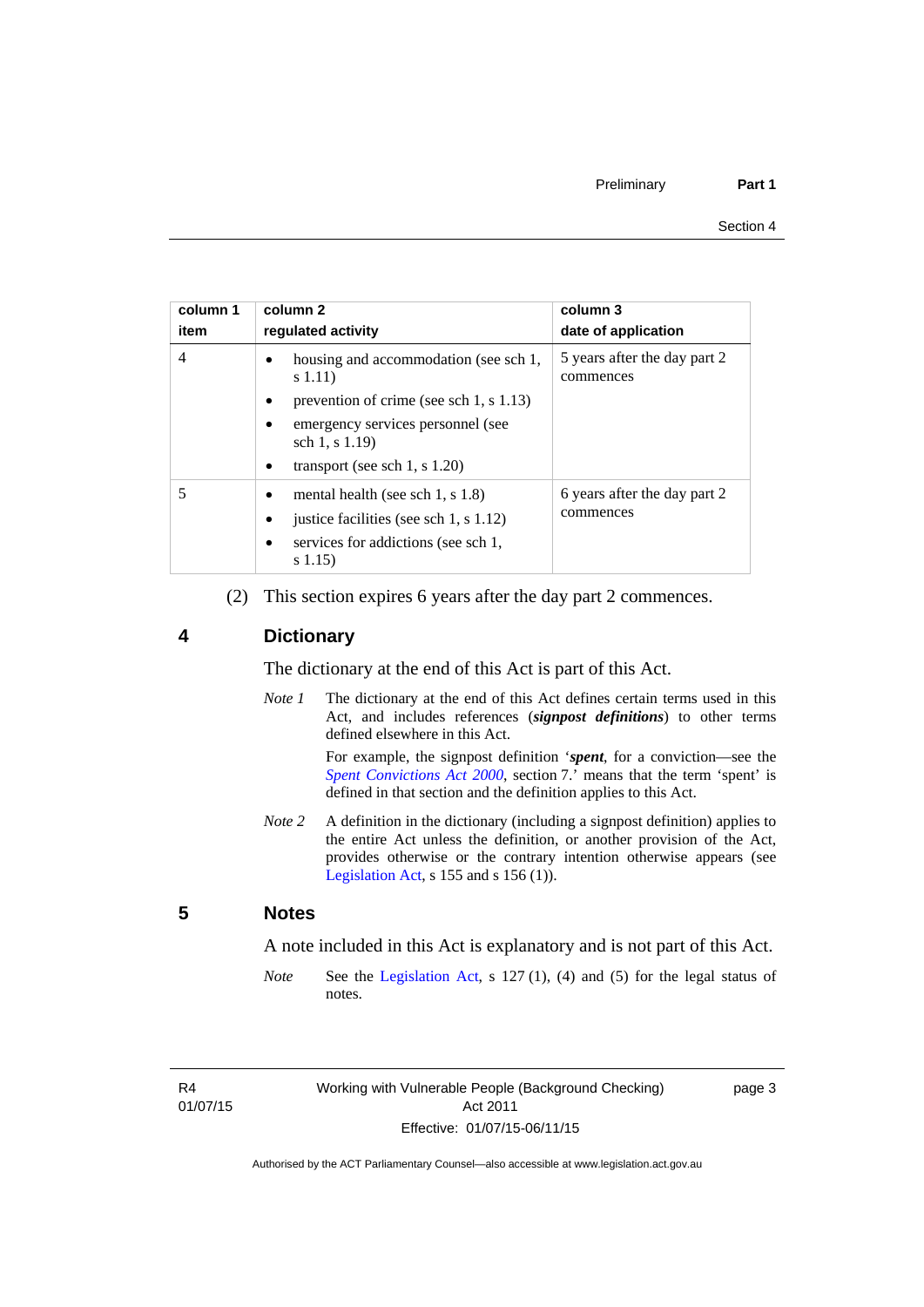### <span id="page-11-0"></span>**6 Offences against Act—application of Criminal Code etc**

Other legislation applies in relation to offences against this Act.

#### *Note 1 Criminal Code*

The [Criminal Code](http://www.legislation.act.gov.au/a/2002-51/default.asp), ch 2 applies to all offences against this Act (see Code, pt 2.1).

The chapter sets out the general principles of criminal responsibility (including burdens of proof and general defences), and defines terms used for offences to which the Code applies (eg *conduct*, *intention*, *recklessness* and *strict liability*).

#### *Note 2 Penalty units*

The [Legislation Act](http://www.legislation.act.gov.au/a/2001-14), s 133 deals with the meaning of offence penalties that are expressed in penalty units.

page 4 Working with Vulnerable People (Background Checking) Act 2011 Effective: 01/07/15-06/11/15

R4 01/07/15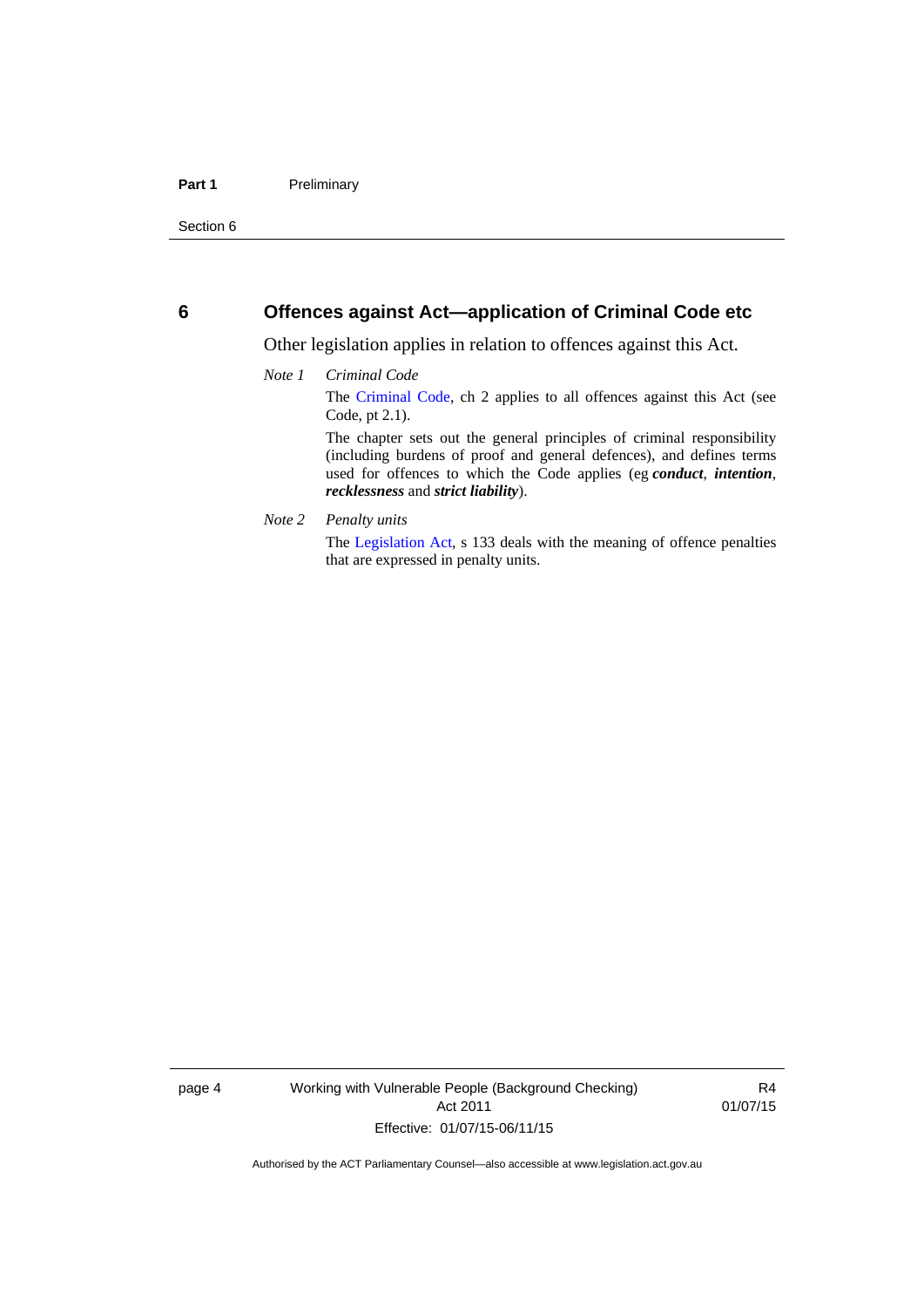## <span id="page-12-0"></span>**Part 2 Important concepts**

### <span id="page-12-1"></span>**7 Who is a** *vulnerable person***?**

In this Act:

*vulnerable person* means—

- (a) a child; or
- (b) an adult who is—
	- (i) disadvantaged; and
	- (ii) accessing a regulated activity in relation to the disadvantage.

#### **Examples—disadvantaged**

- 1 an adult with a physical or mental disability
- 2 an adult who suffers social or financial hardship
- 3 an adult who cannot communicate, or who has difficulty communicating, in English
- *Note* An example is part of the regulation, is not exhaustive and may extend, but does not limit, the meaning of the provision in which it appears (see [Legislation Act,](http://www.legislation.act.gov.au/a/2001-14) s 126 and s 132).

### <span id="page-12-2"></span>**8 What is a** *regulated activity***?**

(1) In this Act:

### *regulated activity*—

- (a) means—
	- (i) an activity or service mentioned in schedule 1; or
	- (ii) an activity or service prescribed by regulation; but
- (b) does not include an activity or service declared by the Minister under subsection (2).

page 5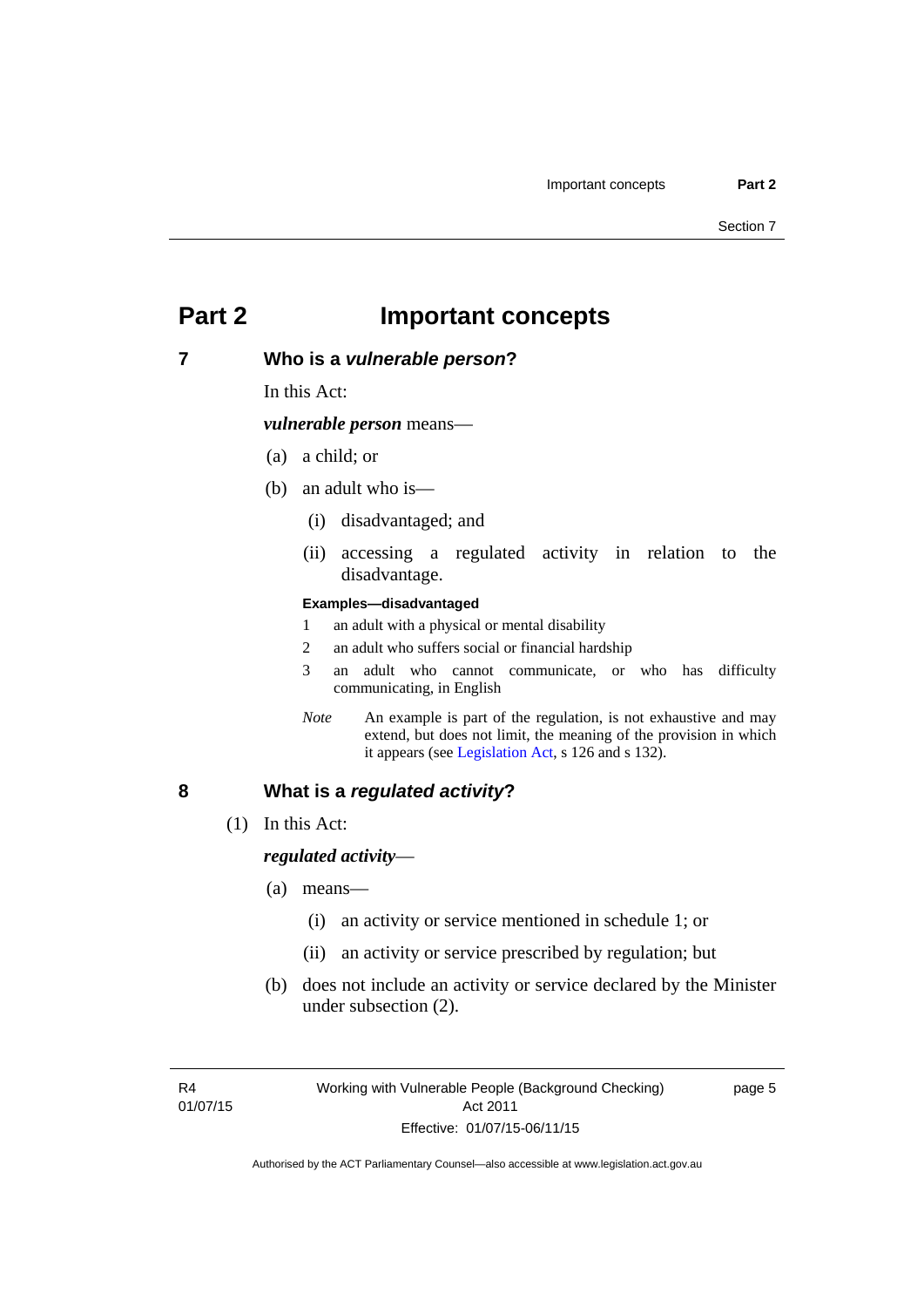- (2) The Minister may declare that a stated activity or service is not a regulated activity.
- (3) A declaration is a disallowable instrument.
	- *Note* A disallowable instrument must be notified, and presented to the Legislative Assembly, under the [Legislation Act.](http://www.legislation.act.gov.au/a/2001-14)

### **9 When is a person** *engaged* **in a regulated activity?**

A person is *engaged* in a regulated activity if the person—

- (a) has contact with a vulnerable person as part of engaging in the activity; and
	- *Note Contact*, between a person and a vulnerable person as part of engaging in a regulated activity—see s 10.
- (b) is engaged in the activity in any capacity and whether—
	- (i) for reward or otherwise; or
	- (ii) under an arrangement with someone else or otherwise.

#### **Examples—capacity in which engaged in activity**

- 1 employee
- 2 contractor or subcontractor
- 3 consultant
- 4 self-employed person
- 5 apprentice
- 6 volunteer
- 7 agent
- 8 supervisor
- 9 person on a work experience placement for an educational or vocational course
- 10 person carrying out work for a sentence, including a community service order

page 6 Working with Vulnerable People (Background Checking) Act 2011 Effective: 01/07/15-06/11/15

R4 01/07/15

<span id="page-13-0"></span>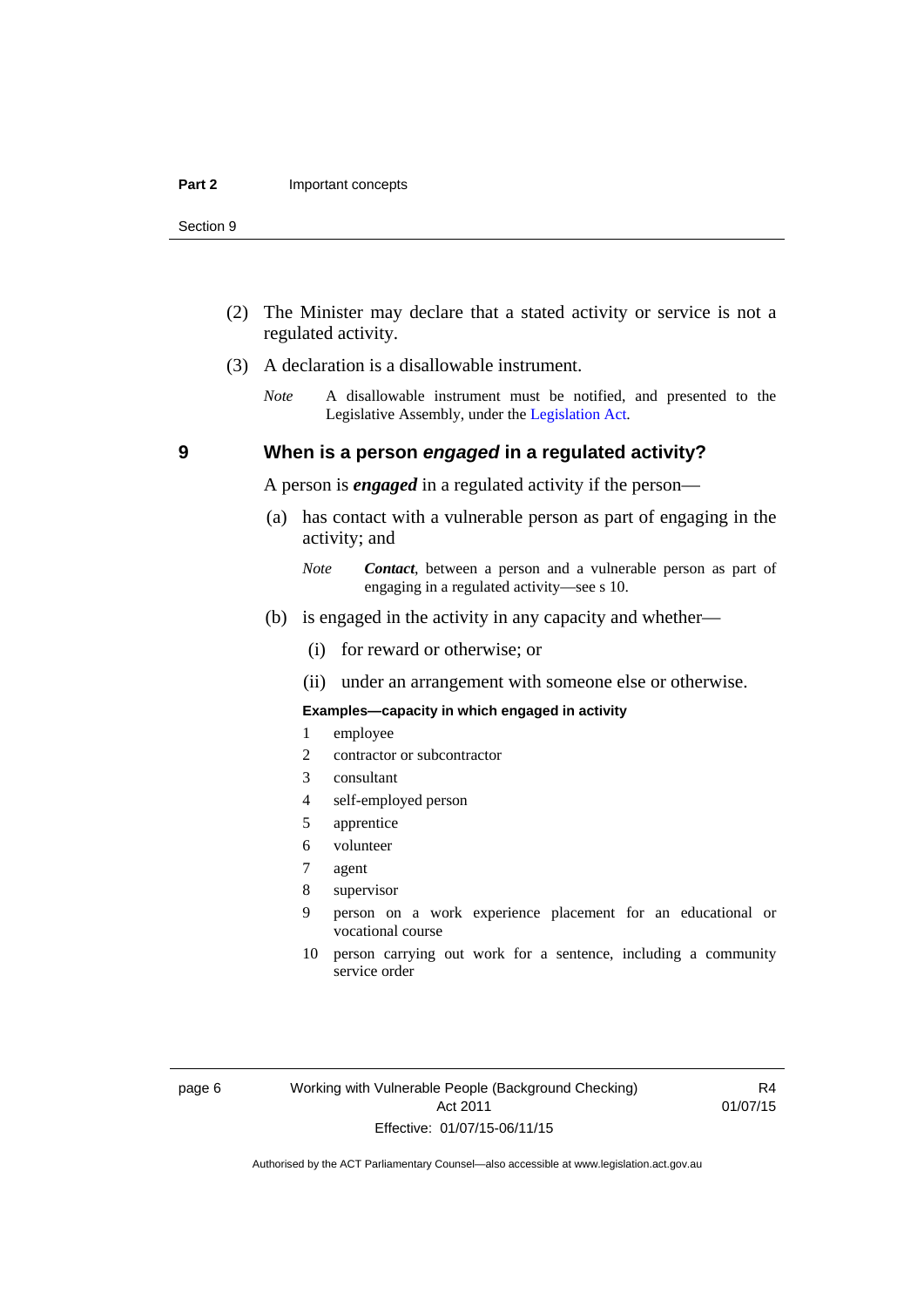- 11 member of a management committee of an unincorporated body or association
- 12 minister of religion for a religious organisation
- *Note* An example is part of the Act, is not exhaustive and may extend, but does not limit, the meaning of the provision in which it appears (see [Legislation Act,](http://www.legislation.act.gov.au/a/2001-14) s 126 and s 132).

### <span id="page-14-0"></span>**10 What is** *contact* **with a vulnerable person?**

In this Act:

*contact*, between a person and a vulnerable person as part of engaging in a regulated activity, means contact that—

- (a) would reasonably be expected as a normal part of engaging in the activity; and
- (b) is not incidental to engaging in the activity; and
- (c) is 1 or more of the following:
	- (i) physical contact, including engaging in the activity at the same place as the vulnerable person;

#### **Examples—same place**

- 1 an office
- 2 anywhere on a school campus
- *Note* An example is part of the Act, is not exhaustive and may extend, but does not limit, the meaning of the provision in which it appears (see [Legislation Act,](http://www.legislation.act.gov.au/a/2001-14) s 126 and s 132).
- (ii) oral communication, whether face-to-face or by telephone;
- (iii) written communication, including—
	- (A) electronic communication; or
	- (B) dealing with a record relating to the vulnerable person;

R4 01/07/15 page 7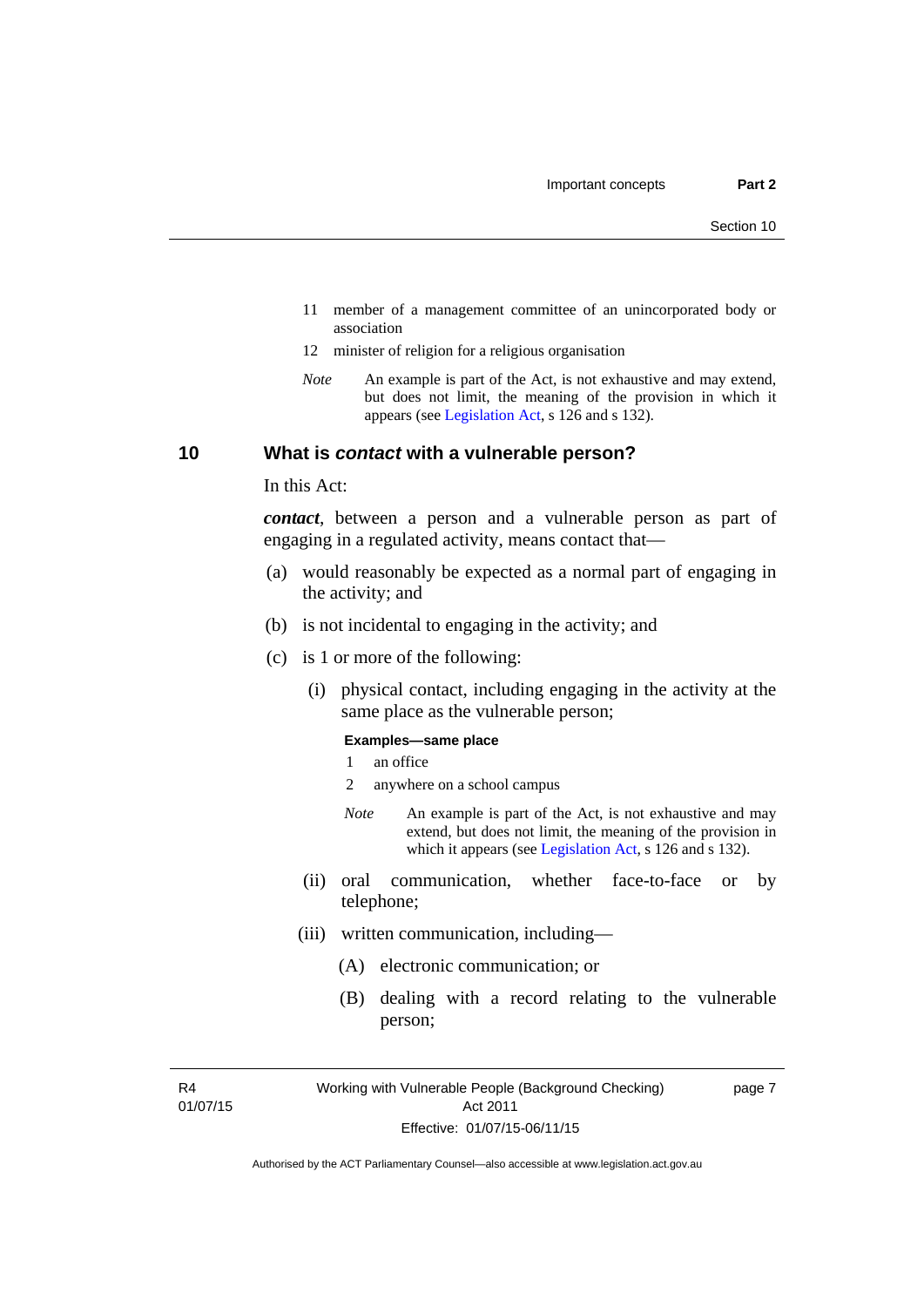#### **Part 2 Important concepts**

Section 11

(iv) making a decision that affects the vulnerable person.

#### **Examples—contact**

- 1 A water main bursts at a school during school hours. A plumber is called to the school to fix the problem. Despite working near children, the plumber's contact with the children is not contact for this Act for either of the following reasons:
	- (a) it would not reasonably be expected as a normal part of plumbing;
	- (b) it is incidental to the plumber's activity.
- 2 A school janitor routinely carries out minor repairs at a school during school hours. The janitor's contact with the children is contact for this Act as the contact—
	- (a) would reasonably be expected as a normal part of the janitor's activities; and
	- (b) is not incidental to the janitor's activities; and
	- (c) is physical contact, as the janitor is carrying out the activities in the same place as children.

### <span id="page-15-0"></span>**11 Who is an** *employer***?**

In this Act:

*employer*, in relation to a regulated activity, means an entity for whom a person engages in the activity.

#### **Examples—employer**

- 1 principal contractor is an employer of a subcontractor
- 2 charitable organisation is an employer of a volunteer
- 3 religious organisation is an employer of a minister of religion
- *Note 1 Entity* includes an unincorporated body and a person (including a person occupying a position) (see [Legislation Act,](http://www.legislation.act.gov.au/a/2001-14) dict, pt 1).
- *Note* 2 An example is part of the Act, is not exhaustive and may extend, but does not limit, the meaning of the provision in which it appears (see [Legislation Act,](http://www.legislation.act.gov.au/a/2001-14) s 126 and s 132).

R4 01/07/15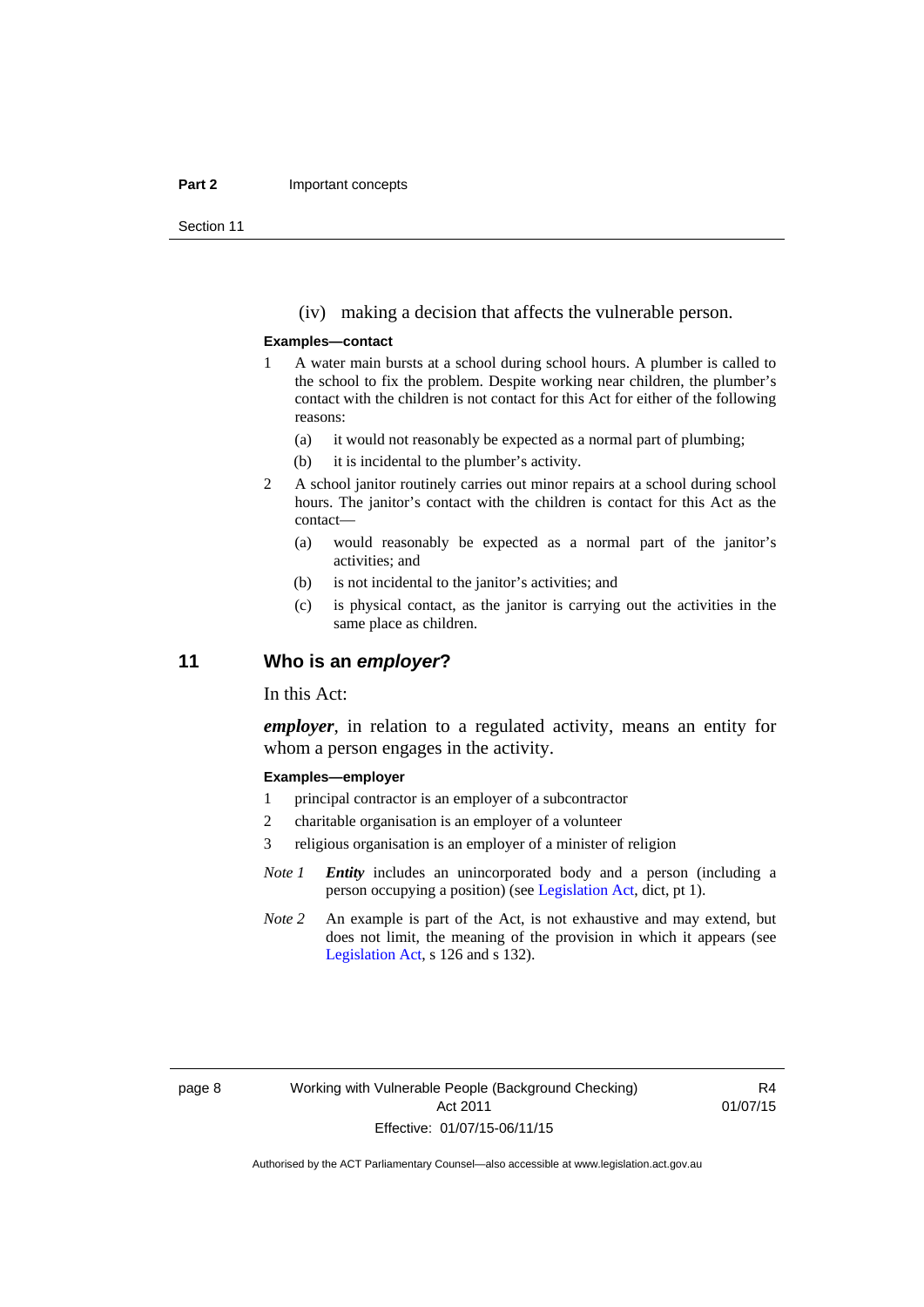## <span id="page-16-0"></span>**Part 3 Requirement for registration**

### <span id="page-16-1"></span>**12 When is a person required to be registered?**

- (1) A person is required to be registered to engage in a regulated activity.
- (2) However, a person is not required to be registered to engage in a regulated activity if the person is—
	- (a) under 16 years old; or
	- (b) engaged in the activity (other than an overnight camp for children) for not more than—
		- (i) 3 days in any 4-week period; and
		- (ii) 7 days in any 12-month period; or
	- (c) registered under a corresponding law and—
		- (i) the activity is substantially similar to a regulated activity the person is allowed to engage in under the corresponding law; and
		- (ii) the person is engaged in the activity for not more than 28 days in any 12-month period; or
		- *Note Corresponding law*—see the dictionary.
	- (d) a close relative of each vulnerable person taking part in the activity with whom the person has contact; or
	- (e) engaged in the activity as a volunteer and—
		- (i) is a close relative of a vulnerable person taking part, or who normally takes part, in the activity; and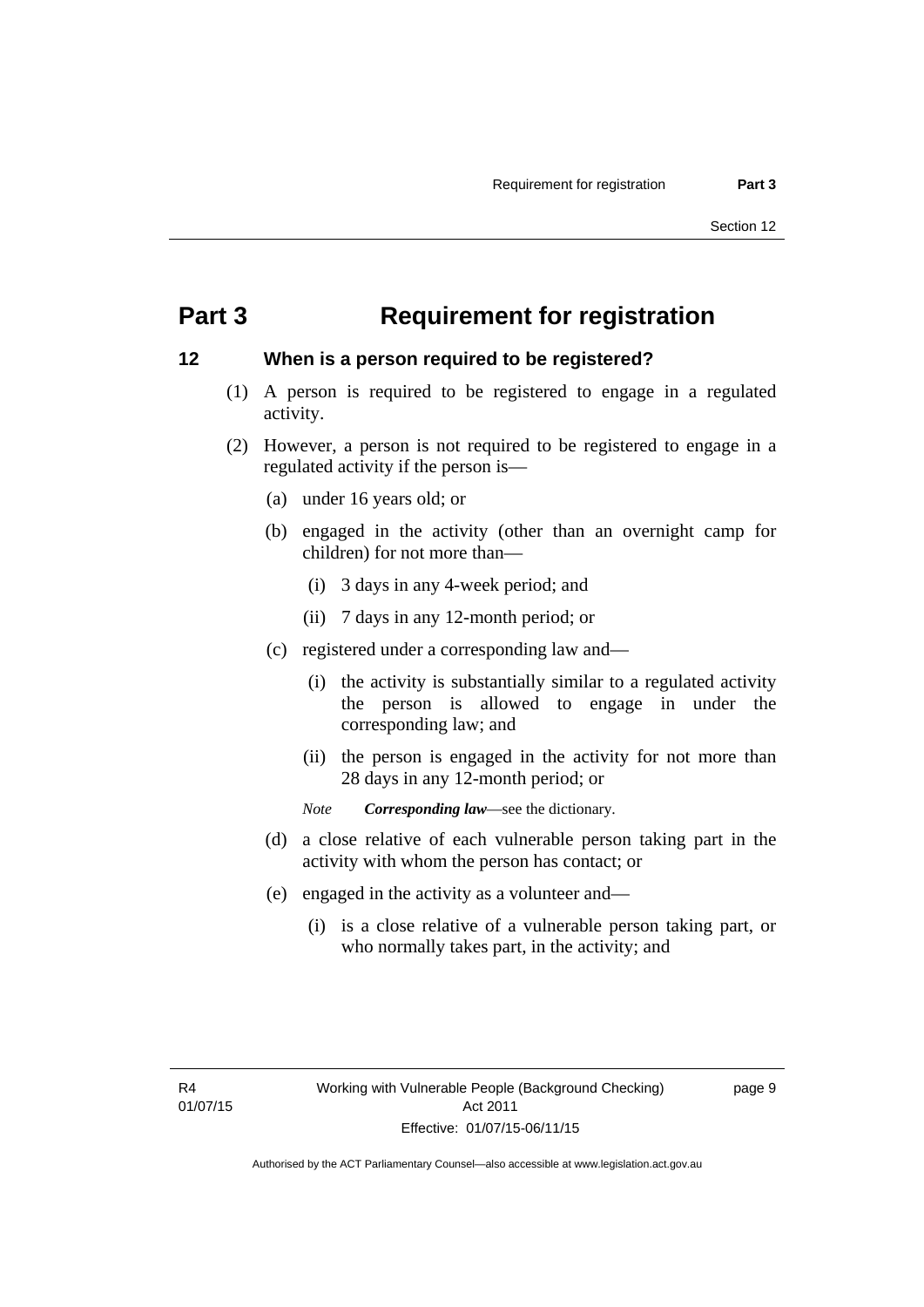Section 12

(ii) a close relative of each vulnerable person taking part in the activity is engaged, or expected to be engaged, in the activity; or

#### **Examples**

#### 1 playgroup

- 2 a club sporting event for children at which a parent of each child is expected to be present
- 3 a pottery class for children in which a parent of each child also takes part
- *Note* An example is part of the Act, is not exhaustive and may extend, but does not limit, the meaning of the provision in which it appears (see [Legislation Act,](http://www.legislation.act.gov.au/a/2001-14) s 126 and s 132).
- (f) engaged in the activity in the same capacity as a vulnerable person; or

#### **Examples**

- 1 players in a sporting team
- 2 work colleagues
- (g) engaged in the activity as a school student on a work experience placement or doing practical training; or
- (h) an employer or supervisor of a vulnerable person, unless the vulnerable person is engaged in a regulated activity; or

#### **Examples**

- 1 A person supervising a school student on a work experience placement at a childcare centre is required to be registered.
- 2 A person supervising a school student on a work experience placement at an accounting firm is not required to be registered.
- (i) engaged in the activity as—
	- (i) a police officer, including a police officer (however described) of another jurisdiction; or
	- (ii) an AFP appointee within the meaning of the *[Australian](http://www.comlaw.gov.au/Series/C2004A02068)  [Federal Police Act 1979](http://www.comlaw.gov.au/Series/C2004A02068)* (Cwlth); or

page 10 Working with Vulnerable People (Background Checking) Act 2011 Effective: 01/07/15-06/11/15

R4 01/07/15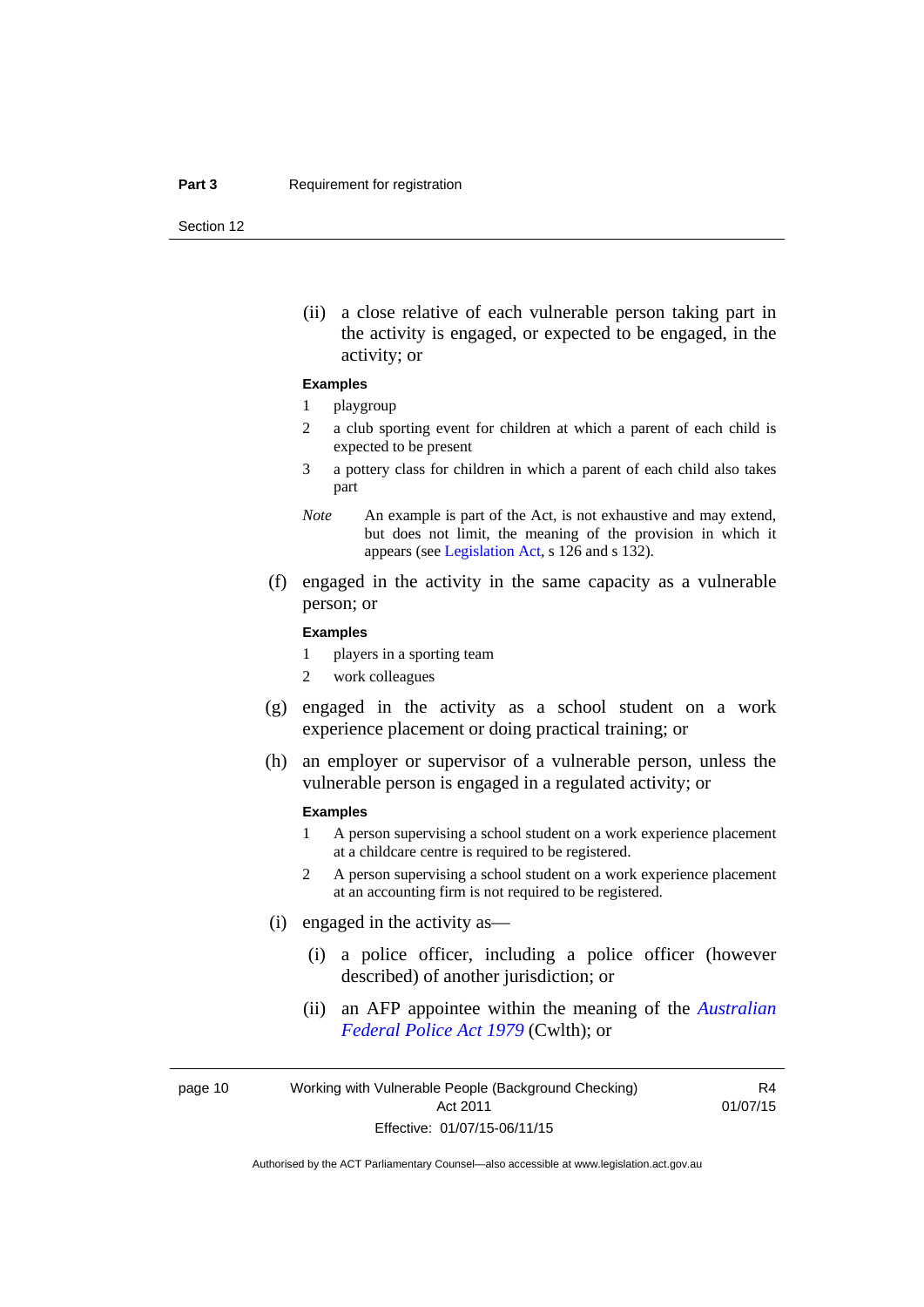- (iii) a registered health professional under the *[Health](http://www.legislation.act.gov.au/a/2004-38)  [Professionals Act 2004](http://www.legislation.act.gov.au/a/2004-38)* or a health practitioner; or
- (iv) a lawyer; or
- (v) a staff member of, or volunteer for, an approved provider under the *[Aged Care Act 1997](http://www.comlaw.gov.au/Series/C2004A05206)* (Cwlth); or
- (vi) a financial services licensee under the Corporations Act; or
- (j) engaged in the activity for a Commonwealth or Territory government agency and the only contact the person has with a vulnerable person is providing a service to the vulnerable person at a public counter or shopfront, or by telephone; or

### **Example**

an administrative worker employed by Centrelink or Medicare

 (k) engaged in the activity and the only contact the person has with a vulnerable person is providing information to, or receiving information from, the vulnerable person by telephone; or

#### **Example**

an employee or volunteer working on a helpline or at a call centre

- (l) engaged in the activity and the only contact the person has with a vulnerable person is working with a record of the vulnerable person; or
- (m) engaged in the activity for a declared state of emergency; or
	- *Note* A state of emergency may be declared under the *[Emergencies](http://www.legislation.act.gov.au/a/2004-28)  [Act 2004](http://www.legislation.act.gov.au/a/2004-28)*, s 156.

page 11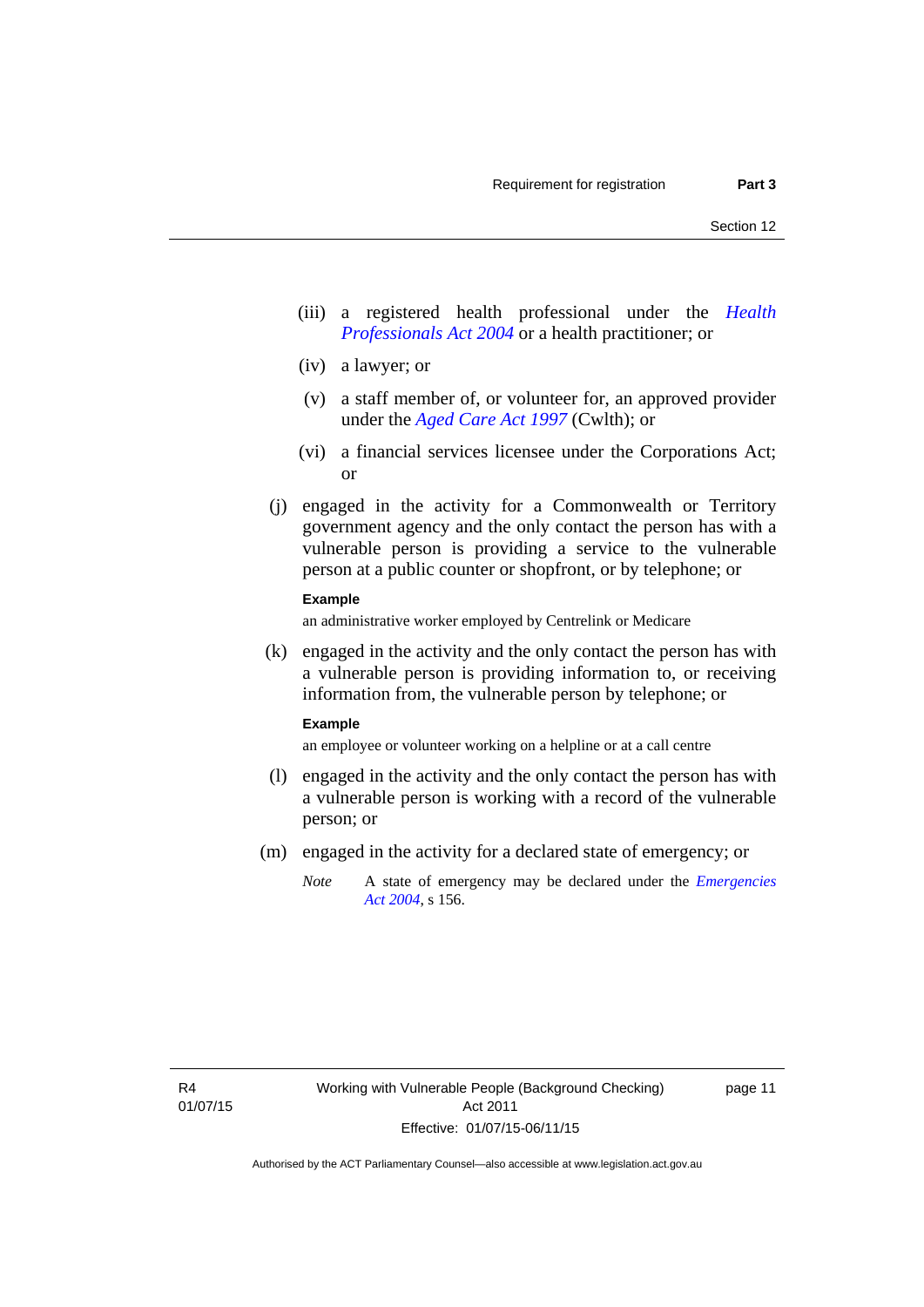#### **Part 3 Requirement for registration**

Section 12

 (n) engaged in the activity for a Territory or national event and the commissioner declares that the person is not required to be registered for the activity; or

#### **Examples—Territory or national event**

- 1 Paralympics
- 2 World Youth Day
- *Note Commissioner* means the commissioner for fair trading (see the dictionary).
- (o) a person prescribed by regulation.
- (3) A declaration is a disallowable instrument.
	- *Note* A disallowable instrument must be notified, and presented to the Legislative Assembly, under the [Legislation Act.](http://www.legislation.act.gov.au/a/2001-14)
- (4) In this section:

*close relative*, of a vulnerable person—

- (a) means the vulnerable person's—
	- (i) domestic partner; or

*Note Domestic partner—*see the [Legislation Act](http://www.legislation.act.gov.au/a/2001-14), s 169.

- (ii) father, mother, grandfather, grandmother, stepfather, stepmother, father-in-law or mother-in-law; or
- (iii) son, daughter, grandson, granddaughter, stepson, stepdaughter, son-in-law or daughter-in-law; or
- (iv) brother, sister, half-brother, half-sister, stepbrother, stepsister, brother-in-law or sister-in-law; or
- (v) uncle, aunt, uncle-in-law or aunt-in-law; or
- (vi) nephew, niece or cousin; but

R4 01/07/15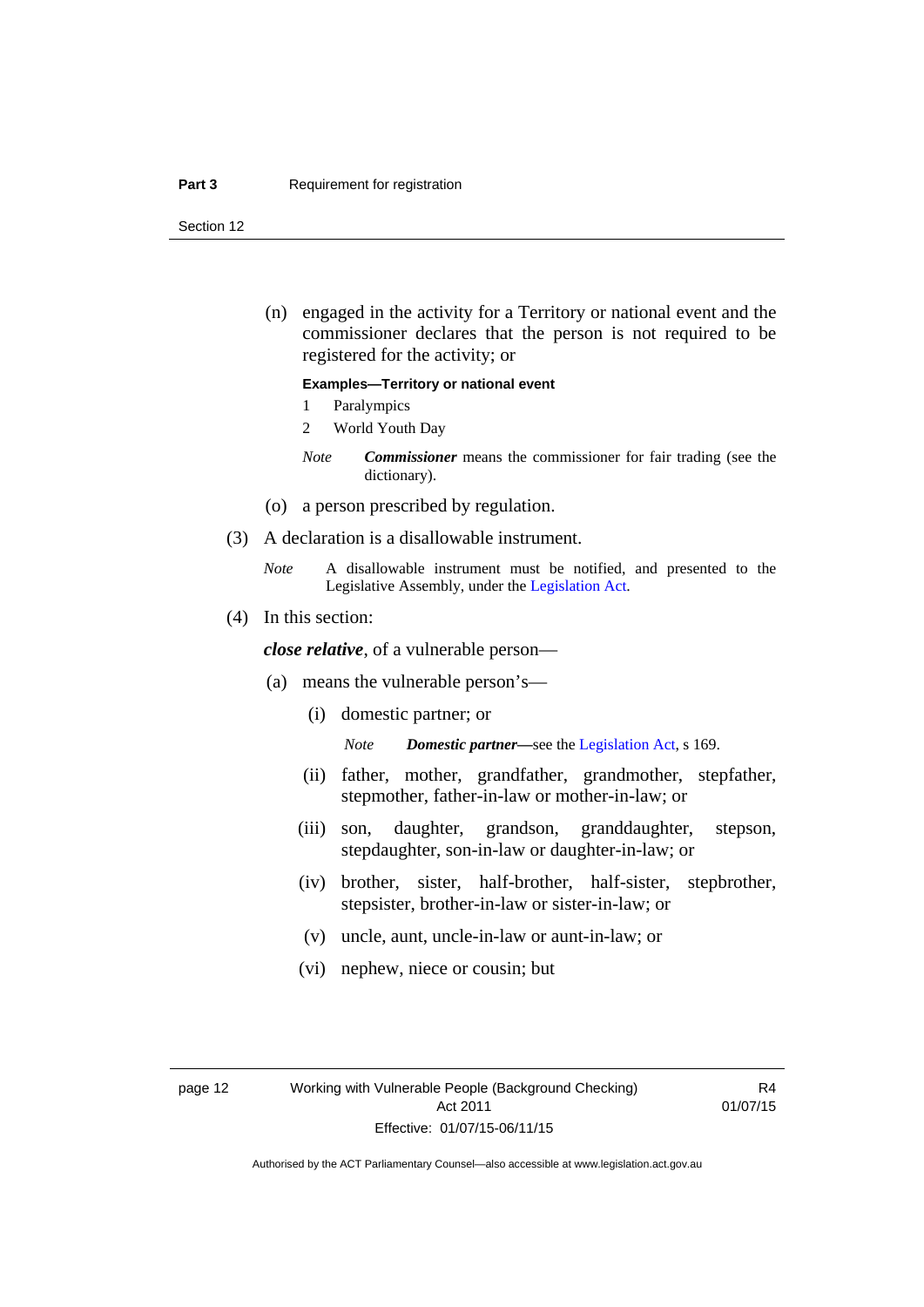- (b) does not include a kinship carer under the *[Children and Young](http://www.legislation.act.gov.au/a/2008-19)  [People Act 2008](http://www.legislation.act.gov.au/a/2008-19)*.
	- *Note* An activity conducted or a service provided by a kinship carer under the *[Children and Young People Act 2008](http://www.legislation.act.gov.au/a/2008-19)* is a regulated activity—see sch 1, s 1.1.

*day* includes part of a day.

*school* means a high school or secondary college.

### <span id="page-20-0"></span>**13 Offences—person engage in regulated activity for which person not registered**

- (1) A person commits an offence if the person—
	- (a) engages in a regulated activity; and
	- (b) is required to be registered to engage in the activity; and
	- (c) does not have a registration allowing the person to engage in the activity.

Maximum penalty: 50 penalty units.

- *Note 1* A person with conditional registration may not be allowed to engage in all regulated activities (see s 42).
- *Note* 2 A person whose registration is suspended does not have a registration allowing the person to engage in a regulated activity (see s 59 (5)).
- *Note 3* The employer for the regulated activity also commits an offence (see s 14).
- (2) An offence against subsection (1) is a strict liability offence.

page 13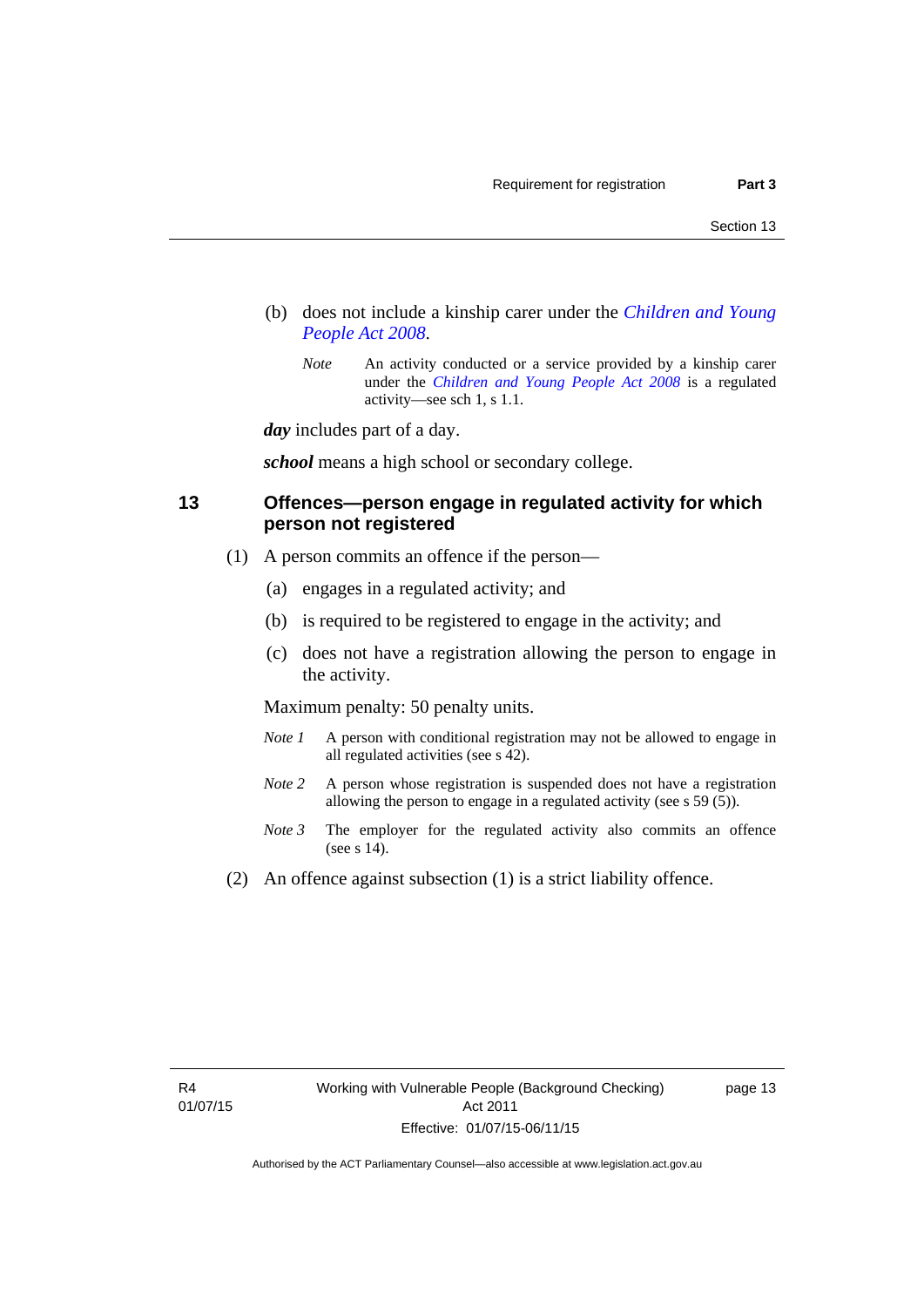Section 13

- (3) A person commits an offence if the person—
	- (a) engages in a regulated activity; and
	- (b) is required to be registered to engage in the activity; and
	- (c) does not have a registration allowing the person to engage in the activity; and
	- (d) knows, or is reckless about whether, the person—
		- (i) is engaging in a regulated activity; and
		- (ii) is required to be registered to engage in the activity.

Maximum penalty: 200 penalty units, imprisonment for 2 years or both.

- (4) Strict liability applies to subsection (3) (c).
- (5) This section does not apply to a person if—
	- (a) the person is not registered; but
	- (b) the person engages in a regulated activity under section 15 or section 16.
	- *Note 1* An unregistered person who has applied for registration may engage in a regulated activity for which the person is required to be registered in certain circumstances (see s 15 and s 16).
	- *Note* 2 The defendant has an evidential burden in relation to the matters mentioned in s (4) (see [Criminal Code](http://www.legislation.act.gov.au/a/2002-51/default.asp), s 58).

page 14 Working with Vulnerable People (Background Checking) Act 2011 Effective: 01/07/15-06/11/15

R4 01/07/15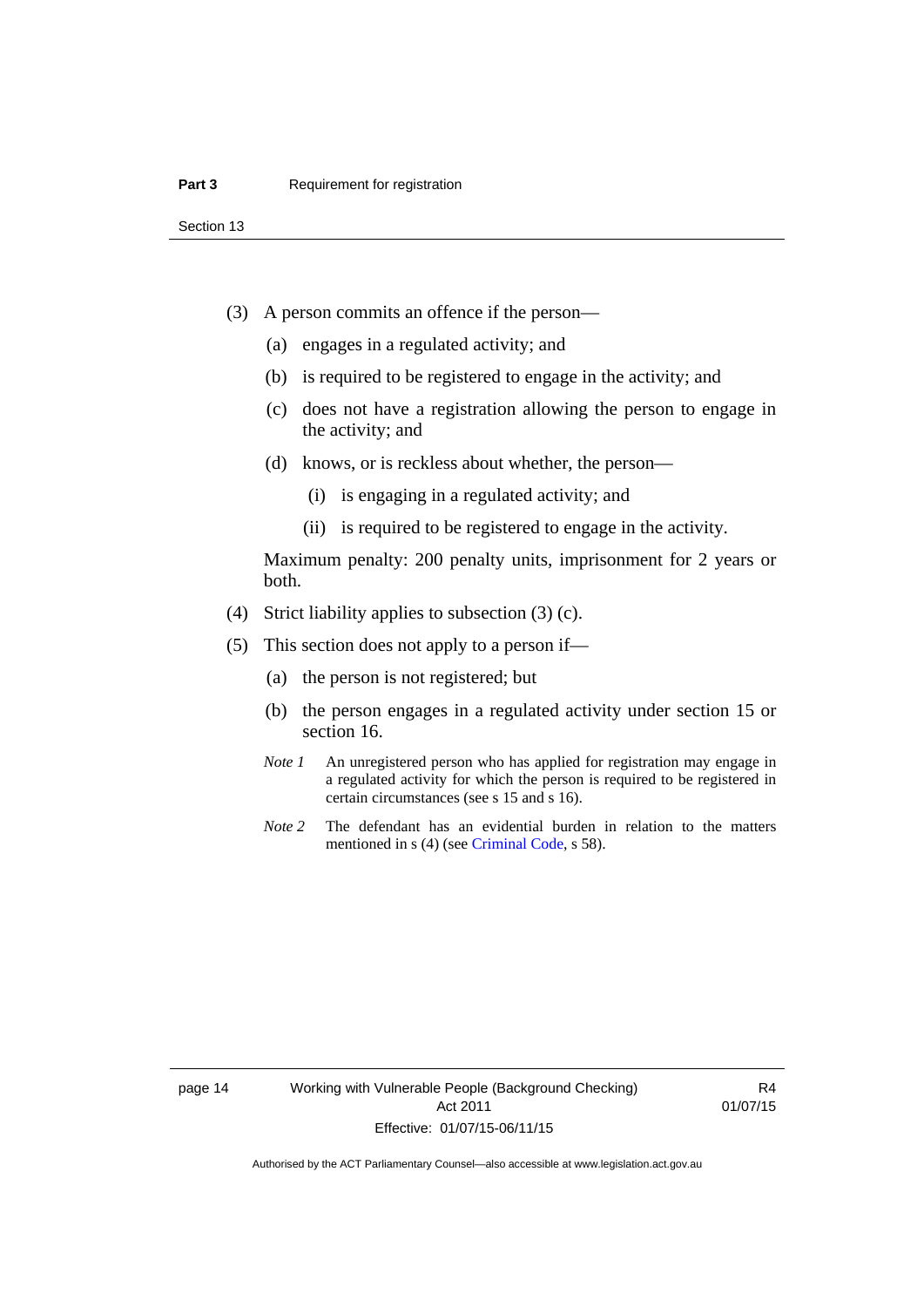### <span id="page-22-0"></span>**14 Offences—employer engage person in regulated activity for which person not registered**

- (1) An employer commits an offence if—
	- (a) the employer engages a person in a regulated activity; and
	- (b) the person is required to be registered to engage in the activity; and
	- (c) the person does not have a registration allowing the person to engage in the activity.

Maximum penalty: 50 penalty units.

- *Note 1* A person with conditional registration may not be allowed to engage in all regulated activities (see s 42).
- *Note 2* A person whose registration is suspended does not have a registration allowing the person to engage in a regulated activity (see s 59 (5)).
- (2) An offence against subsection (1) is a strict liability offence.
- (3) An employer commits an offence if—
	- (a) the employer engages a person in a regulated activity; and
	- (b) the person is required to be registered to engage in the activity; and
	- (c) the person does not have a registration allowing the person to engage in the activity; and
	- (d) the employer knows, or is reckless about whether—
		- (i) the employer is engaging the person in a regulated activity; and
		- (ii) the person is required to be registered to engage in the activity.

Maximum penalty: 200 penalty units, imprisonment for 2 years or both.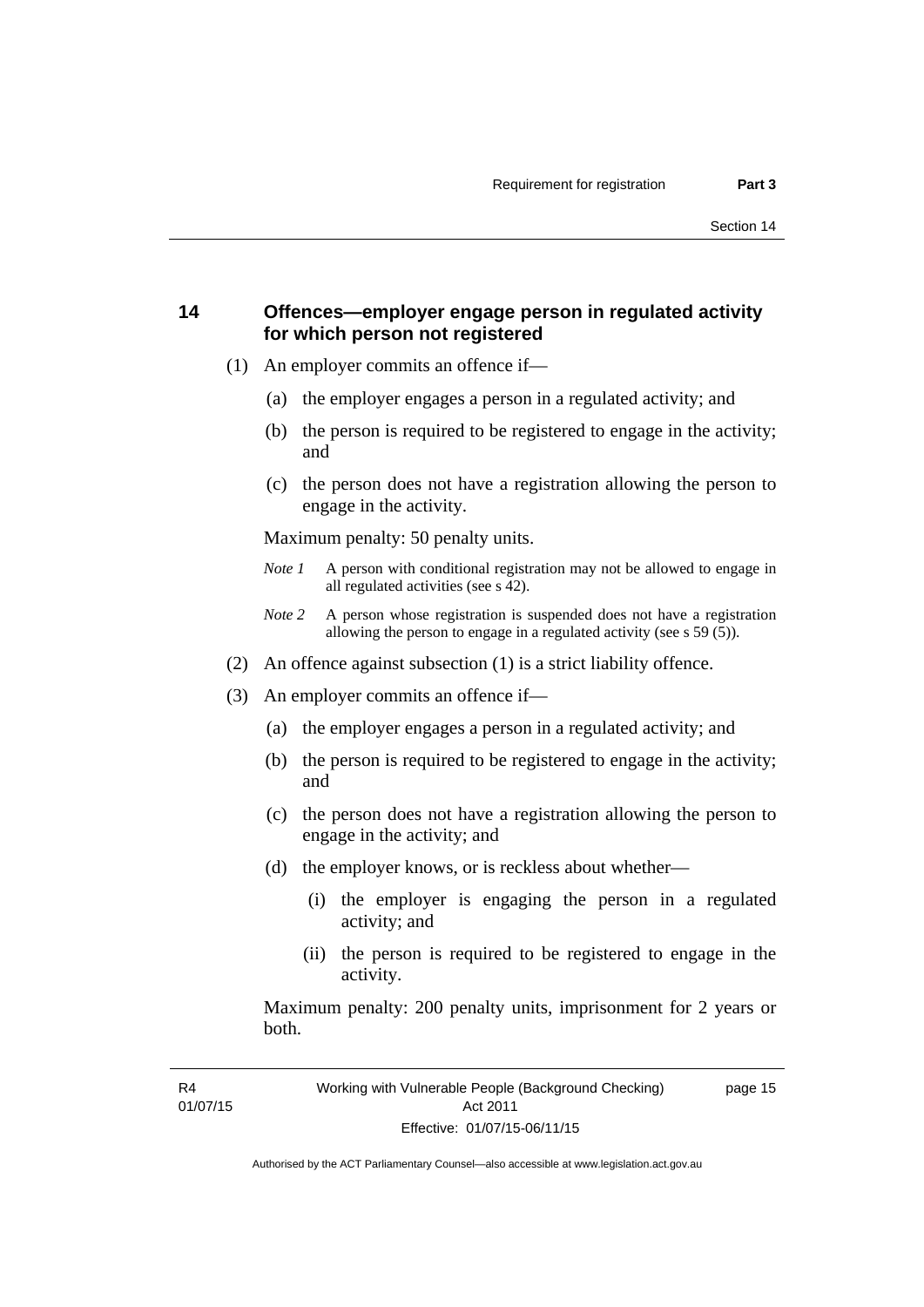Section 15

- (4) Strict liability applies to subsection (3) (c).
- (5) This section does not apply to an employer if an unregistered person engages in a regulated activity for the employer under section 15 or section 16.
	- *Note 1* An unregistered person who has applied for registration may engage in a regulated activity for which the person is required to be registered in certain circumstances (see s 15 and s 16).
	- *Note* 2 The defendant has an evidential burden in relation to the matters mentioned in s (2) (see [Criminal Code](http://www.legislation.act.gov.au/a/2002-51/default.asp), s 58).

### <span id="page-23-0"></span>**15 When unregistered person may be engaged in regulated activity—supervised employment**

- (1) This section applies to an unregistered person if—
	- (a) the person has applied for registration under section 17; and
	- (b) the commissioner has not—
		- (i) registered the person under section 41; or
		- (ii) given the person a negative notice under section 40; and
	- (c) the person has not withdrawn the application.
- (2) The person may engage in a regulated activity for which the person is required to be registered if—
	- (a) the person is eligible; and
	- (b) the person included a named employer for the activity on the person's application for registration; and
		- *Note Named employer*—see s 18 (1) (d) (i).
	- (c) the named employer has agreed to engage the person in the activity; and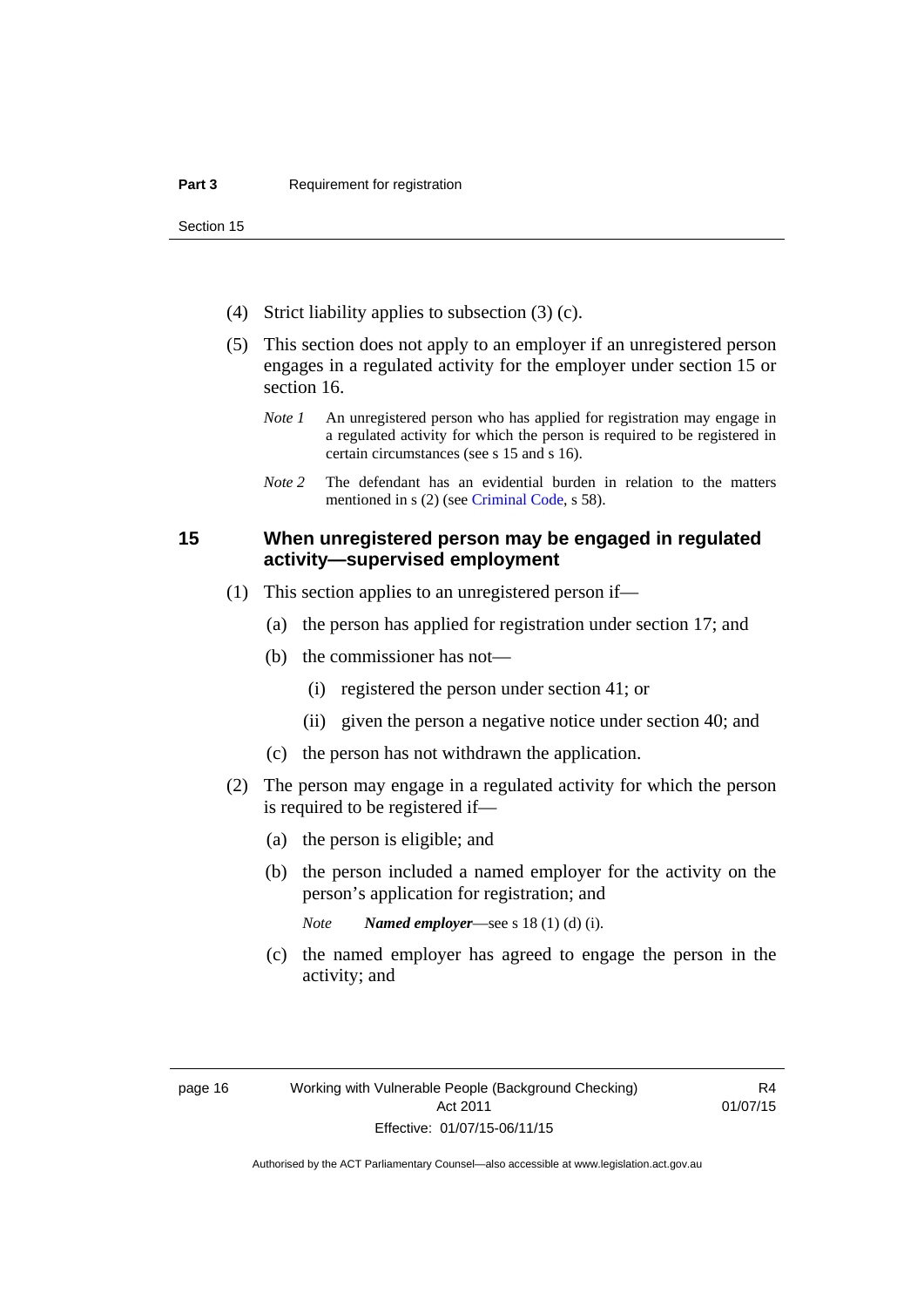- (d) a registered person is present at all times while the unregistered person is engaged in the activity.
- *Note* An unregistered person who is engaging in a regulated activity under this section commits an offence under s 13 if the person continues to engage in the activity after—
	- (a) the person's application for registration is withdrawn (see s 20); or
	- (b) the person is given a negative notice (see s 40).
- (3) To remove any doubt, nothing in this section prevents an employer refusing to engage an unregistered person in a regulated activity.
- (4) In this section:

*eligible*—a person is *eligible* if—

- (a) the person has not previously been given a negative notice under this Act or a corresponding law; and
- (b) the person has not had a previous registration suspended or cancelled; and
- (c) the person's most recent registration (if any) was not conditional.

### <span id="page-24-0"></span>**16 When unregistered person may be engaged in regulated activity—kinship carer**

- (1) This section applies to an unregistered person if—
	- (a) the person is engaged in a regulated activity under the *[Children](http://www.legislation.act.gov.au/a/2008-19)  [and Young People Act 2008](http://www.legislation.act.gov.au/a/2008-19)*, part 15.4 (Out-of-home carers) as a kinship carer; and
	- (b) the person is required to be registered to engage in the activity.

page 17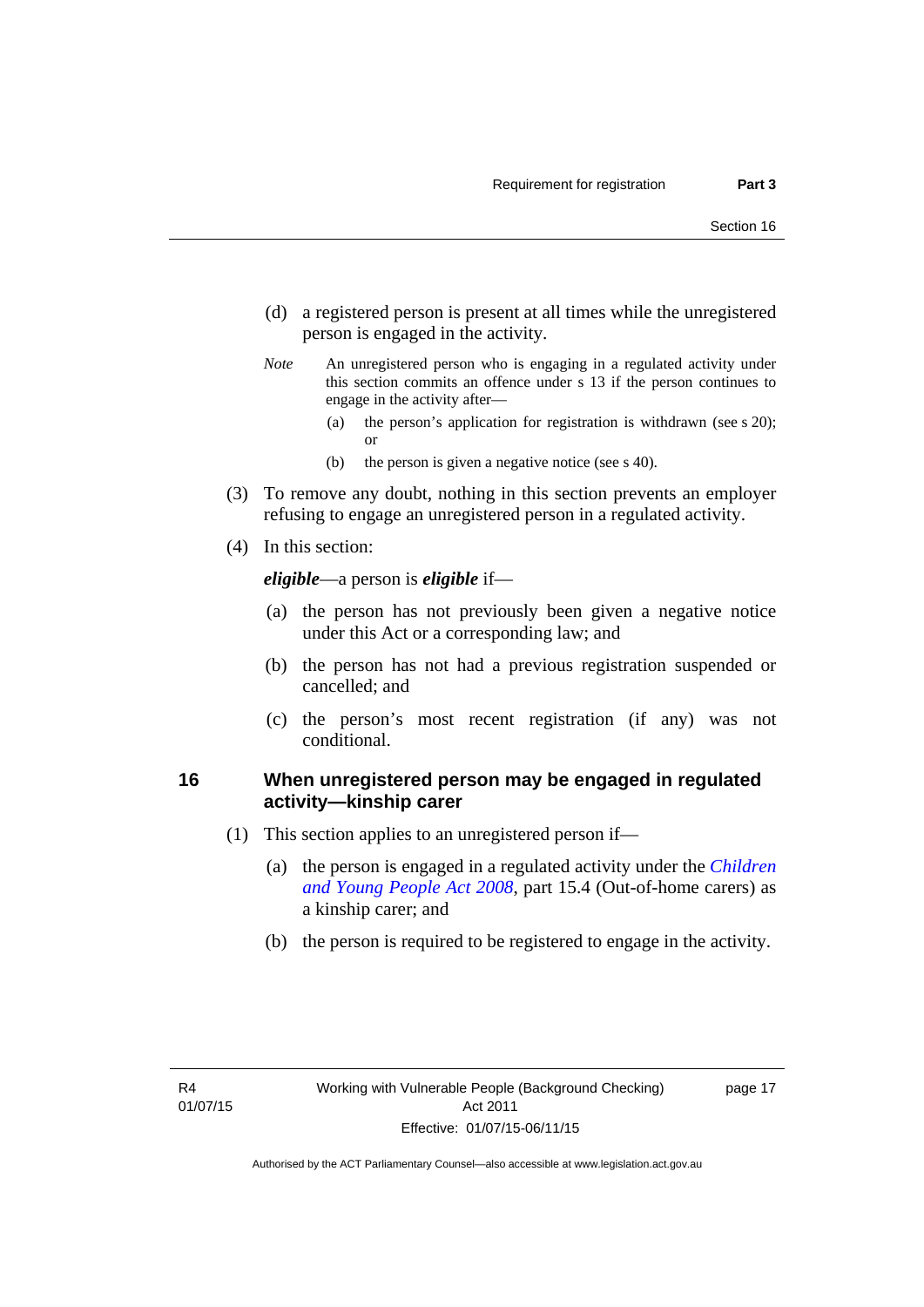Section 16

- (2) The person may engage in the regulated activity if—
	- (a) the person has applied for registration under section 17; and
	- (b) the commissioner has not given the person a negative notice under section 40; and
	- (c) the person has not withdrawn the application; and
	- (d) the person is eligible.
- (3) In this section:

*eligible*—see section 15 (4).

*kinship carer*—see the *[Children and Young People Act 2008](http://www.legislation.act.gov.au/a/2008-19)*, section 509.

page 18 Working with Vulnerable People (Background Checking) Act 2011 Effective: 01/07/15-06/11/15

R4 01/07/15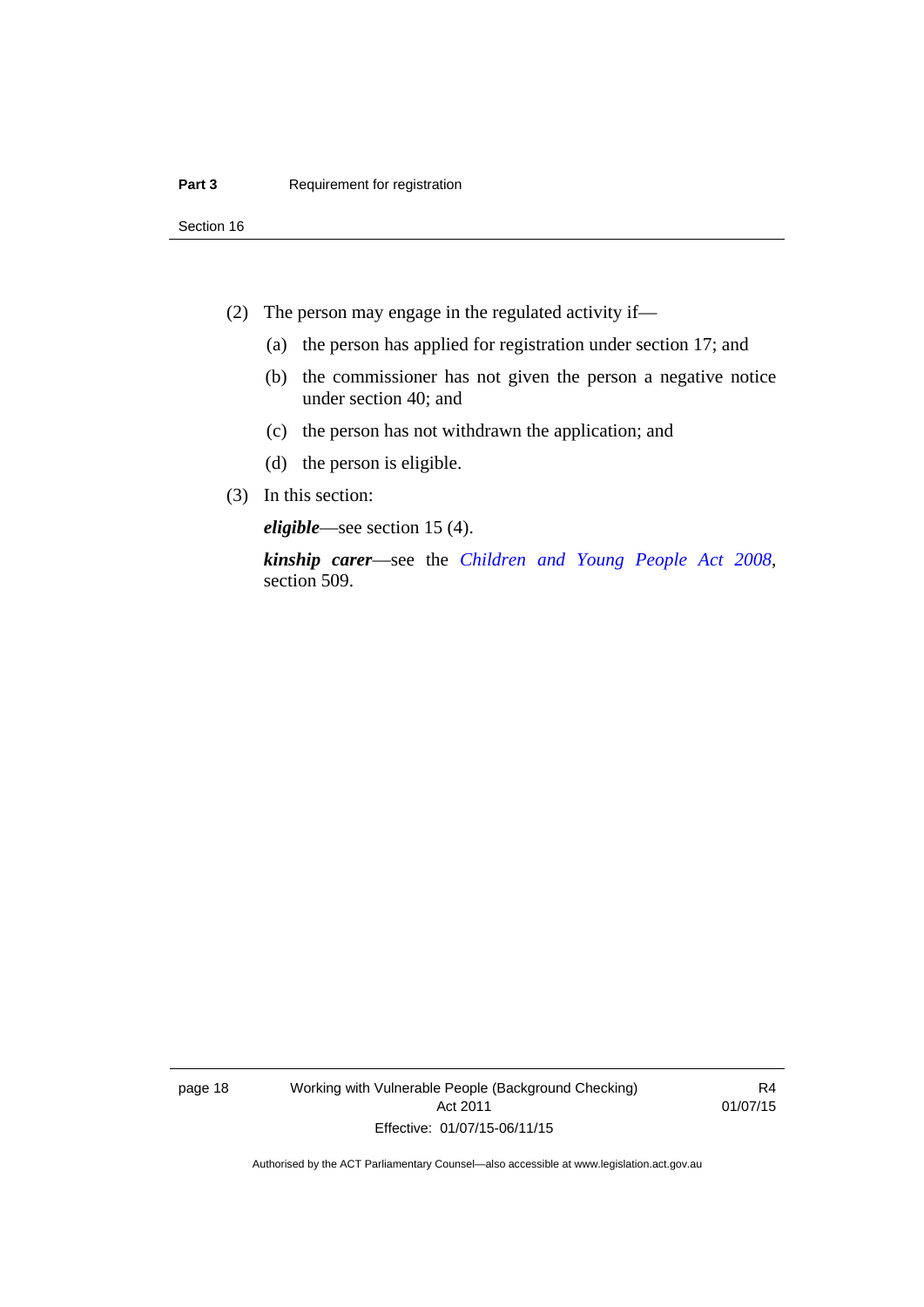## <span id="page-26-0"></span>**Part 4 Applying for registration**

### <span id="page-26-1"></span>**17 Application for registration**

- (1) A person may apply to the commissioner for registration under this Act.
	- *Note 1 Commissioner* means the commissioner for fair trading (see the dictionary).
	- *Note* 2 If a form is approved under s 69 for this provision, the form must be used.
	- *Note 3* A fee may be determined under s 68 for this provision.
- (2) This section is subject to section 22.
	- *Note* Under s 22, a person who is given a negative notice or whose registration is cancelled must not reapply for registration for 3 years, unless relevant information about the person has changed.

### <span id="page-26-2"></span>**18 Application for registration—contents**

- (1) An application for registration must include—
	- (a) the applicant's name and any previous name; and
	- (b) the applicant's current home address, and any previous home address in the 5 years before applying; and
	- (c) evidence of the applicant's identity; and

#### **Example**

100 points of identification

- *Note* An example is part of the Act, is not exhaustive and may extend, but does not limit, the meaning of the provision in which it appears (see [Legislation Act,](http://www.legislation.act.gov.au/a/2001-14) s 126 and s 132).
- (d) if the applicant engages, or intends to engage, in a regulated activity for a particular employer—
	- (i) the employer (the *named employer*) for the activity; and

R4 01/07/15 page 19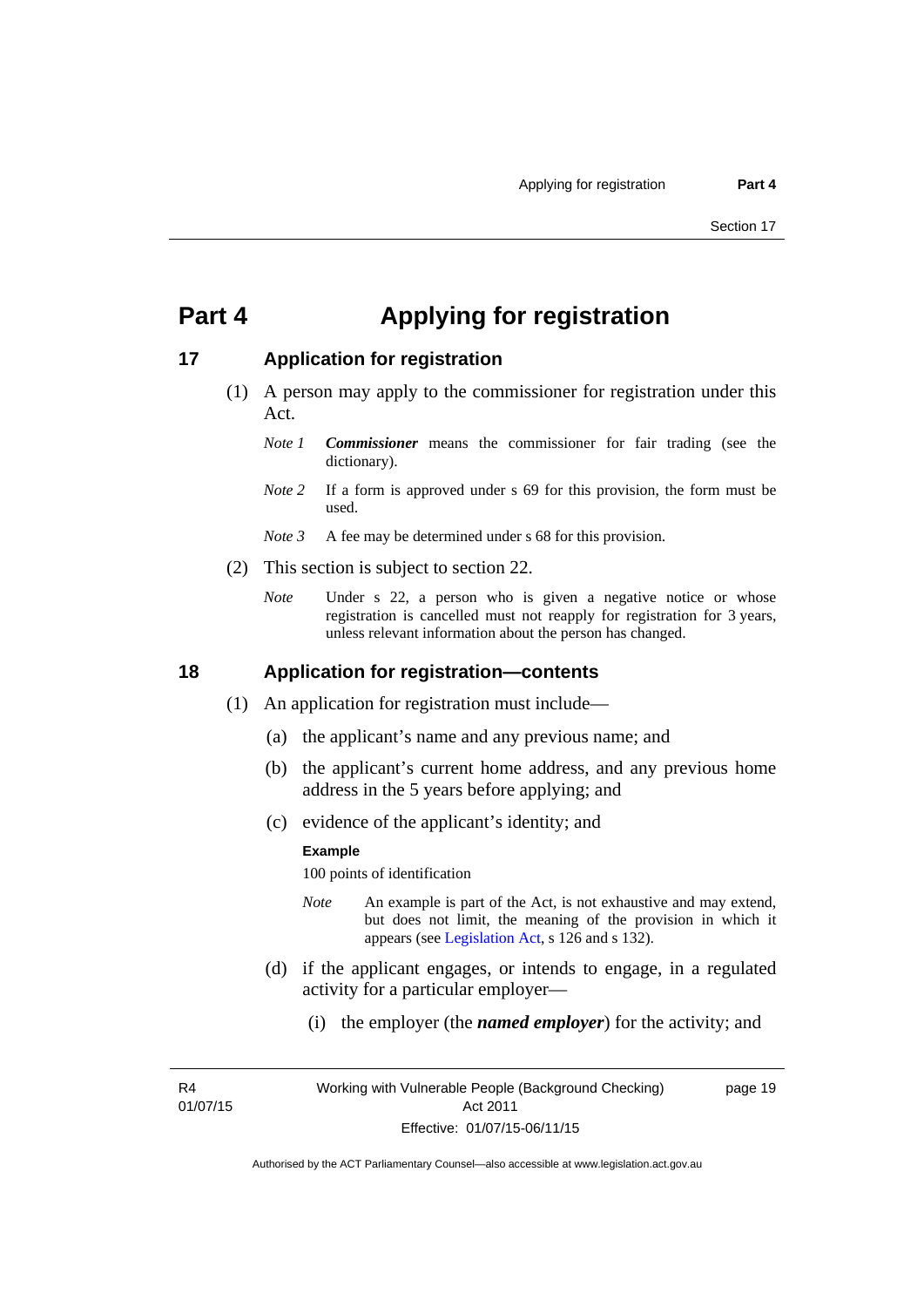Section 18

- (ii) the named employer's address and contact details; and
- (iii) the capacity in which the applicant engages, or intends to engage, in the activity for the named employer; and
- (e) anything else prescribed by regulation.
- (2) The application must be accompanied by—
	- (a) a consent by the applicant for the commissioner to—
		- (i) check the applicant's criminal history, non-conviction information and any other information about the applicant that may be relevant in deciding the application; and

*Note 1 Criminal history*, about a person*—*see s 24.

- *Note 2 Non-conviction information*, about a person—see s 25.
- (ii) seek information or advice from any entity in relation to the applicant's—
	- (A) application under section 33; or
	- (B) registration under section 53; and
- (iii) contact the named employer (if any) in relation to the status of the applicant's application or registration; and
	- *Note* For example, the commissioner must tell a person's employer if the person withdraws an application (see s 20 (2) (a)), if the commissioner registers the person (see s 41 (2) (c)), if the commissioner refuses to register the person (see s  $40$  (2) (b)), if there is a change in an applicant's registration status as a result of an additional risk assessment (see s 54), or if a person's registration is suspended or cancelled (see s 59 (2) (b)) or surrendered (see s 60 (4)).
- (b) a written statement by the applicant stating—
	- (i) whether the applicant has been convicted or found guilty of a relevant offence outside Australia; and

page 20 Working with Vulnerable People (Background Checking) Act 2011 Effective: 01/07/15-06/11/15

R4 01/07/15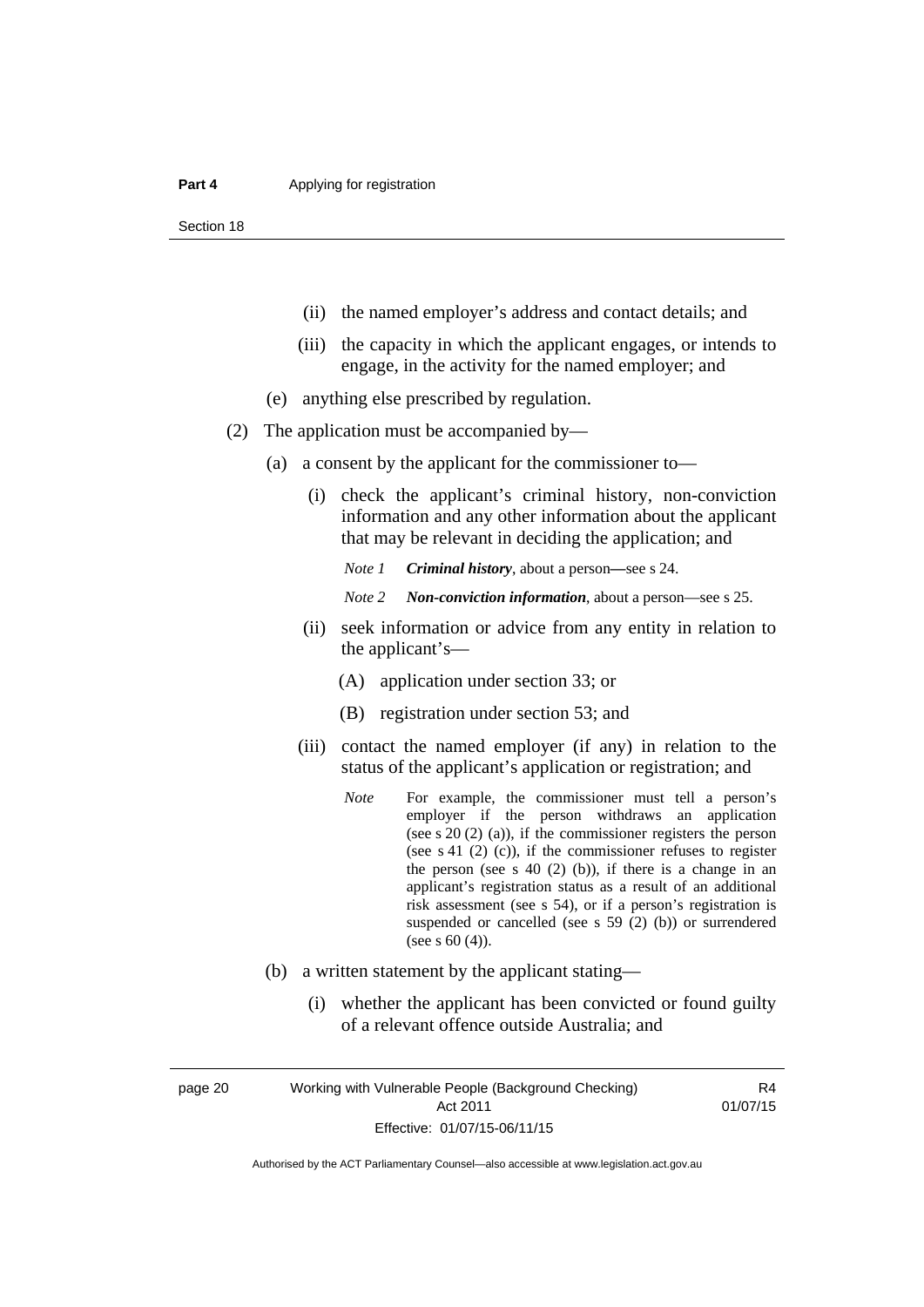- (ii) if the applicant has been convicted or found guilty of a relevant offence outside Australia—details of the offence; and
- (c) anything else prescribed by regulation.
- *Note* It is an offence to make a false or misleading statement, give false or misleading information or produce a false or misleading document (see [Criminal Code,](http://www.legislation.act.gov.au/a/2002-51/default.asp) pt 3.4).
- (3) The commissioner must tell the applicant in writing about the following:
	- (a) the rights and obligations of the applicant under this Act;
	- (b) information the applicant may supply to support the application;
	- (c) the risk assessment guidelines mentioned in division 5.2 and where to find a copy.
	- *Note* The commissioner may tell the applicant about the matters in s (3) in any way the commissioner considers appropriate, including on a form approved for s 17 or in guidelines made for this Act.

### <span id="page-28-0"></span>**19 Application for registration—additional information**

- (1) The commissioner may, in writing, require an applicant to give the commissioner additional information in writing or documents that the commissioner reasonably needs to decide the application.
- (2) If the applicant does not comply with a requirement under subsection (1), the commissioner may refuse to consider the application further.
	- *Note* It is an offence to make a false or misleading statement, give false or misleading information or produce a false or misleading document (see [Criminal Code](http://www.legislation.act.gov.au/a/2002-51/default.asp), pt 3.4).

page 21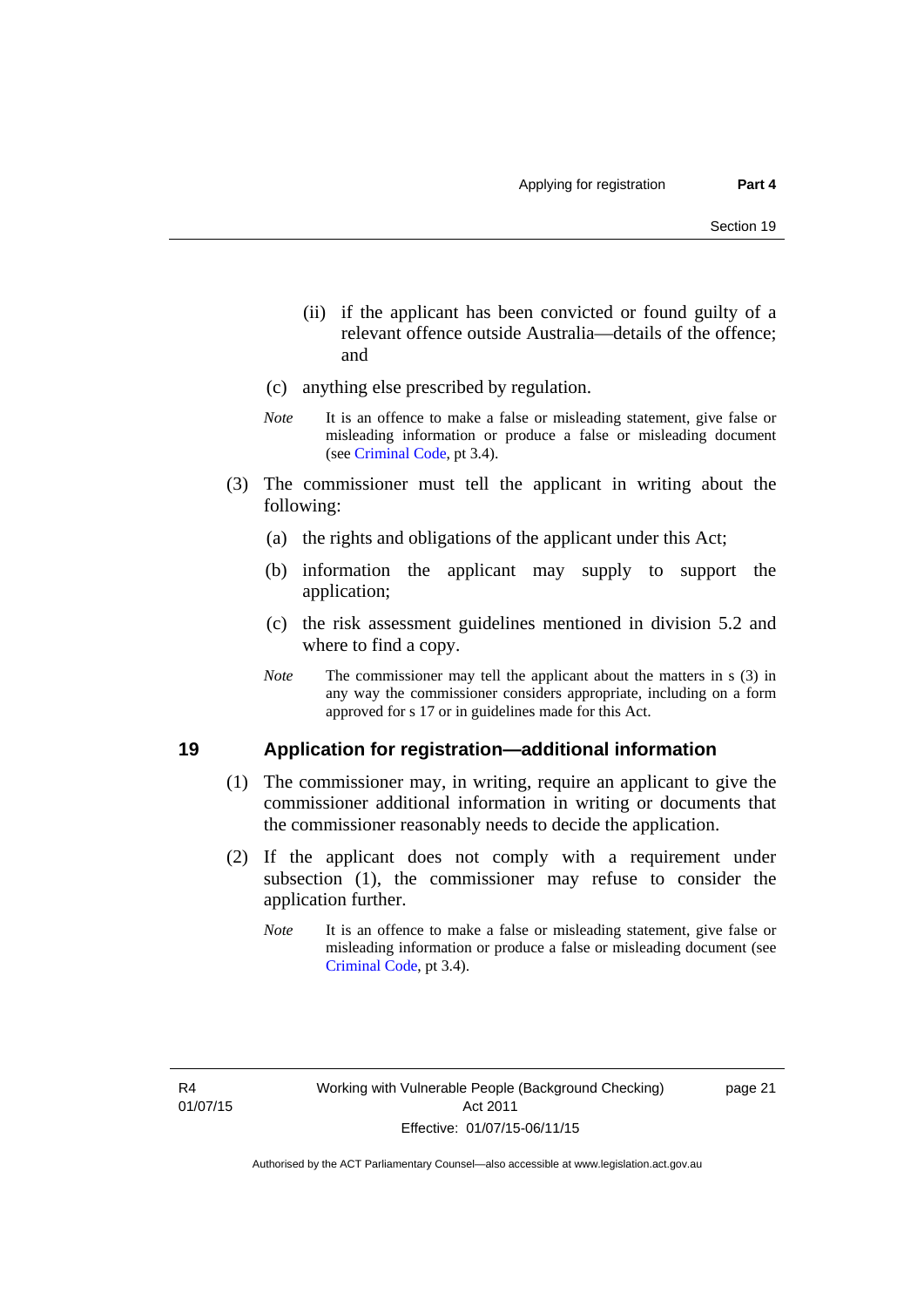Section 20

### <span id="page-29-0"></span>**20 Application for registration—withdrawal**

- (1) An applicant may withdraw an application at any time by written notice to the commissioner.
	- *Note* If a form is approved under s 69 for this provision, the form must be used.
- (2) If an application is withdrawn the commissioner—
	- (a) must tell the named employer (if any) that the application has been withdrawn; and
	- (b) need take no further action on the application.
	- *Note* If an unregistered person engaging in a regulated activity under s 15 withdraws the person's application for registration, the person commits an offence under s 13 if the person continues to engage in the activity.

### <span id="page-29-1"></span>**21 Offences—applicant fail to disclose charge, conviction or finding of guilt for relevant offence**

- (1) A person commits an offence if—
	- (a) the person has applied for registration; and
	- (b) the commissioner has not—
		- (i) told the person that the person has been registered; or
		- (ii) given the person a negative notice; and
	- (c) the person is charged with a relevant offence; and
	- (d) the person does not tell the commissioner about the charge in writing within 10 working days after the day the person is charged.

Maximum penalty: 50 penalty units.

R4 01/07/15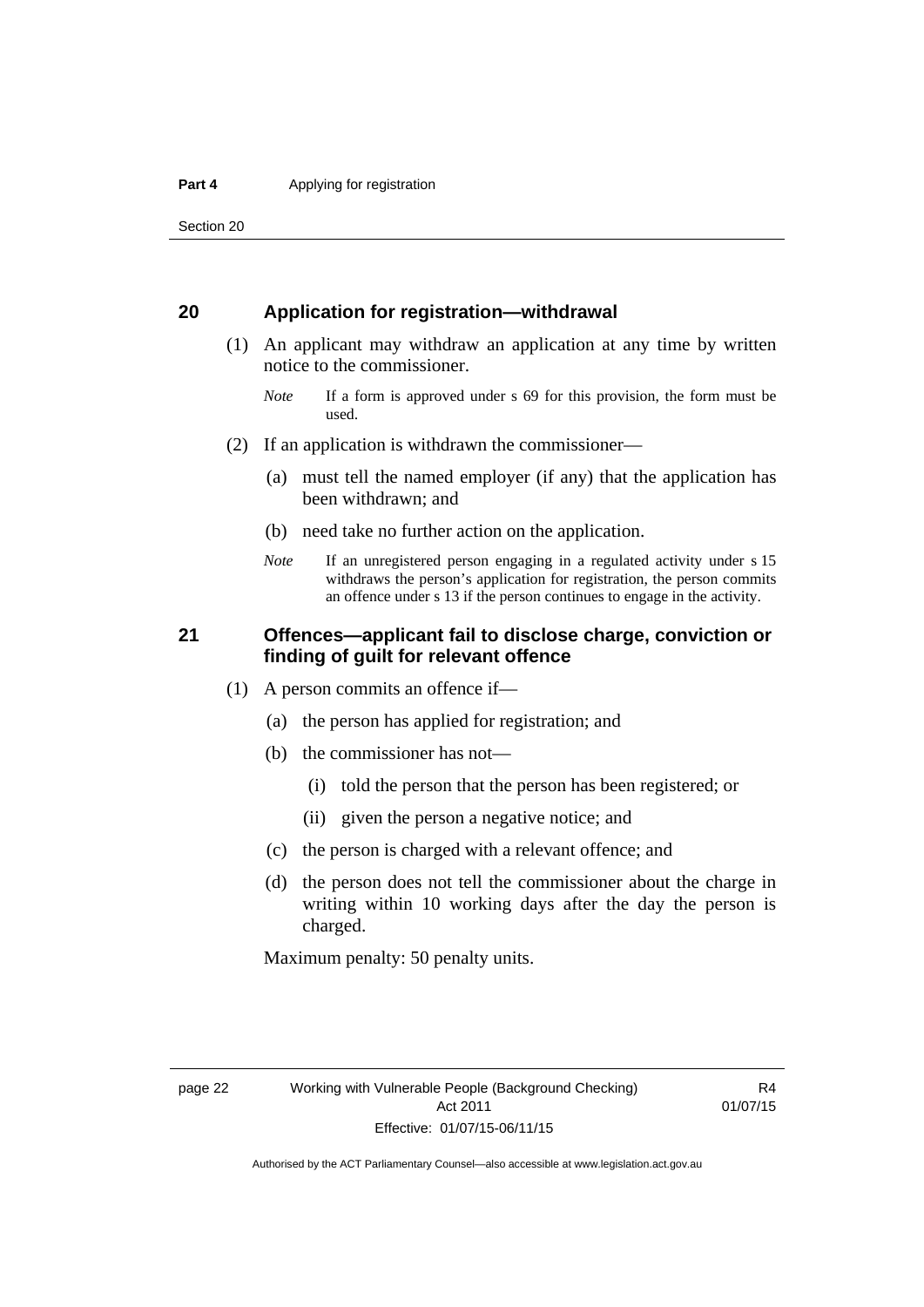- (2) A person commits an offence if—
	- (a) the person has applied for registration; and
	- (b) the commissioner has not—
		- (i) told the person that the person has been registered; or
		- (ii) given the person a negative notice; and
	- (c) the person is convicted or found guilty of a relevant offence; and
	- (d) the person does not tell the commissioner about the conviction or finding of guilt in writing within 10 working days after the day the person is convicted or found guilty.

Maximum penalty: 50 penalty units.

(3) An offence against this section is a strict liability offence.

### <span id="page-30-0"></span>**22 Restriction on reapplying for registration**

- (1) This section applies to a person if—
	- (a) the person is given a negative notice; or
		- *Note Negative notice*—see s 40 (2).
	- (b) the person's registration is cancelled.
- (2) The person may apply for registration under section 17 only if—
	- (a) it is at least 3 years after the day—
		- (i) the person was given the negative notice; or
		- (ii) the cancellation took effect; or

page 23

*Note* For when a cancellation takes effect, see s 59 (4).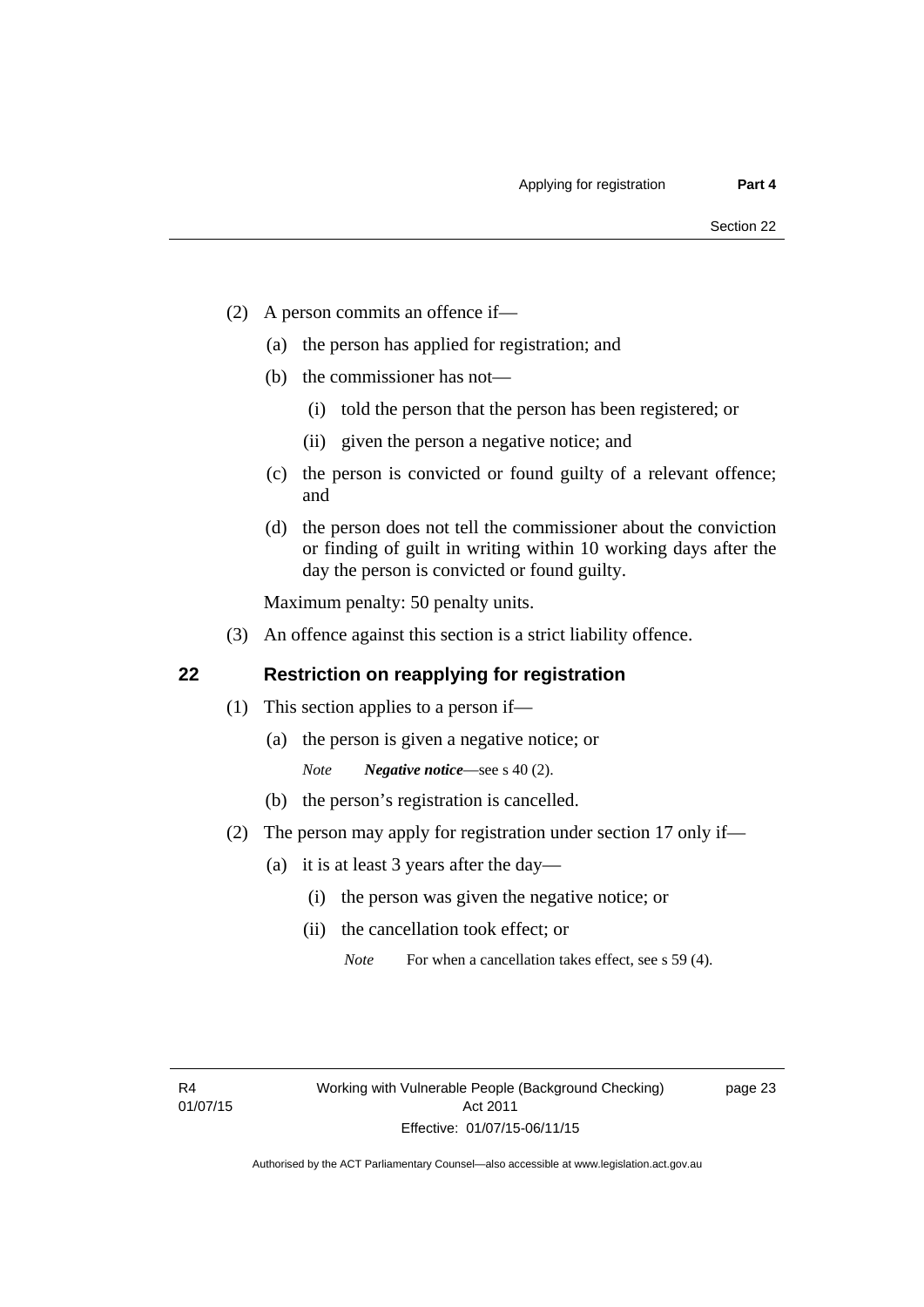#### **Part 4 Applying for registration**

Section 22

- (b) there has been a change in relevant information about the person since—
	- (i) the person was given the negative notice; or
	- (ii) the cancellation took effect

#### **Examples—change in relevant information**

- 1 a person has been acquitted of a previously pending charge for a relevant offence
- 2 a person's conviction for a relevant offence has been quashed
- *Note* An example is part of the Act, is not exhaustive and may extend, but does not limit, the meaning of the provision in which it appears (see [Legislation Act,](http://www.legislation.act.gov.au/a/2001-14) s 126 and s 132).
- (3) The risk assessment guidelines may provide for what constitutes a change in relevant information about the person.

page 24 Working with Vulnerable People (Background Checking) Act 2011 Effective: 01/07/15-06/11/15

R4 01/07/15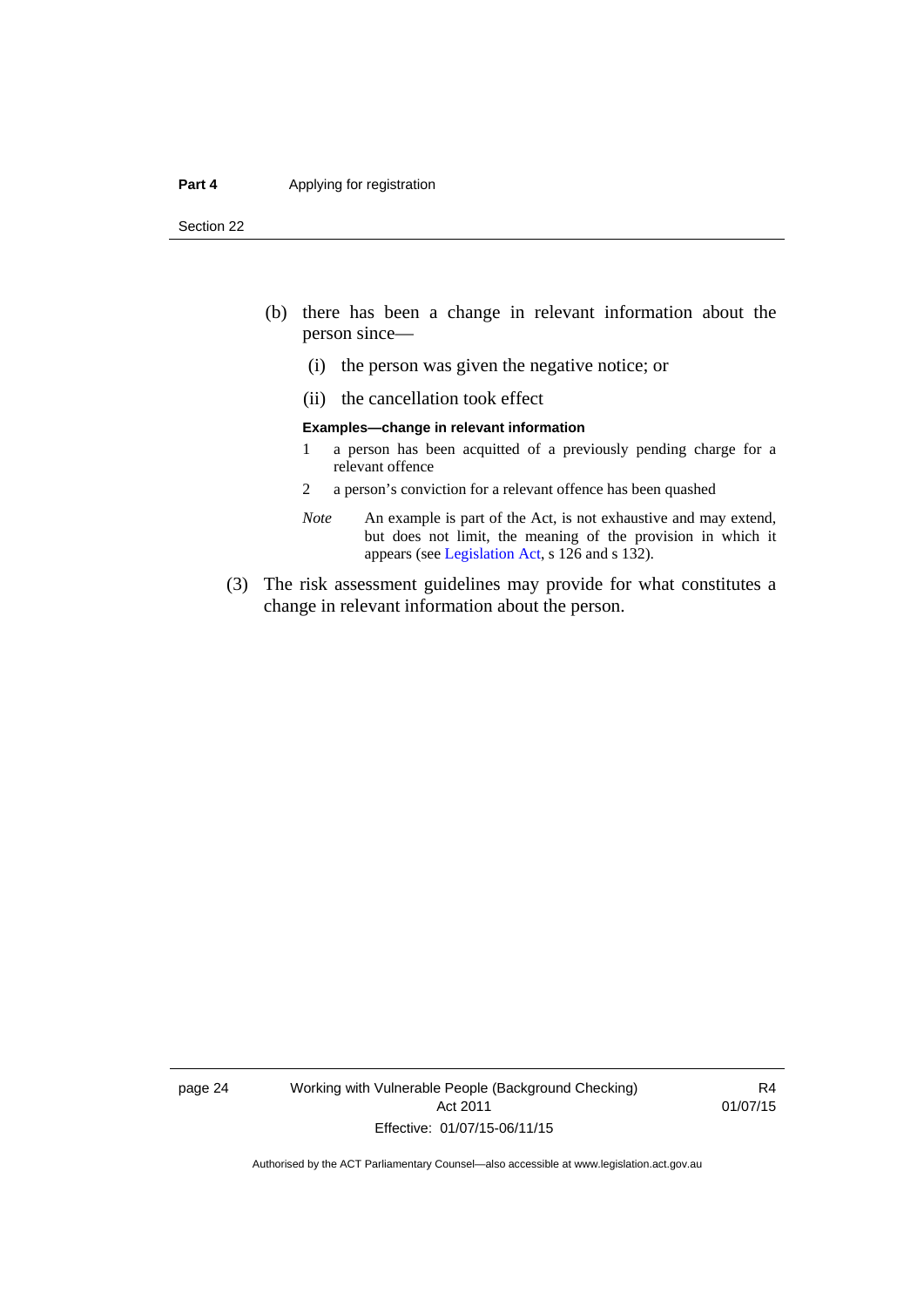# <span id="page-32-0"></span>**Part 5 Risk assessments**

### <span id="page-32-1"></span>**Division 5.1 Important concepts**

### <span id="page-32-2"></span>**23 Meaning of** *risk assessment*

(1) In this Act:

*risk assessment*, for a person, means an assessment by the commissioner of whether the person poses an unacceptable risk of harm to a vulnerable person.

### **Examples—harm**

- 1 sexual
- 2 physical
- 3 emotional
- 4 financial

*Note* An example is part of the Act, is not exhaustive and may extend, but does not limit, the meaning of the provision in which it appears (see [Legislation Act,](http://www.legislation.act.gov.au/a/2001-14) s 126 and s 132).

 (2) It does not matter whether the risk of harm arises from neglect, abuse or other conduct by the person.

### <span id="page-32-3"></span>**24 Meaning of** *criminal history*

In this Act:

*criminal history*, about a person, means any conviction of, or finding of guilt against, the person for a relevant offence.

*Note* A conviction does not include a spent conviction (see *[Spent Convictions](http://www.legislation.act.gov.au/a/2000-48)  [Act 2000](http://www.legislation.act.gov.au/a/2000-48)*, s 16 (c) (i)).

page 25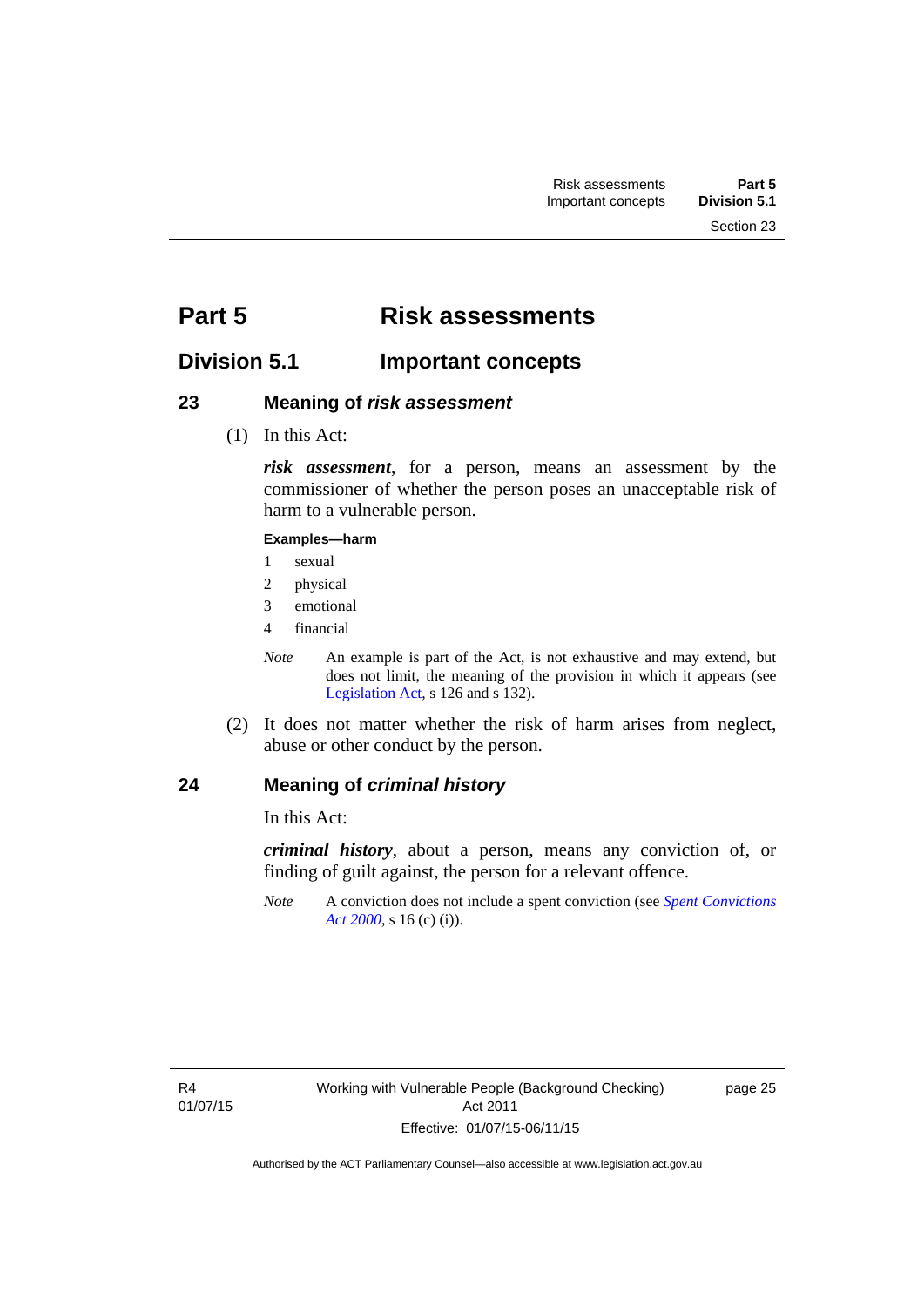### <span id="page-33-0"></span>**25 Meaning of** *non-conviction information*

In this Act:

*non-conviction information*, about a person, means any of the following information about a relevant offence (or an alleged relevant offence):

- (a) the person has been charged with the offence but—
	- (i) a proceeding for the alleged offence is not finalised; or
	- (ii) the charge has lapsed, been withdrawn or discharged, or struck out;
- (b) the person has been acquitted of the alleged offence;
- (c) the person has had a conviction for the alleged offence quashed or set aside;
- (d) the person has been served with an infringement notice for the alleged offence;
- (e) the person has a spent conviction for the offence.
	- *Note* The *[Spent Convictions Act 2000](http://www.legislation.act.gov.au/a/2000-48)* sets out which convictions can be spent (see that Act, s 11) and when a conviction is spent (see that Act s 12).

### <span id="page-33-1"></span>**26 Meaning of** *relevant offence*

In this Act:

*relevant offence* means any of the following offences (whether committed in the ACT or elsewhere):

- (a) a sexual offence;
- (b) an offence against the person;
- (c) an offence involving violence;
- (d) an offence involving dishonesty or fraud;

page 26 Working with Vulnerable People (Background Checking) Act 2011 Effective: 01/07/15-06/11/15

R4 01/07/15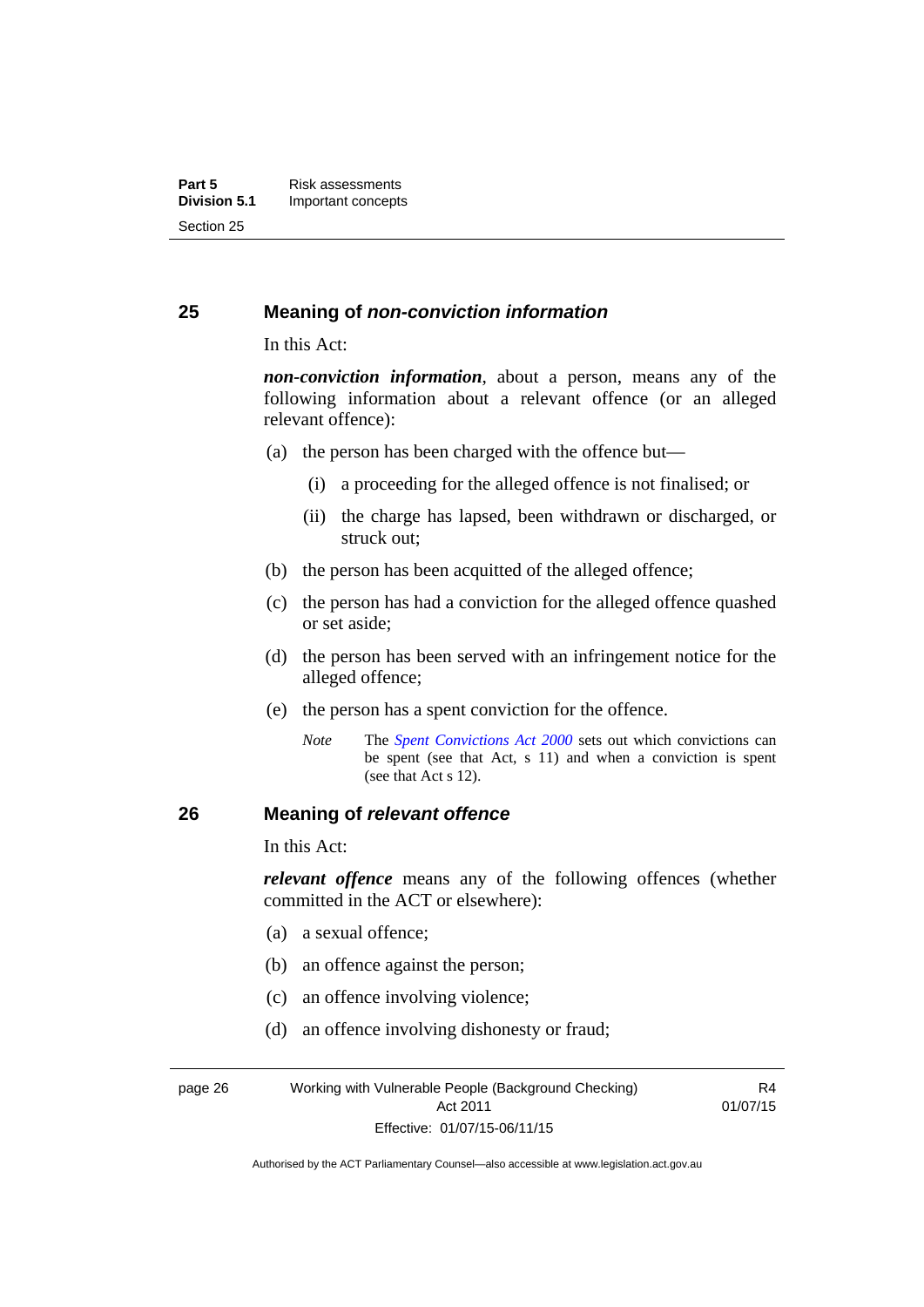- (e) an offence relating to property;
- (f) an offence involving possession of, or trafficking in, a drug of dependence or controlled drug;
- (g) an offence against an animal;
- (h) a driving offence.
- *Note* A reference to an offence includes a reference to a related ancillary offence, eg attempt (see [Legislation Act,](http://www.legislation.act.gov.au/a/2001-14) s 189).

### <span id="page-34-0"></span>**Division 5.2 Risk assessment guidelines**

#### <span id="page-34-1"></span>**27 Risk assessment guidelines**

- (1) The commissioner must make guidelines (*risk assessment guidelines*) about how risk assessments are to be conducted under this Act.
- (2) A guideline may apply, adopt or incorporate an instrument, as in force from time to time.
	- *Note 1* The text of an applied, adopted or incorporated instrument, whether applied as in force from time to time or as at a particular time, is taken to be a notifiable instrument if the operation of the [Legislation Act,](http://www.legislation.act.gov.au/a/2001-14) s 47 (5) or (6) is not disapplied (see s 47 (7)).
	- *Note 2* A reference to an instrument includes a reference to a provision of an instrument (see [Legislation Act,](http://www.legislation.act.gov.au/a/2001-14) s 14 (2)).
- (3) A risk assessment guideline is a disallowable instrument.
	- *Note* A disallowable instrument must be notified, and presented to the Legislative Assembly, under the [Legislation Act.](http://www.legislation.act.gov.au/a/2001-14)

page 27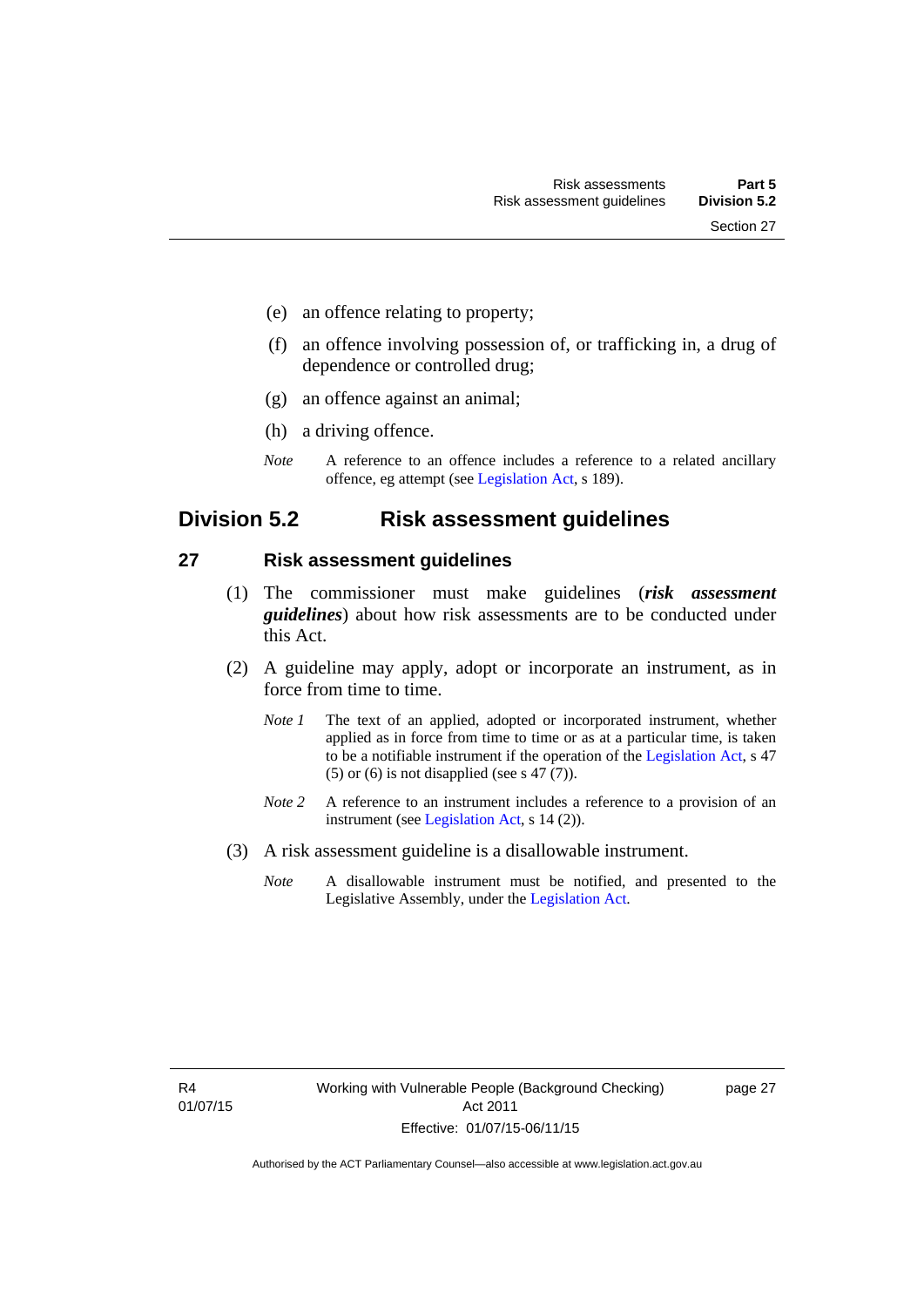### <span id="page-35-0"></span>**28 Risk assessment guidelines—content**

- (1) The risk assessment guidelines must provide for—
	- (a) matters the commissioner must or may take into account in conducting a risk assessment; and
	- (b) how those matters must or may be taken into account.
- (2) The risk assessment guidelines must provide for the following to be taken into account in conducting a risk assessment for a person in relation to a regulated activity:
	- (a) the person's criminal history;
		- *Note* The risk assessment guidelines must provide for certain matters to be taken into account in relation to relevant offences included in the person's criminal history—see s 29.
	- (b) non-conviction information about the person;
		- *Note* The risk assessment guidelines must provide for certain matters to be taken into account in relation to relevant offences, or alleged relevant offences, included in the non-conviction information about the person—see s 30.
	- (c) whether the person was previously given a negative notice under this Act or a corresponding law;
	- (d) whether the person was previously registered under this Act or a corresponding law (including whether the registration was suspended or cancelled);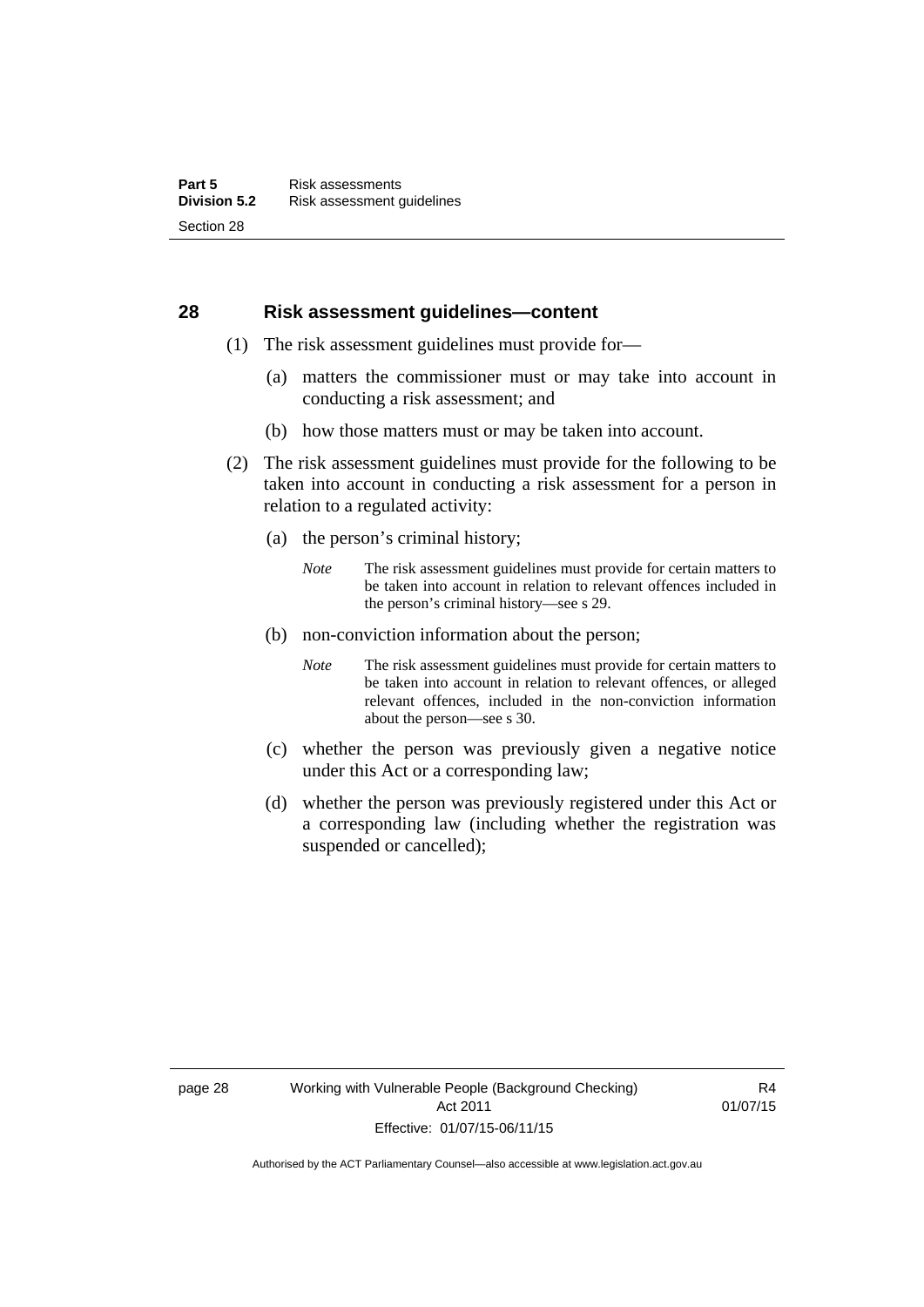Section 29

 (e) any other information the commissioner believes on reasonable grounds is or may be relevant in deciding whether, in engaging in the activity, the applicant poses a risk of harm to a

#### **Examples—par (e)**

vulnerable person.

- 1 an order made against the person made under the *[Domestic Violence](http://www.legislation.act.gov.au/a/2008-46)  [and Protection Orders Act 2008](http://www.legislation.act.gov.au/a/2008-46)*
- 2 a care and protection order under the *[Children and Young People](http://www.legislation.act.gov.au/a/2008-19)  [Act 2008](http://www.legislation.act.gov.au/a/2008-19)* for a child for whom the person has or had parental responsibility under that Act
- 3 a professional disciplinary proceeding against the person
- *Note 1* The risk assessment guidelines must provide for certain matters to be taken into account in relation to other information—see s 31.
- *Note 2* An example is part of the Act, is not exhaustive and may extend, but does not limit, the meaning of the provision in which it appears (see [Legislation Act,](http://www.legislation.act.gov.au/a/2001-14) s 126 and s 132).
- (3) The risk assessment guidelines must provide that—
	- (a) the applicant may make submissions to the commissioner in relation to any matter the commissioner must or may take into account in conducting a risk assessment; and
	- (b) the commissioner must not take into account any information about an applicant unless satisfied on reasonable grounds that the information is accurate.

## **29 Risk assessment guidelines—criminal history**

The risk assessment guidelines must provide for the following to be taken into account in relation to any relevant offence included in the person's criminal history:

- (a) the nature, gravity and circumstances of the offence;
- (b) the relevance of the offence;
- (c) how long ago the offence was committed;

R4 01/07/15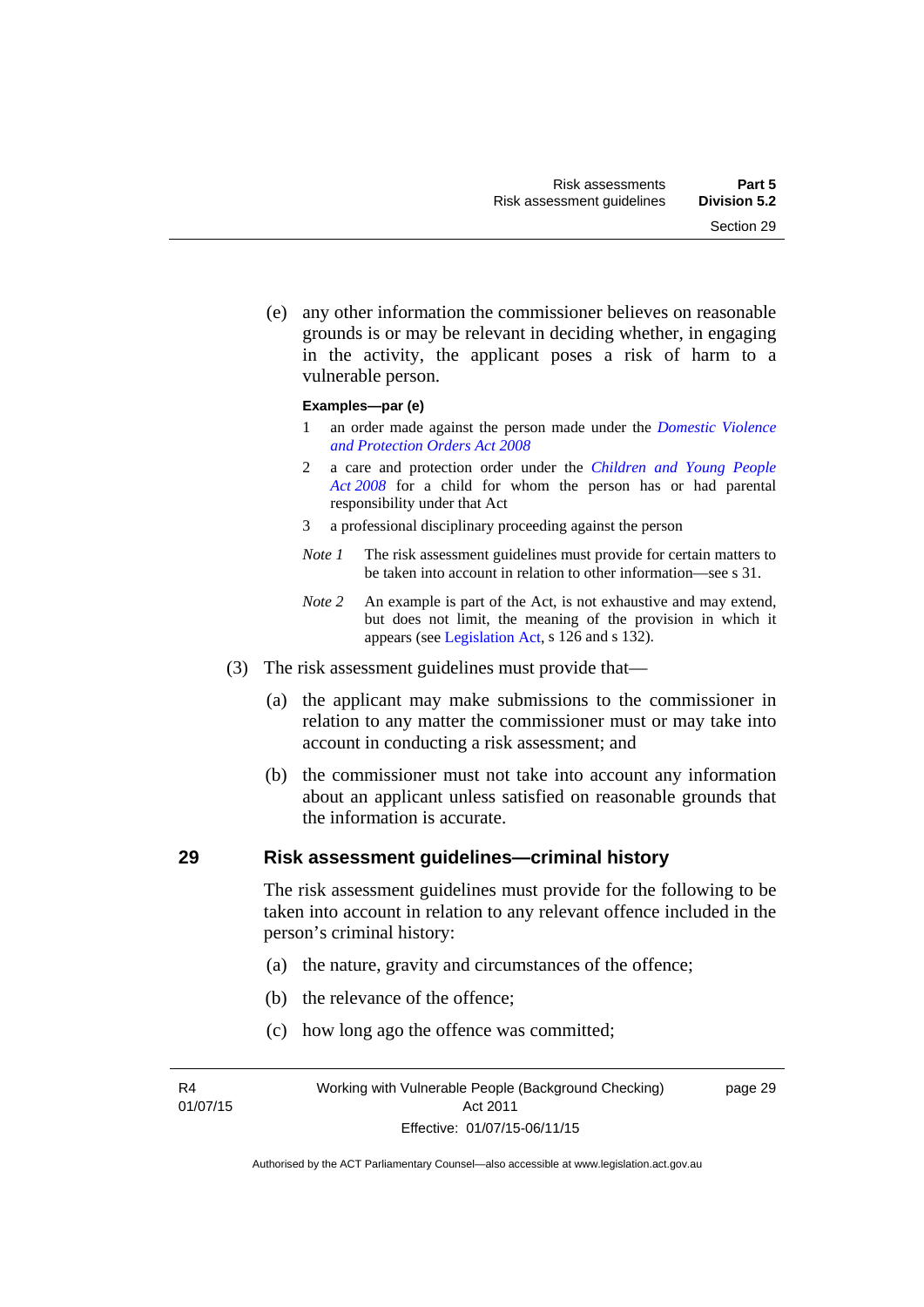- (d) the age of the person and the victim at the time of the offence;
- (e) whether the person's circumstances have changed since the offence was committed;
- (f) the person's attitude to the offence;
- (g) if the person has undergone a program of treatment or intervention for the offence—any assessment of the person following the program;
- (h) if the offence was committed outside Australia—whether the offence is an offence in Australia;
- (i) whether the person has committed any other relevant offence;
- (j) any submission made by the person to the commissioner in relation to the matters mentioned in paragraphs (a) to (i).

## **30 Risk assessment guidelines—non-conviction information**

The risk assessment guidelines must provide for the following to be taken into account in relation to any relevant offence, or any alleged relevant offence, included in the non-conviction information about the person:

- (a) the nature, gravity and circumstances of the offence or alleged offence;
- (b) the relevance of the offence or alleged offence;
- (c) how long ago the offence or alleged offence was committed;
- (d) the age of the person and the victim at the time of the offence or alleged offence;
- (e) the truthfulness, completeness and reliability of any information or evidence provided by the person who made the allegation or provided the initial information;

R4 01/07/15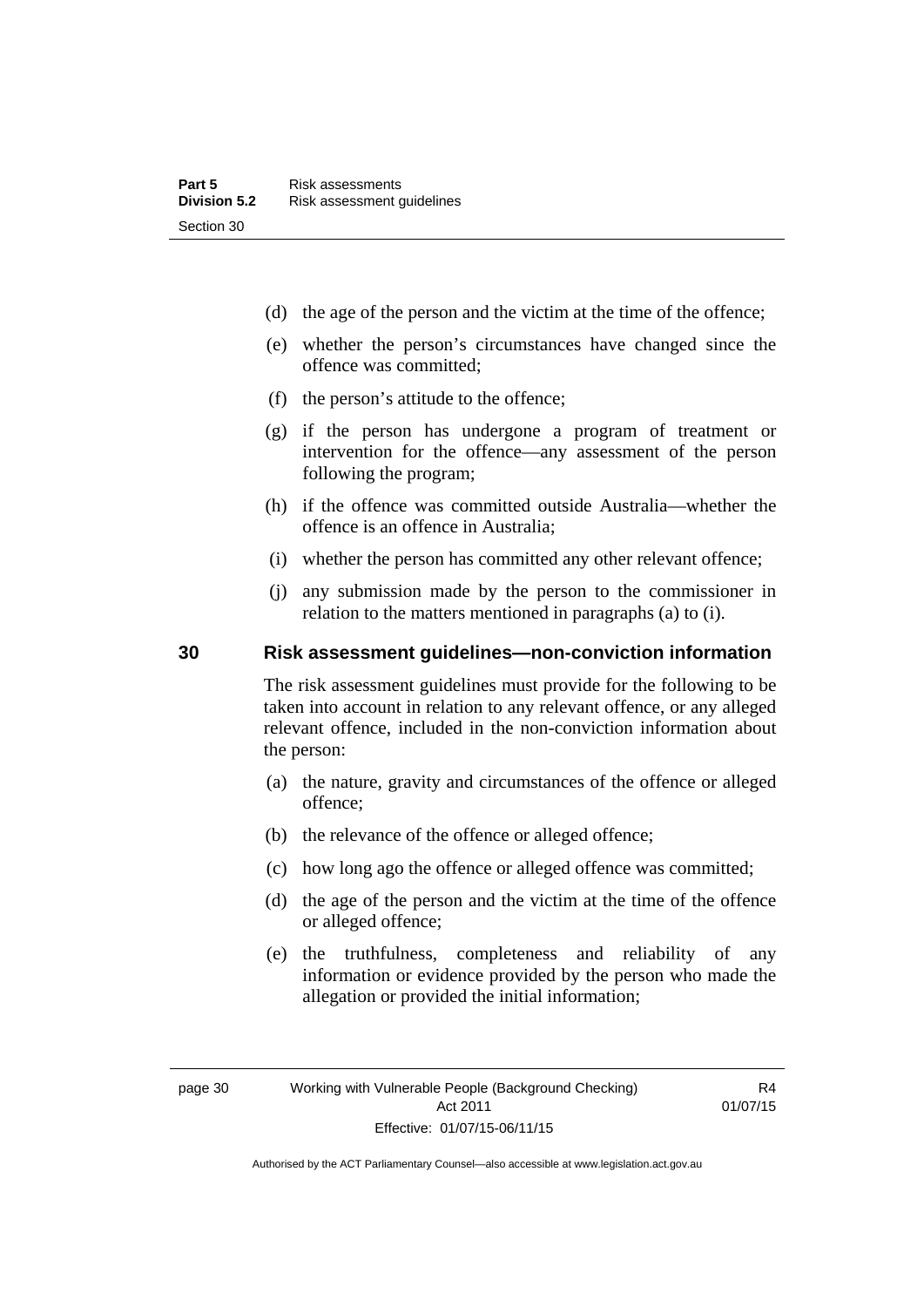- (f) the nature, extent and outcome of any investigation into the offence or alleged offence;
- (g) any formal statement made by the person to a police officer, including any answer given in a recorded interview, in relation to the offence or alleged offence;
- (h) any evidence given by the person in a court proceeding for the offence or alleged offence;
- (i) whether this was the person's first offence or alleged offence;
- (j) any submission made by the person to the commissioner in relation to the matters mentioned in paragraphs (a) to (i).

### **31 Risk assessment guidelines—other information**

The risk assessment guidelines must provide for the following to be taken into account in relation to any other information the commissioner believes on reasonable grounds is or may be relevant in deciding whether, in engaging in a regulated activity, the applicant poses a risk of harm to a vulnerable person:

(a) how the information was obtained;

#### **Examples**

- 1 tip off from a member of the public
- 2 a media report
- *Note* An example is part of the Act, is not exhaustive and may extend, but does not limit, the meaning of the provision in which it appears (see [Legislation Act,](http://www.legislation.act.gov.au/a/2001-14) s 126 and s 132).
- (b) the relevance of the information;
- (c) the truthfulness, completeness and reliability of the information;
- (d) any submission made by the person to the commissioner in relation to the matters mentioned in paragraphs (a) to (c).

R4 01/07/15 page 31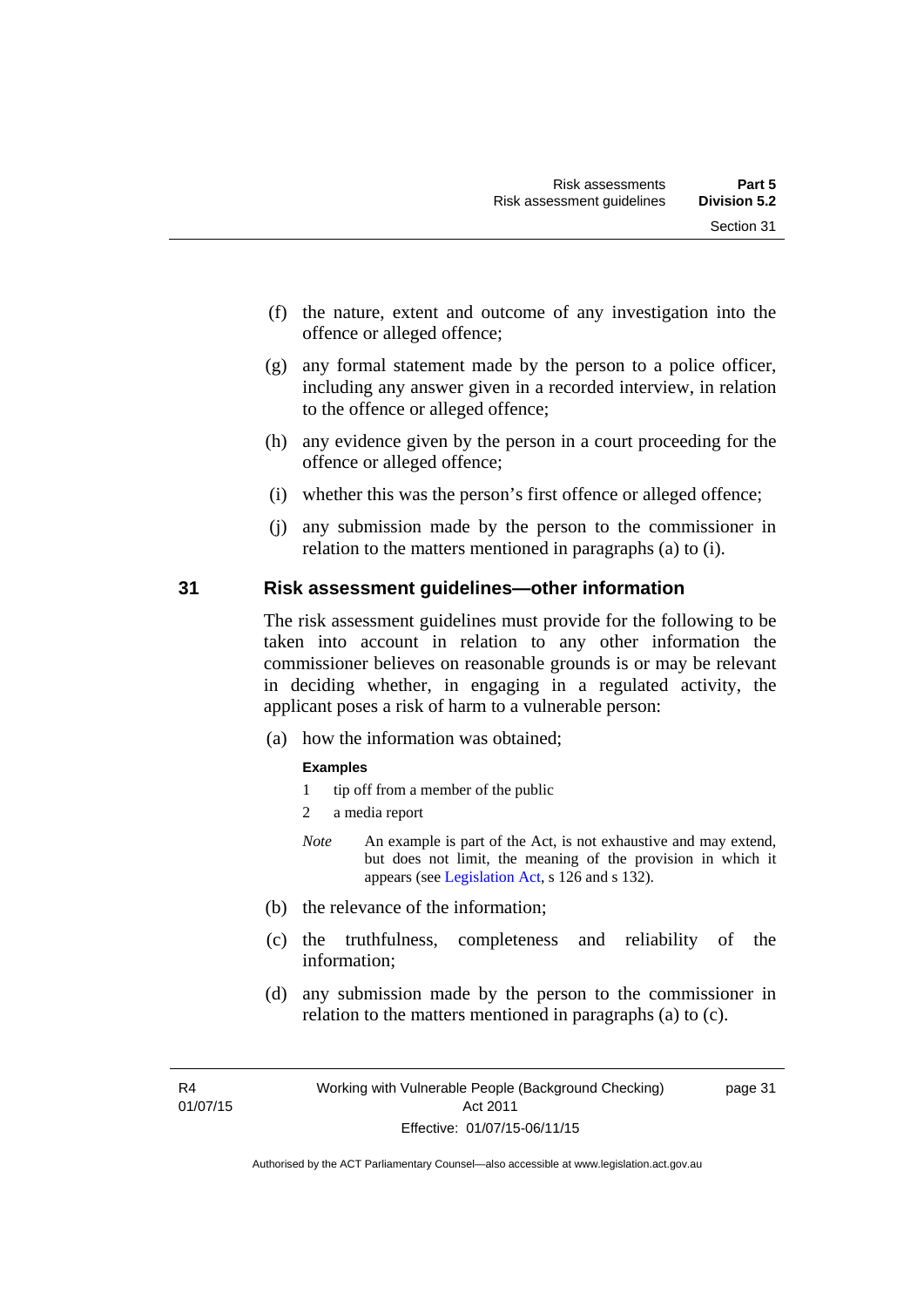# **Division 5.3 Conducting risk assessments**

## **32 Risk assessments**

 (1) On application by a person for registration, the commissioner must conduct a risk assessment for the person.

 (2) The risk assessment must be conducted in accordance with the risk assessment guidelines.

## **33 Commissioner may seek information from entities to conduct risk assessments**

The commissioner may seek information or advice from any entity the commissioner considers may be able to give information or advice that will assist the commissioner in conducting a risk assessment for a person.

#### **Examples—entity**

- 1 the chief police officer
- 2 a government department
- 3 an employer for a regulated activity
- *Note* An example is part of the Act, is not exhaustive and may extend, but does not limit, the meaning of the provision in which it appears (see [Legislation Act,](http://www.legislation.act.gov.au/a/2001-14) s 126 and s 132).

*Note* The commissioner need not conduct a risk assessment if the application has been withdrawn (see s 20 (2) (b)).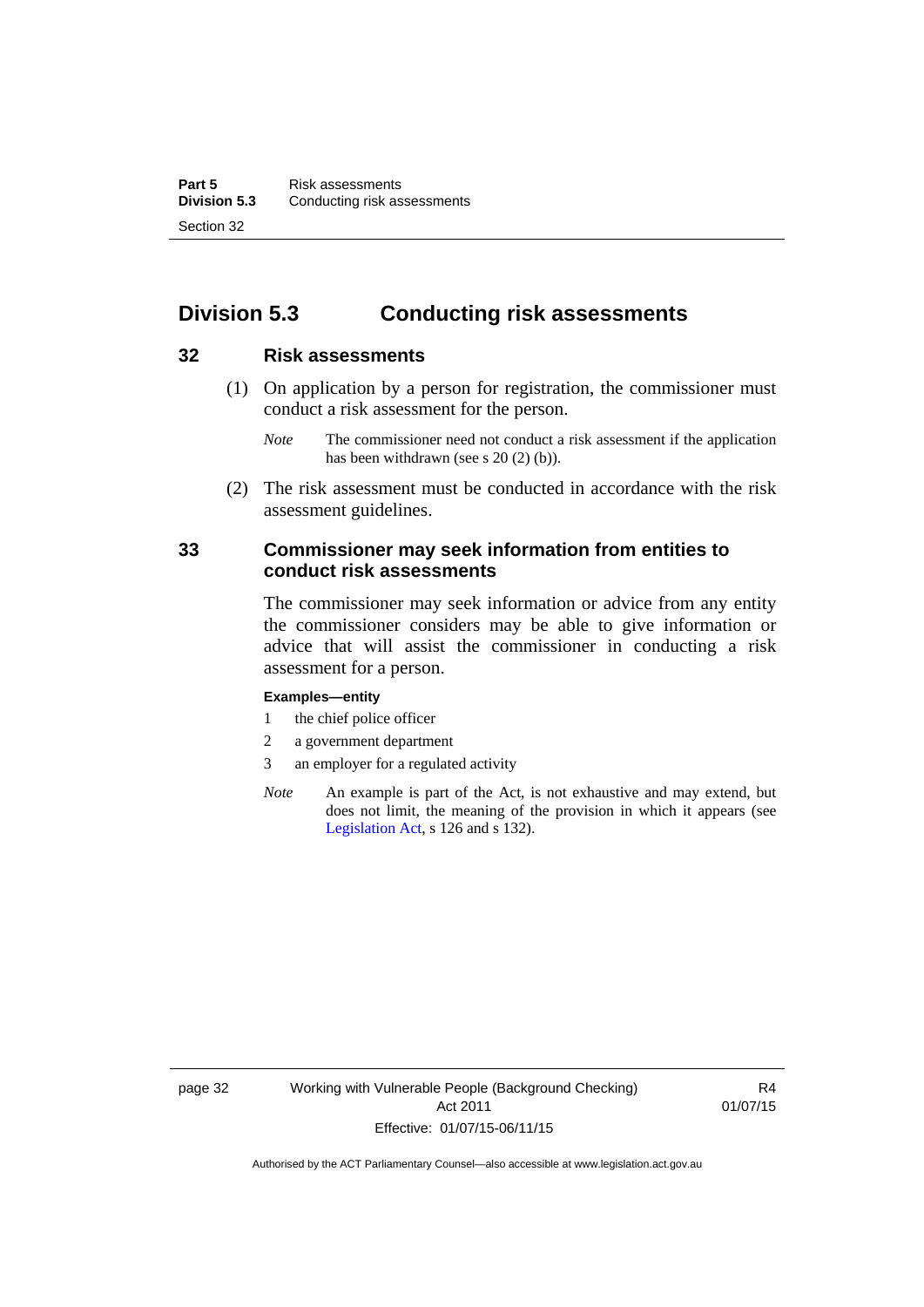### **34 Independent advisors—appointment**

- (1) The commissioner must appoint 7 or more people as independent advisors the commissioner may ask for advice about—
	- (a) whether to give a person a role-based registration; or
	- (b) any other aspect of a risk assessment for a person.
	- *Note 1 Role-based registration*—see s 42 (2).
	- *Note 2* For the making of appointments (including acting appointments), see the [Legislation Act,](http://www.legislation.act.gov.au/a/2001-14) pt 19.3.
	- *Note 3* In particular, an appointment may be made by naming a person or nominating the occupant of a position (see [Legislation Act](http://www.legislation.act.gov.au/a/2001-14), s 207).
- (2) The people appointed—
	- (a) must include the following:
		- (i) at least 1 Aboriginal or Torres Strait Islander person;
		- (ii) at least 1 person with experience or expertise in relation to refugees and migrants;
		- (iii) at least 1 person who is a psychologist with experience or expertise in forensic or clinical psychology;
		- (iv) at least 1 person with experience or expertise in relation to children and young people;
		- (v) at least 1 person with experience or expertise in relation to people with a disability;
		- (vi) at least 1 person with experience or expertise in relation to people with mental illness;
		- (vii) at least 1 person with experience or expertise in relation to people with drug or alcohol dependency; and

page 33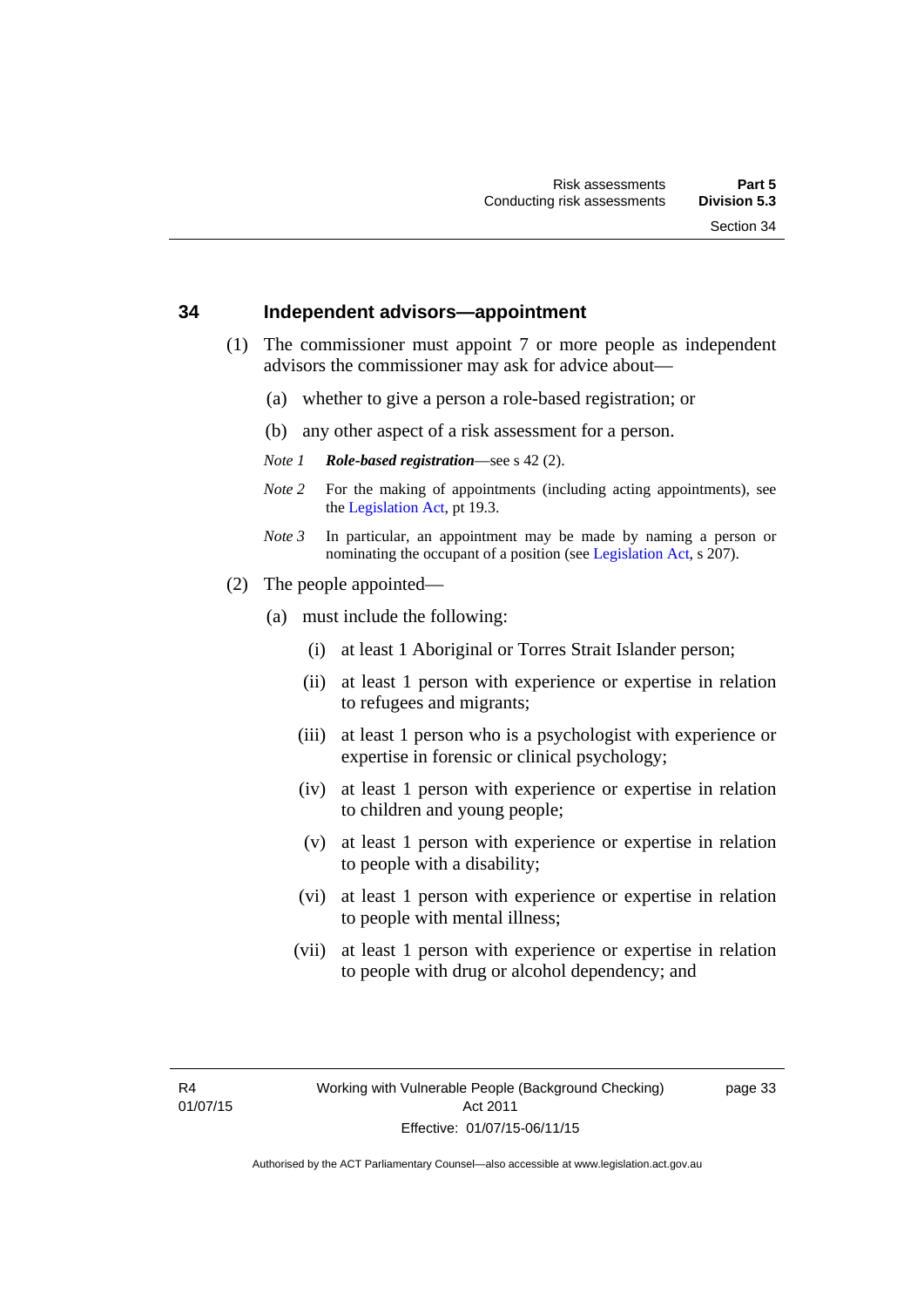- (b) may include 1 or more people with experience or expertise in any other field the commissioner considers relevant to a matter mentioned in subsection (1) (a) or (b).
- (3) An appointment as an independent advisor must be for not longer than 3 years.
	- *Note* A person may be reappointed to a position if the person is eligible to be appointed to the position (see [Legislation Act](http://www.legislation.act.gov.au/a/2001-14), s 208 (1) (c)).
- (4) An appointment is a notifiable instrument.
	- *Note* A notifiable instrument must be notified under the [Legislation Act](http://www.legislation.act.gov.au/a/2001-14).
- (5) The conditions of an independent advisor's appointment are the conditions agreed between the commissioner and the person, subject to any determination under the *[Remuneration Tribunal Act 1995](http://www.legislation.act.gov.au/a/1995-55)*.

## **35 Independent advisors—advice**

- (1) This section applies if the commissioner wishes to ask an independent advisor for advice about a matter mentioned in section 34 (1) (a) or (b).
- (2) The commissioner must ask a least 3 independent advisors for the advice.
- (3) The request for advice must be made, and the advice must be given, in accordance with the risk assessment guidelines.

### **36 Independent advisors—ending appointment**

The commissioner may end a person's appointment as an independent advisor—

- (a) if the person does not provide advice within a reasonable time when asked by the commissioner; or
- (b) for misbehaviour; or

R4 01/07/15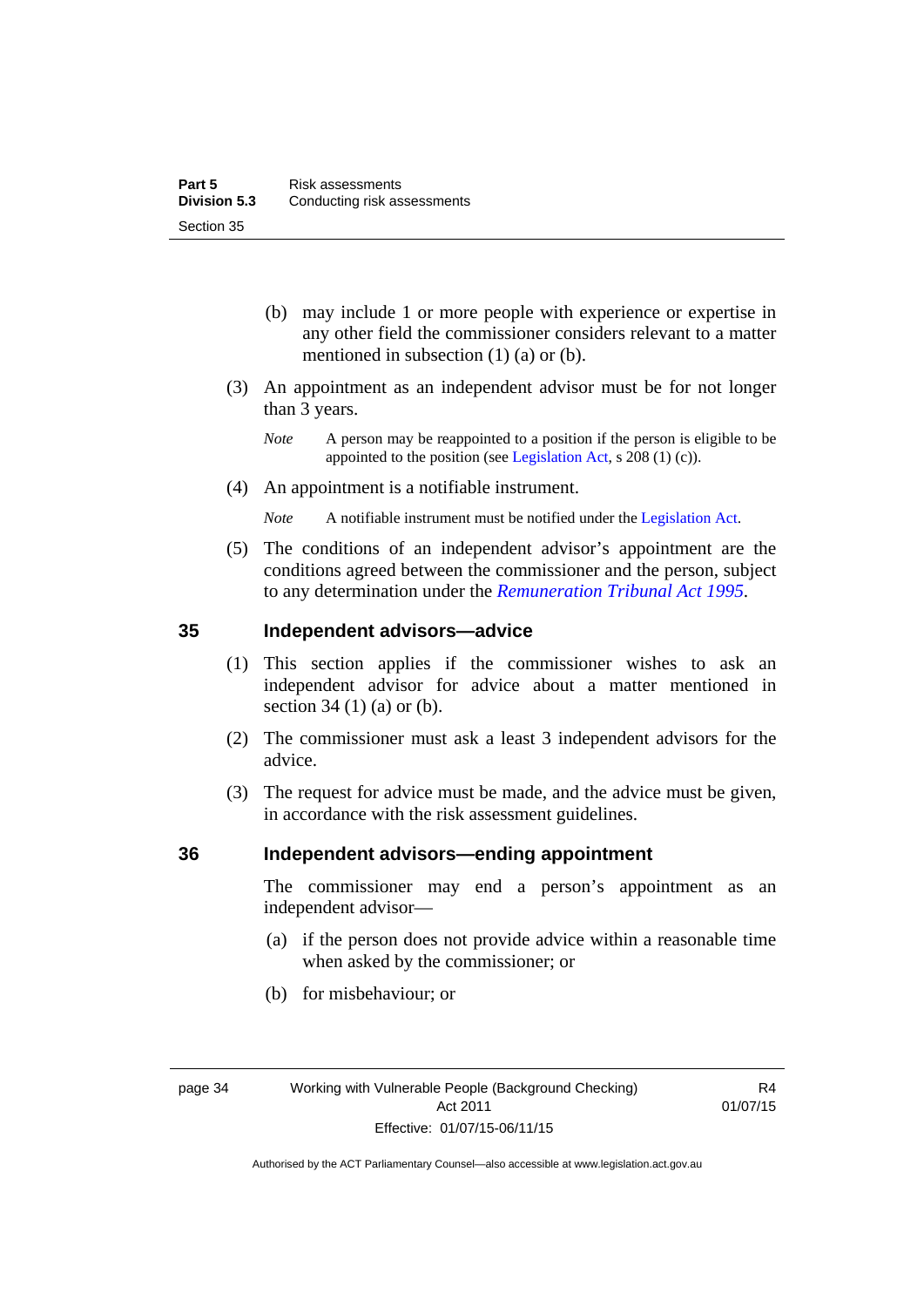- (c) for physical and mental incapacity, if the incapacity substantially affects the exercise of the person's ability to give advice to the commissioner; or
- (d) if the commissioner becomes aware that the person has at any time been convicted in Australia of an offence punishable by imprisonment for 1 year or longer; or
- (e) if the commissioner becomes aware that the person has at any time been convicted outside Australia of an offence that, if it had been committed in the ACT, would be punishable by imprisonment for 1 year or longer.
- *Note* A person's appointment also ends if the person resigns (see Legislation [Act](http://www.legislation.act.gov.au/a/2001-14), s 210).

# **Division 5.4 Negative risk assessments**

# **37 Proposed negative notices**

- (1) This section applies if—
	- (a) the commissioner conducts a risk assessment for a person; and
	- (b) the commissioner is satisfied that the person poses an unacceptable risk of harm to a vulnerable person (a *negative risk assessment*).
- (2) The commissioner must tell the person in writing (a *proposed negative notice*) that the commissioner intends to refuse to register the person.
- (3) A proposed negative notice must state—
	- (a) the reasons for the negative risk assessment; and
	- (b) that, if the person would like the commissioner to reconsider the decision, the person may take the steps mentioned in section 38 (1); and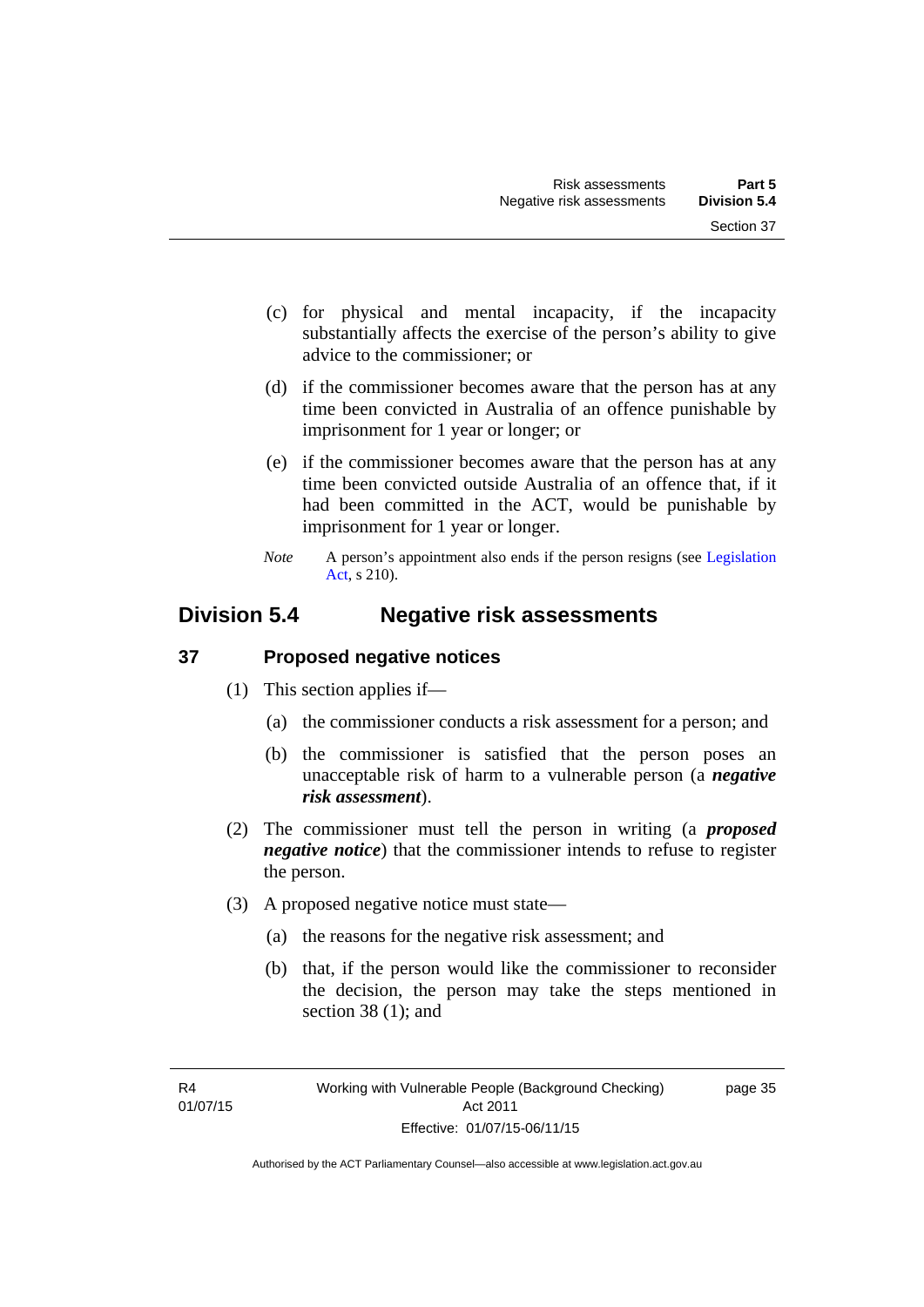- (c) that, if the person does not take the steps mentioned in section 38 (1), the commissioner must give the person a negative notice.
- (4) The commissioner must not tell a named employer—
	- (a) that a proposed negative notice has been given to a person; or
	- (b) the reasons for giving the person the notice.

### **38 Reconsideration of negative risk assessments**

- (1) If the commissioner gives a person a proposed negative notice, the person may—
	- (a) within 10 working days after the commissioner gives the person the proposed negative notice, tell the commissioner in writing that the person intends to ask the commissioner to reconsider the decision; and
	- (b) within 20 working days after the commissioner gives the person the notice, ask the commissioner in writing to reconsider the decision.
	- *Note* If a form is approved under s 69 for this provision, the form must be used.
- (2) If the person asks the commissioner to reconsider the decision, the commissioner must, as soon as practicable, conduct a risk assessment (a *revised risk assessment*) for the person.
	- *Note* A revised risk assessment may result in registration (see s 41), which may be conditional (see s 42), or a negative notice (see s 40).
- (3) The person may give the commissioner, and the commissioner must consider in conducting the revised risk assessment, any new or corrected information the person believes is relevant.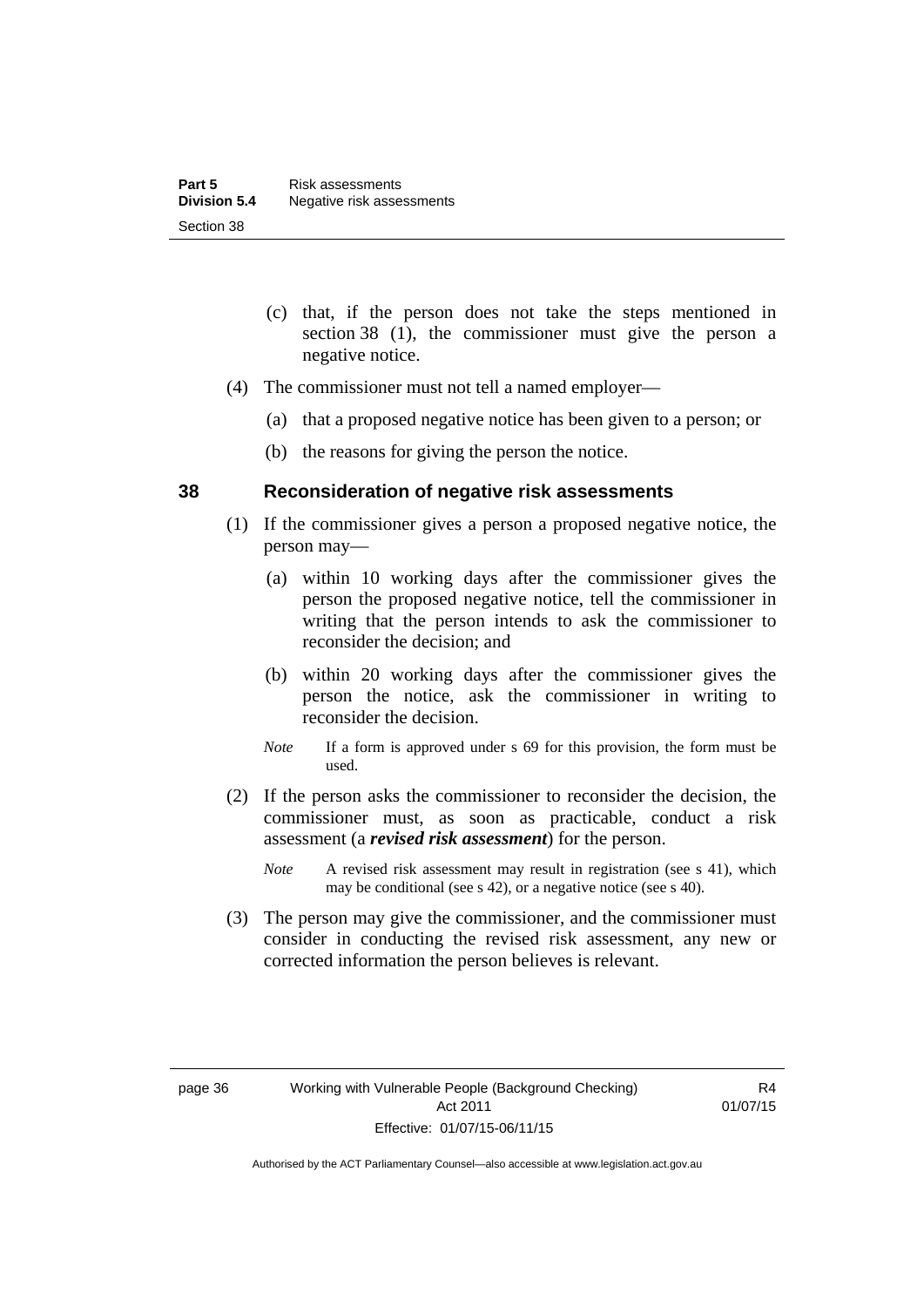## **39 Extensions of period for reconsideration of negative risk assessment**

- (1) On written application by a person, the commissioner may extend the period mentioned in section  $38(1)(a)$  or (b).
	- *Note* The commissioner may extend the period even if it has ended (see [Legislation Act,](http://www.legislation.act.gov.au/a/2001-14) s 151C).
- (2) The commissioner may extend the period only if the commissioner is satisfied on reasonable grounds that it is appropriate to extend the period given the person's circumstances.

#### **Examples—when period may be extended**

- 1 a person did not receive a proposed negative notice because the person was unexpectedly hospitalised
- 2 a person needs more than 20 working days to obtain relevant information because the information is from a foreign country
- *Note* An example is part of the Act, is not exhaustive and may extend, but does not limit, the meaning of the provision in which it appears (see [Legislation Act,](http://www.legislation.act.gov.au/a/2001-14) s 126 and s 132).
- (3) The commissioner must tell the person in writing of a decision under subsection (1) and—
	- (a) if the commissioner extends the period—state the extended period; or
	- (b) if the commissioner refuses to extend the period—the reasons for the decision.
	- *Note* The commissioner must also give the person a reviewable decision notice in relation to a decision to—
		- (a) extend the period for a stated period; or
		- (b) refuse to extend the period (see s 62).

### **40 Negative notices**

- (1) The commissioner must refuse to register a person—
	- $(a)$  if—

R4 01/07/15 Working with Vulnerable People (Background Checking) Act 2011 Effective: 01/07/15-06/11/15

page 37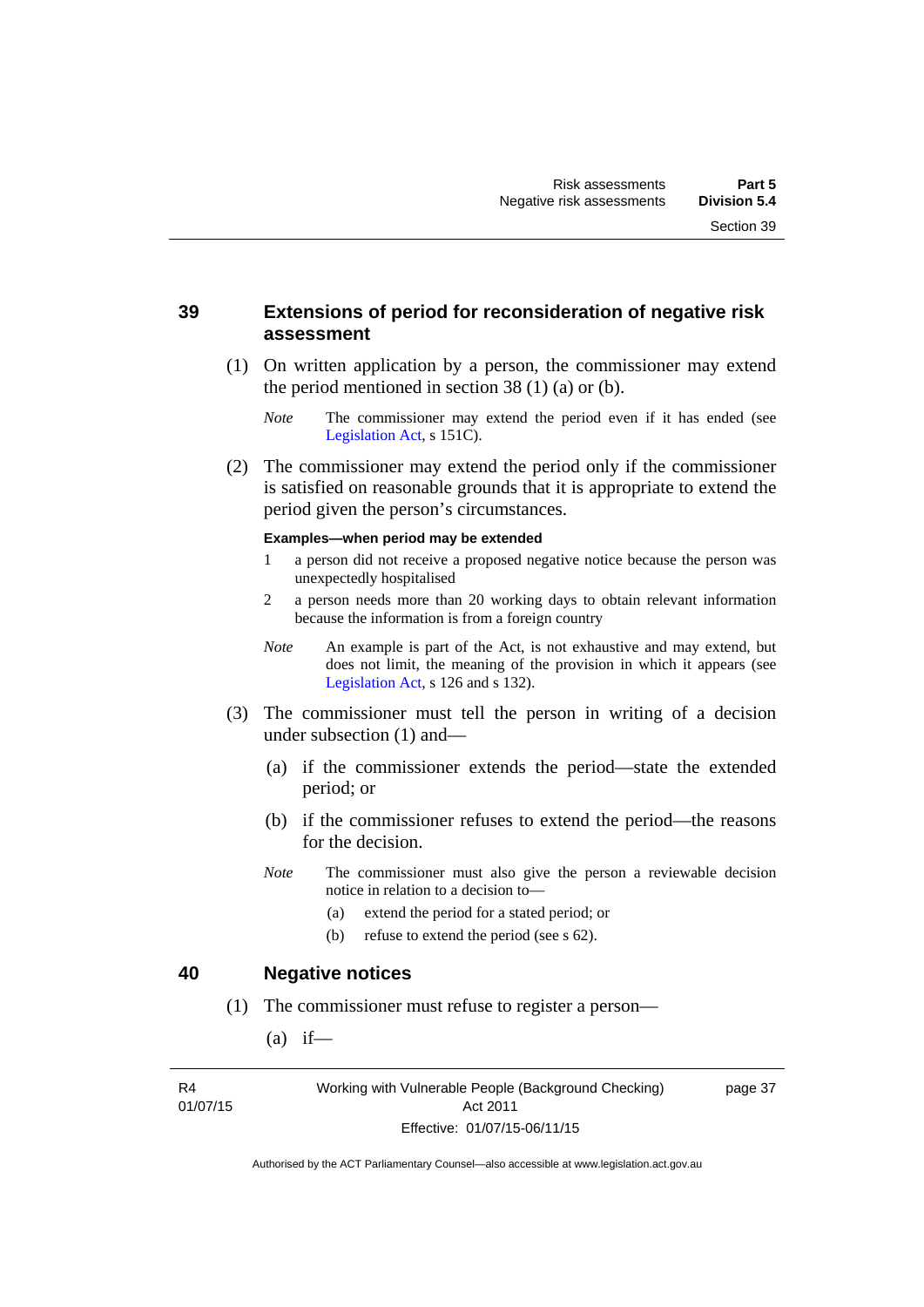- (i) the commissioner conducts a revised risk assessment for a person; and
- (ii) the commissioner is satisfied that the person poses an unacceptable risk of harm to a vulnerable person; or
- (b) if the commissioner gives the person a proposed negative notice and—
	- (i) the person does not tell the commissioner that the person intends to ask the commissioner to reconsider the decision under section 38 $(1)$  $(a)$ ; or
	- (ii) the person—
		- (A) tells the commissioner that the person intends to ask the commissioner to reconsider the decision under section 38 $(1)$  $(a)$ ; but
		- (B) does not ask the commissioner to reconsider the decision under section 38 (1) (b).
- (2) If the commissioner refuses to register a person, the commissioner must—
	- (a) tell the person in writing (a *negative notice*) that the commissioner refuses to register the person and the reasons for the refusal; and
		- *Note 1* The commissioner must also give the person a reviewable decision notice in relation to the decision (see s 62).
		- *Note* 2 For how documents may be given, see the [Legislation Act,](http://www.legislation.act.gov.au/a/2001-14) pt 19.5.
	- (b) tell the named employer (if any) in writing that a negative notice has been given to the person.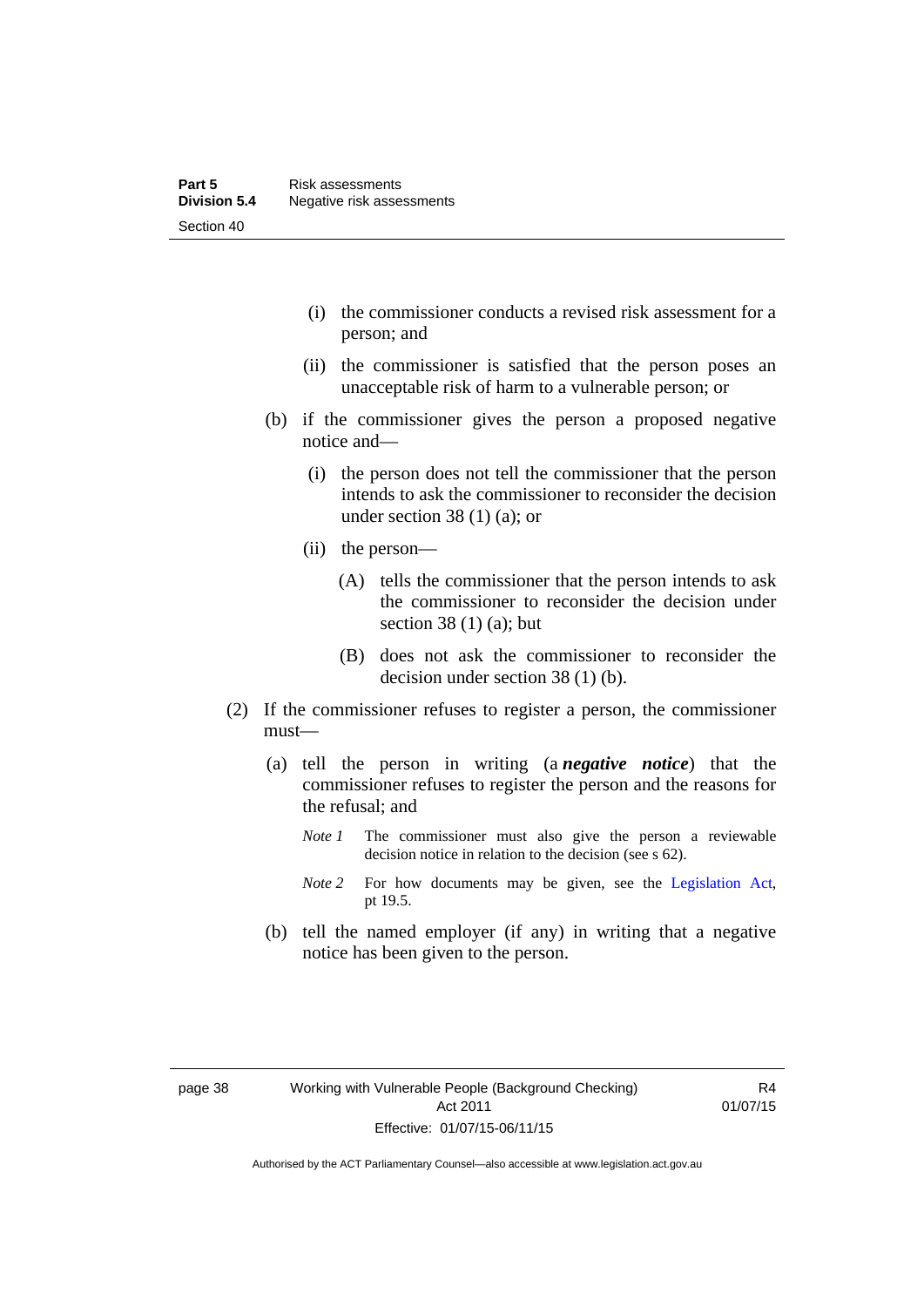- (3) For subsection (2) (b), the commissioner must not tell a named employer the reasons for giving the person the negative notice.
	- *Note* If an unregistered person engaging in a regulated activity under s 15 is given a negative notice, the person commits an offence under s 13 if the person continues to engage in the activity.

R4 01/07/15 Working with Vulnerable People (Background Checking) Act 2011 Effective: 01/07/15-06/11/15

page 39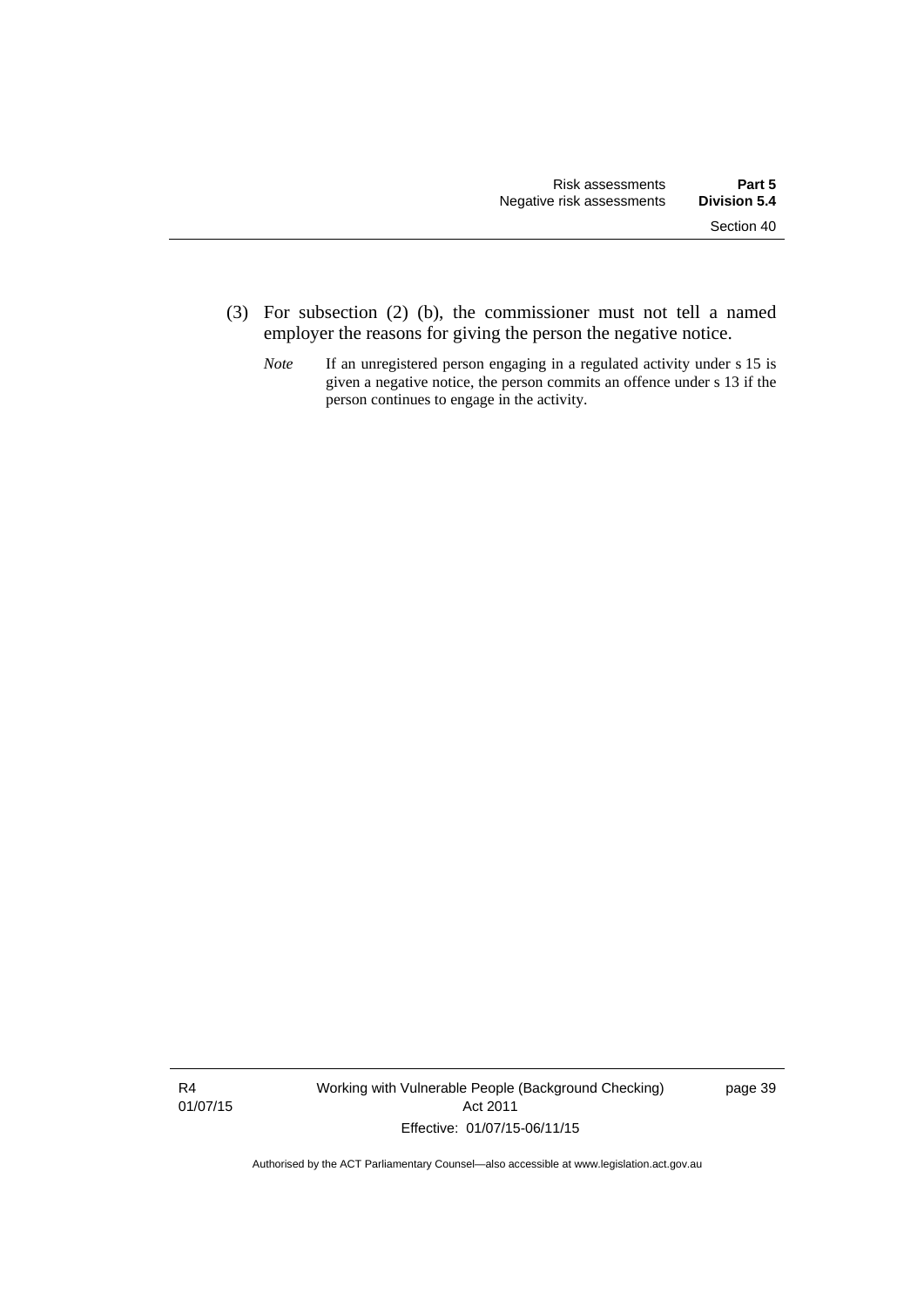**Part 6** Registration<br>**Division 6.1** Registration **Division 6.1** Registration Section 41

# **Part 6 Registration**

# **Division 6.1 Registration**

# **41 Registration**

- (1) This section applies if the commissioner—
	- (a) conducts a risk assessment or a revised risk assessment for a person; and
	- (b) is satisfied that the person poses no risk or an acceptable risk of harm to a vulnerable person (a *positive risk assessment*).
- (2) The commissioner must—
	- (a) register the person; and
	- (b) tell the person in writing of the positive risk assessment and that the person has been registered; and
	- (c) tell the named employer (if any) in writing that the person has been registered.
- (3) Registration must be for not longer than 3 years.

page 40 Working with Vulnerable People (Background Checking) Act 2011 Effective: 01/07/15-06/11/15

R4 01/07/15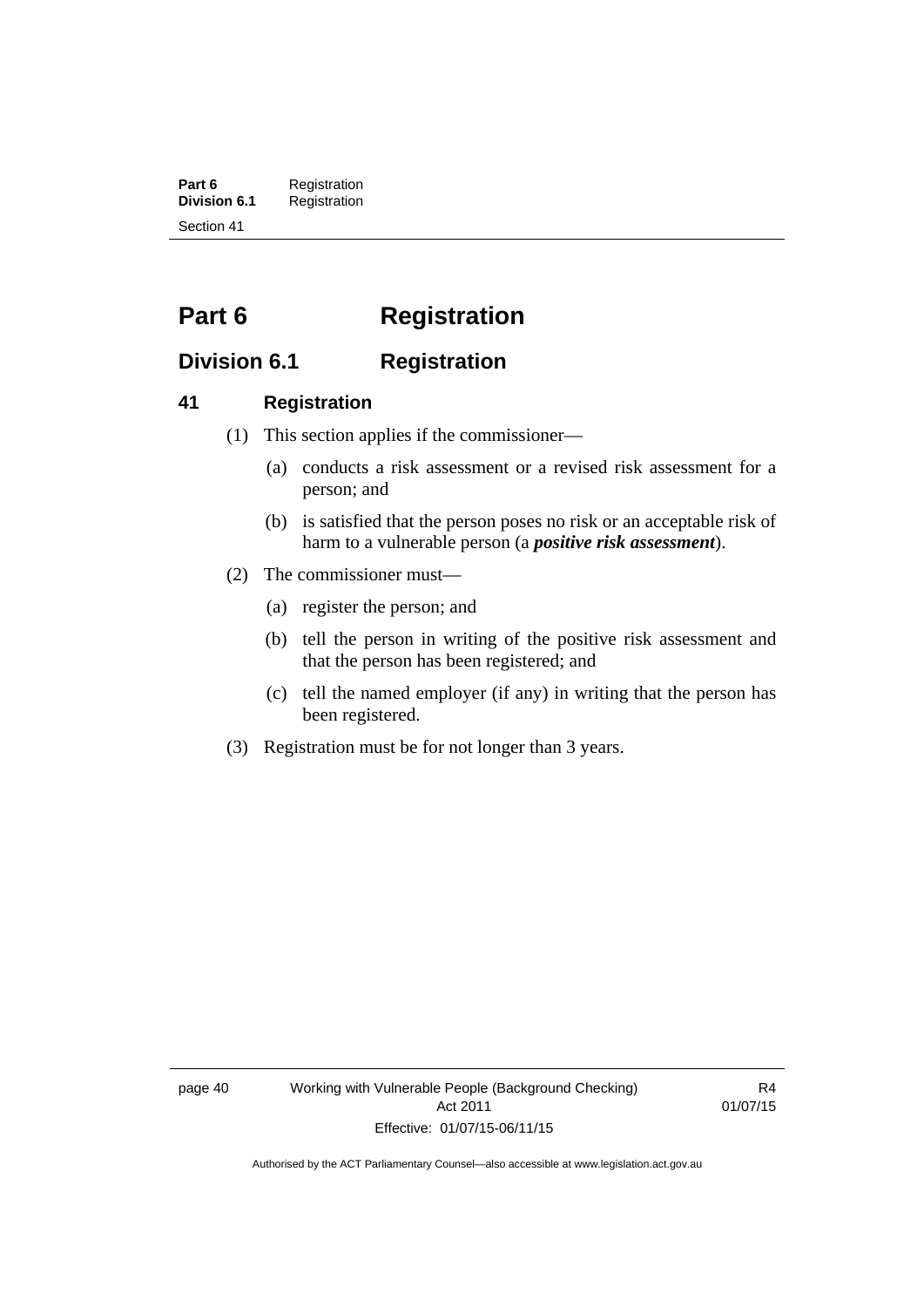# **42 Conditional registration**

(1) A registration may be subject to conditions.

### **Examples—conditions**

- 1 a registered person must not drive a motor vehicle if a vulnerable person is a passenger
- 2 a registered person must not have unsupervised contact with a vulnerable person
- 3 a registered person must not supervise another registered person
- 4 a registered person may be engaged by any employer but only in a stated regulated activity
- *Note* An example is part of the Act, is not exhaustive and may extend, but does not limit, the meaning of the provision in which it appears (see [Legislation Act,](http://www.legislation.act.gov.au/a/2001-14) s 126 and s 132).
- (2) Without limiting subsection (1), the commissioner may register a person (a *role-based registration*) subject to the conditions that the person may engage only in stated regulated activities for a stated employer.

#### **Example—role-based registration**

a person with a criminal record is registered but may only work as a counsellor in a particular correctional centre

- (3) Before giving a person a role-based registration, the commissioner may—
	- (a) consult, in accordance with the risk assessment guidelines, with 3 or more independent advisors; and
	- (b) consider any relevant advice given.
- (4) A regulation may prescribe information that a person or an employer must give the commissioner before the commissioner may give the person a role-based registration.

page 41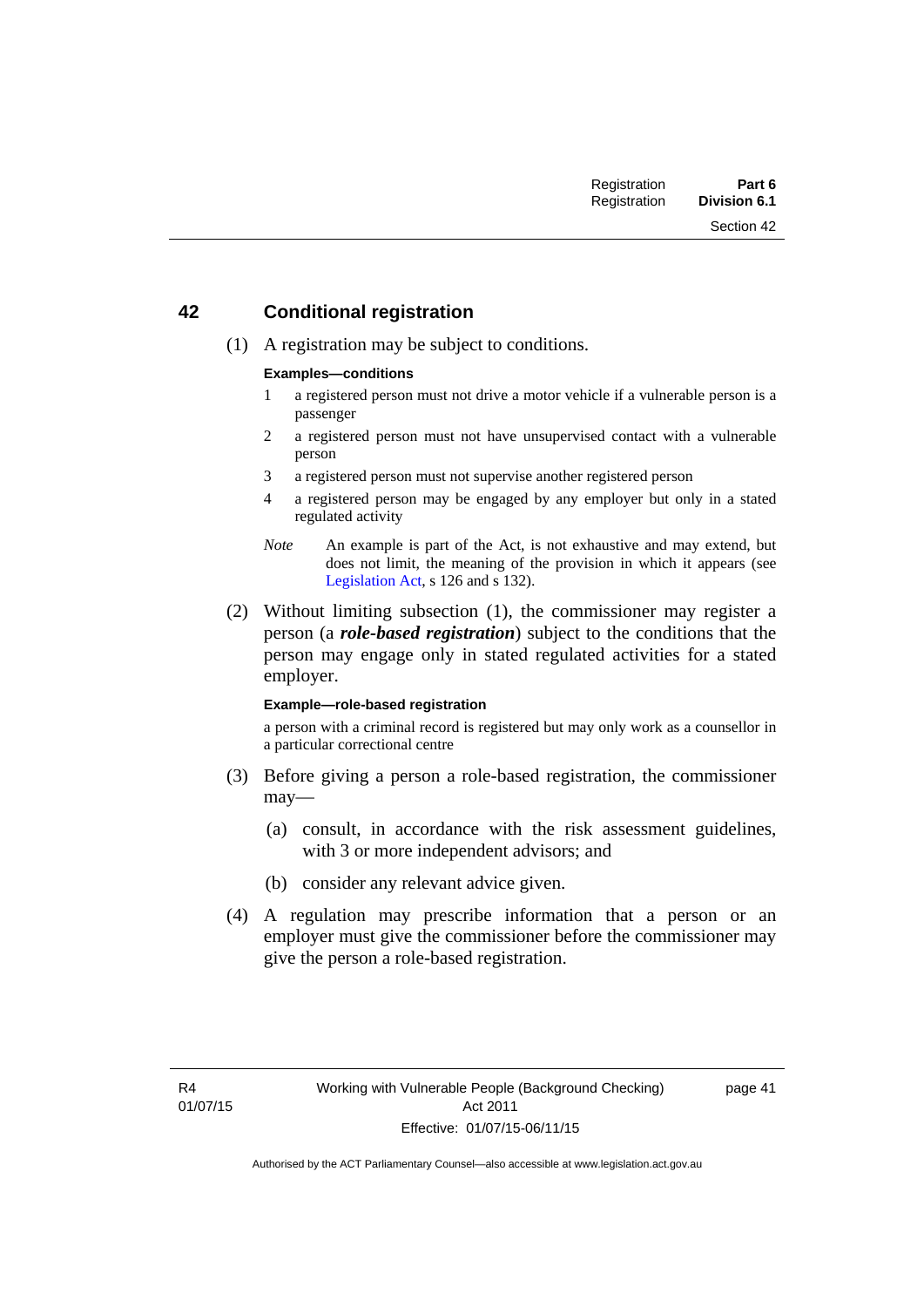# **43 Proposed conditional registration**

 (1) If the commissioner intends to register a person conditionally, the commissioner must tell the person in writing (a *proposed conditional registration notice*).

*Note* For how documents may be given, see the [Legislation Act,](http://www.legislation.act.gov.au/a/2001-14) pt 19.5.

- (2) A proposed conditional registration notice must state—
	- (a) what the condition is and the reasons for proposing to register the person conditionally; and
	- (b) that, if the person would like the commissioner to reconsider the decision, the person may take the steps mentioned in section  $44$  (1); and
	- (c) that if the person does not take the steps mentioned in section 44 (1), the commissioner must register the person conditionally.
- (3) The commissioner must not tell a named employer—
	- (a) that a proposed conditional registration notice has been given to a person; or
	- (b) the reasons for giving the person the proposed conditional registration notice.

## **44 Reconsideration of proposed conditional registration**

- (1) If the commissioner gives a person a proposed conditional registration notice, the person may—
	- (a) within 10 working days after the commissioner gives the person the proposed conditional registration notice, tell the commissioner in writing that the person intends to ask the commissioner to reconsider the decision; and

Authorised by the ACT Parliamentary Counsel—also accessible at www.legislation.act.gov.au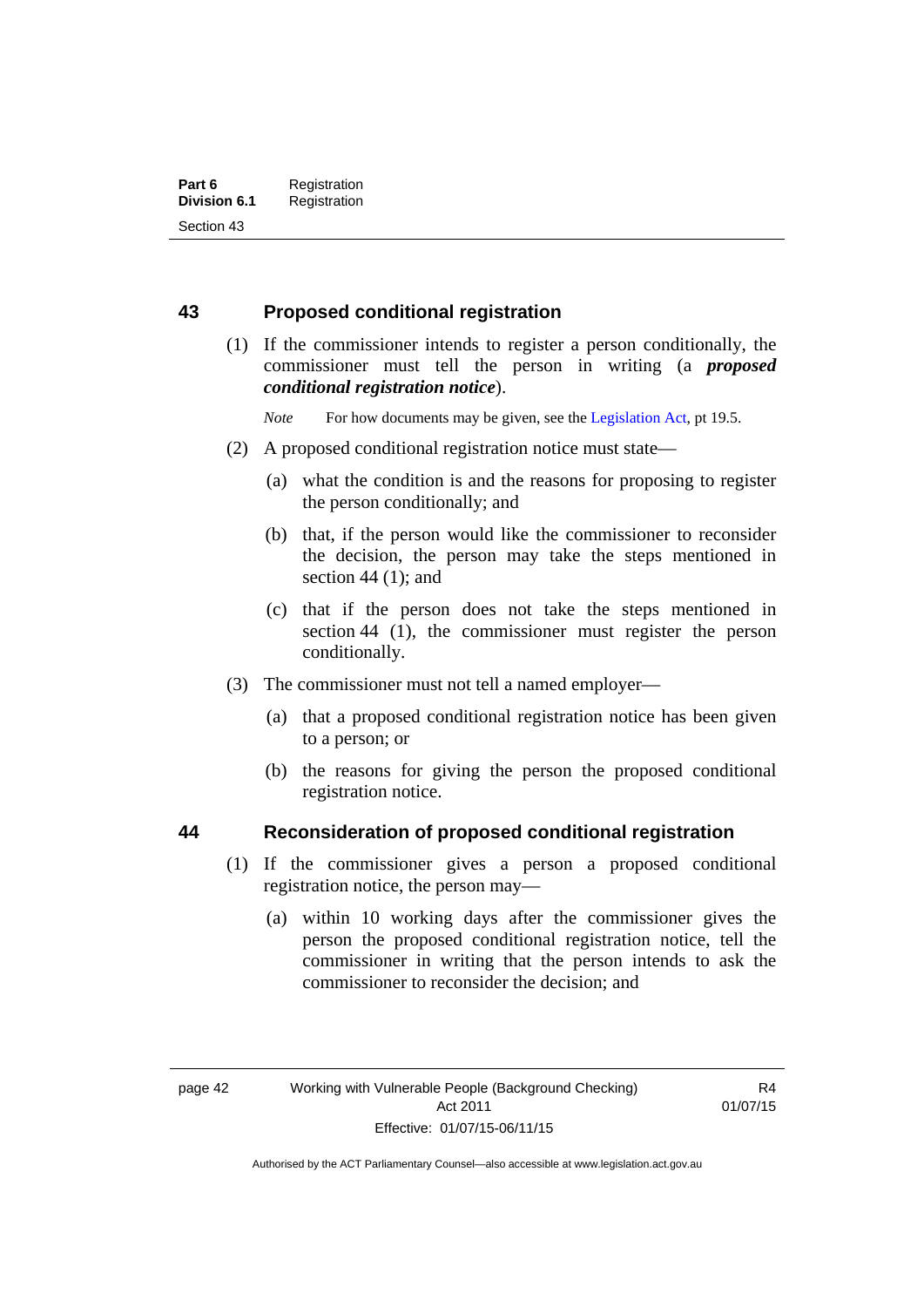Section 45

- (b) within 20 working days after the commissioner gives the person the notice, ask the commissioner in writing to reconsider the decision.
- *Note* If a form is approved under s 69 for this provision, the form must be used.
- (2) If the person asks the commissioner to reconsider the decision, the commissioner must, as soon as practicable—
	- (a) if the commissioner is satisfied that the condition is unnecessary—register the person unconditionally; or
	- (b) if the commissioner is satisfied that the condition is necessary—register the person subject to the condition.

 (3) The person may give the commissioner, and the commissioner must consider in reconsidering the decision, any new or corrected information the person believes is relevant.

# **45 Extensions of period for reconsideration of proposed conditional registration**

- (1) On written application by a person, the commissioner may extend the period mentioned in section  $44$  (1) (a) or (b).
	- *Note* The commissioner may extend the period even if it has ended (see [Legislation Act,](http://www.legislation.act.gov.au/a/2001-14) s 151C).

page 43

*Note* The commissioner's decision to register a person subject to a condition is reviewable (see s 61).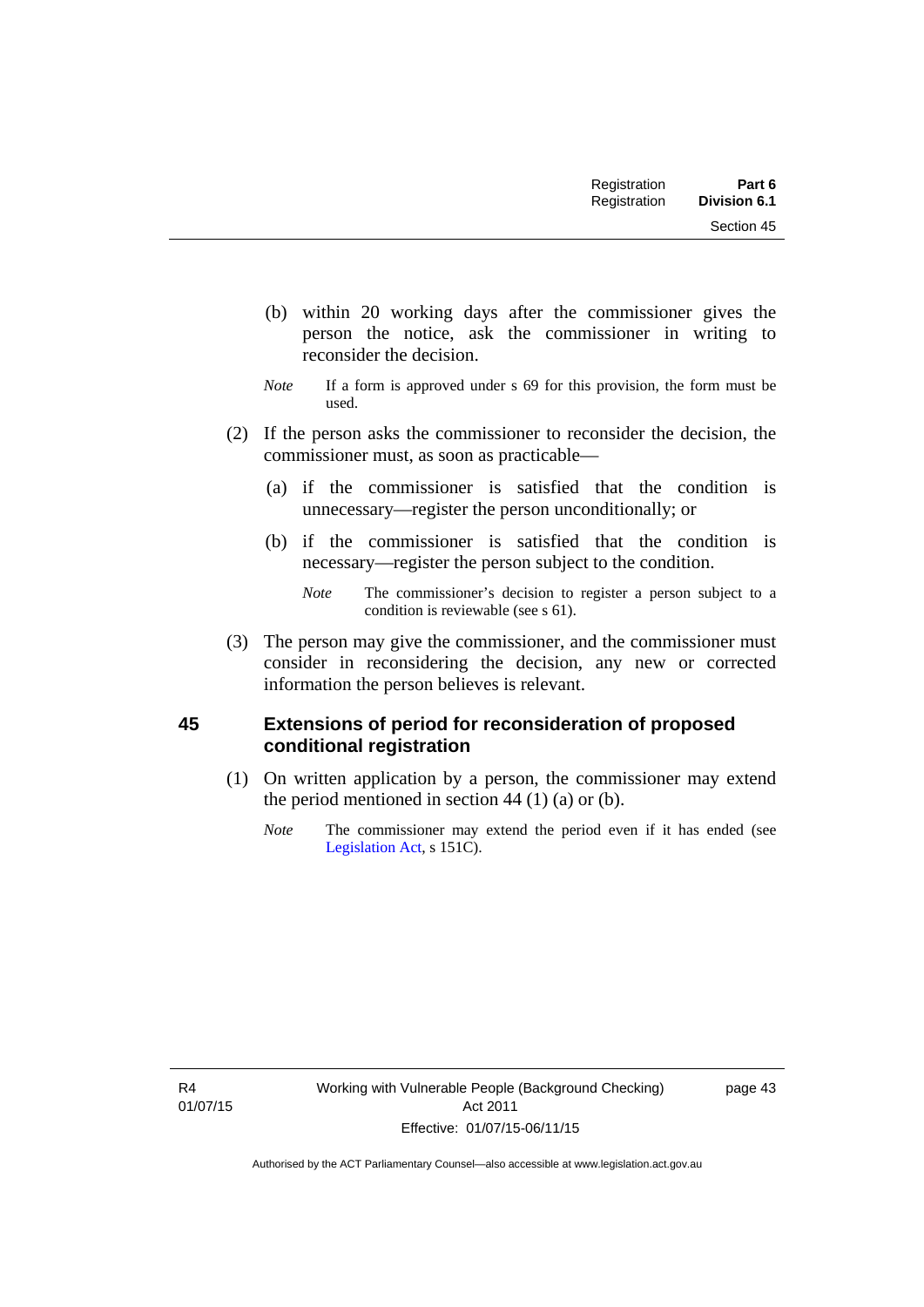(2) The commissioner may extend the period only if the commissioner is satisfied on reasonable grounds that it is appropriate to extend the period given the person's circumstances.

#### **Examples—when period may be extended**

- 1 a person did not receive a proposed conditional registration notice because the person was unexpectedly hospitalised
- 2 a person needs more than 20 working days to obtain relevant information because the information is from a foreign country
- *Note* An example is part of the Act, is not exhaustive and may extend, but does not limit, the meaning of the provision in which it appears (see [Legislation Act,](http://www.legislation.act.gov.au/a/2001-14) s 126 and s 132).
- (3) The commissioner must tell the person in writing of a decision under subsection (1) and—
	- (a) if the commissioner extends the period—state the extended period; or
	- (b) if the commissioner refuses to extend the period—the reasons for the decision.
	- *Note* The commissioner must also give the person a reviewable decision notice in relation to a decision to—
		- (a) extend the period for a stated period; or
		- (b) refuse to extend the period (see s 62).

# **46 Notice of conditional registration**

- (1) The commissioner must register a person subject to a condition if the commissioner gives the person a proposed conditional registration notice and—
	- (a) the person does not tell the commissioner that the person intends to ask the commissioner to reconsider the decision under section 44  $(1)$   $(a)$ ; or

R4 01/07/15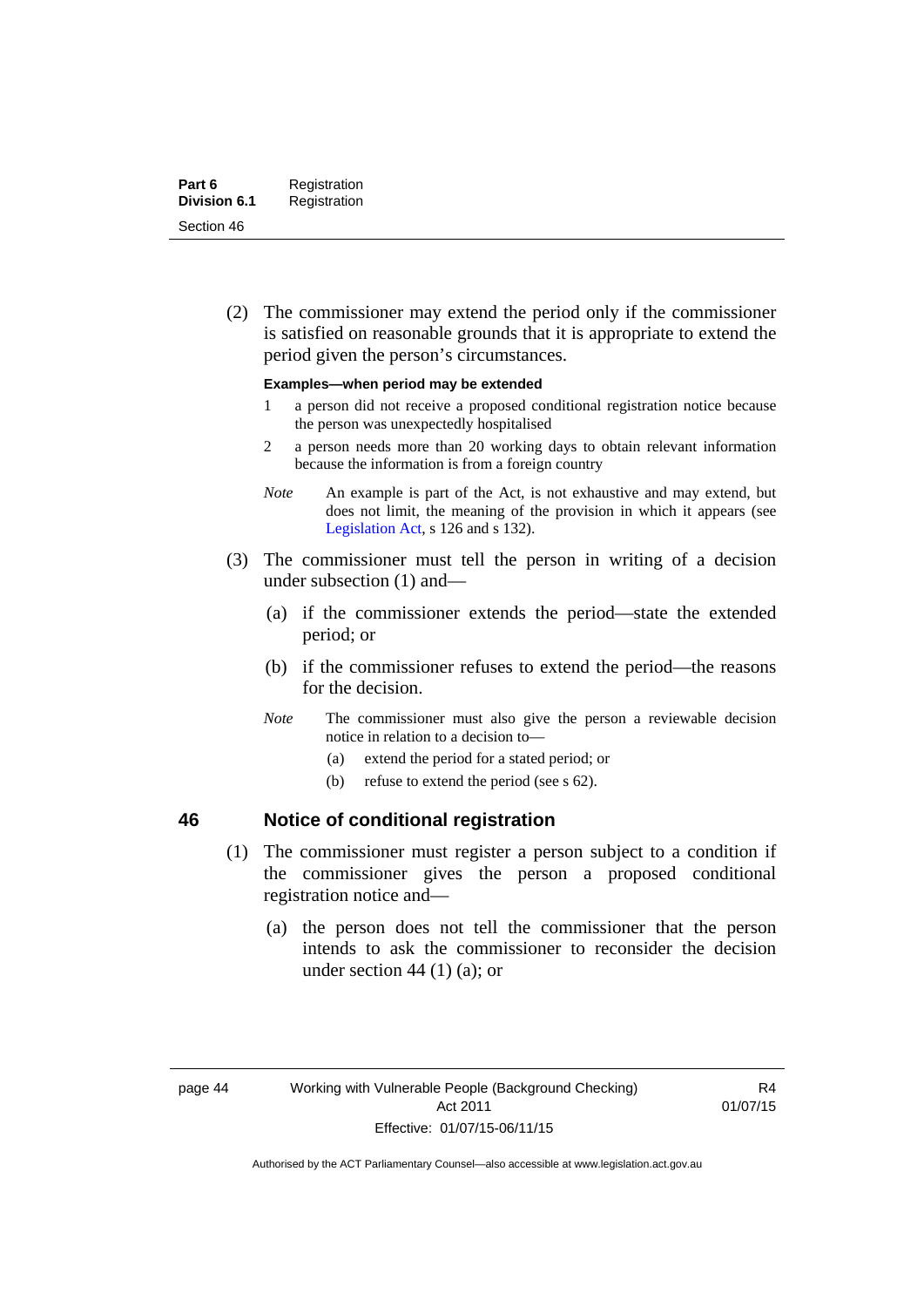- (b) the person—
	- (i) tells the commissioner that the person intends to ask the commissioner to reconsider the decision under section 44 $(1)$  $(a)$ ; but
	- (ii) does not ask the commissioner to reconsider the decision under section 44 (1) (b).
- *Note* The commissioner must also register a person subject to a condition if the commissioner has reconsidered the decision and is satisfied that the condition is necessary (see s 44 (2) (b)).
- (2) If a registration is subject to a condition, the commissioner must—
	- (a) tell the person in writing what the condition is and the reasons for the condition; and
		- *Note* The commissioner must also give the person a reviewable decision notice in relation to the decision to register the person subject to a condition (see s 62).
	- (b) tell the named employer (if any) in writing—
		- (i) that the person's registration is subject to a condition; and
		- (ii) what the condition is.

## **47 Conditional registration—amendment**

- (1) A person with conditional registration may apply to the commissioner to amend the person's registration (including by removing or amending a condition of the registration).
	- *Note* If a form is approved under s 69 for this provision, the form must be used.
- (2) The commissioner may, in writing, require the applicant to give the commissioner the additional information in writing or documents the commissioner reasonably needs to decide the application.

page 45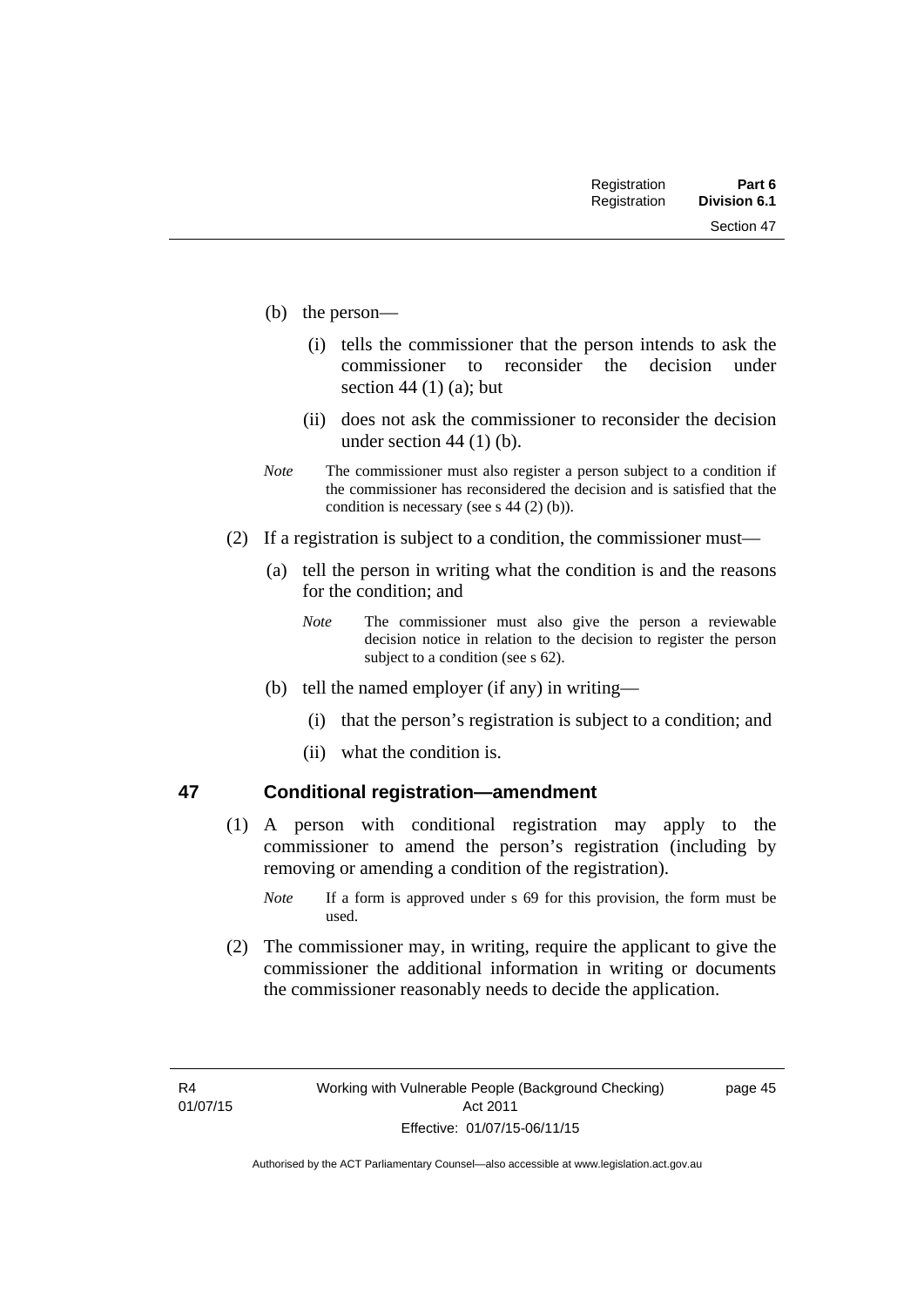- (3) If the applicant does not comply with a requirement under subsection (2), the commissioner may refuse to consider the application further.
	- *Note* It is an offence to make a false or misleading statement, give false or misleading information or produce a false or misleading document (see [Criminal Code,](http://www.legislation.act.gov.au/a/2002-51/default.asp) pt 3.4).
- (4) On application by a person to amend a conditional registration, the commissioner must—
	- (a) amend the registration; or
	- (b) refuse to amend the registration.
- (5) The commissioner must—
	- (a) tell the applicant in writing of a decision under subsection (4) and—
		- (i) if the commissioner amends the registration—state the details of the amendment; and
		- (ii) if the commissioner refuses to amend the registration the reasons for the decision; and
		- *Note* The commissioner must also give the applicant a reviewable decision notice in relation to a decision to refuse to amend the applicant's registration (see s 62).
	- (b) if the commissioner amends the registration—tell the named employer (if any) in writing—
		- (i) that the applicant's registration has been amended; and
		- (ii) the details of the amendment.

### **48 Offences—registered person contravene condition of registration**

- (1) A person commits an offence if—
	- (a) the person's registration is subject to a condition; and

page 46 Working with Vulnerable People (Background Checking) Act 2011 Effective: 01/07/15-06/11/15

R4 01/07/15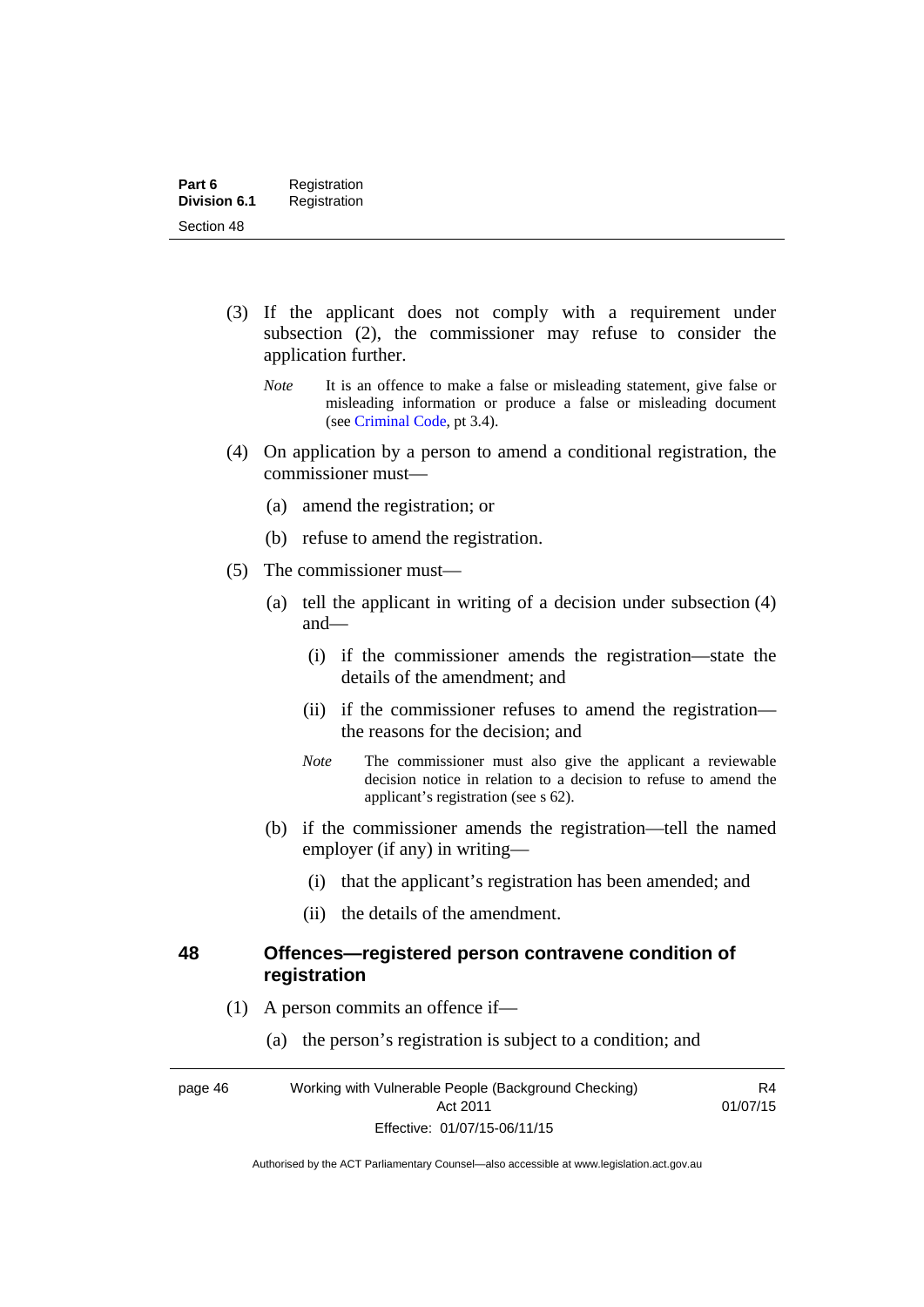(b) the person contravenes a requirement of the condition.

Maximum penalty: 50 penalty units.

- (2) An offence against subsection (1) is a strict liability offence.
- (3) A person commits an offence if—
	- (a) the person's registration is subject to a condition; and
	- (b) the person contravenes a requirement of the condition; and
	- (c) the person knows, or is reckless about whether, the person is contravening the requirement.

Maximum penalty: 200 penalty units, imprisonment for 2 years or both.

- (4) Strict liability applies to subsection (3) (a).
	- *Note* The commissioner may suspend or cancel a person's registration if the person's registration is subject to a condition and the person contravenes a requirement of the condition (see s 57 (1)).

# **Division 6.2 Registration cards**

# **49 Registration cards**

- (1) If the commissioner registers a person, the commissioner must give the person a working with vulnerable people registration card (a *registration card*).
- (2) A registration card must contain—
	- (a) a unique identifying number; and
	- (b) the date the registration ends; and
	- (c) anything else prescribed by regulation.

page 47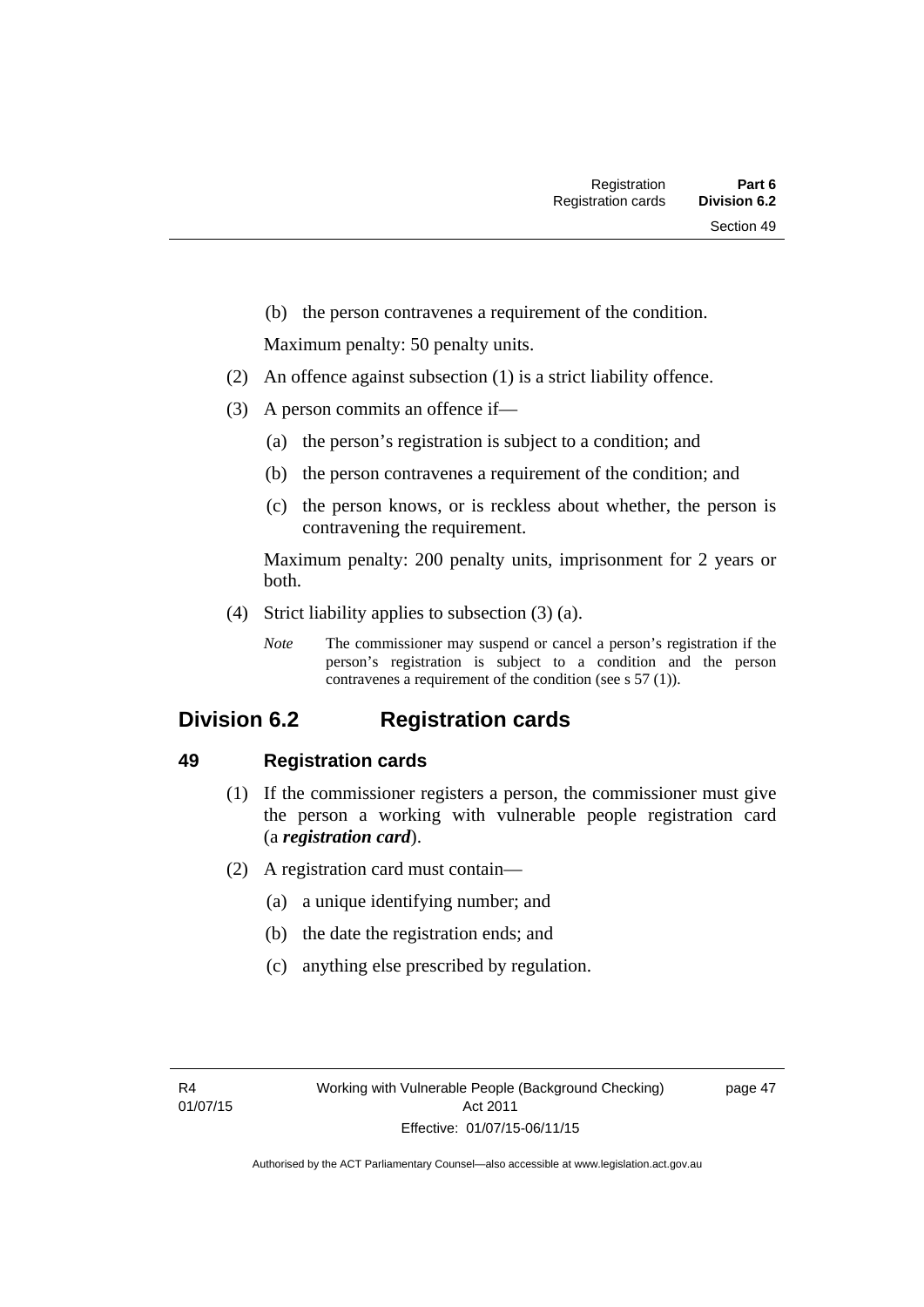# **50 Offence—fail to produce registration card**

- (1) A registered person commits an offence if the person—
	- (a) engages in a regulated activity; and
	- (b) is required to be registered to engage in the activity; and
	- (c) is asked to produce the person's registration card by—
		- (i) a police officer; or
		- (ii) a person authorised by the commissioner; and
	- (d) does not produce the person's registration card.

Maximum penalty: 10 penalty units.

(2) An offence against this section is a strict liability offence.

# **51 Lost, stolen or damaged registration cards**

- (1) This section applies if a registration card given to a person is lost, stolen or damaged.
- (2) The person may apply to the commissioner for a replacement card.
	- *Note 1* If a form is approved under s 69 for this provision, the form must be used.
	- *Note* 2 A fee may be determined under s 68 for this provision.
- (3) The application must be accompanied by a written statement by the applicant setting out the circumstances in which the card was lost, stolen or damaged.
- (4) If a person applies for a replacement card, the commissioner must—
	- (a) replace the card; or
	- (b) refuse to replace the card.
		- *Note* The commissioner must give the person a reviewable decision notice in relation to the decision to refuse to replace the card (see s 62).

page 48 Working with Vulnerable People (Background Checking) Act 2011 Effective: 01/07/15-06/11/15

R4 01/07/15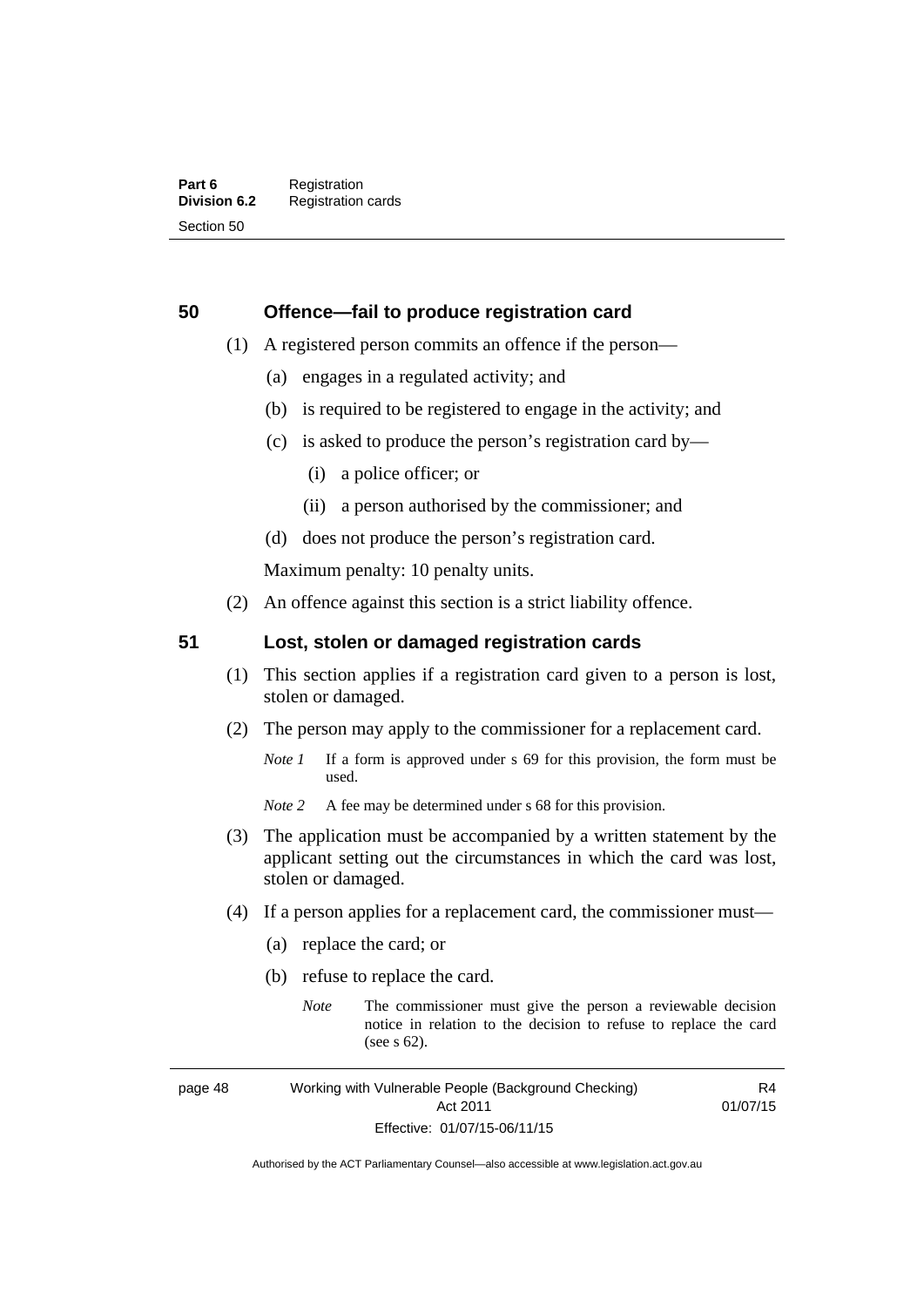- (5) The commissioner must replace the card if satisfied that—
	- (a) the person held a registration card; and
	- (b) the card is lost, stolen or damaged.

# **52 Offence—fail to return registration card**

- (1) A person commits an offence if—
	- (a) the person's registration is—
		- (i) suspended or cancelled under section 59; or
		- (ii) surrendered under section 60; and
	- (b) the person does not return the person's registration card to the commissioner as soon as practicable, but within 10 working days, after the day the suspension or cancellation takes effect.

Maximum penalty: 50 penalty units.

*Note* For when a suspension or cancellation takes effect, see s 59 (4).

- (2) Subsection (1) does not apply to a person if the person's card has been—
	- (a) lost or stolen; or
	- (b) destroyed by someone else.
	- *Note* The defendant has an evidential burden in relation to the matters mentioned in s (2) (see [Criminal Code](http://www.legislation.act.gov.au/a/2002-51/default.asp), s 58).
- (3) An offence against this section is a strict liability offence.

page 49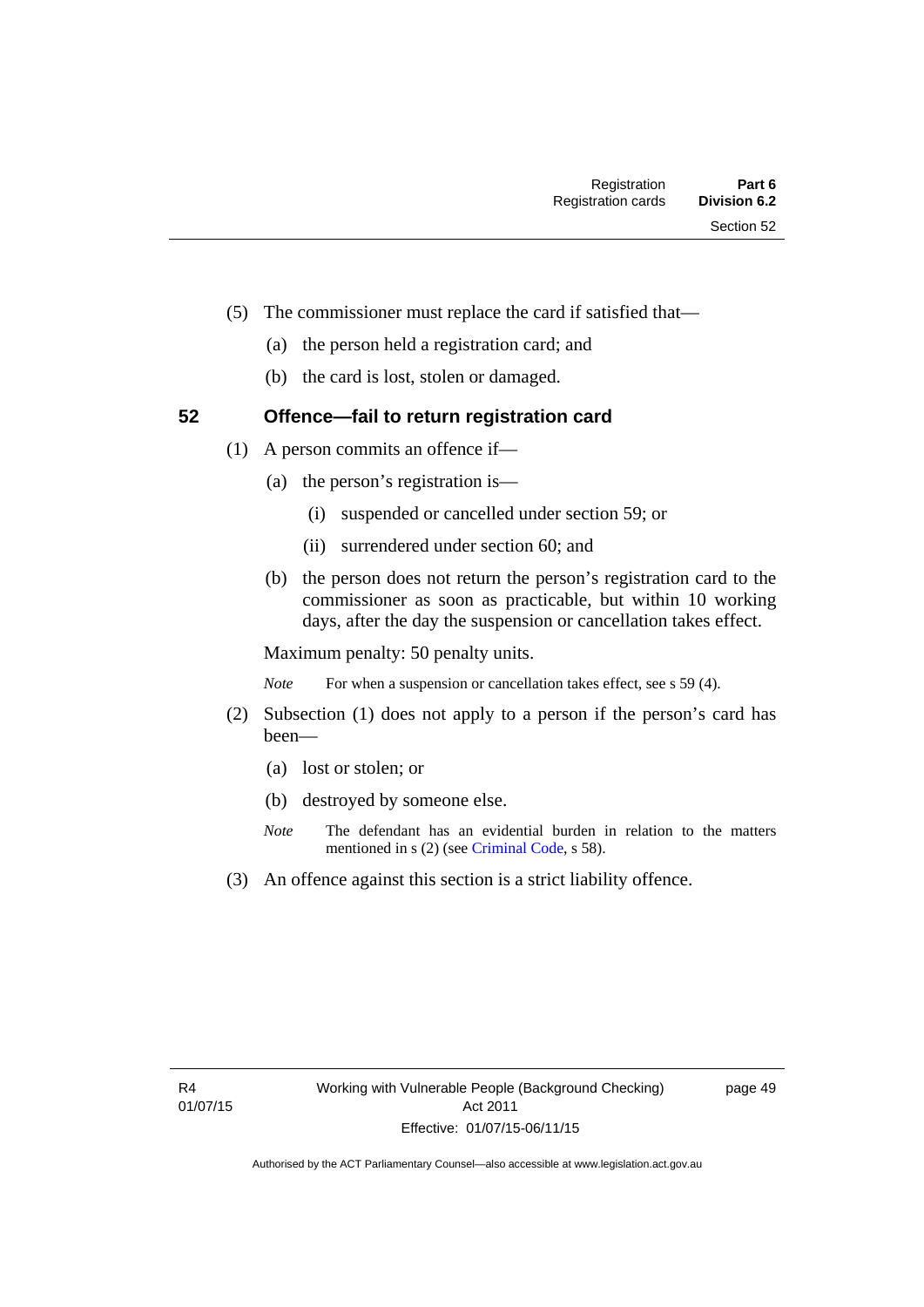# **Division 6.3 Monitoring registered people**

# **53 Commissioner may seek information from entities about registered people**

 (1) The commissioner may seek information or advice from any entity the commissioner considers may be able to give information or advice that is relevant to whether a registered person continues to pose no risk or an acceptable risk of harm to a vulnerable person.

#### **Example**

an updated criminal history report from the chief police officer

- *Note* An example is part of the Act, is not exhaustive and may extend, but does not limit, the meaning of the provision in which it appears (see [Legislation Act,](http://www.legislation.act.gov.au/a/2001-14) s 126 and s 132).
- (2) An entity may give information or advice in response to a request under this section and, in doing so, does not contravene any duty of confidentiality the entity has under any law or agreement, despite anything to the contrary in the law or agreement.

# **54 Additional risk assessments**

(1) This section applies if the commissioner believes on reasonable grounds that there is new relevant information about a registered person.

### **Examples—new relevant information**

- 1 a registered person is suspected of having committed a relevant offence
- 2 a registered person has been charged with a relevant offence
- 3 a registered person has been convicted or found guilty of a relevant offence
- *Note* An example is part of the Act, is not exhaustive and may extend, but does not limit, the meaning of the provision in which it appears (see [Legislation Act,](http://www.legislation.act.gov.au/a/2001-14) s 126 and s 132).

R4 01/07/15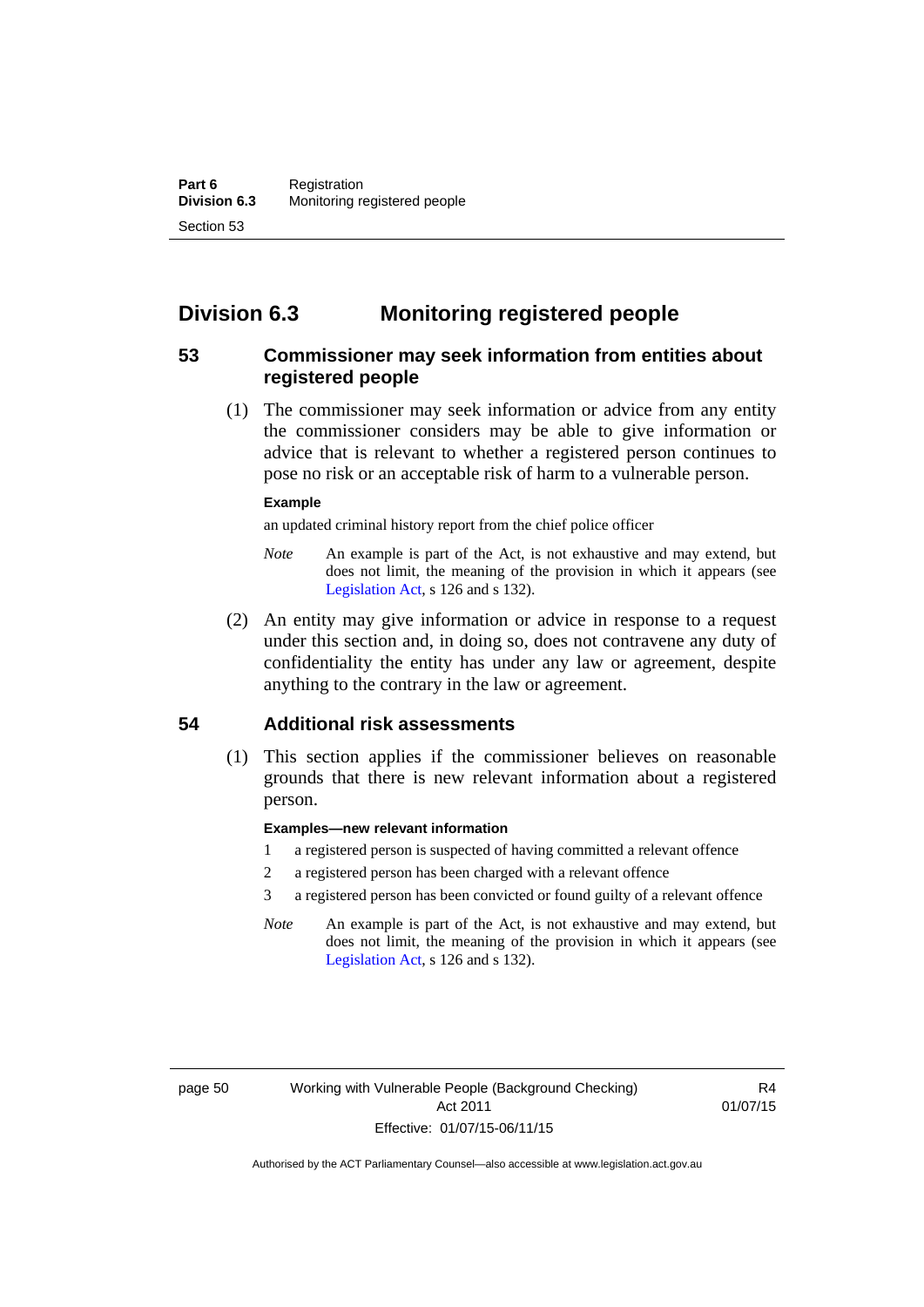- (2) The commissioner must—
	- (a) conduct a risk assessment (an *additional risk assessment*) for the person taking into account the new relevant information; and
	- (b) tell the person in writing that the additional risk assessment is being conducted.
	- *Note* If the commissioner decides to conduct an additional risk assessment for a person, the commissioner may suspend the person's registration while the assessment is conducted (see s  $57(2)$ ).
- (3) If the commissioner conducts an additional risk assessment for the person and is satisfied that the person poses no risk or an acceptable risk of harm to a vulnerable person, the commissioner may—
	- (a) leave the person's registration unchanged; or
	- (b) add a condition to, or amend a condition of, the person's registration.
	- (c) remove a condition from the person's registration.
	- *Note 1* Section 43 sets out the commissioner's obligations if the commissioner intends to register a person conditionally.
	- *Note 2* The commissioner must cancel a person's registration if the commissioner has conducted an additional risk assessment for the person and is satisfied that that the person poses an unacceptable risk of harm to a vulnerable person (see s 57 (3)).
- (4) The risk assessment guidelines may provide for what constitutes new relevant information about a registered person.

**55 Offences—registered person fail to disclose charge, conviction or finding of guilt for relevant offence** 

- (1) A person commits an offence if the person—
	- (a) is registered; and
	- (b) is charged with a relevant offence; and

R4 01/07/15 Working with Vulnerable People (Background Checking) Act 2011 Effective: 01/07/15-06/11/15

page 51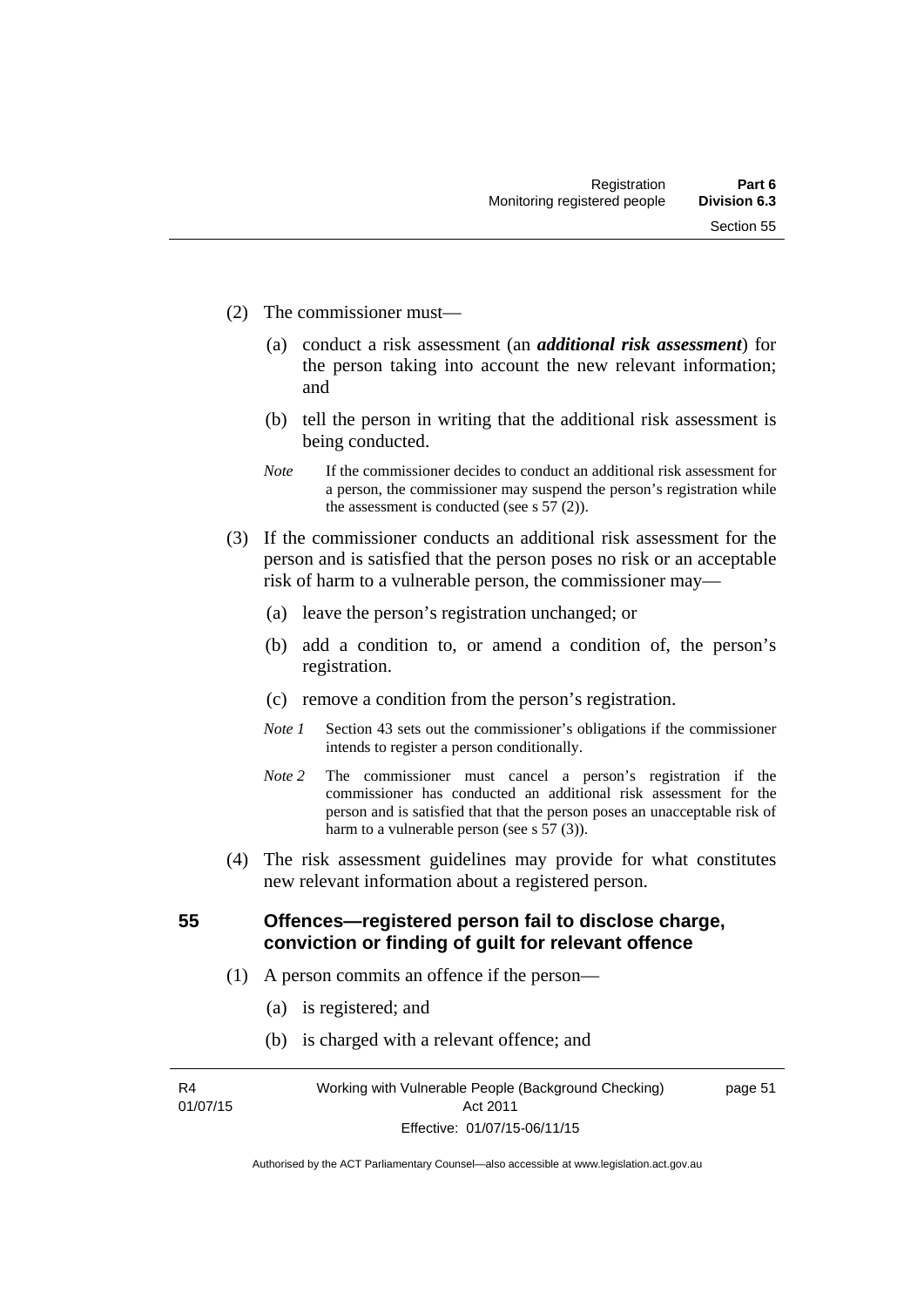(c) does not tell the commissioner about the charge in writing within 10 working days after the day the person is charged.

Maximum penalty: 50 penalty units.

- (2) A person commits an offence if the person—
	- (a) is registered; and
	- (b) is convicted or found guilty of a relevant offence; and
	- (c) does not tell the commissioner about the conviction or finding of guilt in writing within 10 working days after the day the person is convicted or found guilty.

Maximum penalty: 50 penalty units.

(3) An offence against this section is a strict liability offence.

# **56 Offence—fail to notify change of name or address**

- (1) A person commits an offence if—
	- (a) the person is registered; and
	- (b) the person's name or address changes; and
	- (c) the person does not tell the commissioner in writing of the change within 10 working days after the day the change happens.

Maximum penalty: 10 penalty units.

- *Note* If a form is approved under s 69 for this provision, the form must be used.
- (2) An offence against this section is a strict liability offence.

R4 01/07/15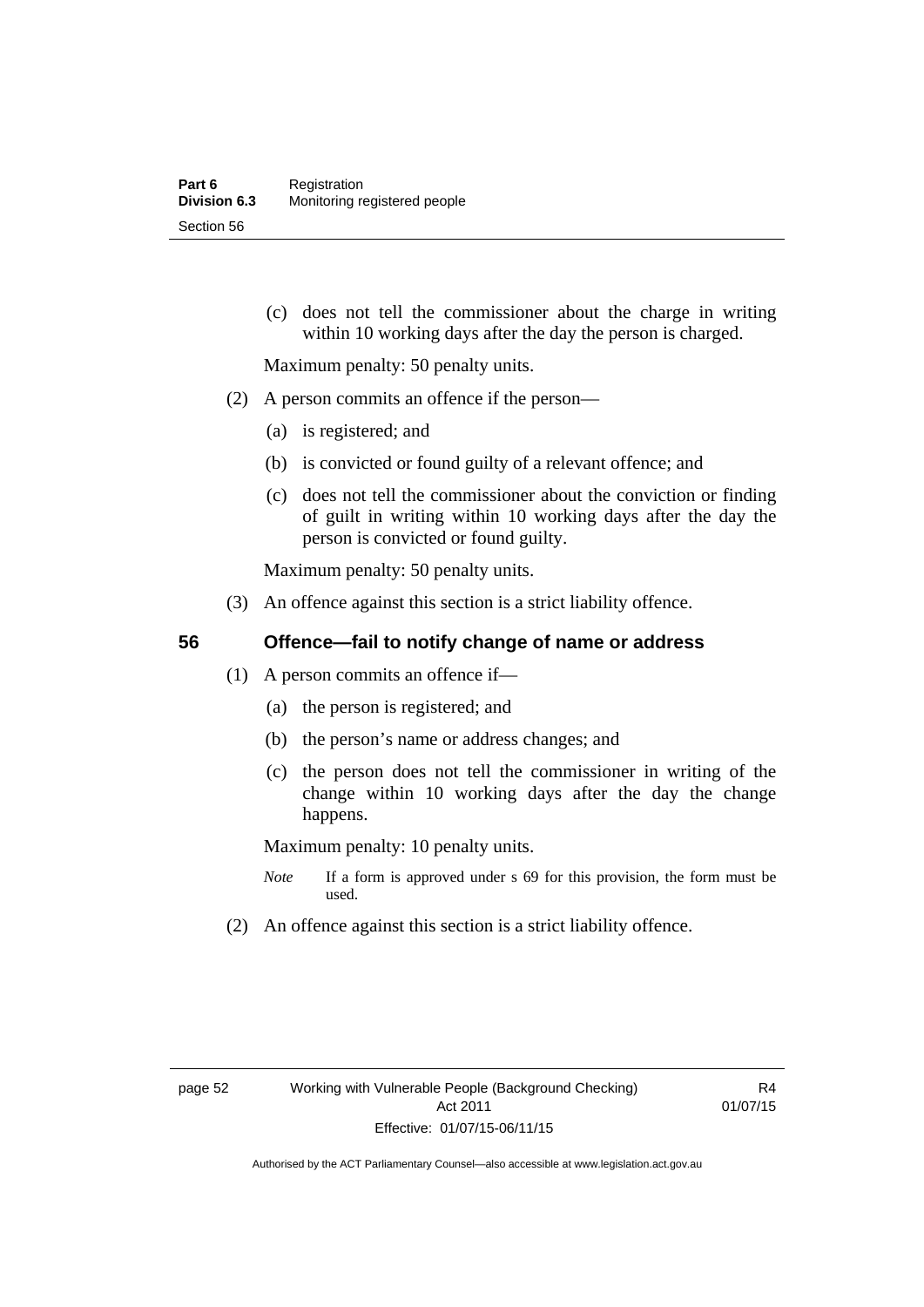# **Division 6.4 Suspending or cancelling registration**

# **57 Grounds for suspension or cancellation of registration**

- (1) The commissioner may suspend or cancel a person's registration if—
	- (a) the person's registration is subject to a condition; and
	- (b) the person contravenes a requirement of the condition; and
	- (c) the commissioner believes on reasonable grounds that suspension or cancellation is necessary for this Act.
	- *Note* A person commits an offence if the person contravenes a requirement of a condition—see s 48.
- (2) If the commissioner decides to conduct an additional risk assessment for a person, the commissioner may suspend the person's registration while the assessment is conducted.
	- *Note* The commissioner must conduct an additional risk assessment for a person under s 54 if the commissioner believes on reasonable grounds that there is new relevant information about the person.
- (3) The commissioner must cancel a person's registration if the commissioner—
	- (a) has conducted an additional risk assessment for the person; and
	- (b) is satisfied that the person poses an unacceptable risk of harm to a vulnerable person.

# **58 Notice of proposed suspension or cancellation of registration**

 (1) The commissioner must give written notice of an intention to suspend or cancel a person's registration to the person.

*Note* For how documents may be given, see the [Legislation Act,](http://www.legislation.act.gov.au/a/2001-14) pt 19.5.

R4 01/07/15 page 53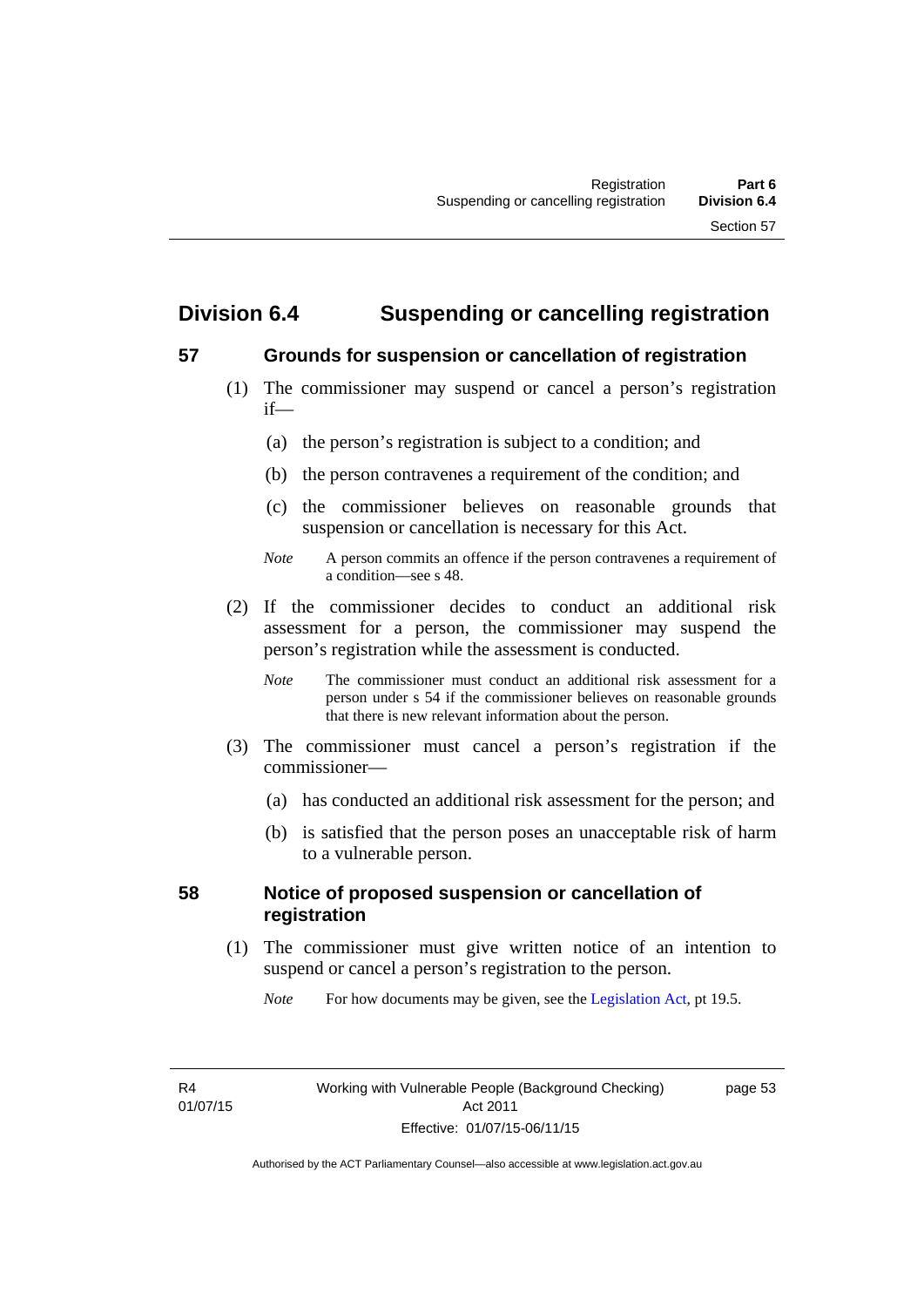- (2) A notice of intention to suspend or cancel a person's registration must—
	- (a) set out the ground for suspension or cancellation; and
	- (b) state that the person may, within 10 working days after the day the commissioner gives the person the notice, give reasons why the person considers that the registration should not be suspended or cancelled.

## **59 Suspension or cancellation of registration**

- (1) The commissioner must suspend or cancel a person's registration if the commissioner—
	- (a) has given written notice to the person of an intention to suspend or cancel the registration; and
	- (b) has considered any reasons given by the person in accordance with the notice; and
	- (c) is satisfied that the ground for suspension or cancellation under section 57 exists.
	- *Note* The commissioner's decision to suspend or cancel a person's registration is reviewable (see s 61).
- (2) The commissioner must—
	- (a) tell the person in writing—
		- (i) that the person's registration is suspended or cancelled; and
		- (ii) the ground for suspension or cancellation; and
		- *Note* The commissioner must also give the person a reviewable decision notice in relation to the decision to suspend or cancel the person's registration (see s 62).
	- (b) tell the person's employer (if any) in writing that the person's registration has been suspended or cancelled.

page 54 Working with Vulnerable People (Background Checking) Act 2011 Effective: 01/07/15-06/11/15

R4 01/07/15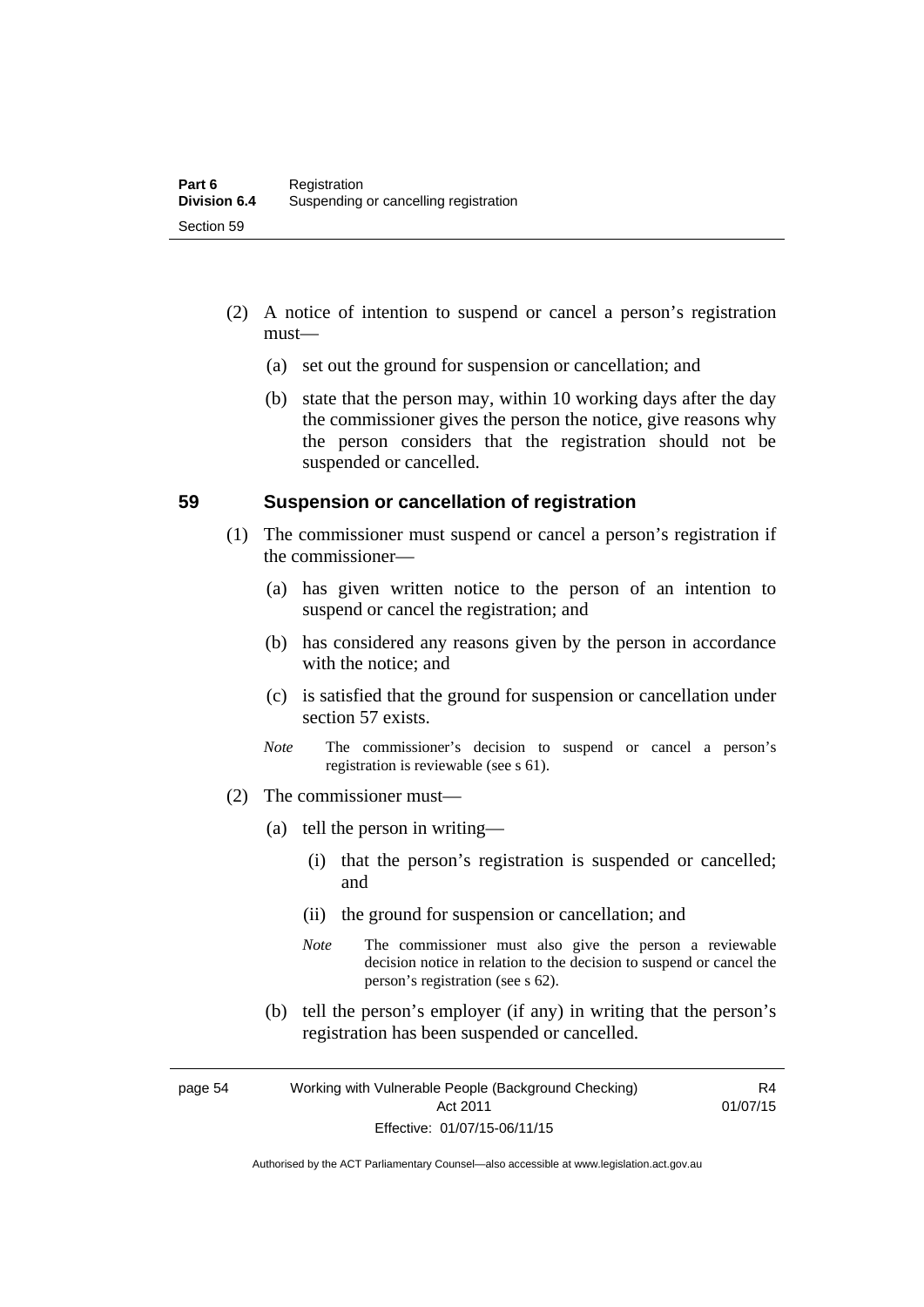- (3) For subsection (2) (b), the commissioner must not tell the person's employer the ground for suspension or cancellation.
- (4) The suspension or cancellation takes effect—
	- (a) on the day after the day the commissioner tells the person in writing that the person's registration is suspended or cancelled; or
	- (b) if a later date is stated in the notice of suspension or cancellation—on the later date.
- (5) To remove any doubt, a person whose registration is suspended does not have a registration allowing the person to engage in a regulated activity.
	- *Note* A person engaging in a regulated activity for which the person is required to be registered commits an offence under s 13 if the person's registration is suspended or cancelled and the person continues to engage in the activity.

# **Division 6.5 Surrendering registration**

# **60 Surrendering registration**

- (1) A registered person may surrender the person's registration by giving written notice of the surrender (a *surrender notice*) to the commissioner.
	- *Note* If a form is approved under s 69 for this provision, the form must be used.
- (2) The surrender notice must be accompanied by—
	- (a) the person's registration card; or
	- (b) if the card has been lost, stolen or destroyed—a written statement by the person stating that the card has been lost, stolen or destroyed.

page 55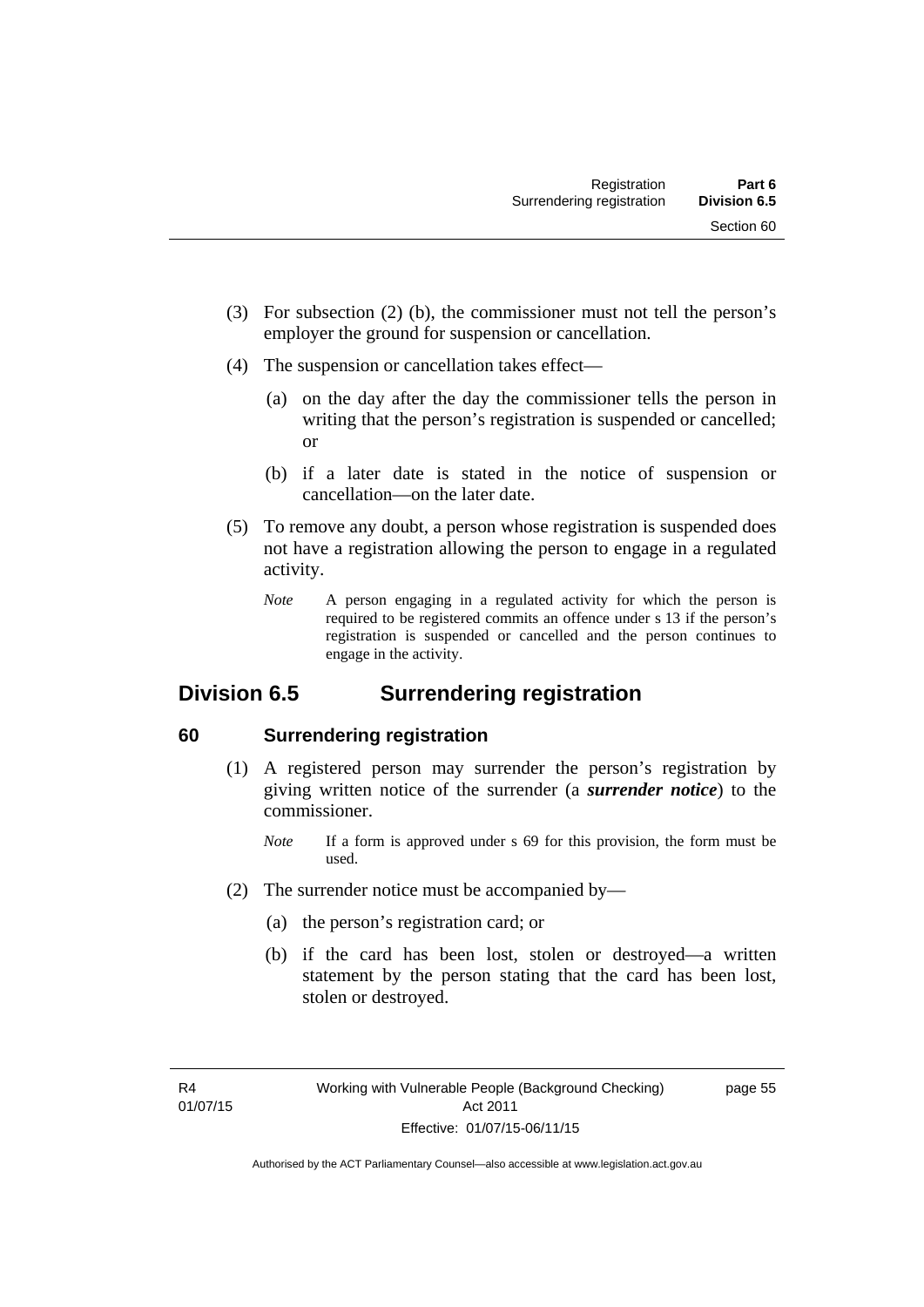- (3) The surrender of the registration takes effect—
	- (a) on the day the surrender notice is given to the commissioner; or
	- (b) if a later date is stated in the surrender notice—on the later date.
- (4) The commissioner must tell the person's employer (if any) in writing that the person's registration has been surrendered.

page 56 Working with Vulnerable People (Background Checking) Act 2011 Effective: 01/07/15-06/11/15

R4 01/07/15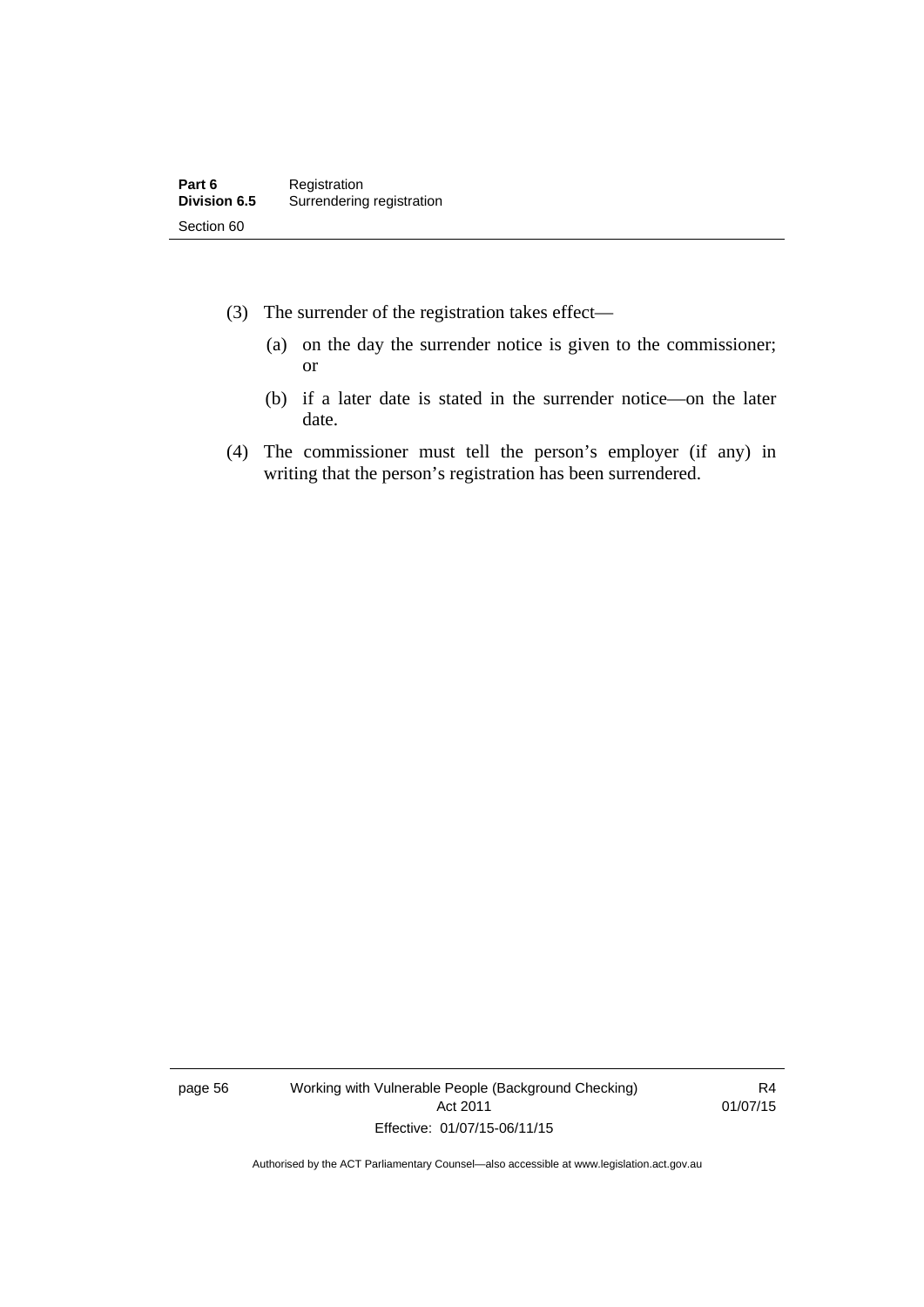# **Part 7 Notification and review of decisions**

### **61 Meaning of** *reviewable decision***—pt 7**

In this part:

*reviewable decision* means a decision mentioned in schedule 2, column 3 under a provision of this Act mentioned in column 2 in relation to the decision.

### **62 Reviewable decision notices**

If the commissioner makes a reviewable decision, the commissioner must give a reviewable decision notice only to each entity mentioned in schedule 2, column 4 in relation to the decision.

*Note* The requirements for a reviewable decision notice are prescribed under the *[ACT Civil and Administrative Tribunal Act 2008](http://www.legislation.act.gov.au/a/2008-35)*.

### **63 Applications for review**

An entity mentioned in schedule 2, column 4 in relation to a reviewable decision may apply to the ACAT for review of the decision.

*Note* If a form is approved under the *[ACT Civil and Administrative Tribunal](http://www.legislation.act.gov.au/a/2008-35)  [Act 2008](http://www.legislation.act.gov.au/a/2008-35)* for the application, the form must be used.

R4 01/07/15 page 57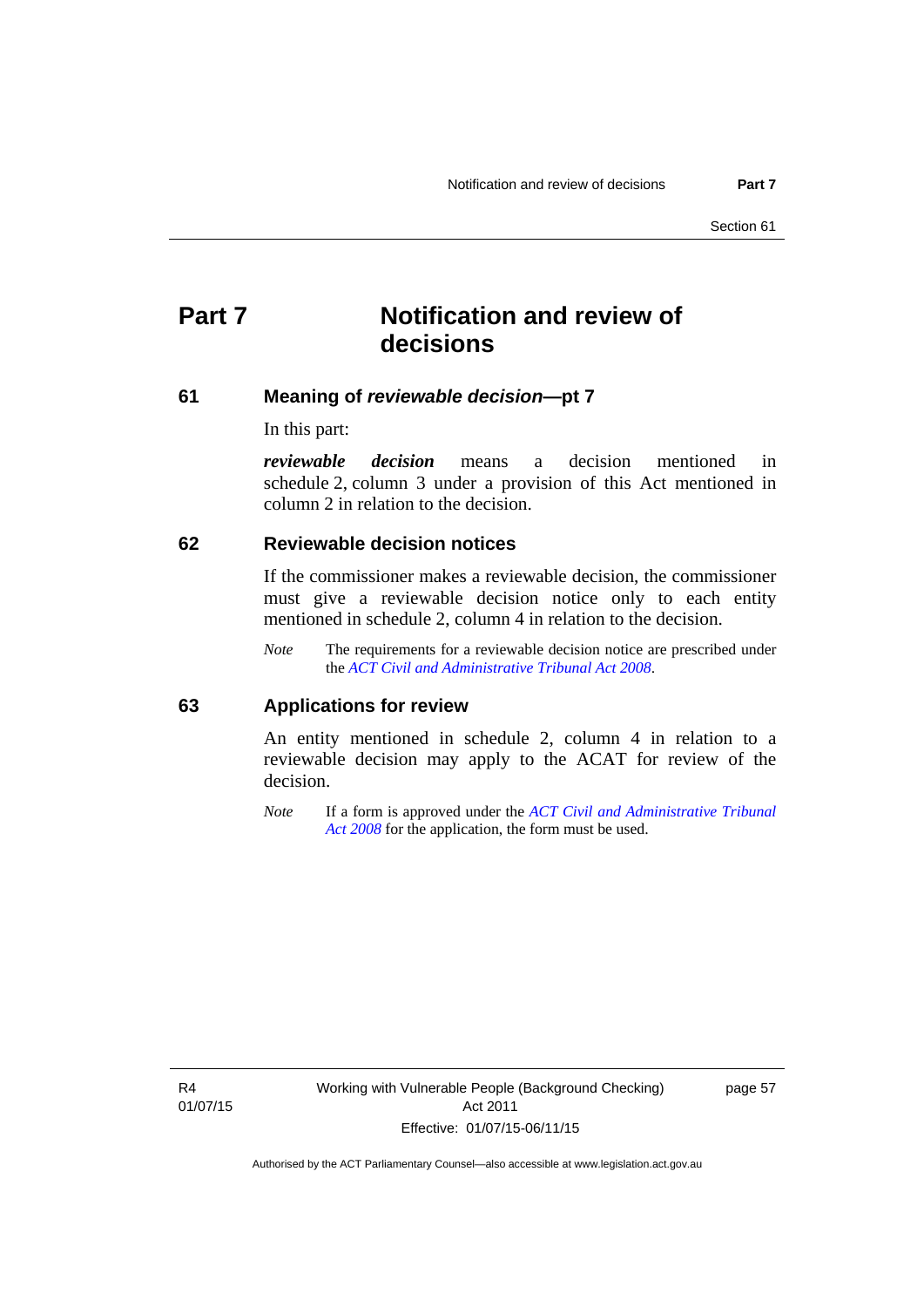#### **Part 8** Miscellaneous

Section 64

# **Part 8 Miscellaneous**

## **64 Protection from liability**

- (1) An official is not civilly liable for anything done or omitted to be done honestly and without recklessness—
	- (a) in the exercise of a function under this Act; or
	- (b) in the reasonable belief that the act or omission was in the exercise of a function under this Act.
- (2) Any civil liability that would, apart from subsection (1), attach to an official attaches instead to the Territory.
- (3) In this section:

*official* means—

- (a) the commissioner; or
- (b) an independent advisor; or
- (c) a person authorised under this Act by the commissioner to do or not to do a thing.
- *Note* A reference to an Act includes a reference to the statutory instruments made or in force under the Act, including any regulation (see [Legislation Act,](http://www.legislation.act.gov.au/a/2001-14) s 104).

# **65 Offences—use or divulge protected information**

- (1) A person to whom this section applies commits an offence if—
	- (a) the person uses information; and
	- (b) the information is protected information about someone else; and

R4 01/07/15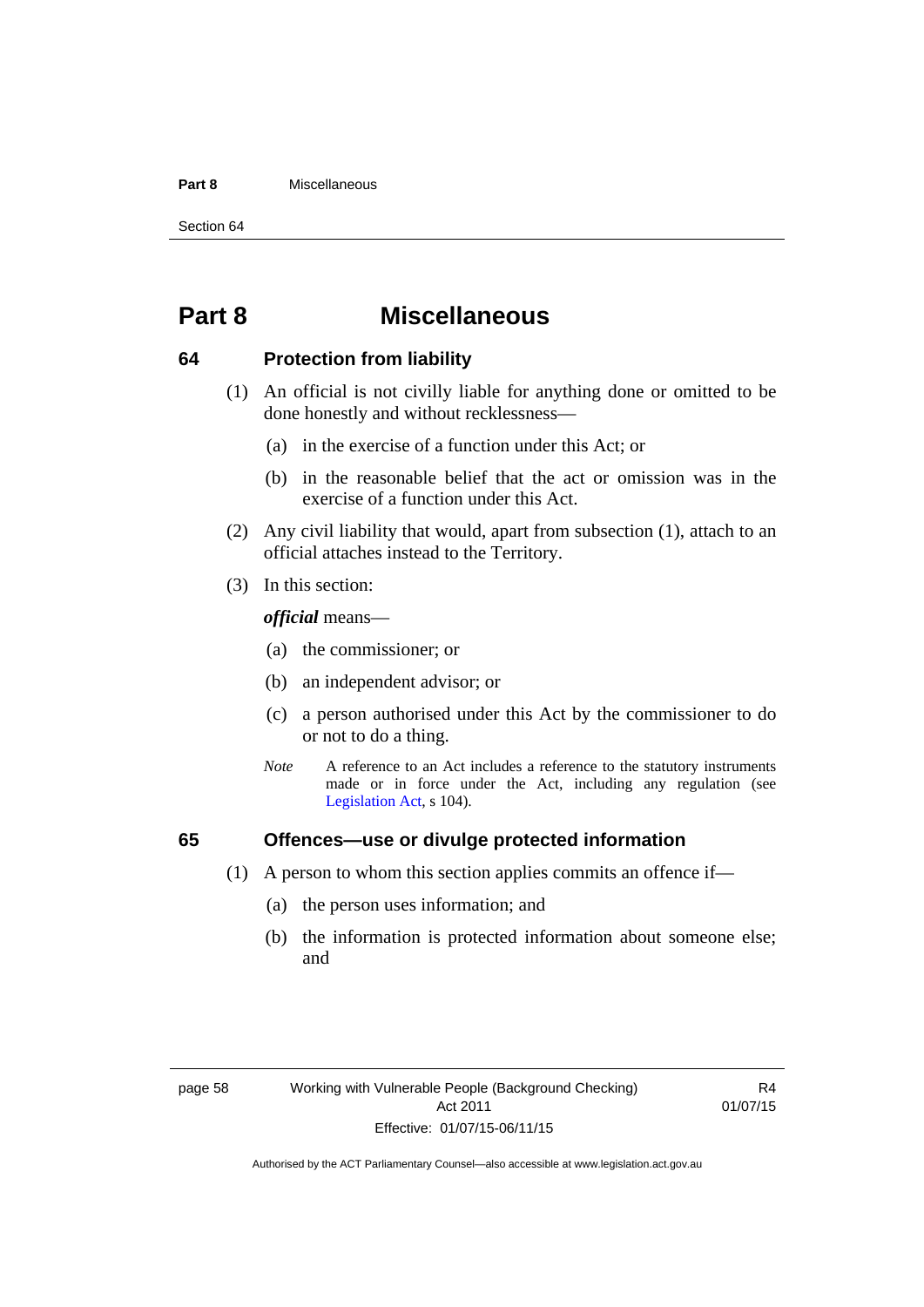(c) the person is reckless about whether the information is protected information about someone else.

Maximum penalty: 50 penalty units, imprisonment for 6 months or both.

- (2) A person to whom this section applies commits an offence if—
	- (a) the person does something that divulges information; and
	- (b) the information is protected information about someone else; and
	- (c) the person is reckless about whether—
		- (i) the information is protected information about someone else; and
		- (ii) doing the thing would result in the information being divulged to someone else.

Maximum penalty: 50 penalty units, imprisonment for 6 months or both.

- (3) Subsections (1) and (2) do not apply if the information is used or divulged—
	- (a) under this Act or another territory law; or
	- (b) in relation to the exercise of a function, as a person to whom this section applies, under this Act or another territory law; or
	- (c) in a court proceeding.
- (4) Subsections (1) and (2) do not apply to the using or divulging of protected information about a person with the person's consent.
	- *Note* The defendant has an evidential burden in relation to the matters mentioned in ss (3) and (4) (see [Criminal Code](http://www.legislation.act.gov.au/a/2002-51/default.asp), s 58).

page 59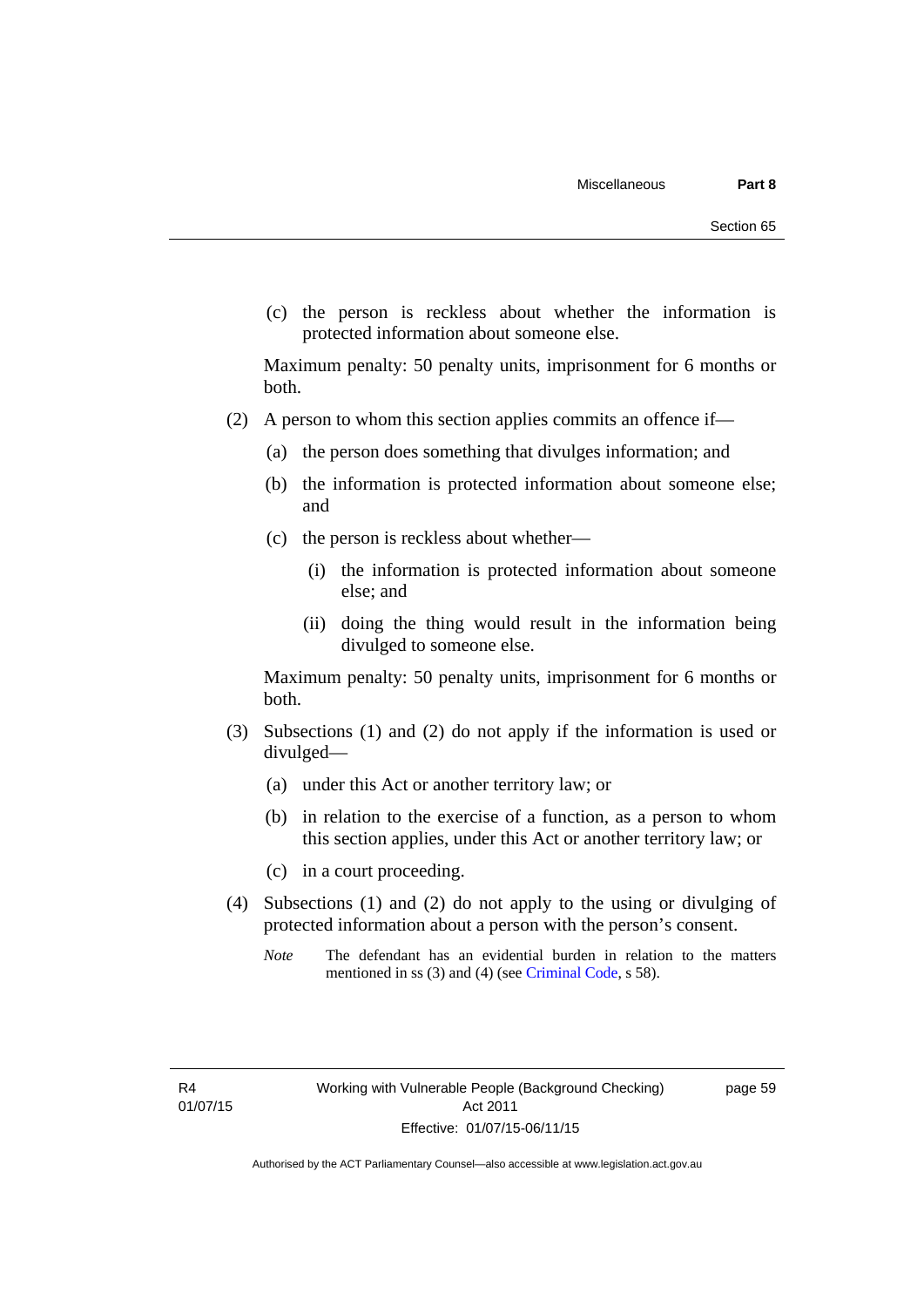#### **Part 8** Miscellaneous

Section 65

- (5) A person to whom this section applies need not divulge protected information to a court, or produce a document containing protected information to a court, unless it is necessary to do so for this Act or another law applying in the territory.
- (6) In this section:

*court* includes a tribunal, authority or person having power to require the production of documents or the answering of questions.

*divulge* includes—

- (a) communicate; or
- (b) publish

*person to whom this section applies* means—

- (a) a person who is or has been—
	- (i) the commissioner; or
	- (ii) an independent advisor; or
- (b) anyone else who has exercised a function under this Act.

*produce* includes allow access to.

*protected information* means information about a person that is disclosed to, or obtained by, a person to whom this section applies because of the exercise of a function under this Act by the person or someone else.

#### **Examples—protected information**

- 1 information obtained by the commissioner in conducting a risk assessment for a person
- 2 information disclosed by the commissioner in seeking information or advice from an entity about a registered person
- *Note* An example is part of the Act, is not exhaustive and may extend, but does not limit, the meaning of the provision in which it appears (see [Legislation Act,](http://www.legislation.act.gov.au/a/2001-14) s 126 and s 132).

page 60 Working with Vulnerable People (Background Checking) Act 2011 Effective: 01/07/15-06/11/15

R4 01/07/15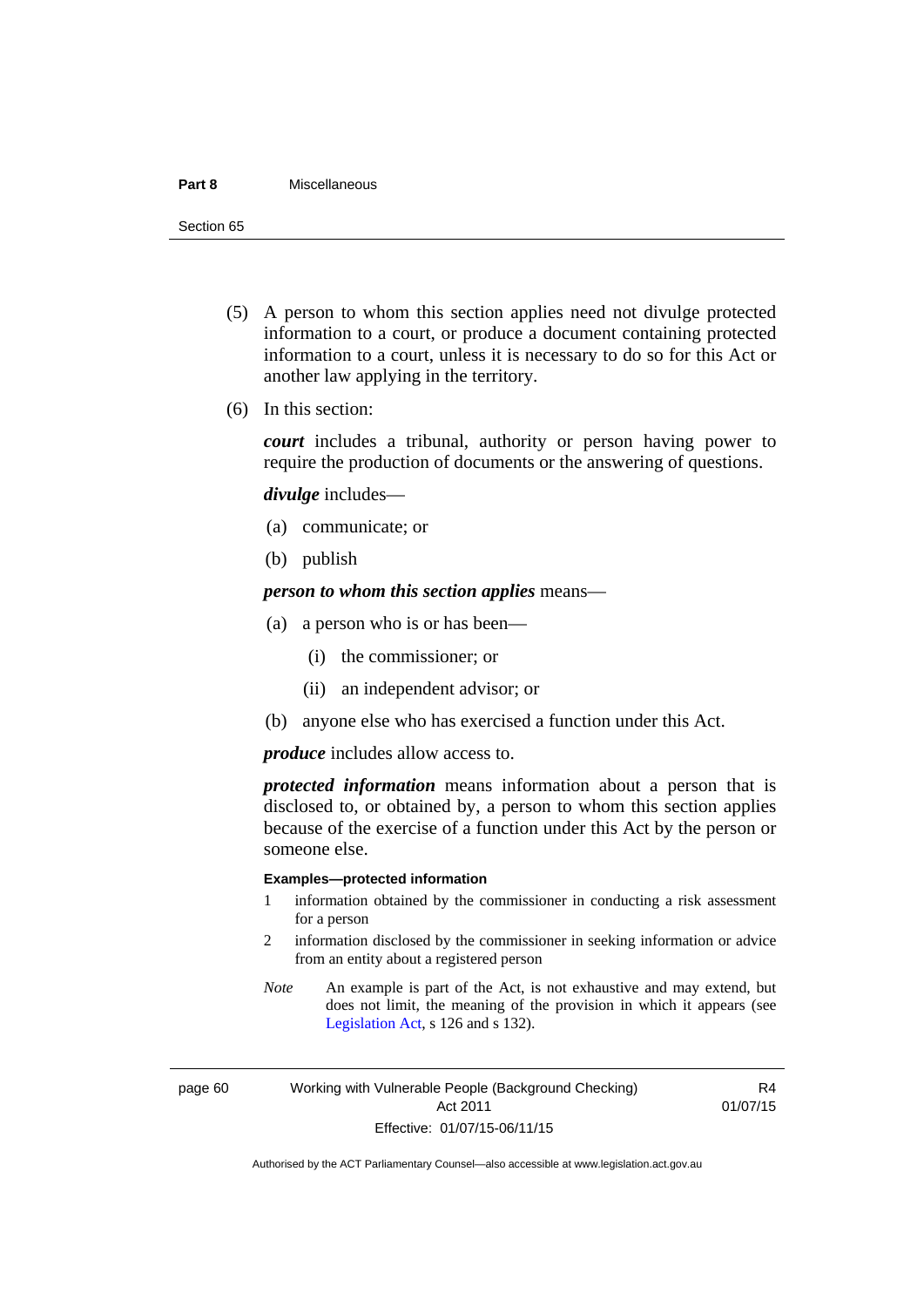*use information* includes make a record of the information.

# **66 Evidentiary certificates**

- (1) The commissioner may give a signed certificate—
	- (a) stating that on a stated date or during a stated period a named person was or was not registered; and
	- (b) if the person was registered—including details of the person's registration.
- (2) A certificate under this section is evidence of the matters stated in it.
- (3) Unless the contrary is proved, a document that purports to be a certificate under this section is taken to be a certificate.

# **67 Disqualification orders**

- (1) If a court finds a person guilty of an offence against this Act, the court may make an order disqualifying the person from applying for registration for a stated period or until a stated thing happens.
- (2) In this section:

*offence against this Act* includes an offence against the [Criminal](http://www.legislation.act.gov.au/a/2002-51)  [Code](http://www.legislation.act.gov.au/a/2002-51) in relation to anything done, or not done, under or in relation to this Act.

# **68 Determination of fees**

- (1) The Minister may determine fees for this Act.
	- *Note* The [Legislation Act](http://www.legislation.act.gov.au/a/2001-14) contains provisions about the making of determinations and regulations relating to fees (see pt 6.3)
- (2) A determination is a disallowable instrument.
	- *Note* A disallowable instrument must be notified, and presented to the Legislative Assembly, under the [Legislation Act.](http://www.legislation.act.gov.au/a/2001-14)

R4 01/07/15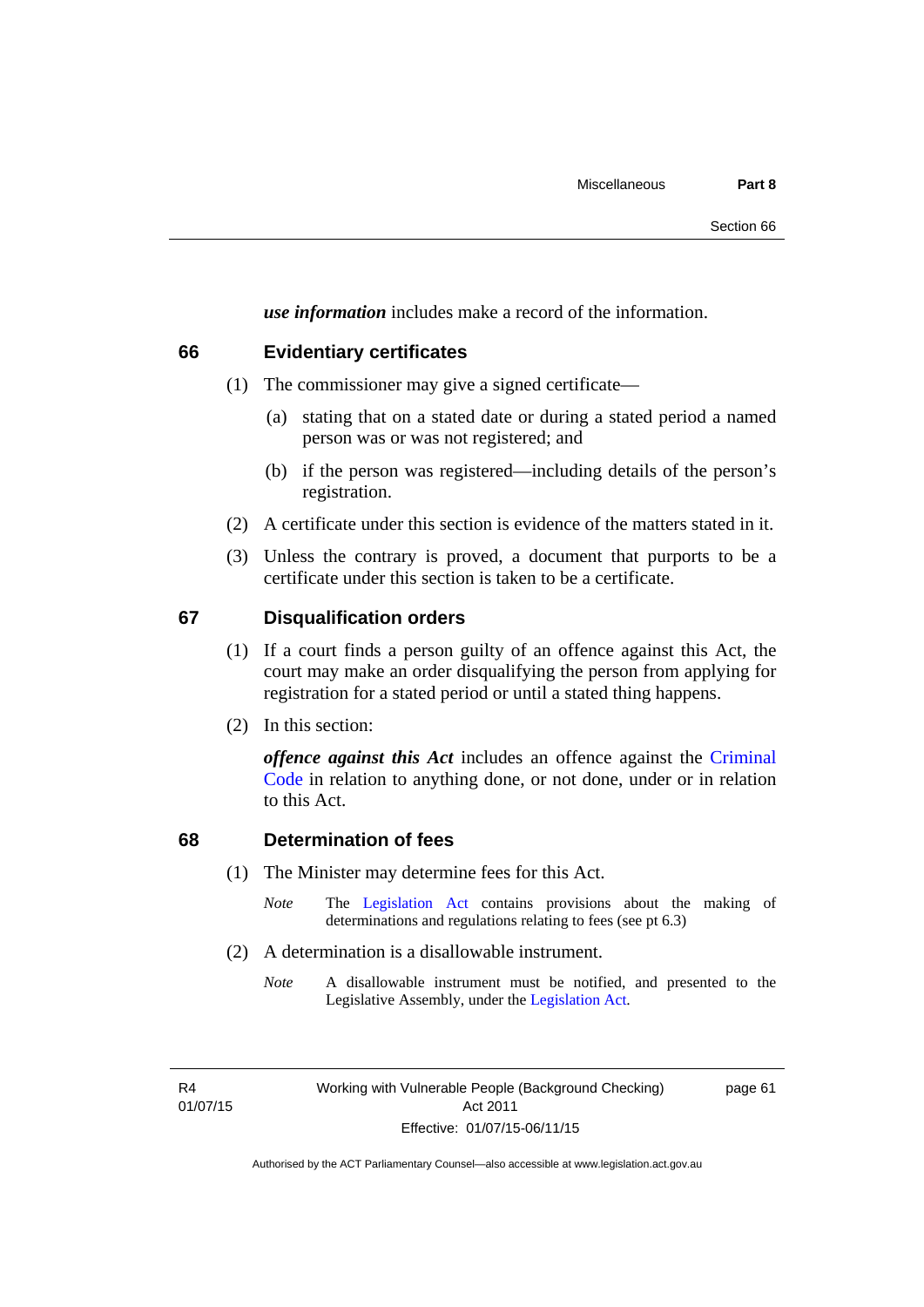#### **Part 8** Miscellaneous

## **69 Approved forms**

- (1) The commissioner may approve forms for this Act.
- (2) If the commissioner approves a form for a particular purpose, the approved form must be used for the purpose.

*Note* For other provisions about forms, see the [Legislation Act,](http://www.legislation.act.gov.au/a/2001-14) s 255.

(3) An approved form is a notifiable instrument.

*Note* A notifiable instrument must be notified under the [Legislation Act](http://www.legislation.act.gov.au/a/2001-14).

## **70 Review of Act**

- (1) The Minister must, as soon as practicable after the end of this Act's 3rd year and 7th year of operation—
	- (a) review the operation of the Act; and
	- (b) present a report of the review to the Legislative Assembly.
	- *Note* A reference to an Act includes a reference to the statutory instruments made or in force under the Act, including any regulation (see [Legislation Act,](http://www.legislation.act.gov.au/a/2001-14) s 104).
- (2) This section expires 8 years after the day it commences.

## **71 Regulation-making power**

- (1) The Executive may make regulations for this Act.
	- *Note* A regulation must be notified, and presented to the Legislative Assembly, under the [Legislation Act](http://www.legislation.act.gov.au/a/2001-14).
- (2) A regulation may make provision for—
	- (a) the obligations of employers before engaging people in regulated activities; and
	- (b) the obligations of employers in relation to people they engage in regulated activities.

page 62 Working with Vulnerable People (Background Checking) Act 2011 Effective: 01/07/15-06/11/15

R4 01/07/15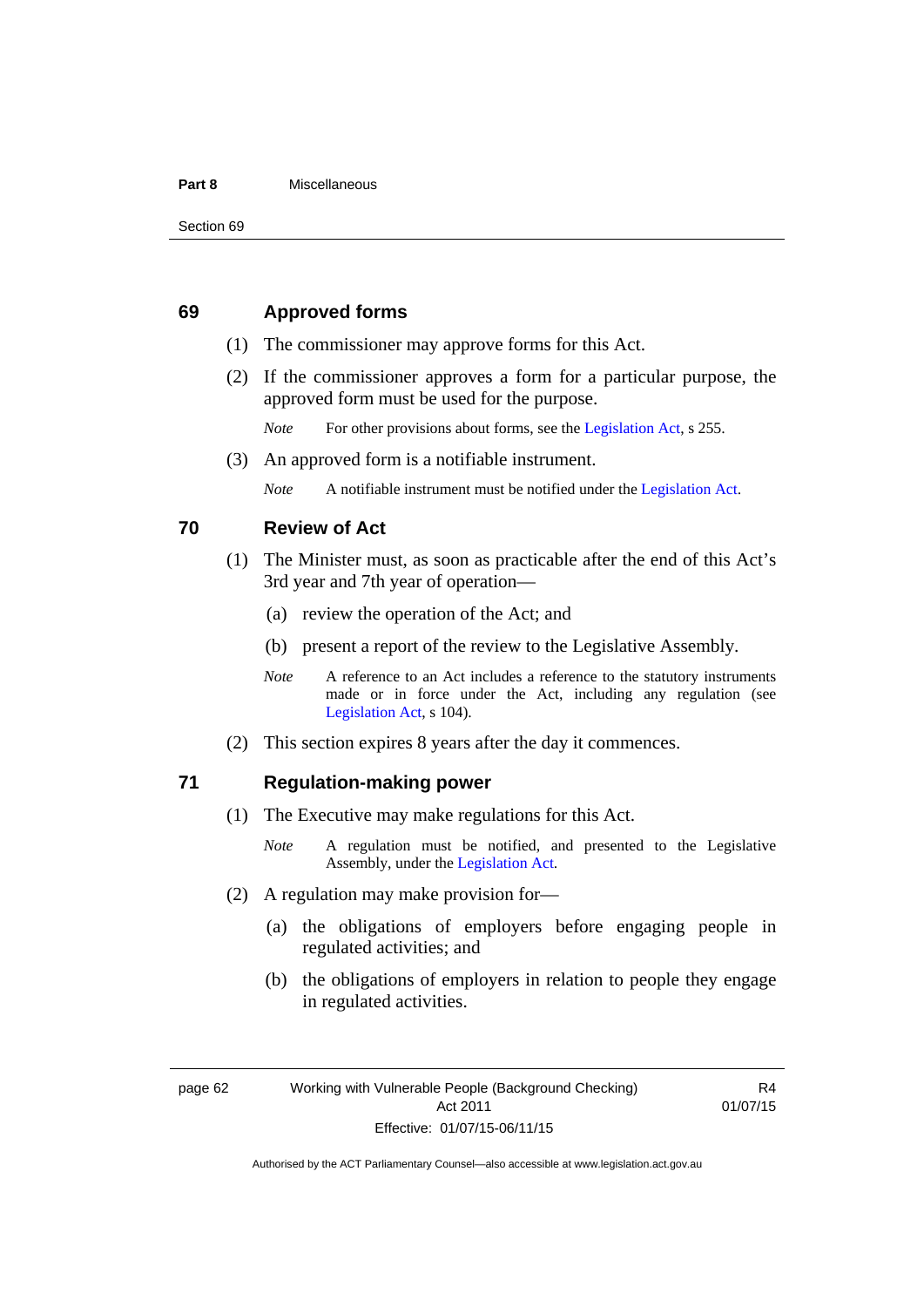(3) A regulation may create offences and fix maximum penalties of not more than 20 penalty units for the offences.

R4 01/07/15 Working with Vulnerable People (Background Checking) Act 2011 Effective: 01/07/15-06/11/15

page 63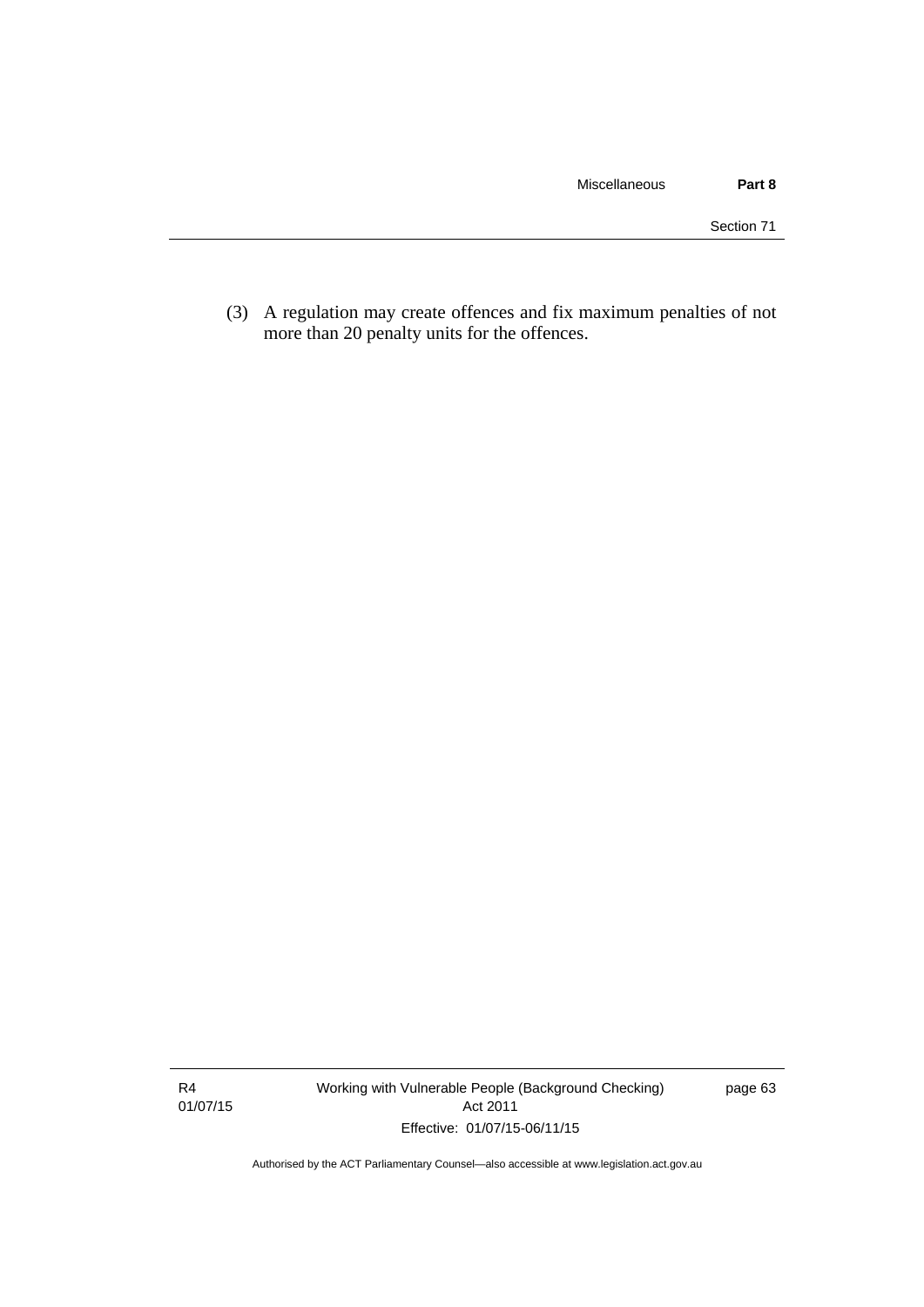# **Schedule 1 Regulated activities**

(see s 8)

# **Part 1.1 Activities or services for children**

# **1.1 Child protection services**

- (1) An activity or service is a regulated activity if the activity is conducted, or the service is provided, under the *[Children and Young](http://www.legislation.act.gov.au/a/2008-19)  [People Act 2008](http://www.legislation.act.gov.au/a/2008-19)* for a child or young person.
- (2) Without limiting subsection (1), a regulated activity includes an activity conducted or a service provided under the *[Children and](http://www.legislation.act.gov.au/a/2008-19)  [Young People Act 2008](http://www.legislation.act.gov.au/a/2008-19)*—
	- $(a)$  by—
		- (i) a member of the Children and Youth Services Council; or
		- (ii) a family group conference facilitator; or
		- (iii) a kinship carer; or
		- (iv) a foster carer; or
		- (v) a residential care service; or
		- (vi) a researcher for a research project; or
		- (vii) an authorised assessor; or
		- (viii) another person administering, or exercising a function under, the Act; or

R4 01/07/15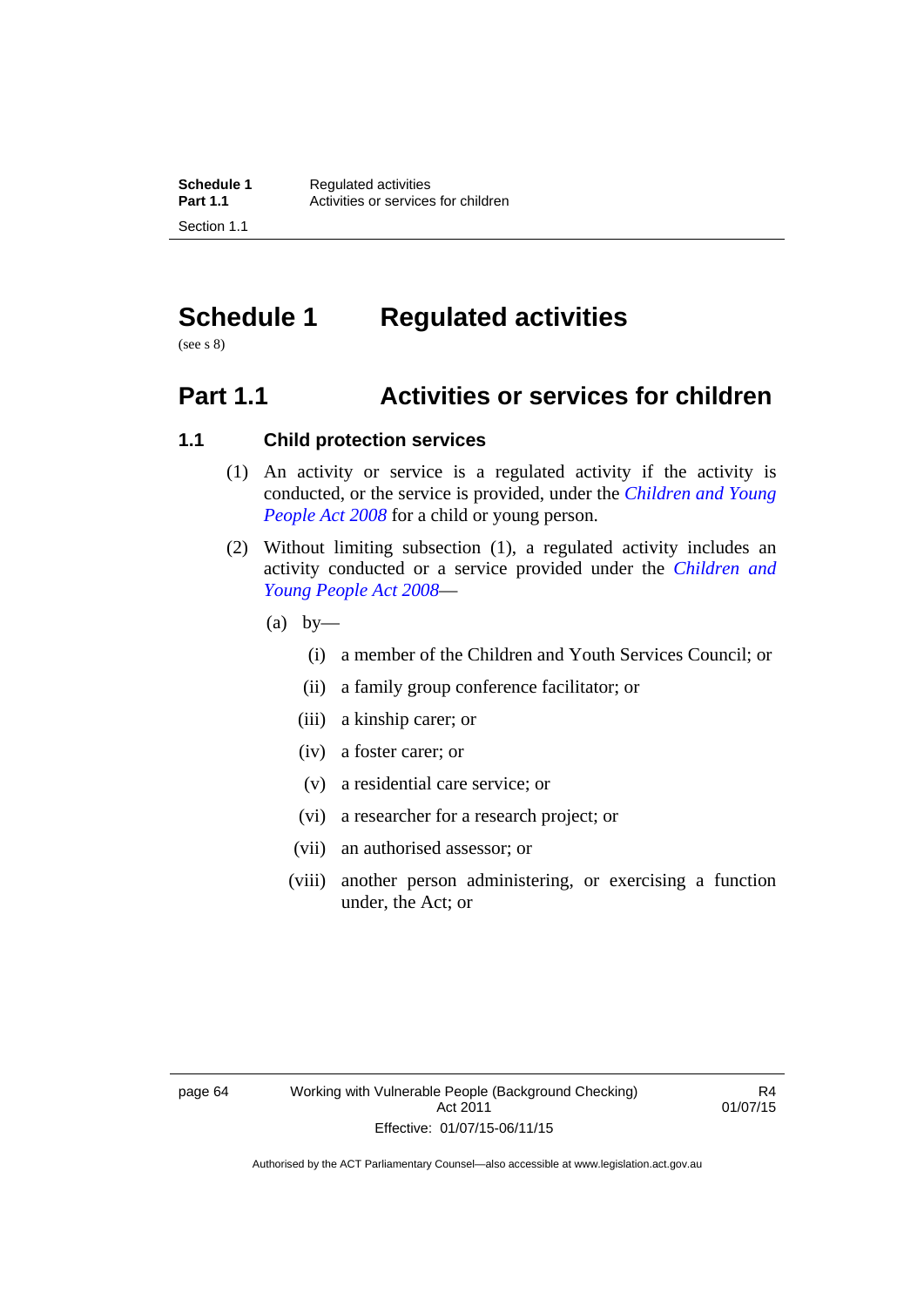- (b) under a therapeutic protection order.
- *Note* See the *[Children and Young People Act 2008](http://www.legislation.act.gov.au/a/2008-19)*, particularly:
	- pt 2.2 (Children and Youth Services Council);
	- pt 3.2 (Family group conferences—facilitators);
	- s 438 (Care and protection assessment—authorisation of assessors);
	- s 509 (Who is a *kinship carer*?);
	- s 510 (Meaning of *approved foster care organisation*, *foster care service* and *foster carer*);
	- s 511 (Meaning of *approved residential care organisation* and *residential care service*);
	- pt 16.2 (Therapeutic protection orders);
	- ch 22 (Research involving children and young people).

## **1.2 Justice facilities for children**

- (1) An activity or service is a regulated activity if—
	- (a) any of the usual functions of the activity or service are carried out in relation to a child at a justice facility; or
	- (b) the activity is conducted, or the service is provided, in relation to a child because of a sentence, detention, probation, parole or other order, that could be made or imposed by a court.
- (2) In this section:

*justice facility* means—

- (a) a detention place; or
- (b) a place outside a detention place if a detainee is, or has been, directed to work or take part in an activity at the place; or
- (c) any other place a child may be held in custody.

page 65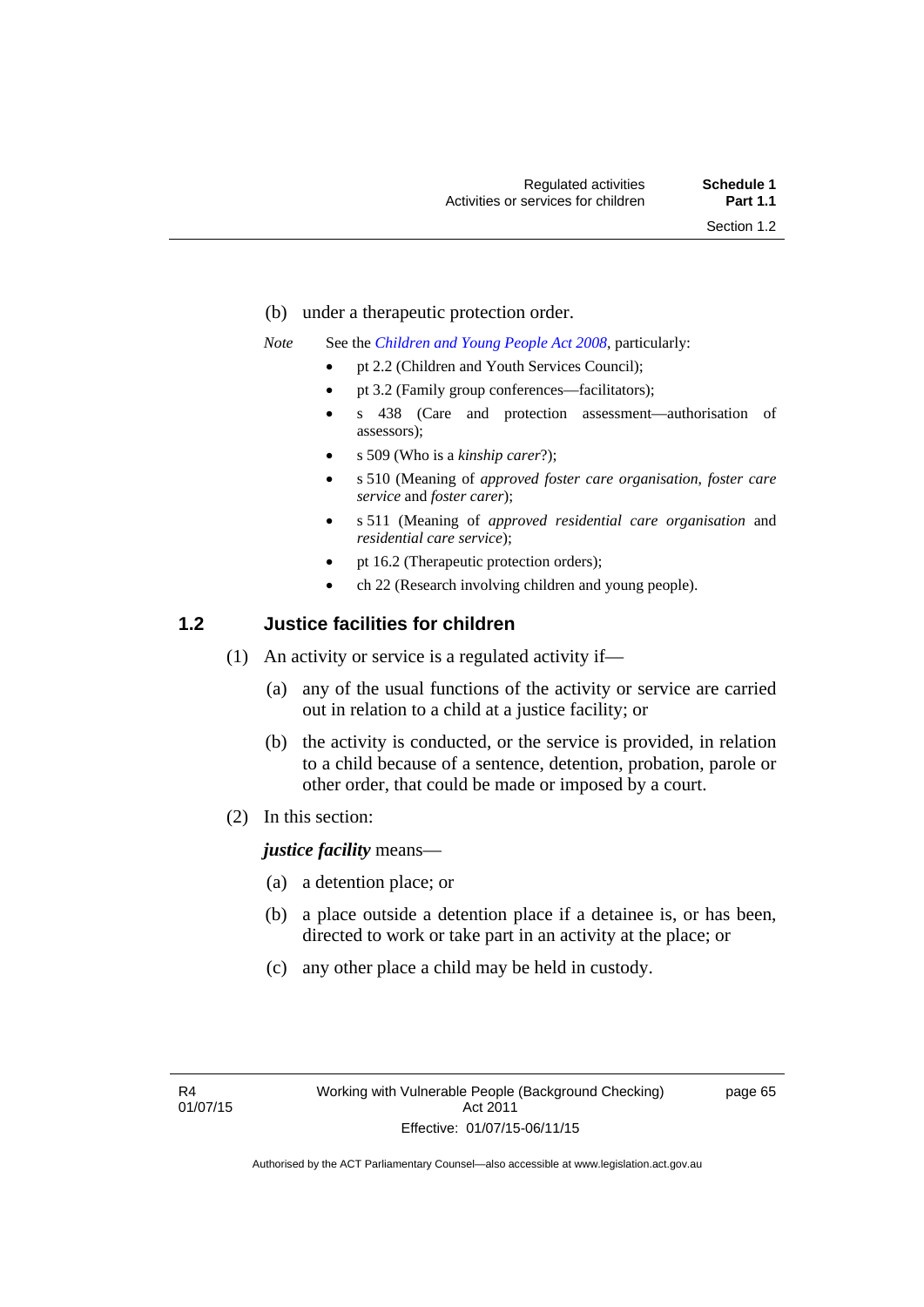## **1.3 Childcare service**

- (1) An activity or service is a regulated activity if the activity is conducted, or the service is provided, by—
	- (a) a childcare service; or
	- (b) another commercial service that provides child care.

#### **Examples—par (b)**

- 1 babysitting service
- 2 nanny service
- 3 a service conducted by a hotel or resort to provide childcare to children who are short term guests
- *Note* An example is part of the Act, is not exhaustive and may extend, but does not limit, the meaning of the provision in which it appears (see [Legislation Act,](http://www.legislation.act.gov.au/a/2001-14) s 126 and s 132).
- (2) In this section:

*childcare service*—see the *[Children and Young People Act 2008](http://www.legislation.act.gov.au/a/2008-19)*, section 732.

- *Note Childcare service* means—
	- (a) a childcare centre; or
	- (b) a family day care scheme.

## **1.4 Child education services**

- (1) An activity or service is a regulated activity if the activity is conducted, or the service is provided, as part of a child education service.
- (2) In this section:

## *child education service*—

 (a) means a service for which the main purpose is to provide education and care for children; and

R4 01/07/15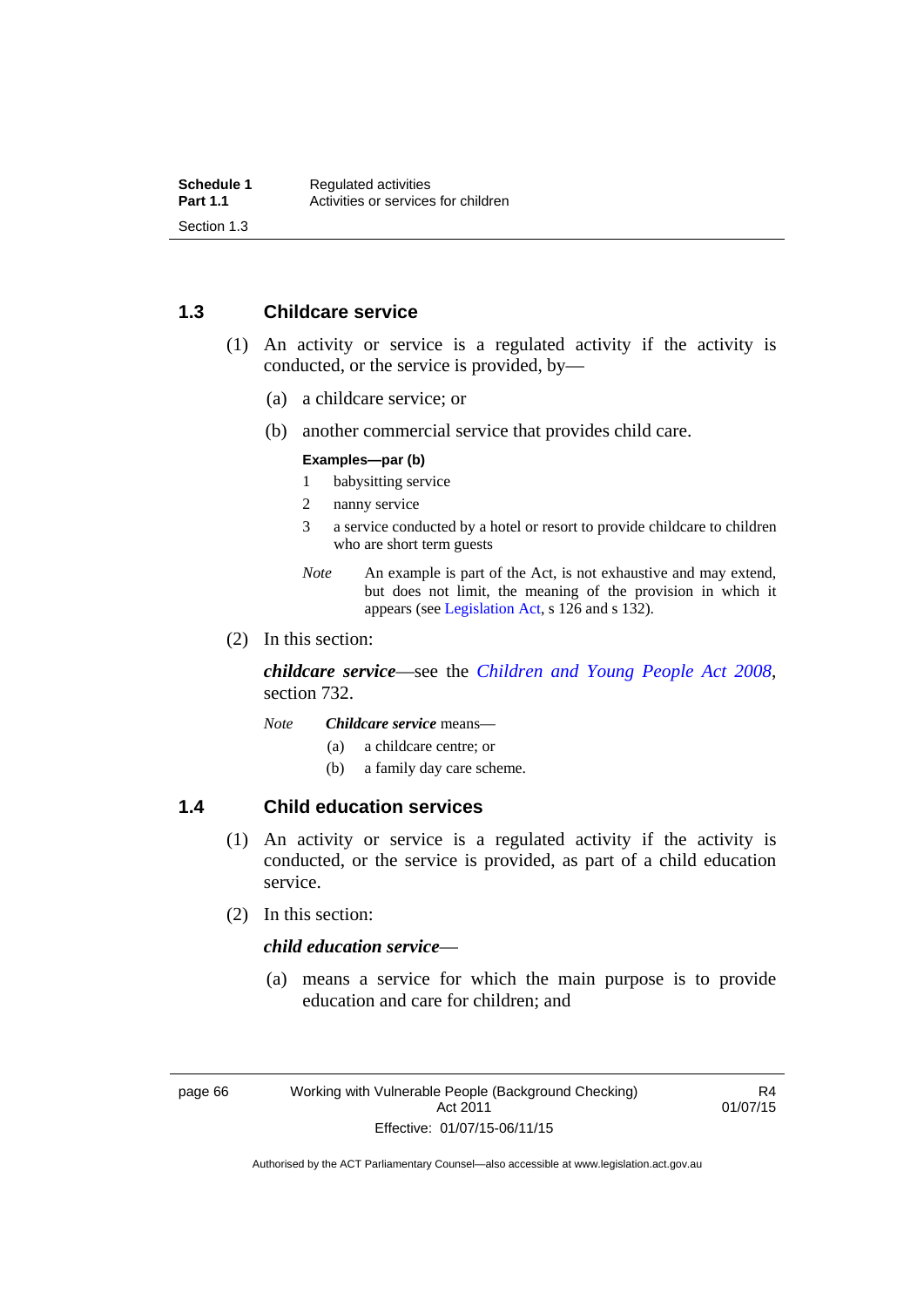page 67

- (b) includes—
	- (i) a school or other educational institution, whether or not operated by or on behalf of the Territory; and
	- (ii) a school-crossing service.

*school* means a preschool, primary school, high school or secondary college.

## **1.5 Child accommodation services**

- (1) An activity or service is a regulated activity if the activity is conducted, or the service is provided, as part of a child accommodation service.
- (2) In this section:

## *child accommodation service*—

- (a) means a service for which the main purpose is to provide residential accommodation for children; and
- (b) includes an overnight camp for children, irrespective of the kind of accommodation or of how many children are involved.

#### **Examples—child accommodation service**

- 1 school group accommodation
- 2 a home stay, including as part of a student exchange
- 3 a school boarding facility
- *Note* An example is part of the Act, is not exhaustive and may extend, but does not limit, the meaning of the provision in which it appears (see [Legislation Act,](http://www.legislation.act.gov.au/a/2001-14) s 126 and s 132).

## **1.6 Counselling and support services for children**

An activity or service is a regulated activity if the activity is conducted, or the service is provided, as part of—

(a) a counselling service for children; or

R4 01/07/15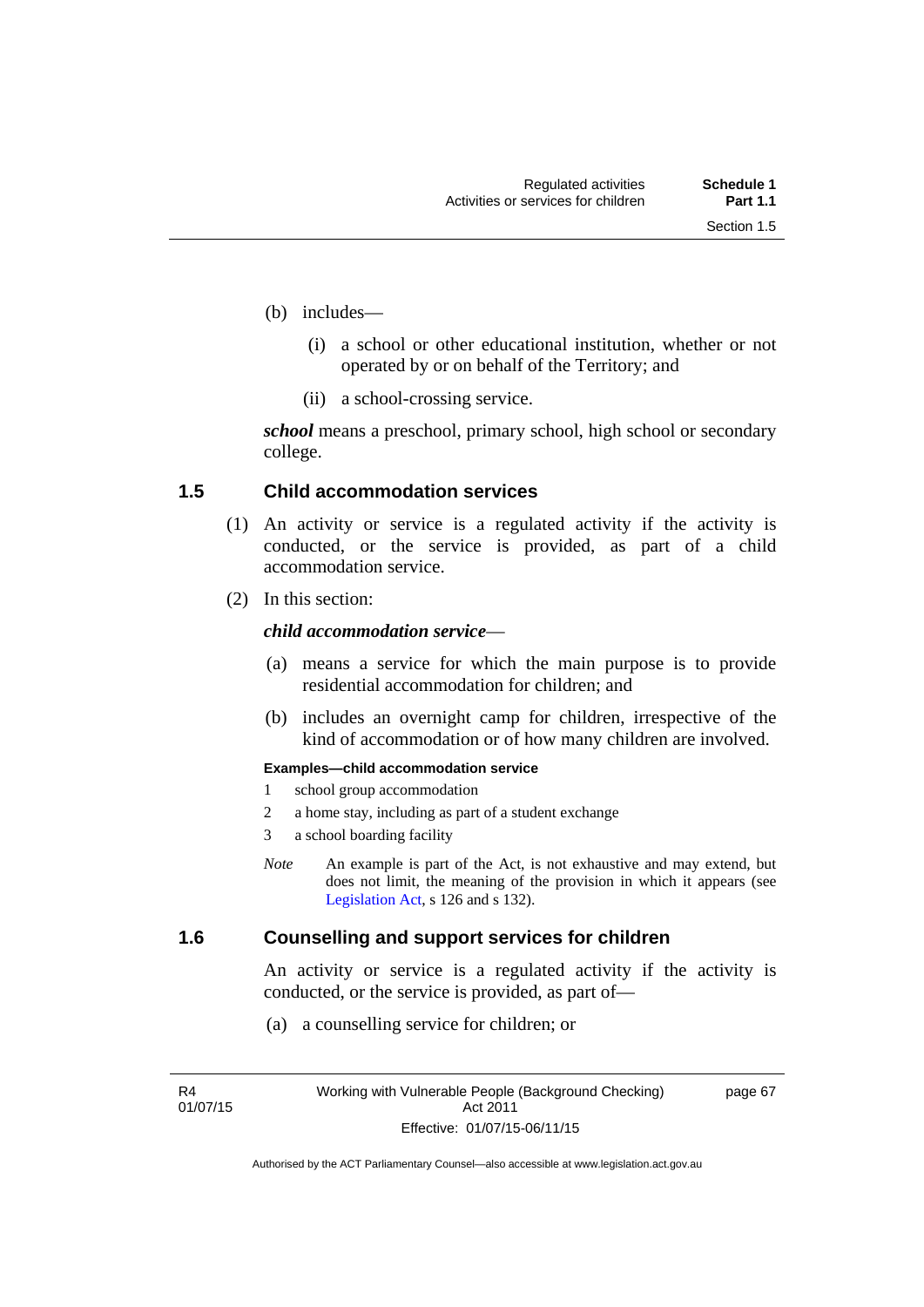(b) a support service for children.

## **1.7 Commercial services for children**

An activity or service is a regulated activity if—

- (a) the activity is conducted, or the service is provided specifically for children by a commercial entity; and
- (b) the activity or service is one of the following:
	- (i) an entertainment or party service;
	- (ii) a gym or play facility;
	- (iii) a photography service;
	- (iv) a talent or beauty competition.

page 68 Working with Vulnerable People (Background Checking) Act 2011 Effective: 01/07/15-06/11/15

R4 01/07/15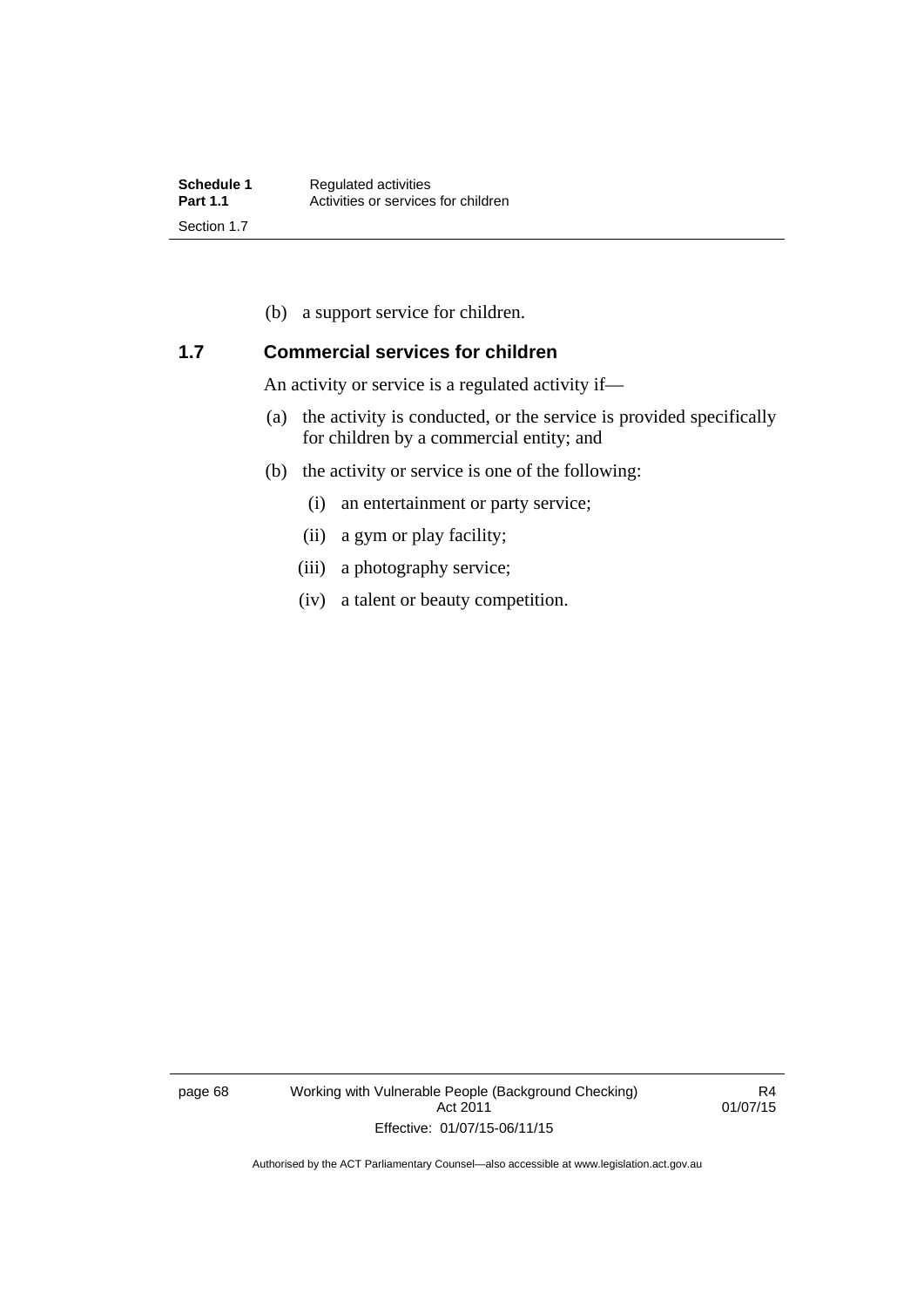## **Part 1.2 Activities or services for vulnerable people**

## **1.8 Mental health**

An activity or service is a regulated activity if any of the usual functions of the activity or service include providing treatment, care, rehabilitation or protection to people who are mentally impaired, mentally dysfunctional or mentally ill.

## **Examples**

- 1 an activity or service that provides personal care, assessment or referral of support needs, education, training and skill development, information services, recreation, counselling, community access, accommodation support, rehabilitation, or employment services, specifically for people who are mentally impaired, mentally dysfunctional or mentally ill
- 2 an activity or service provided in association with the use of premises for the care, treatment or accommodation of people who are mentally impaired, mentally dysfunctional or mentally ill
- *Note* An example is part of the Act, is not exhaustive and may extend, but does not limit, the meaning of the provision in which it appears (see [Legislation Act,](http://www.legislation.act.gov.au/a/2001-14) s 126 and s 132).

## **1.9 Migrants, refugees and asylum seekers**

An activity or service is a regulated activity if the activity is conducted, or the service is provided, to support—

- (a) migrants, or
- (b) refugees or asylum seekers; or

page 69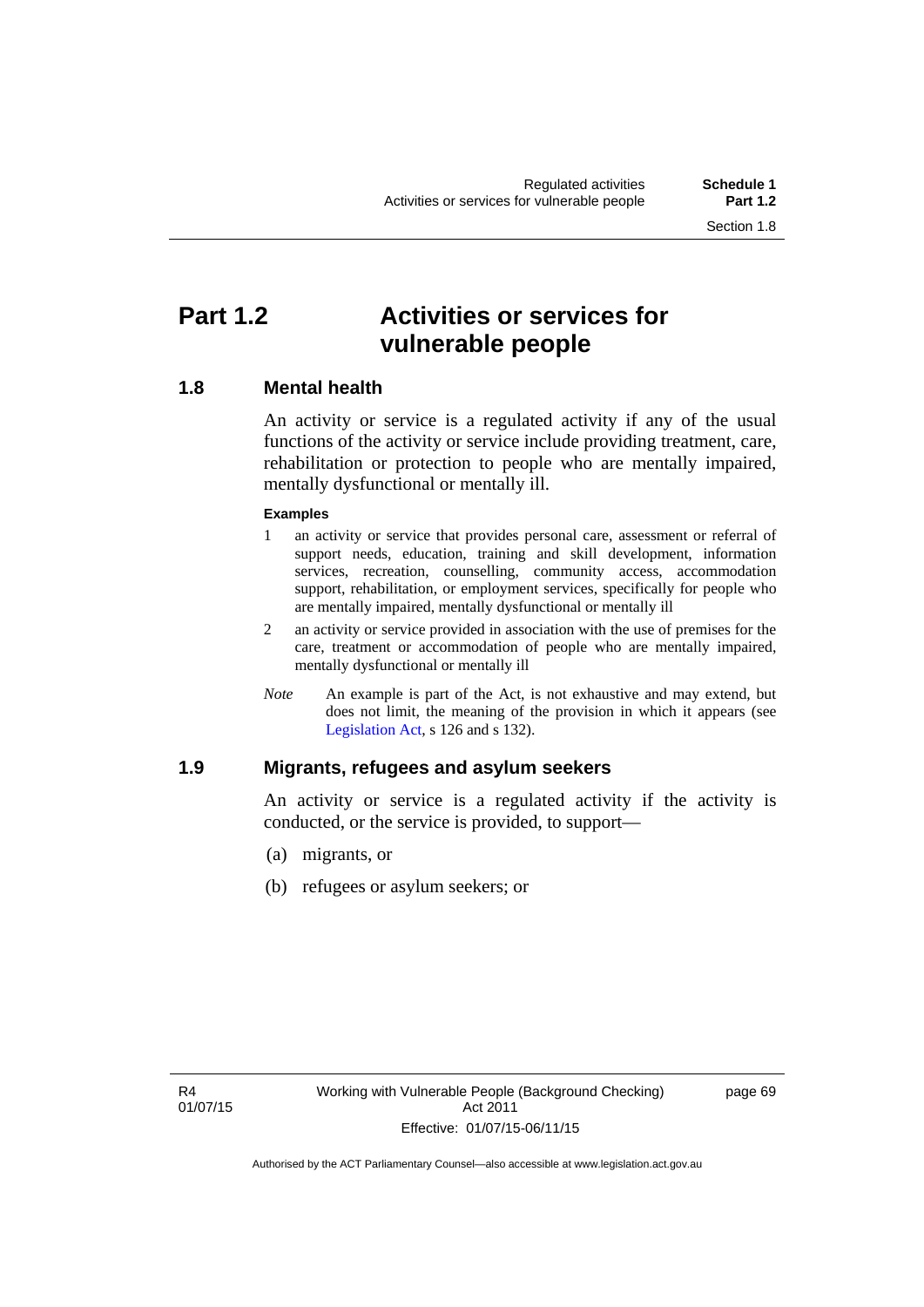(c) people who cannot communicate, or who have difficulty communicating, in English.

#### **Examples**

an activity or service that provides assistance settling in the ACT, including mentoring, employment services, transport or accommodation support, specifically for migrants, refugees, asylum seekers or people from non-English speaking backgrounds

*Note* An example is part of the Act, is not exhaustive and may extend, but does not limit, the meaning of the provision in which it appears (see [Legislation Act,](http://www.legislation.act.gov.au/a/2001-14) s 126 and s 132).

## **1.10 Homeless people**

An activity or service is a regulated activity if the activity is conducted, or the service is provided, to support people who are homeless.

#### **Examples**

- 1 an activity or service that provides food, transport, coordination or referral of support needs for people who are homeless
- 2 a drop in centre
- 3 a soup kitchen
- *Note* An example is part of the Act, is not exhaustive and may extend, but does not limit, the meaning of the provision in which it appears (see [Legislation Act,](http://www.legislation.act.gov.au/a/2001-14) s 126 and s 132).

## **1.11 Housing and accommodation**

A service or activity is a regulated activity if any of the usual functions of the service or activity include providing public or community housing or accommodation to people suffering social or financial hardship.

#### **Examples**

- 1 public housing
- 2 social housing
- 3 community housing
- 4 housing assistance

page 70 Working with Vulnerable People (Background Checking) Act 2011 Effective: 01/07/15-06/11/15

R4 01/07/15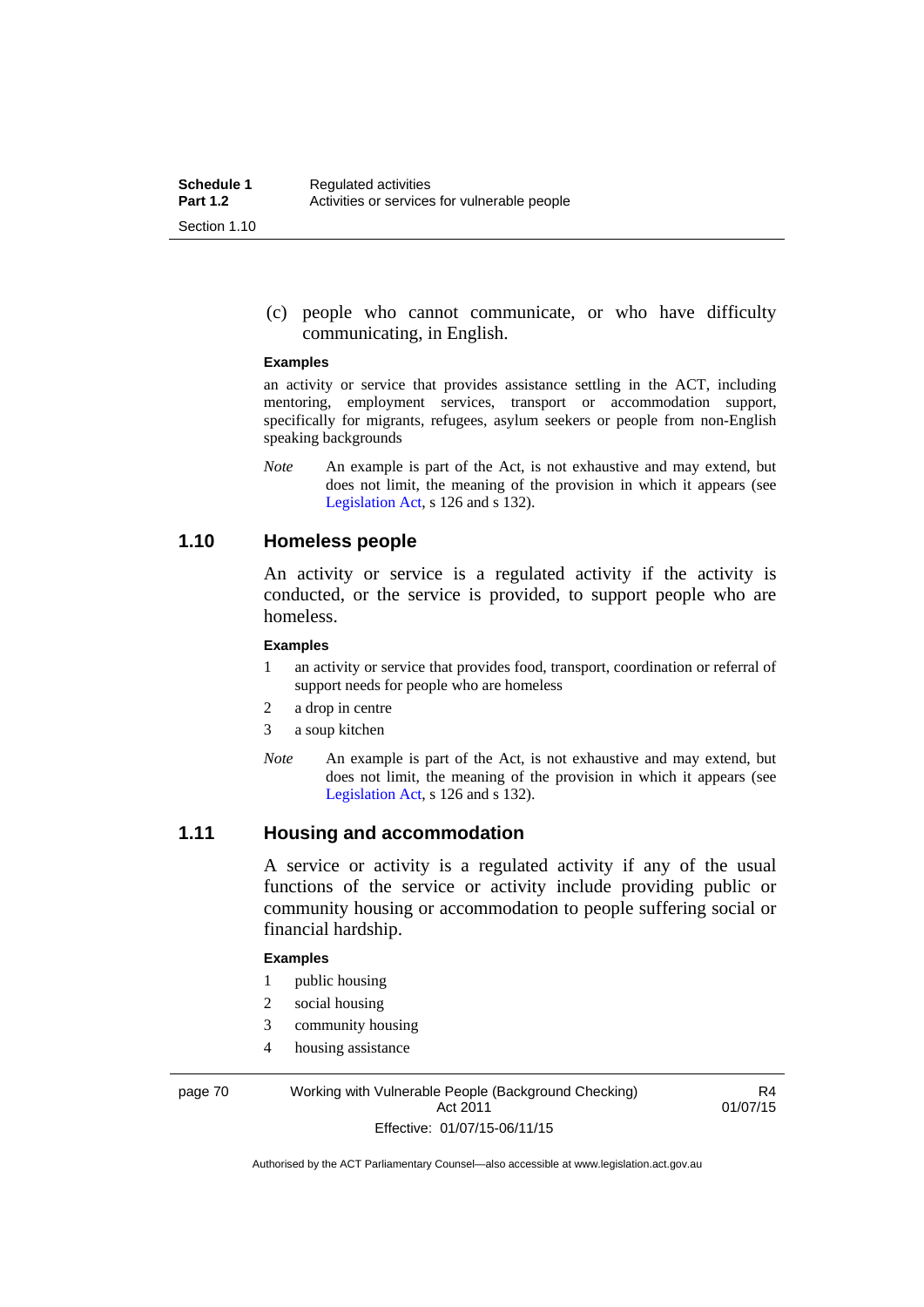- 5 social housing
- 6 crisis accommodation
- 7 refuges
- *Note* An example is part of the Act, is not exhaustive and may extend, but does not limit, the meaning of the provision in which it appears (see [Legislation Act,](http://www.legislation.act.gov.au/a/2001-14) s 126 and s 132).

## **1.12 Justice facilities**

- (1) An activity or service is a regulated activity if—
	- (a) any of the usual functions of the activity or service are carried out in relation to an adult at a justice facility; or
	- (b) the activity is conducted, or the service is provided, in relation to an adult because of a sentence, detention, probation, parole or other order, that could be made or imposed by a court.
- (2) In this section:

*justice facility* means—

- (a) a correctional centre; or
- (b) a remand centre; or
- (c) a detention place; or
- (d) a place outside a detention place if a detainee is, or has been, directed to work or take part in an activity at the place; or
- (e) any other place a person may be held in custody.

page 71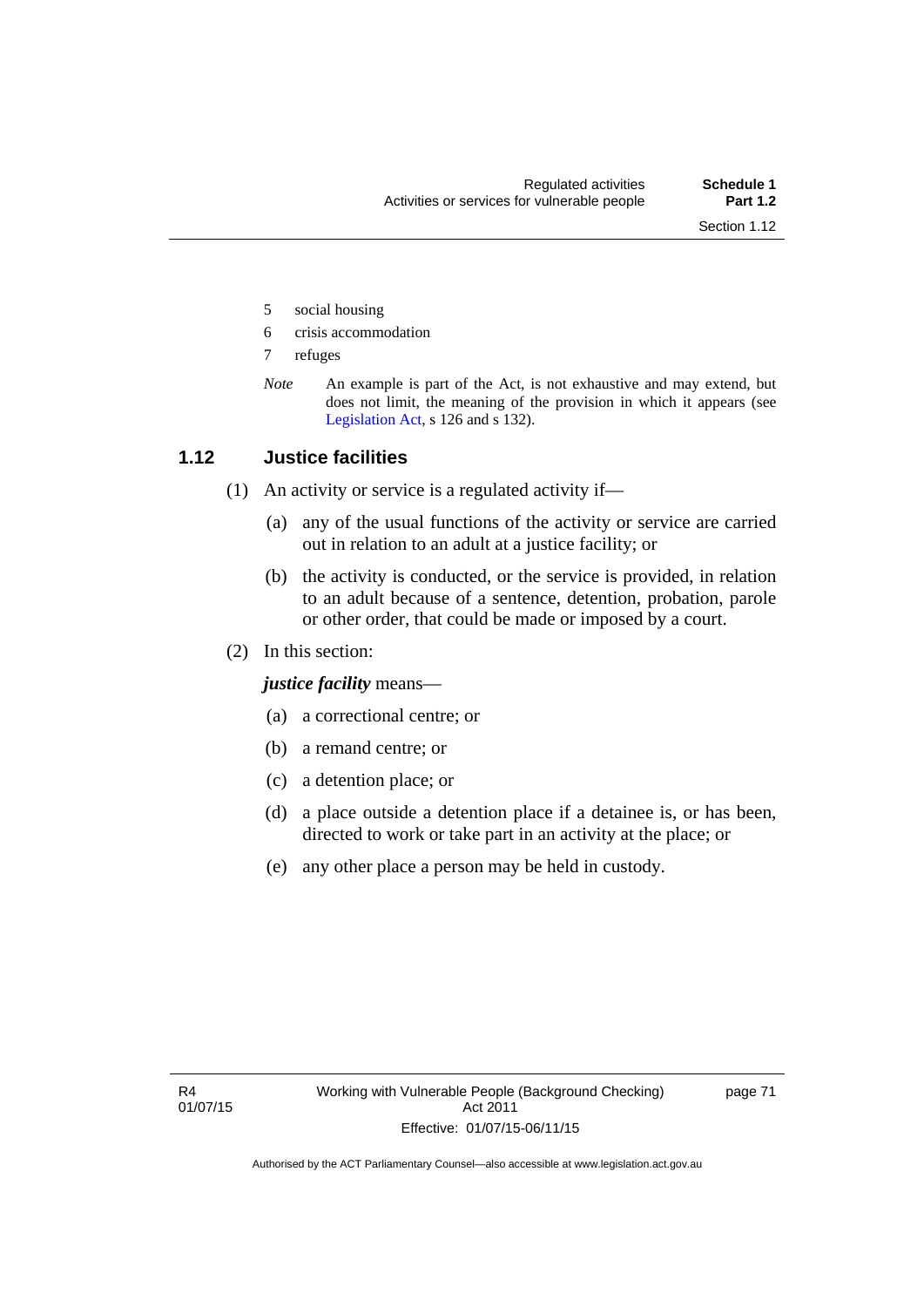## **1.13 Prevention of crime**

An activity or service is a regulated activity if the activity is conducted, or the service is provided, in relation to a person to reduce the likelihood of the person committing a criminal offence.

#### **Examples**

- 1 a program to keep police informed of the whereabouts and other personal details about a person who has committed a crime to reduce the likelihood that the person will reoffend
- 2 a mentoring program
- *Note* An example is part of the Act, is not exhaustive and may extend, but does not limit, the meaning of the provision in which it appears (see [Legislation Act,](http://www.legislation.act.gov.au/a/2001-14) s 126 and s 132).

## **1.14 Victims of crime**

An activity or service is a regulated activity if the activity is conducted, or the service is provided, to assist or support victims of crime.

#### **Example**

an activity or service that provides counselling and support, therapeutic intervention, financial assistance, information or advice for victims of crime

- *Note 1* Victims of crime are eligible for assistance under the victims services scheme (see *[Victims of Crime Act 1994](http://www.legislation.act.gov.au/a/1994-83)*, pt 4).
- *Note 2* An example is part of the Act, is not exhaustive and may extend, but does not limit, the meaning of the provision in which it appears (see [Legislation Act,](http://www.legislation.act.gov.au/a/2001-14) s 126 and s 132).

## **1.15 Services for addictions**

- (1) An activity or service is a regulated activity if any of the usual functions of the activity or service include providing treatment, care, rehabilitation or protection to people who are—
	- (a) addicted to, or misuse, a substance (whether alcohol, a medicine, a prohibited substance or another substance); or

page 72 Working with Vulnerable People (Background Checking) Act 2011 Effective: 01/07/15-06/11/15

R4 01/07/15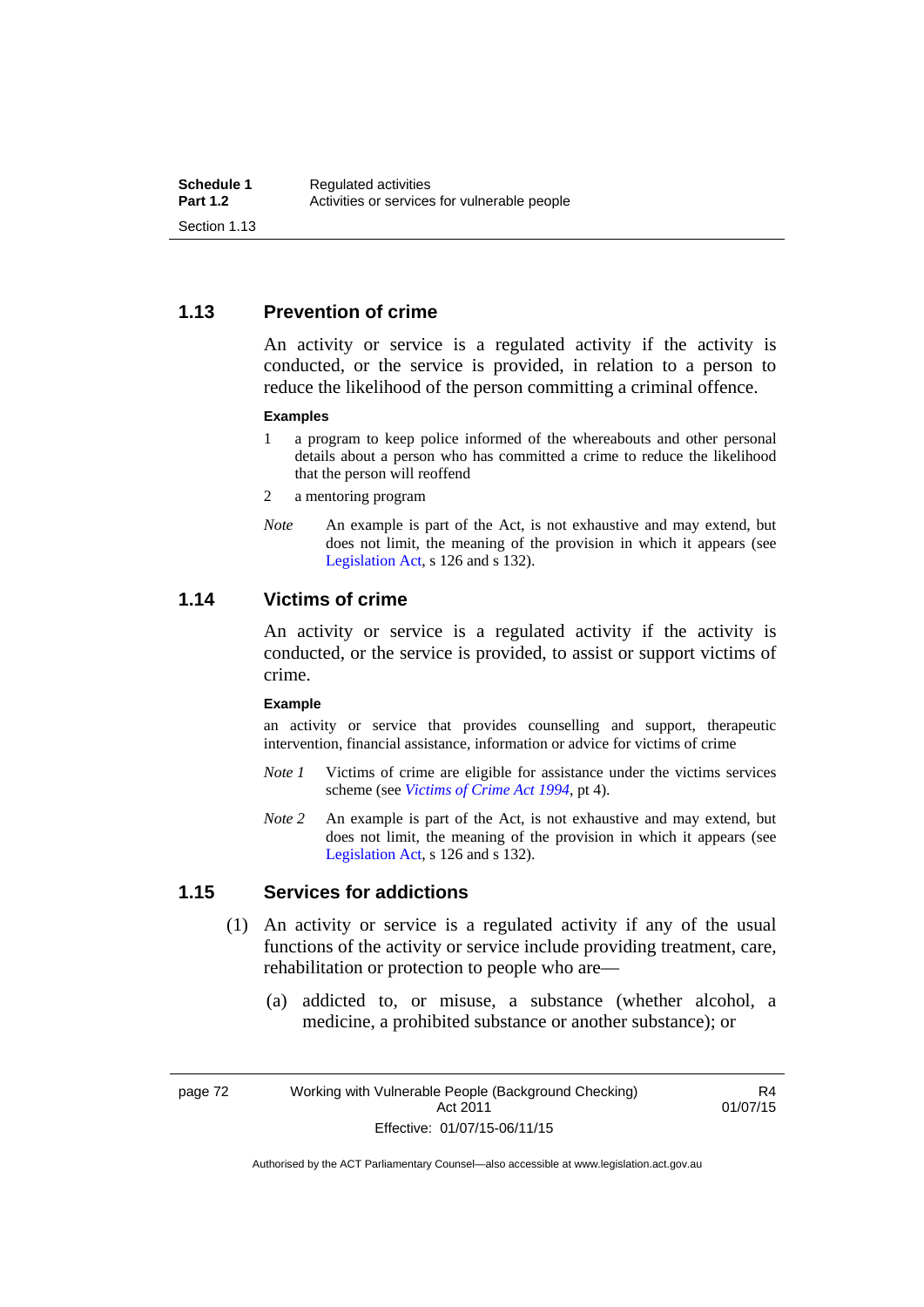(b) addicted to an activity.

#### **Examples**

- 1 an activity or service that provides health care, counselling, accommodation or financial support for people who are addicted to a substance or an activity
- 2 a needle and syringe exchange program
- 3 a methadone treatment and withdrawal program
- 4 a gambling addiction telephone help-line
- *Note* An example is part of the Act, is not exhaustive and may extend, but does not limit, the meaning of the provision in which it appears (see [Legislation Act,](http://www.legislation.act.gov.au/a/2001-14) s 126 and s 132).
- (2) In this section:

*prohibited substance*—see the *[Medicines, Poisons and Therapeutic](http://www.legislation.act.gov.au/a/2008-26)  [Goods Act 2008](http://www.legislation.act.gov.au/a/2008-26)*, section 13.

## **1.16 Community services**

An activity or service is a regulated activity if the activity is conducted, or the service is provided, to—

- (a) people and families suffering social or financial hardship; or
- (b) people who need support to live independently.

#### **Examples**

- 1 an activity or service that provides crisis intervention, emergency relief, parenting support, assessment or referral of support needs, education, training and skill development, information services, counselling, community access, or employment services, for people and families suffering social or financial hardship
- 2 an activity or service that provides home help, home maintenance or modification, allied health care, personal care, food services, assessment or referral of support needs, information services, coordination, case management, recreation, counselling, community access, rehabilitation, or employment services, to people who need support to live independently

page 73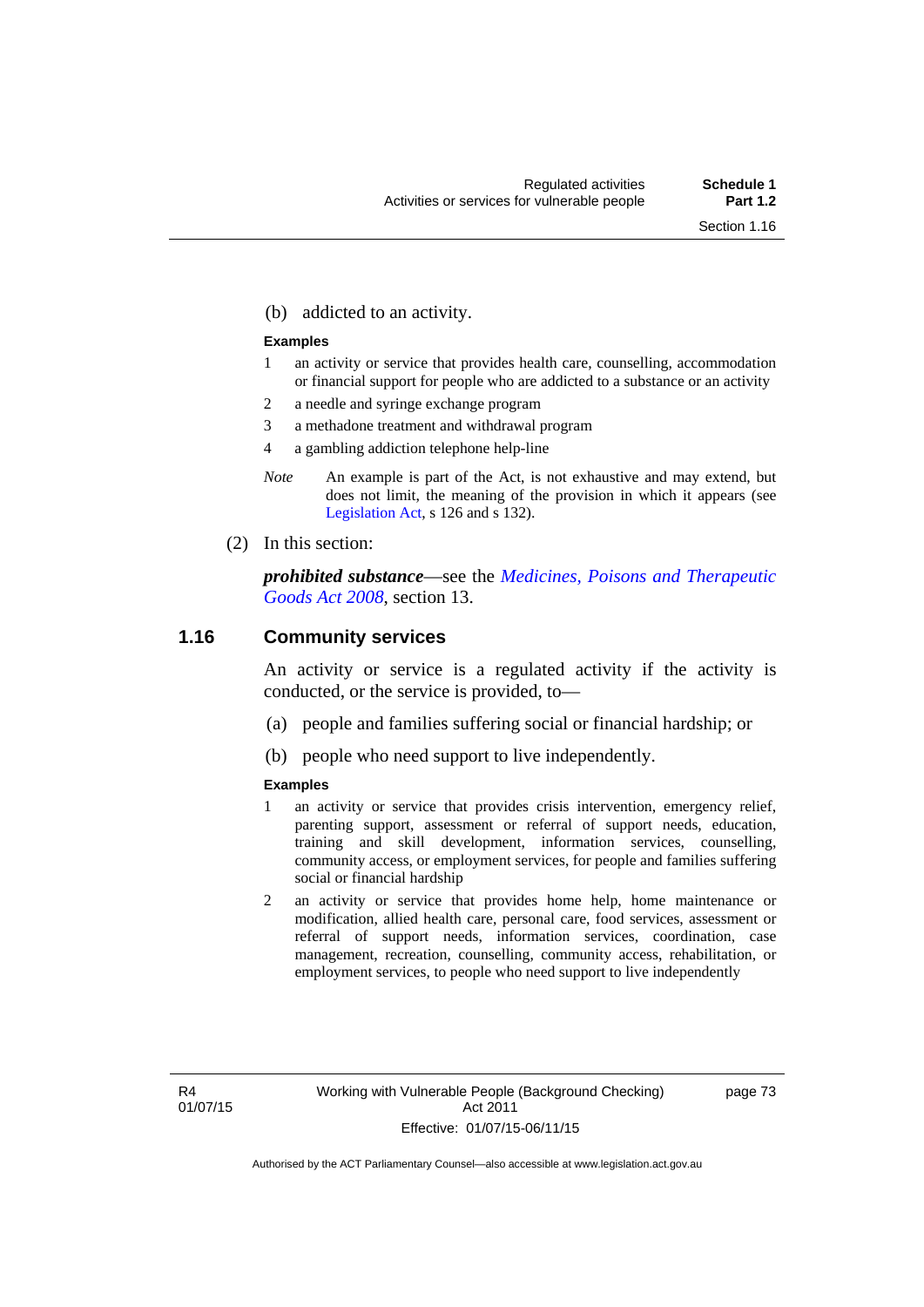- 3 an activity or service provided in association with the use of premises for the care, treatment or accommodation of people who need support to live independently
- *Note* An example is part of the Act, is not exhaustive and may extend, but does not limit, the meaning of the provision in which it appears (see [Legislation Act,](http://www.legislation.act.gov.au/a/2001-14) s 126 and s 132).

## **1.17 Disability services**

 (1) An activity or service is a regulated activity if the activity is conducted, or the service is provided, specifically for people with a disability.

#### **Examples**

- 1 an activity or service that provides home help, home maintenance or modification, personal care, food services, assessment or referral of support needs, information services, coordination, case management, recreation, counselling, community access, rehabilitation, or employment services, to people with a disability
- 2 an activity or service provided in association with the use of premises for the care, treatment or accommodation of people with a disability
- *Note* An example is part of the Act, is not exhaustive and may extend, but does not limit, the meaning of the provision in which it appears (see [Legislation Act,](http://www.legislation.act.gov.au/a/2001-14) s 126 and s 132).
- (2) In this section:

*disability*—see the *[Human Rights Commission Act 2005](http://www.legislation.act.gov.au/a/2005-40)*, section 8 (2).

- *Note* For the *[Human Rights Commission Act 2005](http://www.legislation.act.gov.au/a/2005-40)*, s 8 (2), *disability* means a disability that—
	- (a) is attributable to an intellectual, psychiatric, sensory or physical impairment, or a combination of those impairments; and
	- (b) is permanent or likely to be permanent; and
	- (c) results in—
		- (i) the person having a substantially reduced capacity for communication, learning or mobility; and

page 74 Working with Vulnerable People (Background Checking) Act 2011 Effective: 01/07/15-06/11/15

R4 01/07/15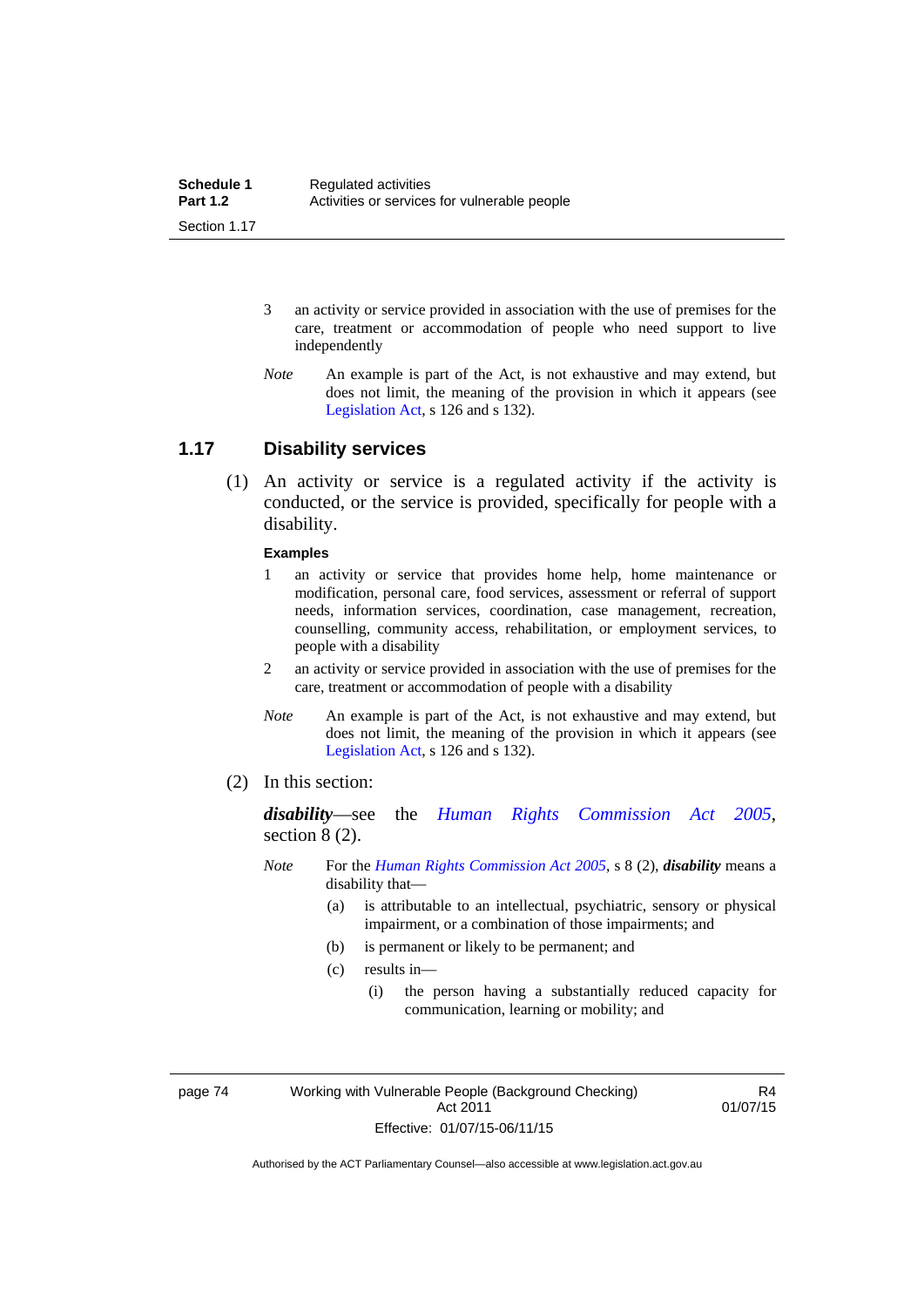(ii) the need for continuing support services for the person; and

(d) may, but need not, be of a chronic episodic nature.

#### **1.18 Respite care services**

An activity or service is a regulated activity if any of the usual functions of the activity or service include providing respite care.

## **1.19 Emergency services personnel**

An activity or service is a regulated activity if the activity is conducted, or the service is provided, by—

- (a) an emergency service; or
- (b) a person acting on behalf of an emergency service.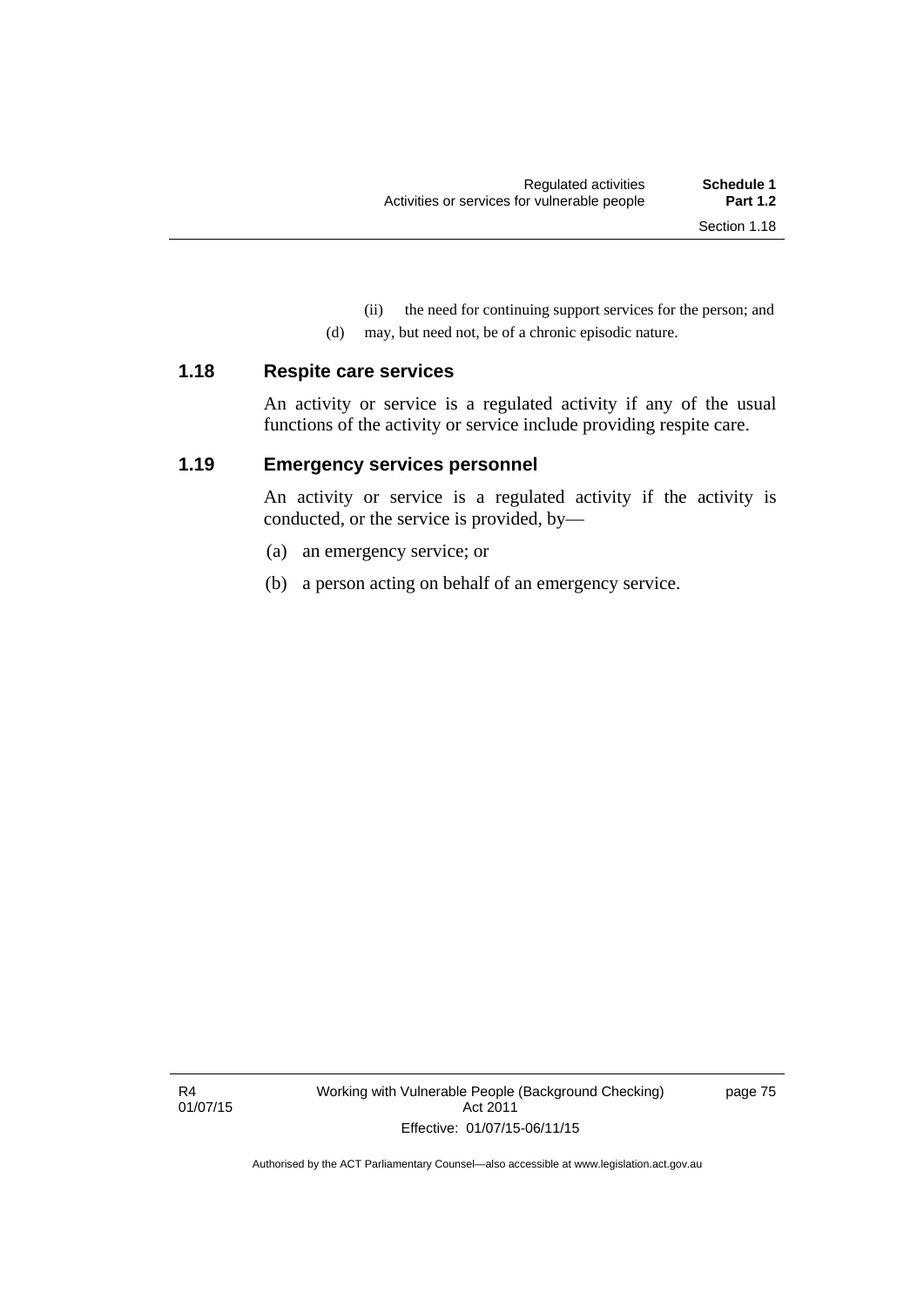## **Part 1.3 Other activities or services for vulnerable people**

## **1.20 Transport**

An activity or service is a regulated activity if any of the usual functions of the activity or service include providing public or private transport that is—

- (a) specifically for, or mainly used by, children; or
- (b) specifically for people accessing a regulated activity mentioned in part 1.2.

#### **Example—par (a)**

a school bus service

#### **Examples—par (b)**

- 1 a minibus transporting detainees to or from a remand centre
- 2 a taxi for mobility impaired people
- *Note* An example is part of the Act, is not exhaustive and may extend, but does not limit, the meaning of the provision in which it appears (see [Legislation Act,](http://www.legislation.act.gov.au/a/2001-14) s 126 and s 132).
- (2) To remove any doubt, an activity or service is a regulated activity if a person must have 1 or both of the following to conduct the activity or provide the service:
	- (a) a public vehicle licence;
	- (b) a driving instructor certificate of accreditation.
	- *Note 1 Public vehicle licence*—see the *[Road Transport \(Driver Licensing\)](http://www.legislation.act.gov.au/a/1999-78)  [Act 1999](http://www.legislation.act.gov.au/a/1999-78)*, dictionary.
	- *Note 2* For certificates of accreditation for driving instructors, see the *[Road](http://www.legislation.act.gov.au/sl/2000-14)  [Transport \(Driver Licensing\) Regulation 2000](http://www.legislation.act.gov.au/sl/2000-14)*, pt 7 (Accreditation of driving instructors).

R4 01/07/15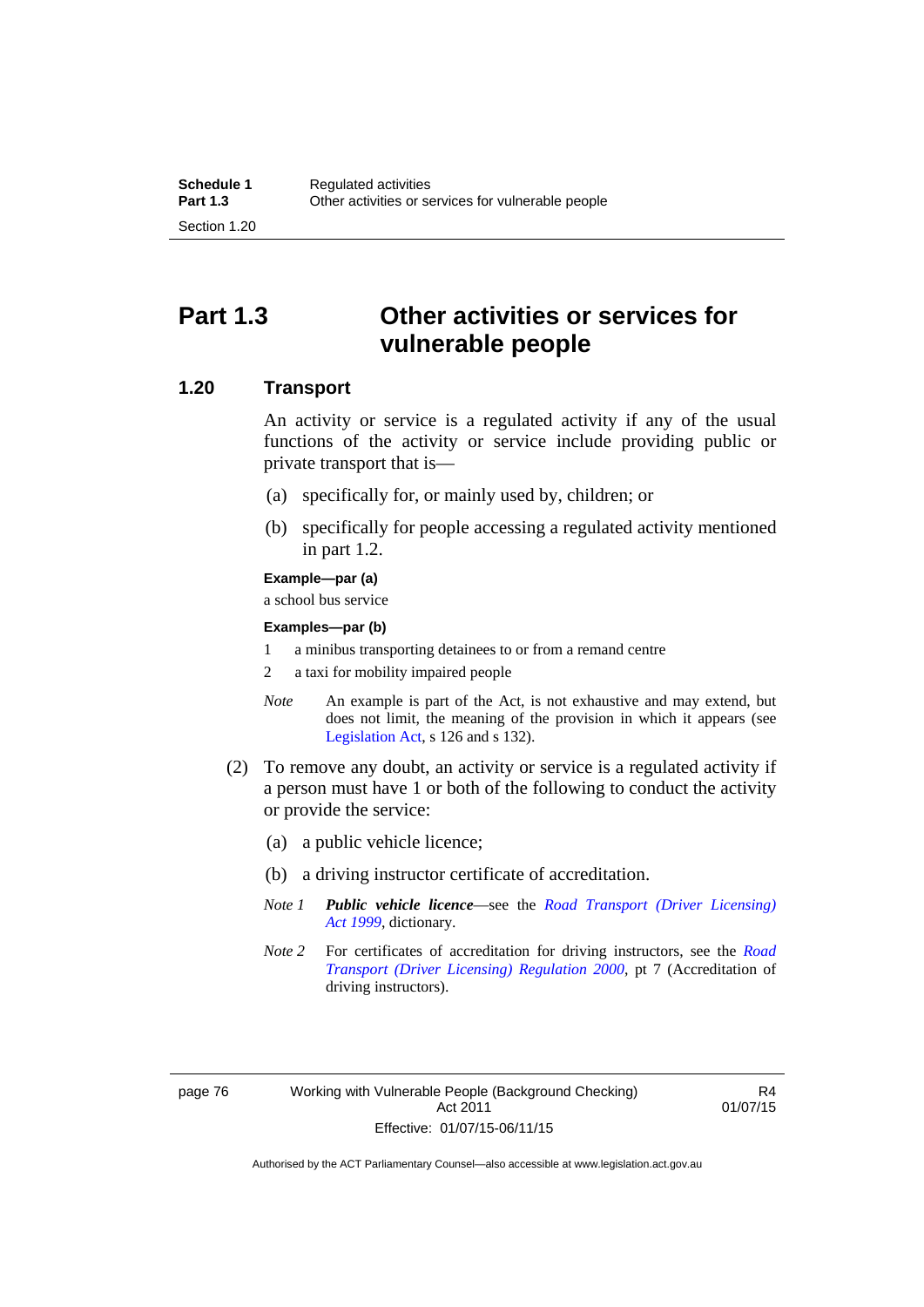## **1.21 Coaching and tuition**

An activity or service is a regulated activity if—

- (a) any of the usual functions of the activity or service include coaching or tuition specifically for—
	- (i) children; or
	- (ii) people accessing a regulated activity mentioned in part 1.2; and
- (b) the coaching or tuition is provided by a commercial entity.

## **1.22 Vocational and educational training**

An activity or service is a regulated activity if any of the usual functions of the activity or service include providing vocational education and training specifically for—

- (a) children; or
- (b) people accessing a regulated activity mentioned in part 1.2.

## **Examples**

- 1 a pathways to employment program
- 2 an adult English language, literacy and numeracy skills program
- 3 an industry training service
- *Note* An example is part of the Act, is not exhaustive and may extend, but does not limit, the meaning of the provision in which it appears (see [Legislation Act,](http://www.legislation.act.gov.au/a/2001-14) s 126 and s 132).

## **1.23 Religious organisations**

An activity or service is a regulated activity if—

- (a) the activity is conducted, or the service is provided, by—
	- (i) a religious organisation; or
	- (ii) a person acting on behalf of a religious organisation; and

R4 01/07/15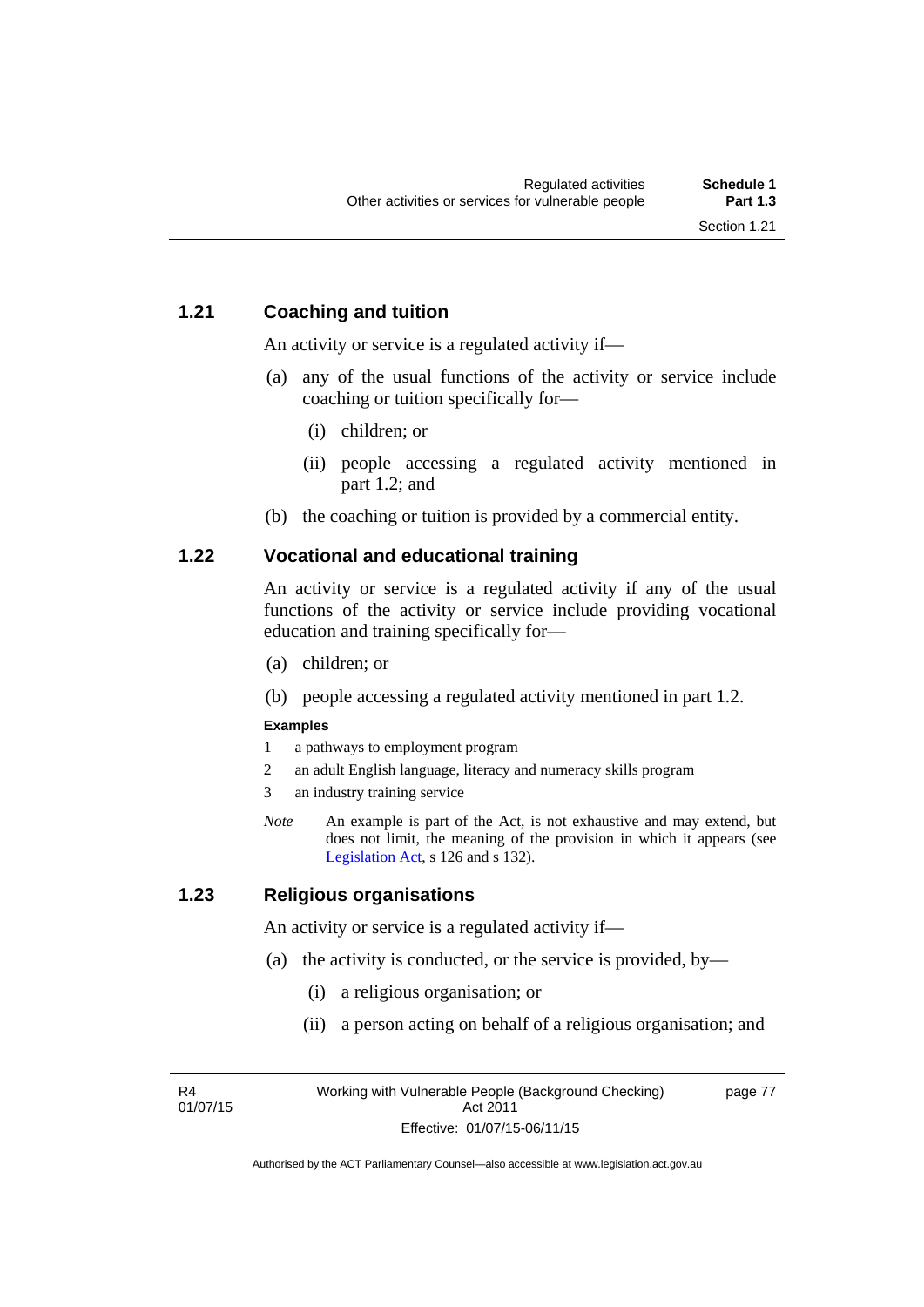- (b) the activity or service is—
	- (i) specifically for, or mainly used by children; or
	- (ii) specifically for people accessing a regulated activity mentioned in part 1.2.

#### **Example—par (a)**

Sunday school

#### **Example—par (b)**

counselling provided by a minister of religion

*Note* An example is part of the Act, is not exhaustive and may extend, but does not limit, the meaning of the provision in which it appears (see [Legislation Act,](http://www.legislation.act.gov.au/a/2001-14) s 126 and s 132).

## **1.24 Clubs, associations and movements**

An activity or service is a regulated activity if—

- (a) the activity is conducted, or the service is provided, by a club, association or movement (including of a cultural, recreational or sporting nature); and
- (b) the club association or movement has significant membership or involvement by—
	- (i) children; or
	- (ii) people accessing a regulated activity mentioned in part 1.2.

#### **Examples**

1 a children's football team

2 an art class for people who require assistance to live independently

*Note* An example is part of the Act, is not exhaustive and may extend, but does not limit, the meaning of the provision in which it appears (see [Legislation Act,](http://www.legislation.act.gov.au/a/2001-14) s 126 and s 132).

R4 01/07/15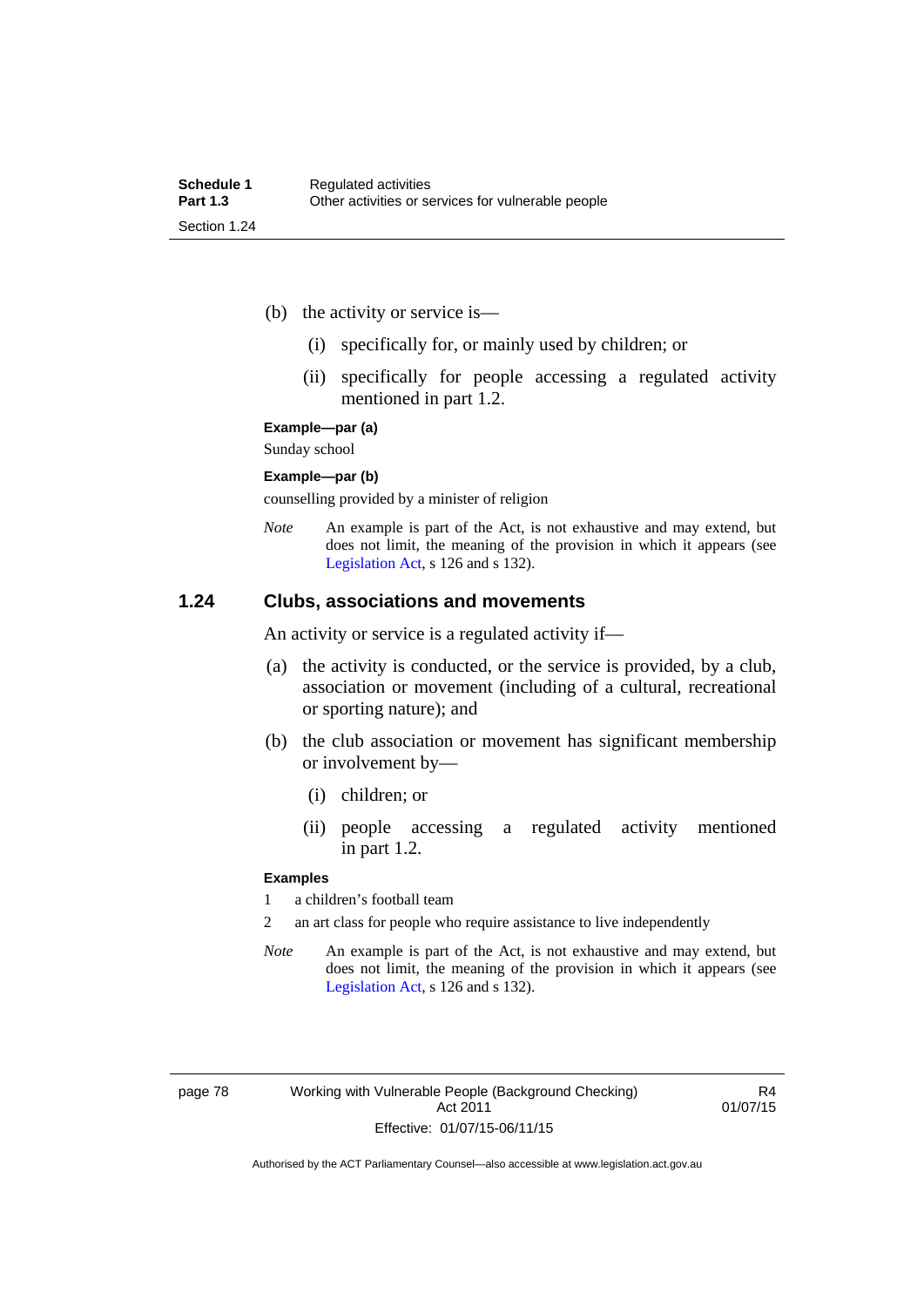# **Schedule 2 Reviewable decisions**

(see pt 7)

| column 1       | column 2    | column 3                                             | column 4 |
|----------------|-------------|------------------------------------------------------|----------|
| item           | section     | decision                                             | entity   |
| 1              | 39(1)       | extend period for stated period                      | person   |
| 2              | 39(1)       | refuse to extend period                              | person   |
| 3              | 40(1)       | refuse to register person                            | person   |
| $\overline{4}$ | $44(2)$ (b) | register person subject to condition                 | person   |
| 5              | 45(1)       | extend period for stated period                      | person   |
| 6              | 45(1)       | refuse to extend period                              | person   |
| 7              | 46(1)       | register person subject to condition                 | person   |
| 8              | 47(4)(b)    | refuse to amend person's conditional<br>registration | person   |
| 9              | 51 $(4)(b)$ | refuse to replace person's registration card         | person   |
| 10             | 59(1)       | suspend or cancel person's registration              | person   |

R4 01/07/15 Working with Vulnerable People (Background Checking) Act 2011 Effective: 01/07/15-06/11/15

page 79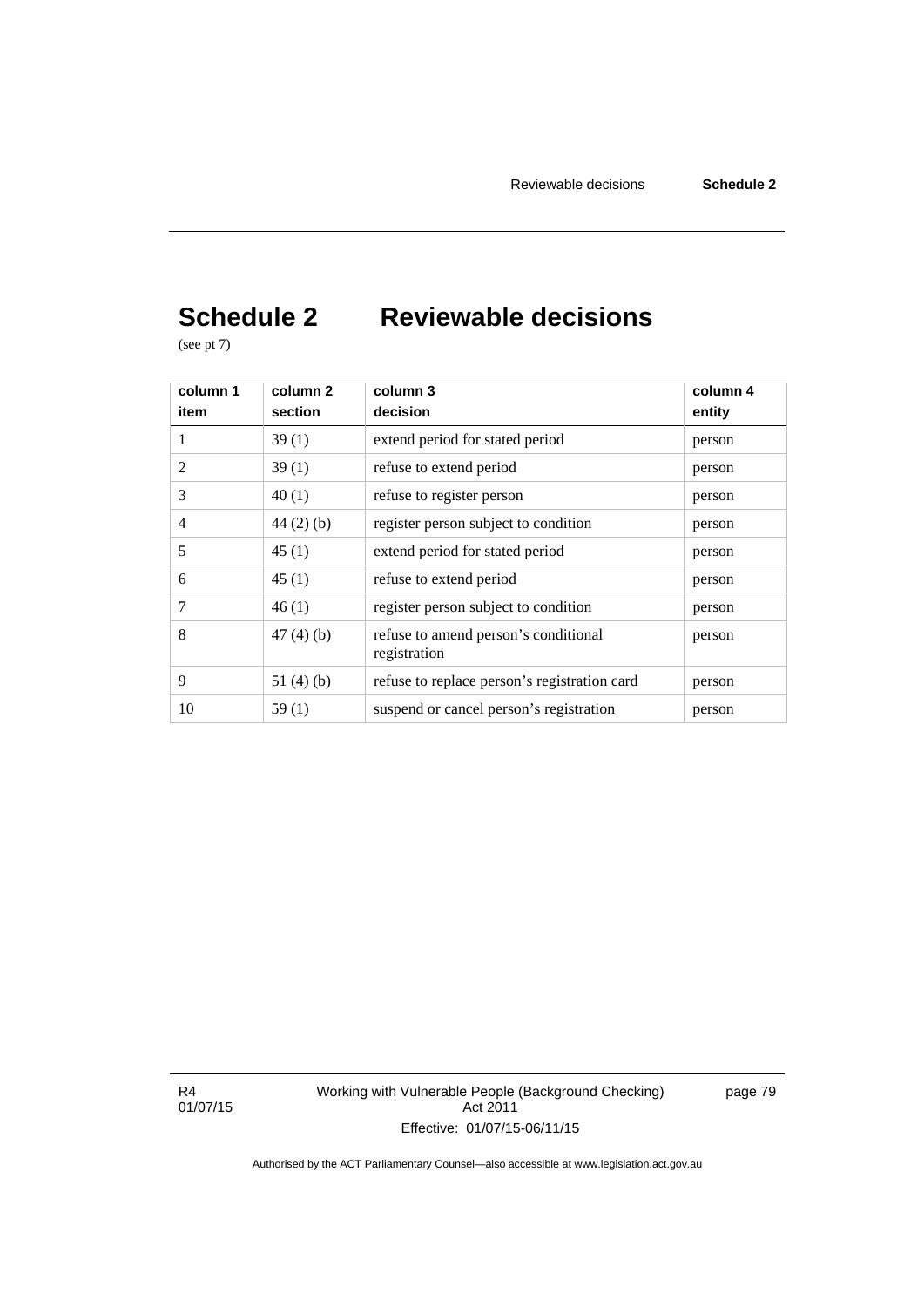**Dictionary** 

# **Dictionary**

(see  $s$  4)

*Note 1* The [Legislation Act](http://www.legislation.act.gov.au/a/2001-14) contains definitions and other provisions relevant to this Act.

*Note 2* For example, the [Legislation Act,](http://www.legislation.act.gov.au/a/2001-14) dict, pt 1, defines the following terms:

- $\bullet$  ACAT
- ACT
- adult
- Australia
- change
- chief police officer
- child
- commissioner for fair trading
- contravene
- Corporations Act
- correctional centre
- Criminal Code
- detention place
- disallowable instrument (see s 9)
- document
- domestic partner (see s 169 (1))
- emergency service
- entity
- found guilty
- function
- health practitioner
- home address
- lawyer
- Legislation Act
- notifiable instrument (see s 10)
- penalty unit (see s 133)
- $\bullet$  person (see s 160)

#### page 80 Working with Vulnerable People (Background Checking) Act 2011 Effective: 01/07/15-06/11/15

R4 01/07/15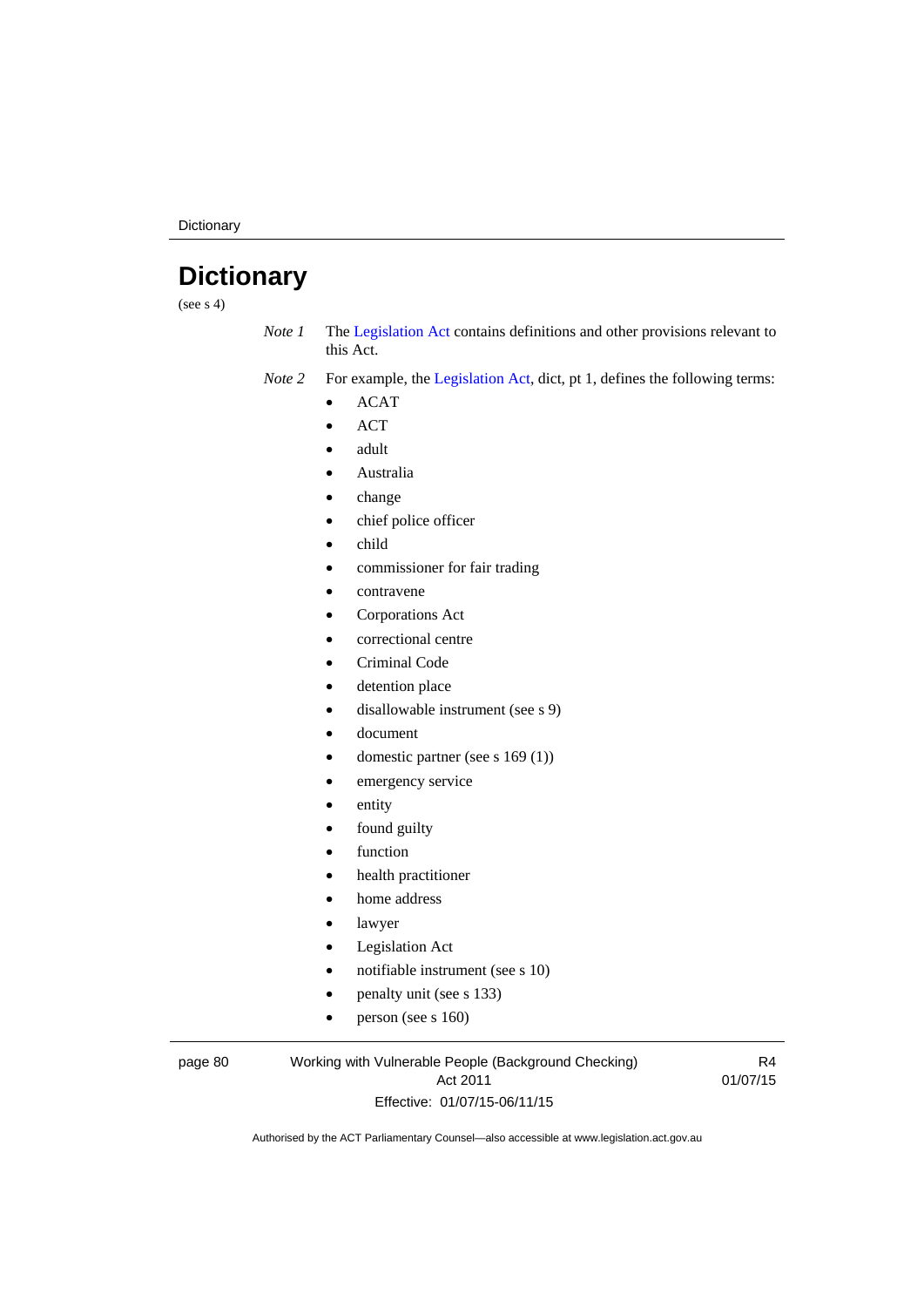- police officer
- reviewable decision notice
- territory law
- the Territory
- working day
- writing.

*additional risk assessment*—see section 54 (2) (a).

*commissioner* means the commissioner for fair trading.

*conditional registration* means a registration that is subject to conditions.

*contact*, between a person and a vulnerable person—see section 10.

*corresponding law* means—

- (a) a law of another jurisdiction corresponding, or substantially corresponding, to this Act; or
- (b) a law of another jurisdiction prescribed by regulation as a corresponding law for this Act.

*criminal history*, about a person—see section 24.

*employer*, in relation to a regulated activity—see section 11.

*engaged*, in a regulated activity—see section 9.

*independent advisor* means an independent advisor appointed under section 34.

*jurisdiction* means a State, the Commonwealth or an internal Territory, including the ACT.

*named employer*, for a regulated activity—see section 18 (1) (d) (i).

*negative notice*—see section 40 (2) (a).

*negative risk assessment*—see section 37 (1) (b).

*non-conviction information*, about a person—see section 25.

R4 01/07/15 Working with Vulnerable People (Background Checking) Act 2011 Effective: 01/07/15-06/11/15

page 81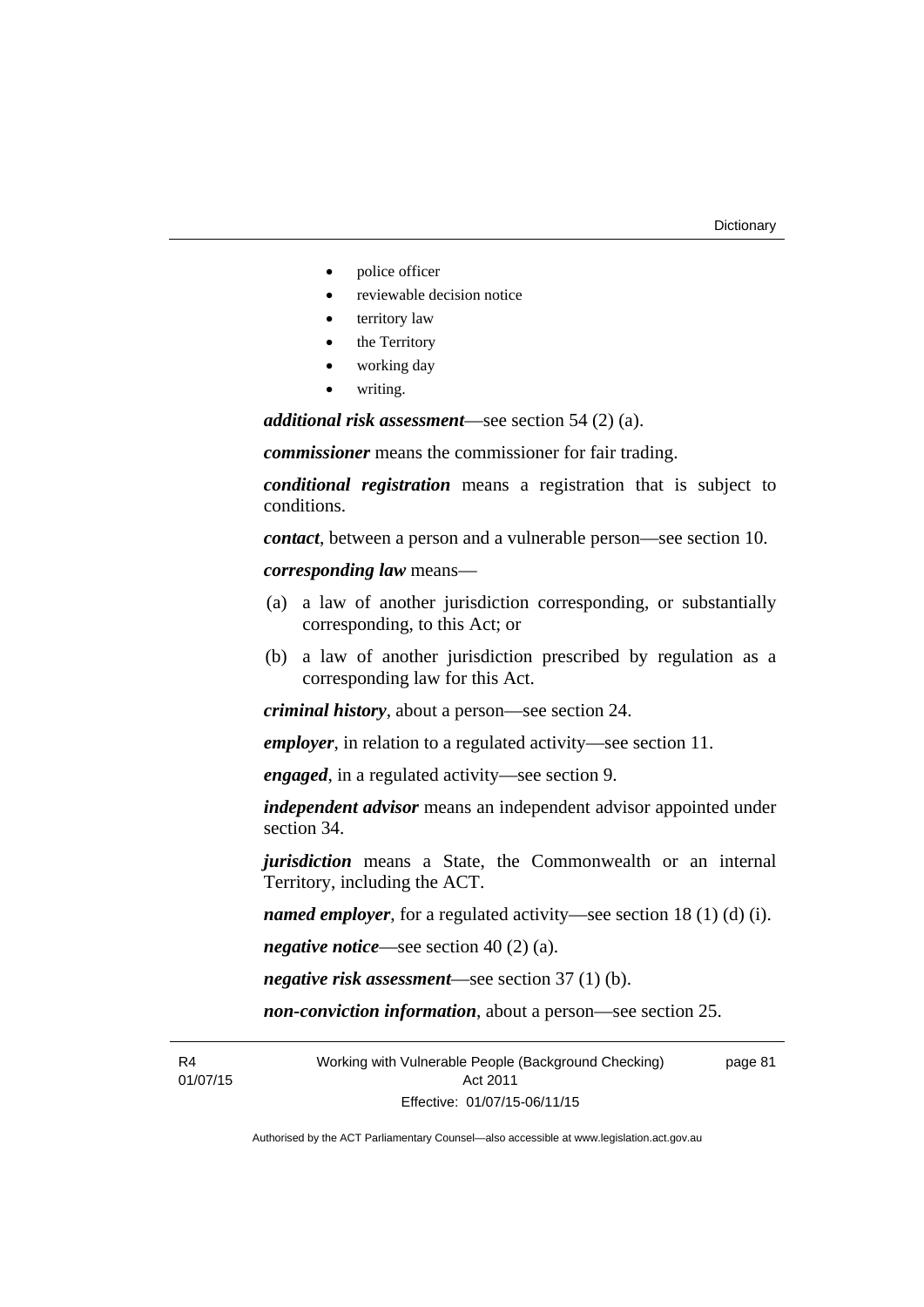*proposed conditional registration notice*—see section 43 (1). *proposed negative notice*—see section 37 (2). *registration* means a registration under this Act. *registration card*—see section 49 (1). *regulated activity*—see section 8. *relevant offence*—see section 26. *reviewable decision*, for part 7 (Notification and review of decisions)—see section 61. *revised risk assessment*—see section 38 (2). *risk assessment*, for a person—see section 23. *risk assessment guidelines*—see section 27. *role-based registration*—see section 42 (2). *spent*, for a conviction—see the *[Spent Convictions Act 2000](http://www.legislation.act.gov.au/a/2000-48)*, section 7.

*vulnerable person*—see section 7.

page 82 Working with Vulnerable People (Background Checking) Act 2011 Effective: 01/07/15-06/11/15

R4 01/07/15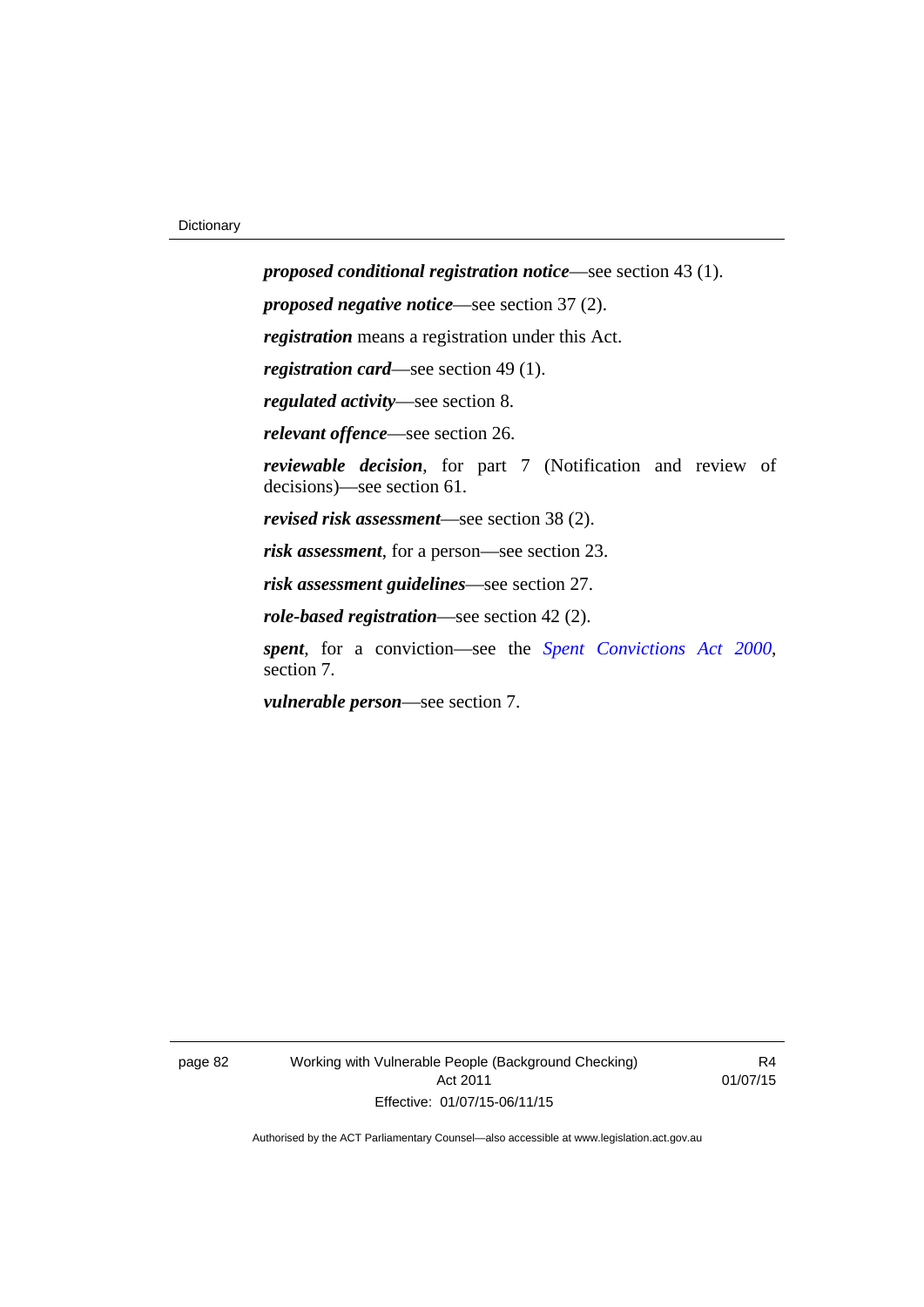## **Endnotes**

## **1 About the endnotes**

Amending and modifying laws are annotated in the legislation history and the amendment history. Current modifications are not included in the republished law but are set out in the endnotes.

Not all editorial amendments made under the *[Legislation Act 2001](http://www.legislation.act.gov.au/a/2001-14)*, part 11.3 are annotated in the amendment history. Full details of any amendments can be obtained from the Parliamentary Counsel's Office.

Uncommenced amending laws are not included in the republished law. The details of these laws are underlined in the legislation history. Uncommenced expiries are underlined in the legislation history and amendment history.

If all the provisions of the law have been renumbered, a table of renumbered provisions gives details of previous and current numbering.

The endnotes also include a table of earlier republications.

| $A = Act$<br>$AF =$ Approved form<br>$am = amended$<br>$amdt = amendment$<br>$AR = Assembly resolution$<br>$ch = chapter$<br>$CN =$ Commencement notice<br>$def = definition$<br>$DI = Disallowable instrument$<br>$dict = dictionary$<br>disallowed = disallowed by the Legislative<br>Assembly<br>$div = division$<br>$exp = expires/expired$<br>$Gaz = gazette$<br>$hdg = heading$<br>$IA = Interpretation Act 1967$<br>$ins = inserted/added$<br>$LA =$ Legislation Act 2001<br>$LR =$ legislation register | NI = Notifiable instrument<br>$o = order$<br>$om = omitted/repealed$<br>$ord = ordinance$<br>$orig = original$<br>par = paragraph/subparagraph<br>$pres = present$<br>$prev = previous$<br>$(\text{prev}) = \text{previously}$<br>$pt = part$<br>$r = rule/subrule$<br>$reloc = relocated$<br>$remum = renumbered$<br>$R[X]$ = Republication No<br>$RI = reissue$<br>$s = section/subsection$<br>$sch = schedule$<br>$sdiv = subdivision$<br>$SL = Subordinate$ law<br>$sub =$ substituted |
|-----------------------------------------------------------------------------------------------------------------------------------------------------------------------------------------------------------------------------------------------------------------------------------------------------------------------------------------------------------------------------------------------------------------------------------------------------------------------------------------------------------------|--------------------------------------------------------------------------------------------------------------------------------------------------------------------------------------------------------------------------------------------------------------------------------------------------------------------------------------------------------------------------------------------------------------------------------------------------------------------------------------------|
|                                                                                                                                                                                                                                                                                                                                                                                                                                                                                                                 |                                                                                                                                                                                                                                                                                                                                                                                                                                                                                            |
| $LRA =$ Legislation (Republication) Act 1996<br>$mod = modified/modification$                                                                                                                                                                                                                                                                                                                                                                                                                                   | $underlining = whole or part not commenced$<br>or to be expired                                                                                                                                                                                                                                                                                                                                                                                                                            |
|                                                                                                                                                                                                                                                                                                                                                                                                                                                                                                                 |                                                                                                                                                                                                                                                                                                                                                                                                                                                                                            |

## **2 Abbreviation key**

R4 01/07/15 Working with Vulnerable People (Background Checking) Act 2011 Effective: 01/07/15-06/11/15

page 83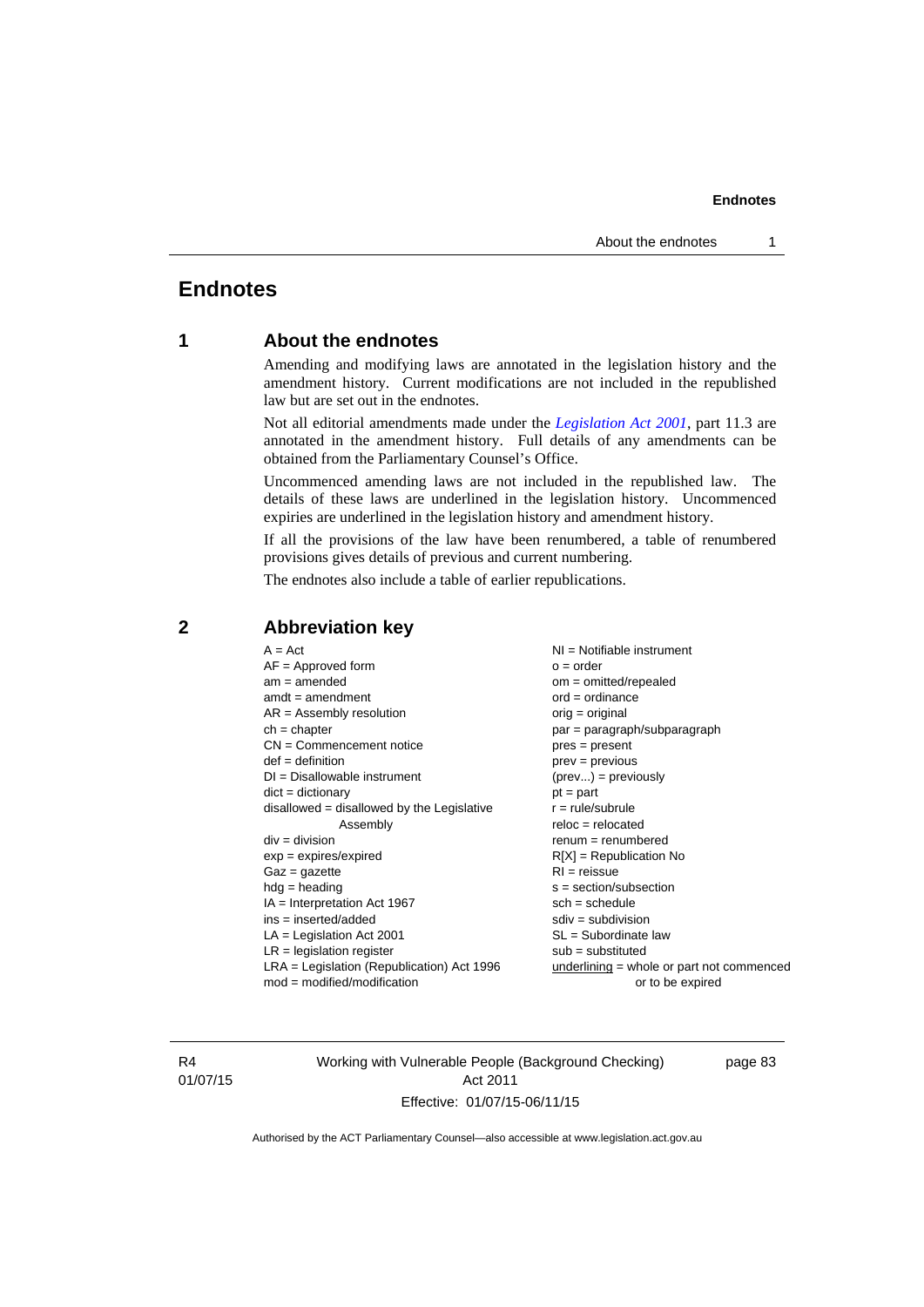3 Legislation history

## **3 Legislation history**

## **Working with Vulnerable People (Background Checking) Act 2011 A2011-44**

notified LR 8 November 2011

s 1, s 2 commenced 8 November 2011 (LA s 75 (1)) remainder commenced 8 November 2012 (s 2 (2))

as amended by

#### **[Statute Law Amendment Act 2012](http://www.legislation.act.gov.au/a/2012-21) A2012-21 sch 1 pt 1.3**

notified LR 22 May 2012

s 1, s 2 commenced 22 May 2012 (LA s 75 (1)) sch 1 pt 1.3 commenced 8 November 2012 (s 2 (2) and see [A2011-44](http://www.legislation.act.gov.au/a/2011-44)

s 2 (2))

## **[Statute Law Amendment Act 2013](http://www.legislation.act.gov.au/a/2013-19) A2013-19 sch 3 pt 3.55**

notified LR 24 May 2013 s 1, s 2 commenced 24 May 2013 (LA s 75 (1)) sch 3 pt 3.55 commenced 14 June 2013 (s 2)

#### **[Statute Law Amendment Act 2014 \(No 2\)](http://www.legislation.act.gov.au/a/2014-44) A2014-44 sch 3 pt 3.13**

notified LR 5 November 2014

s 1, s 2 commenced 5 November 2014 (LA s 75 (1)) sch 3 pt 3.13 commenced 19 November 2014 (s 2)

#### **[Children and Young People Amendment Act 2015 \(No 2\)](http://www.legislation.act.gov.au/a/2015-22/default.asp) A2015-22 sch 1 pt 1.1**

notified LR 16 June 2015

s 1, s 2 commenced 16 June 2015 (LA s 75 (1))

sch 1 pt 1.1 commenced 1 July 2015 (s 2)

page 84 Working with Vulnerable People (Background Checking) Act 2011 Effective: 01/07/15-06/11/15

R4 01/07/15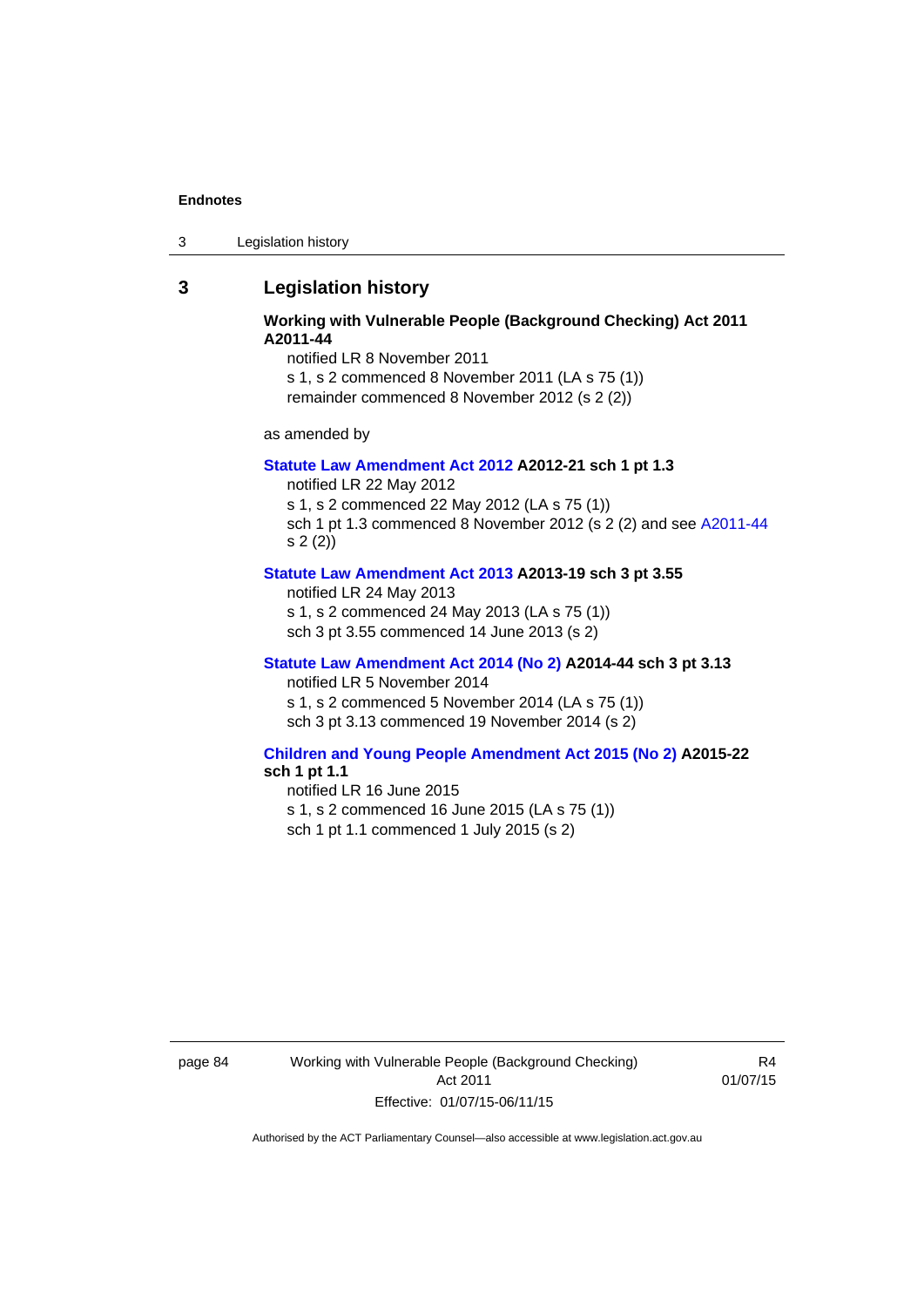#### **4 Amendment history**

```
Commencement 
s 2 om LA s 89 (4) 
When does Act apply to a regulated activity? 
s 3 table sub A2012-21 amdt 1.5 
               exp 8 November 2018 (s 3 (2))
Risk assessment guidelines 
s 27 am A2013-19 amdt 3.517
Risk assessment guidelines—content 
s 28 am A2014-44 amdt 3.86
Independent advisors—appointment 
s 34 am A2014-44 amdt 3.87, amdt 3.88 
Negative notices 
                A2014-44 amdt 3.89
Proposed conditional registration 
s 43 am A2014-44 amdt 3.90
Registration cards 
                A2014-44 amdt 3.91
Lost, stolen or damaged registration cards 
s 51 am A2013-19 amdt 3.518
Registration cards 
                A2014-44 amdt 3.92
Surrendering registration 
s 60 am A2013-19 amdt 3.519, amdt 3.520 
Review of Act 
s 70 exp 8 November 2020 (s 70 (2))
Regulation-making power 
s 71 A2014-44 amdt 3.93
Fair Trading (Australian Consumer Law) Act 1992, dictionary, definition of 
fair trading legislation, new paragraph (g) 
s 72 om LA s 89 (3) 
Regulated activities 
                A2015-22 amdt 1.1
Dictionary 
dict def registration number om A2014-44 amdt 3.94
```
R4 01/07/15 Working with Vulnerable People (Background Checking) Act 2011 Effective: 01/07/15-06/11/15

page 85